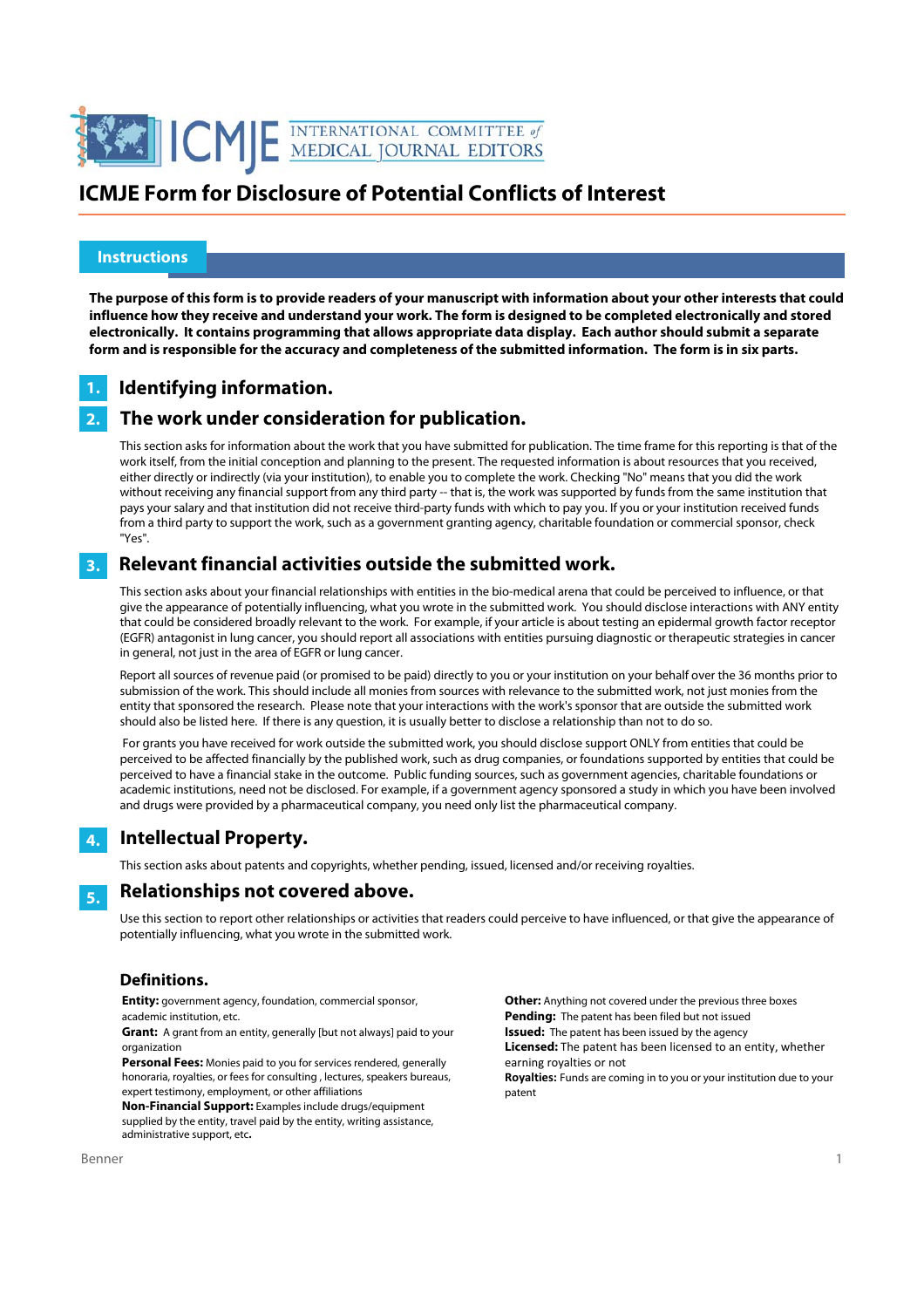

| <b>Section 1.</b>                                                                                                                                                                                                                                                                                                                                                                                                                                                                 | <b>Identifying Information</b>                    |                                                           |                                                                                                                          |  |  |
|-----------------------------------------------------------------------------------------------------------------------------------------------------------------------------------------------------------------------------------------------------------------------------------------------------------------------------------------------------------------------------------------------------------------------------------------------------------------------------------|---------------------------------------------------|-----------------------------------------------------------|--------------------------------------------------------------------------------------------------------------------------|--|--|
| 1. Given Name (First Name)<br>Axel                                                                                                                                                                                                                                                                                                                                                                                                                                                |                                                   | 2. Surname (Last Name)<br>Benner                          | 3. Date<br>04-March-2014                                                                                                 |  |  |
| 4. Are you the corresponding author?                                                                                                                                                                                                                                                                                                                                                                                                                                              |                                                   | $\boxed{\mathbf{v}}$ No<br>Yes                            | Corresponding Author's Name<br><b>Thorsten Zenz</b>                                                                      |  |  |
| 5. Manuscript Title<br>data based meta-analysis                                                                                                                                                                                                                                                                                                                                                                                                                                   |                                                   |                                                           | MDM2 promotor polymorphism and disease characteristics in chronic lymphocytic leukemia: Results of an individual patient |  |  |
| HAEMATOL/2013/101170                                                                                                                                                                                                                                                                                                                                                                                                                                                              | 6. Manuscript Identifying Number (if you know it) |                                                           |                                                                                                                          |  |  |
|                                                                                                                                                                                                                                                                                                                                                                                                                                                                                   |                                                   |                                                           |                                                                                                                          |  |  |
| <b>Section 2.</b>                                                                                                                                                                                                                                                                                                                                                                                                                                                                 |                                                   | The Work Under Consideration for Publication              |                                                                                                                          |  |  |
| Did you or your institution at any time receive payment or services from a third party (government, commercial, private foundation, etc.) for<br>any aspect of the submitted work (including but not limited to grants, data monitoring board, study design, manuscript preparation,<br>statistical analysis, etc.)?<br>Are there any relevant conflicts of interest?<br>$\mathbf{v}$ No<br>Yes                                                                                   |                                                   |                                                           |                                                                                                                          |  |  |
| <b>Section 3.</b>                                                                                                                                                                                                                                                                                                                                                                                                                                                                 |                                                   |                                                           |                                                                                                                          |  |  |
|                                                                                                                                                                                                                                                                                                                                                                                                                                                                                   |                                                   | Relevant financial activities outside the submitted work. |                                                                                                                          |  |  |
| Place a check in the appropriate boxes in the table to indicate whether you have financial relationships (regardless of amount<br>of compensation) with entities as described in the instructions. Use one line for each entity; add as many lines as you need by<br>clicking the "Add +" box. You should report relationships that were present during the 36 months prior to publication.<br>Are there any relevant conflicts of interest?<br>$\overline{\mathbf{v}}$ No<br>Yes |                                                   |                                                           |                                                                                                                          |  |  |
|                                                                                                                                                                                                                                                                                                                                                                                                                                                                                   |                                                   |                                                           |                                                                                                                          |  |  |
| <b>Section 4.</b>                                                                                                                                                                                                                                                                                                                                                                                                                                                                 |                                                   | <b>Intellectual Property -- Patents &amp; Copyrights</b>  |                                                                                                                          |  |  |
|                                                                                                                                                                                                                                                                                                                                                                                                                                                                                   |                                                   |                                                           | Do you have any patents, whether planned, pending or issued, broadly relevant to the work?<br>Yes<br>$\mathbf{v}$ No     |  |  |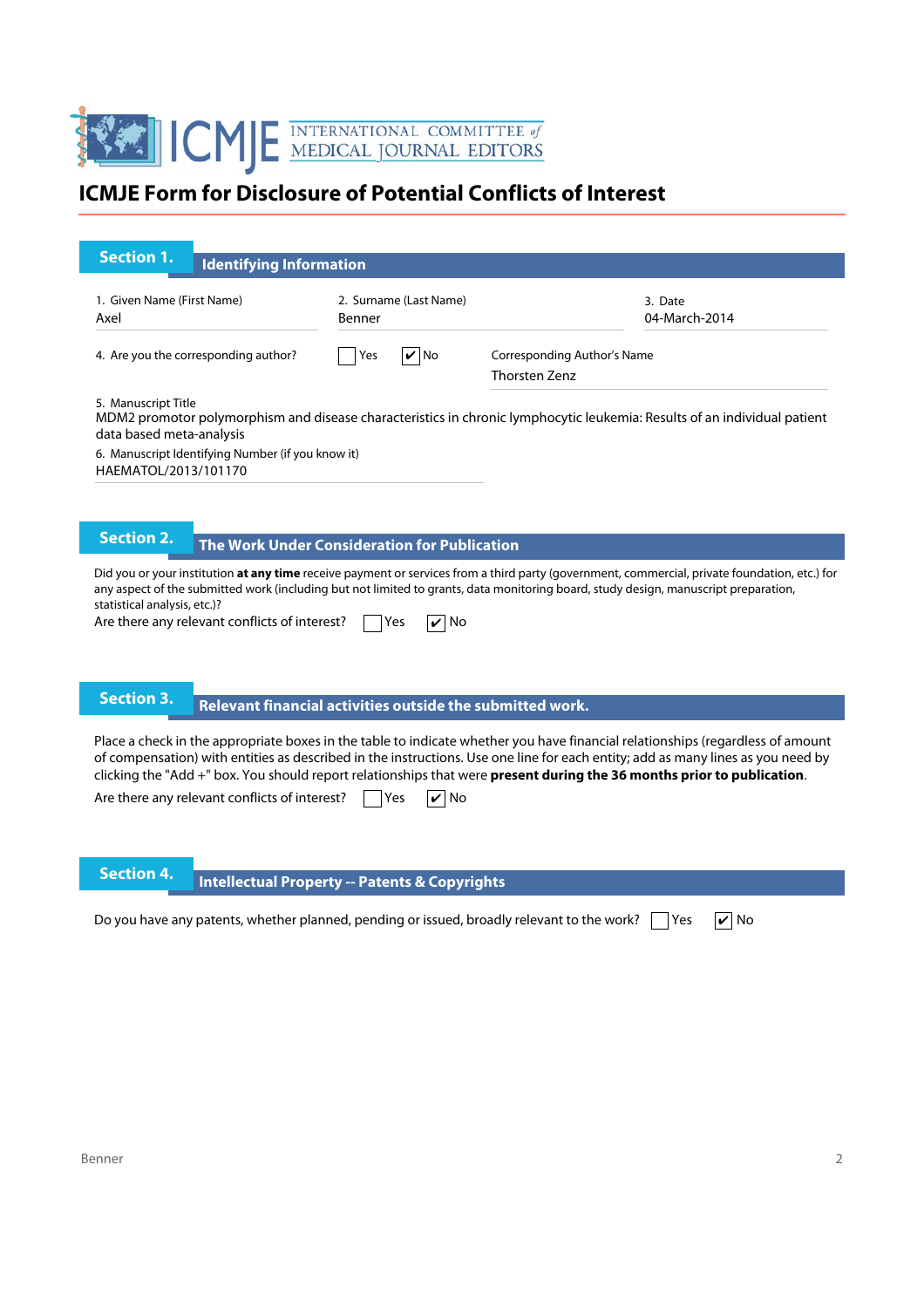

## **Section 5.** Relationships not covered above

Are there other relationships or activities that readers could perceive to have influenced, or that give the appearance of potentially influencing, what you wrote in the submitted work?

 $\Box$  Yes, the following relationships/conditions/circumstances are present (explain below):

 $\boxed{\mathbf{v}}$  No other relationships/conditions/circumstances that present a potential conflict of interest

At the time of manuscript acceptance, journals will ask authors to confirm and, if necessary, update their disclosure statements. On occasion, journals may ask authors to disclose further information about reported relationships.

## **Disclosure Statement Section 6.**

Based on the above disclosures, this form will automatically generate a disclosure statement, which will appear in the box below.

Dr. benner has nothing to disclose.

### **Evaluation and Feedback**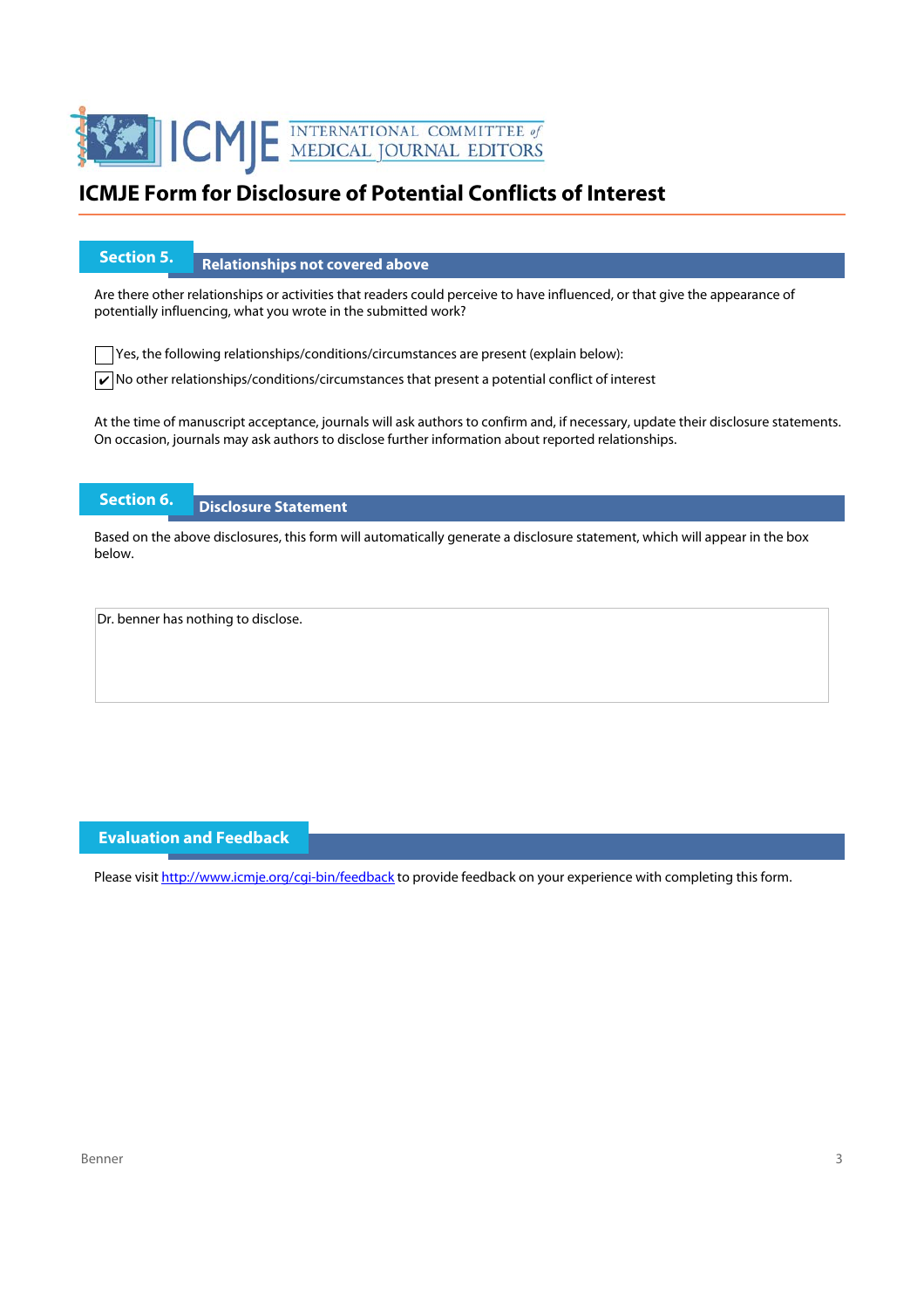

#### **Instructions**

**2.**

**The purpose of this form is to provide readers of your manuscript with information about your other interests that could influence how they receive and understand your work. The form is designed to be completed electronically and stored electronically. It contains programming that allows appropriate data display. Each author should submit a separate form and is responsible for the accuracy and completeness of the submitted information. The form is in six parts.** 

#### **Identifying information. 1.**

### **The work under consideration for publication.**

This section asks for information about the work that you have submitted for publication. The time frame for this reporting is that of the work itself, from the initial conception and planning to the present. The requested information is about resources that you received, either directly or indirectly (via your institution), to enable you to complete the work. Checking "No" means that you did the work without receiving any financial support from any third party -- that is, the work was supported by funds from the same institution that pays your salary and that institution did not receive third-party funds with which to pay you. If you or your institution received funds from a third party to support the work, such as a government granting agency, charitable foundation or commercial sponsor, check "Yes".

#### **Relevant financial activities outside the submitted work. 3.**

This section asks about your financial relationships with entities in the bio-medical arena that could be perceived to influence, or that give the appearance of potentially influencing, what you wrote in the submitted work. You should disclose interactions with ANY entity that could be considered broadly relevant to the work. For example, if your article is about testing an epidermal growth factor receptor (EGFR) antagonist in lung cancer, you should report all associations with entities pursuing diagnostic or therapeutic strategies in cancer in general, not just in the area of EGFR or lung cancer.

Report all sources of revenue paid (or promised to be paid) directly to you or your institution on your behalf over the 36 months prior to submission of the work. This should include all monies from sources with relevance to the submitted work, not just monies from the entity that sponsored the research. Please note that your interactions with the work's sponsor that are outside the submitted work should also be listed here. If there is any question, it is usually better to disclose a relationship than not to do so.

 For grants you have received for work outside the submitted work, you should disclose support ONLY from entities that could be perceived to be affected financially by the published work, such as drug companies, or foundations supported by entities that could be perceived to have a financial stake in the outcome. Public funding sources, such as government agencies, charitable foundations or academic institutions, need not be disclosed. For example, if a government agency sponsored a study in which you have been involved and drugs were provided by a pharmaceutical company, you need only list the pharmaceutical company.

### **Intellectual Property.**

This section asks about patents and copyrights, whether pending, issued, licensed and/or receiving royalties.

#### **Relationships not covered above.**

Use this section to report other relationships or activities that readers could perceive to have influenced, or that give the appearance of potentially influencing, what you wrote in the submitted work.

#### **Definitions.**

**Entity:** government agency, foundation, commercial sponsor, academic institution, etc.

**Grant:** A grant from an entity, generally [but not always] paid to your organization

**Personal Fees:** Monies paid to you for services rendered, generally honoraria, royalties, or fees for consulting , lectures, speakers bureaus, expert testimony, employment, or other affiliations

**Non-Financial Support:** Examples include drugs/equipment supplied by the entity, travel paid by the entity, writing assistance, administrative support, etc**.**

**Other:** Anything not covered under the previous three boxes **Pending:** The patent has been filed but not issued **Issued:** The patent has been issued by the agency **Licensed:** The patent has been licensed to an entity, whether earning royalties or not **Royalties:** Funds are coming in to you or your institution due to your patent

Mansouri 1

**4.**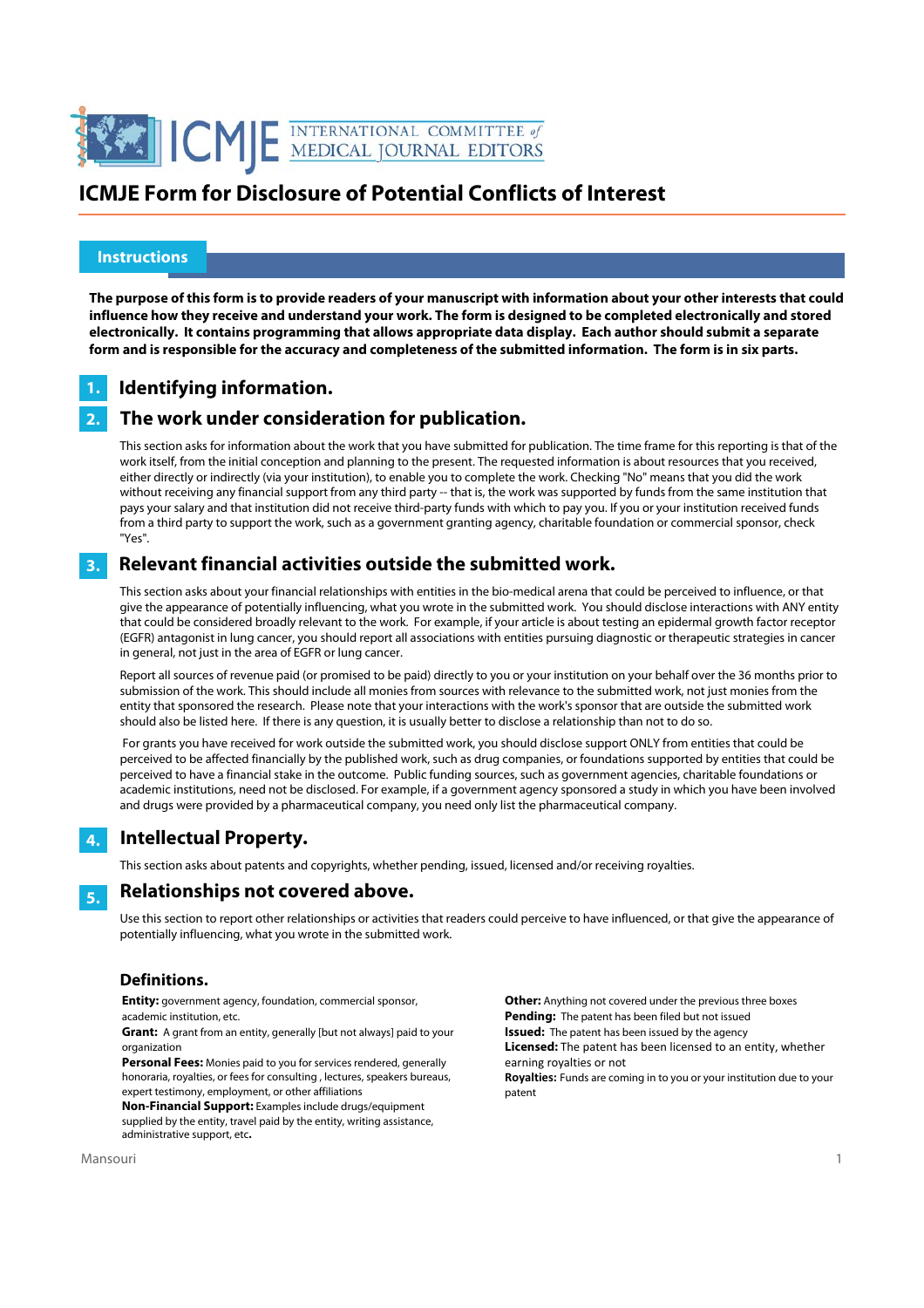

| <b>Section 1.</b>                                                                                                                                                                                                                                                                                                                                                                                                                                                | <b>Identifying Information</b>                    |                                                           |                                                                                                                          |  |  |
|------------------------------------------------------------------------------------------------------------------------------------------------------------------------------------------------------------------------------------------------------------------------------------------------------------------------------------------------------------------------------------------------------------------------------------------------------------------|---------------------------------------------------|-----------------------------------------------------------|--------------------------------------------------------------------------------------------------------------------------|--|--|
| 1. Given Name (First Name)<br>Larry                                                                                                                                                                                                                                                                                                                                                                                                                              |                                                   | 2. Surname (Last Name)<br>Mansouri                        | 3. Date<br>04-March-2014                                                                                                 |  |  |
|                                                                                                                                                                                                                                                                                                                                                                                                                                                                  | 4. Are you the corresponding author?              | $ \boldsymbol{v} $ No<br>Yes                              | Corresponding Author's Name<br><b>Thorsten Zenz</b>                                                                      |  |  |
| 5. Manuscript Title<br>data based meta-analysis                                                                                                                                                                                                                                                                                                                                                                                                                  |                                                   |                                                           | MDM2 promotor polymorphism and disease characteristics in chronic lymphocytic leukemia: Results of an individual patient |  |  |
| HAEMATOL/2013/101170                                                                                                                                                                                                                                                                                                                                                                                                                                             | 6. Manuscript Identifying Number (if you know it) |                                                           |                                                                                                                          |  |  |
|                                                                                                                                                                                                                                                                                                                                                                                                                                                                  |                                                   |                                                           |                                                                                                                          |  |  |
| <b>Section 2.</b>                                                                                                                                                                                                                                                                                                                                                                                                                                                |                                                   | The Work Under Consideration for Publication              |                                                                                                                          |  |  |
| Did you or your institution at any time receive payment or services from a third party (government, commercial, private foundation, etc.) for<br>any aspect of the submitted work (including but not limited to grants, data monitoring board, study design, manuscript preparation,<br>statistical analysis, etc.)?<br>Are there any relevant conflicts of interest?<br>Yes<br>$\nu$ No                                                                         |                                                   |                                                           |                                                                                                                          |  |  |
| <b>Section 3.</b>                                                                                                                                                                                                                                                                                                                                                                                                                                                |                                                   |                                                           |                                                                                                                          |  |  |
|                                                                                                                                                                                                                                                                                                                                                                                                                                                                  |                                                   | Relevant financial activities outside the submitted work. |                                                                                                                          |  |  |
| Place a check in the appropriate boxes in the table to indicate whether you have financial relationships (regardless of amount<br>of compensation) with entities as described in the instructions. Use one line for each entity; add as many lines as you need by<br>clicking the "Add +" box. You should report relationships that were present during the 36 months prior to publication.<br>Are there any relevant conflicts of interest?<br>  No<br>Yes<br>✓ |                                                   |                                                           |                                                                                                                          |  |  |
|                                                                                                                                                                                                                                                                                                                                                                                                                                                                  |                                                   |                                                           |                                                                                                                          |  |  |
| <b>Section 4.</b>                                                                                                                                                                                                                                                                                                                                                                                                                                                |                                                   |                                                           |                                                                                                                          |  |  |
|                                                                                                                                                                                                                                                                                                                                                                                                                                                                  |                                                   | <b>Intellectual Property -- Patents &amp; Copyrights</b>  |                                                                                                                          |  |  |
|                                                                                                                                                                                                                                                                                                                                                                                                                                                                  |                                                   |                                                           | Do you have any patents, whether planned, pending or issued, broadly relevant to the work?<br>Yes<br>$\mathbf{v}$ No     |  |  |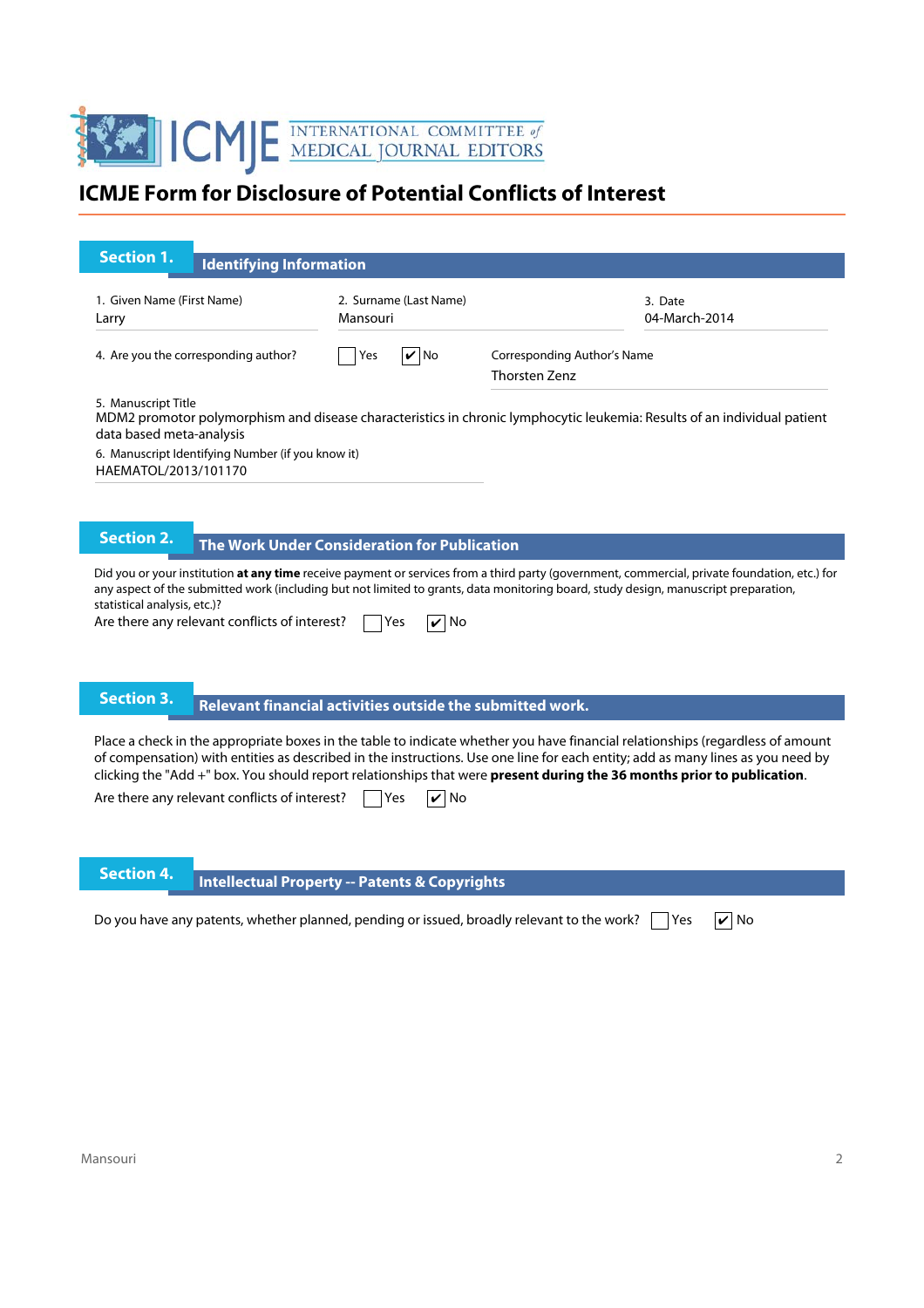

## **Section 5.** Relationships not covered above

Are there other relationships or activities that readers could perceive to have influenced, or that give the appearance of potentially influencing, what you wrote in the submitted work?

 $\Box$  Yes, the following relationships/conditions/circumstances are present (explain below):

 $\boxed{\mathbf{v}}$  No other relationships/conditions/circumstances that present a potential conflict of interest

At the time of manuscript acceptance, journals will ask authors to confirm and, if necessary, update their disclosure statements. On occasion, journals may ask authors to disclose further information about reported relationships.

## **Disclosure Statement Section 6.**

Based on the above disclosures, this form will automatically generate a disclosure statement, which will appear in the box below.

Dr. benner has nothing to disclose.

### **Evaluation and Feedback**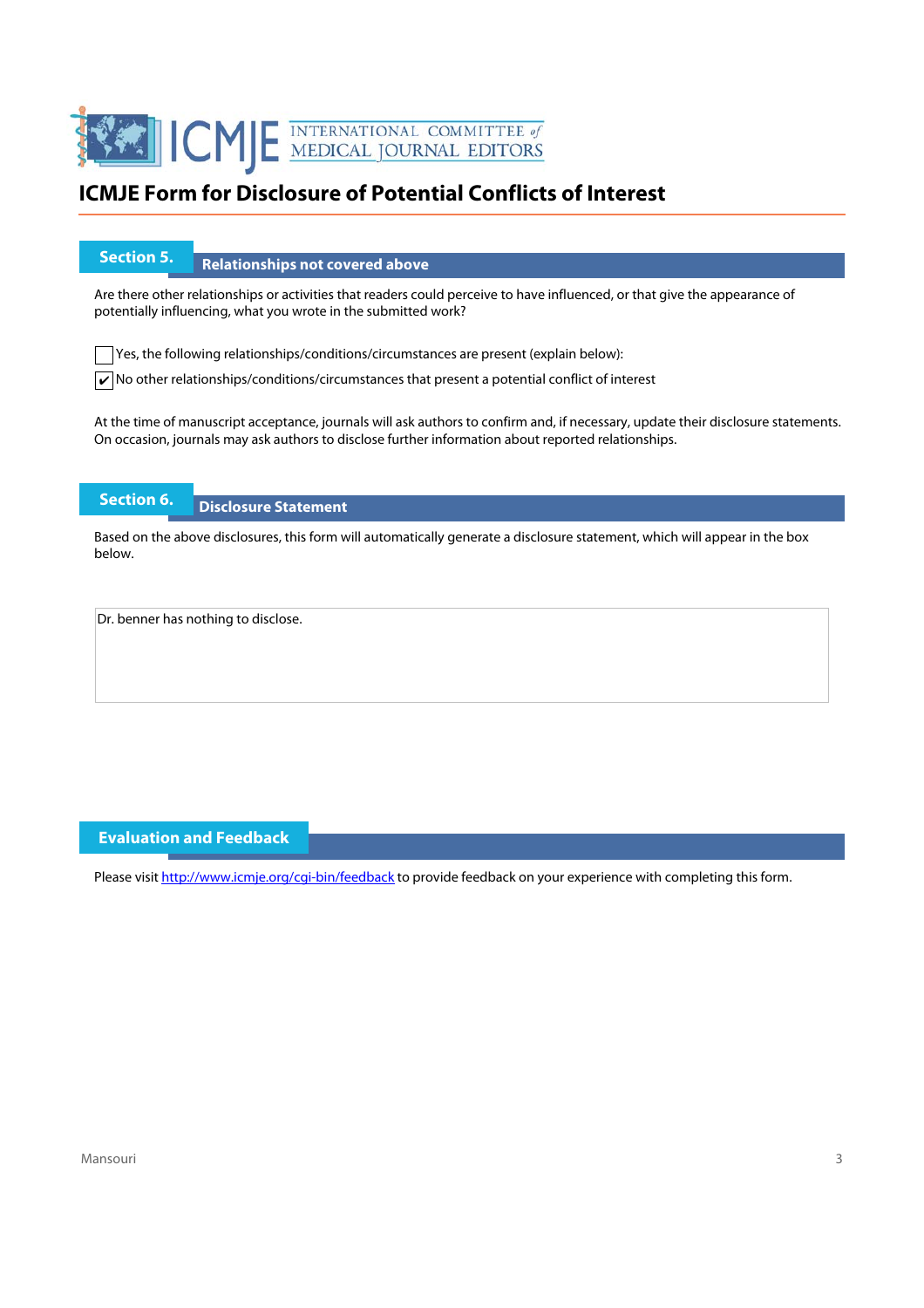

#### **Instructions**

**2.**

**The purpose of this form is to provide readers of your manuscript with information about your other interests that could influence how they receive and understand your work. The form is designed to be completed electronically and stored electronically. It contains programming that allows appropriate data display. Each author should submit a separate form and is responsible for the accuracy and completeness of the submitted information. The form is in six parts.** 

#### **Identifying information. 1.**

### **The work under consideration for publication.**

This section asks for information about the work that you have submitted for publication. The time frame for this reporting is that of the work itself, from the initial conception and planning to the present. The requested information is about resources that you received, either directly or indirectly (via your institution), to enable you to complete the work. Checking "No" means that you did the work without receiving any financial support from any third party -- that is, the work was supported by funds from the same institution that pays your salary and that institution did not receive third-party funds with which to pay you. If you or your institution received funds from a third party to support the work, such as a government granting agency, charitable foundation or commercial sponsor, check "Yes".

#### **Relevant financial activities outside the submitted work. 3.**

This section asks about your financial relationships with entities in the bio-medical arena that could be perceived to influence, or that give the appearance of potentially influencing, what you wrote in the submitted work. You should disclose interactions with ANY entity that could be considered broadly relevant to the work. For example, if your article is about testing an epidermal growth factor receptor (EGFR) antagonist in lung cancer, you should report all associations with entities pursuing diagnostic or therapeutic strategies in cancer in general, not just in the area of EGFR or lung cancer.

Report all sources of revenue paid (or promised to be paid) directly to you or your institution on your behalf over the 36 months prior to submission of the work. This should include all monies from sources with relevance to the submitted work, not just monies from the entity that sponsored the research. Please note that your interactions with the work's sponsor that are outside the submitted work should also be listed here. If there is any question, it is usually better to disclose a relationship than not to do so.

 For grants you have received for work outside the submitted work, you should disclose support ONLY from entities that could be perceived to be affected financially by the published work, such as drug companies, or foundations supported by entities that could be perceived to have a financial stake in the outcome. Public funding sources, such as government agencies, charitable foundations or academic institutions, need not be disclosed. For example, if a government agency sponsored a study in which you have been involved and drugs were provided by a pharmaceutical company, you need only list the pharmaceutical company.

### **Intellectual Property.**

This section asks about patents and copyrights, whether pending, issued, licensed and/or receiving royalties.

#### **Relationships not covered above.**

Use this section to report other relationships or activities that readers could perceive to have influenced, or that give the appearance of potentially influencing, what you wrote in the submitted work.

#### **Definitions.**

**Entity:** government agency, foundation, commercial sponsor, academic institution, etc.

**Grant:** A grant from an entity, generally [but not always] paid to your organization

**Personal Fees:** Monies paid to you for services rendered, generally honoraria, royalties, or fees for consulting , lectures, speakers bureaus, expert testimony, employment, or other affiliations

**Non-Financial Support:** Examples include drugs/equipment supplied by the entity, travel paid by the entity, writing assistance, administrative support, etc**.**

**Other:** Anything not covered under the previous three boxes **Pending:** The patent has been filed but not issued **Issued:** The patent has been issued by the agency **Licensed:** The patent has been licensed to an entity, whether earning royalties or not **Royalties:** Funds are coming in to you or your institution due to your patent

**4.**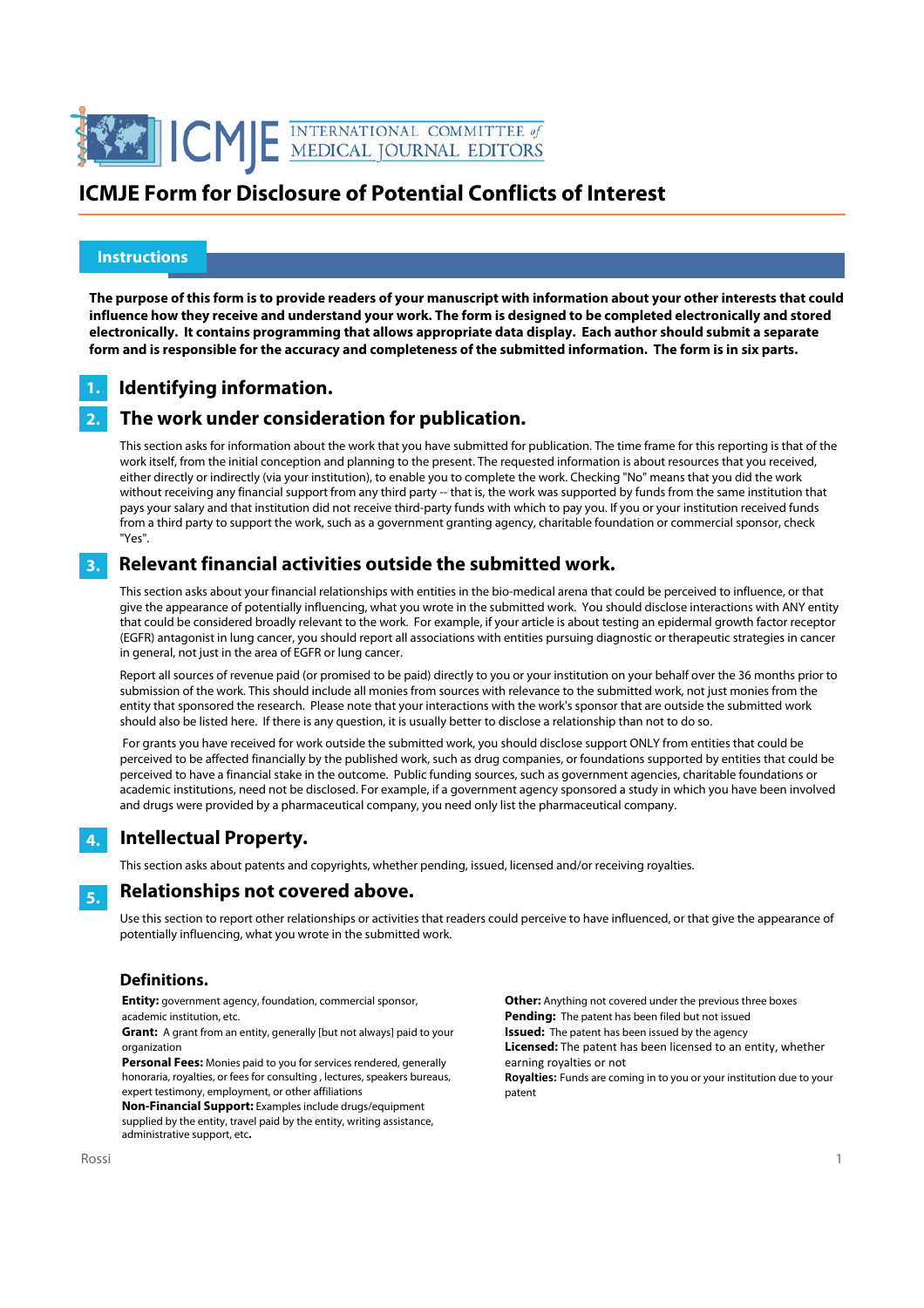

| <b>Section 1.</b>                                                                                                                                                                                                                                                                                                                                                                                                                                                | <b>Identifying Information</b>                    |                                                           |                                                                                            |                                                                                                                          |  |
|------------------------------------------------------------------------------------------------------------------------------------------------------------------------------------------------------------------------------------------------------------------------------------------------------------------------------------------------------------------------------------------------------------------------------------------------------------------|---------------------------------------------------|-----------------------------------------------------------|--------------------------------------------------------------------------------------------|--------------------------------------------------------------------------------------------------------------------------|--|
| 1. Given Name (First Name)<br>Davide                                                                                                                                                                                                                                                                                                                                                                                                                             |                                                   | 2. Surname (Last Name)<br>Rossi                           |                                                                                            | 3. Date<br>04-March-2014                                                                                                 |  |
|                                                                                                                                                                                                                                                                                                                                                                                                                                                                  | 4. Are you the corresponding author?              | ∣✔│No<br>Yes                                              | Corresponding Author's Name<br><b>Thorsten Zenz</b>                                        |                                                                                                                          |  |
| 5. Manuscript Title<br>data based meta-analysis                                                                                                                                                                                                                                                                                                                                                                                                                  |                                                   |                                                           |                                                                                            | MDM2 promotor polymorphism and disease characteristics in chronic lymphocytic leukemia: Results of an individual patient |  |
| HAEMATOL/2013/101170                                                                                                                                                                                                                                                                                                                                                                                                                                             | 6. Manuscript Identifying Number (if you know it) |                                                           |                                                                                            |                                                                                                                          |  |
|                                                                                                                                                                                                                                                                                                                                                                                                                                                                  |                                                   |                                                           |                                                                                            |                                                                                                                          |  |
| <b>Section 2.</b>                                                                                                                                                                                                                                                                                                                                                                                                                                                |                                                   | The Work Under Consideration for Publication              |                                                                                            |                                                                                                                          |  |
| Did you or your institution at any time receive payment or services from a third party (government, commercial, private foundation, etc.) for<br>any aspect of the submitted work (including but not limited to grants, data monitoring board, study design, manuscript preparation,<br>statistical analysis, etc.)?<br>Are there any relevant conflicts of interest?<br>$\mathbf{v}$ No<br>Yes                                                                  |                                                   |                                                           |                                                                                            |                                                                                                                          |  |
|                                                                                                                                                                                                                                                                                                                                                                                                                                                                  |                                                   |                                                           |                                                                                            |                                                                                                                          |  |
| <b>Section 3.</b>                                                                                                                                                                                                                                                                                                                                                                                                                                                |                                                   | Relevant financial activities outside the submitted work. |                                                                                            |                                                                                                                          |  |
| Place a check in the appropriate boxes in the table to indicate whether you have financial relationships (regardless of amount<br>of compensation) with entities as described in the instructions. Use one line for each entity; add as many lines as you need by<br>clicking the "Add +" box. You should report relationships that were present during the 36 months prior to publication.<br>Are there any relevant conflicts of interest?<br>  No<br>✓<br>Yes |                                                   |                                                           |                                                                                            |                                                                                                                          |  |
|                                                                                                                                                                                                                                                                                                                                                                                                                                                                  |                                                   |                                                           |                                                                                            |                                                                                                                          |  |
| <b>Section 4.</b>                                                                                                                                                                                                                                                                                                                                                                                                                                                |                                                   | <b>Intellectual Property -- Patents &amp; Copyrights</b>  |                                                                                            |                                                                                                                          |  |
|                                                                                                                                                                                                                                                                                                                                                                                                                                                                  |                                                   |                                                           | Do you have any patents, whether planned, pending or issued, broadly relevant to the work? | Yes<br>$\mathbf{v}$ No                                                                                                   |  |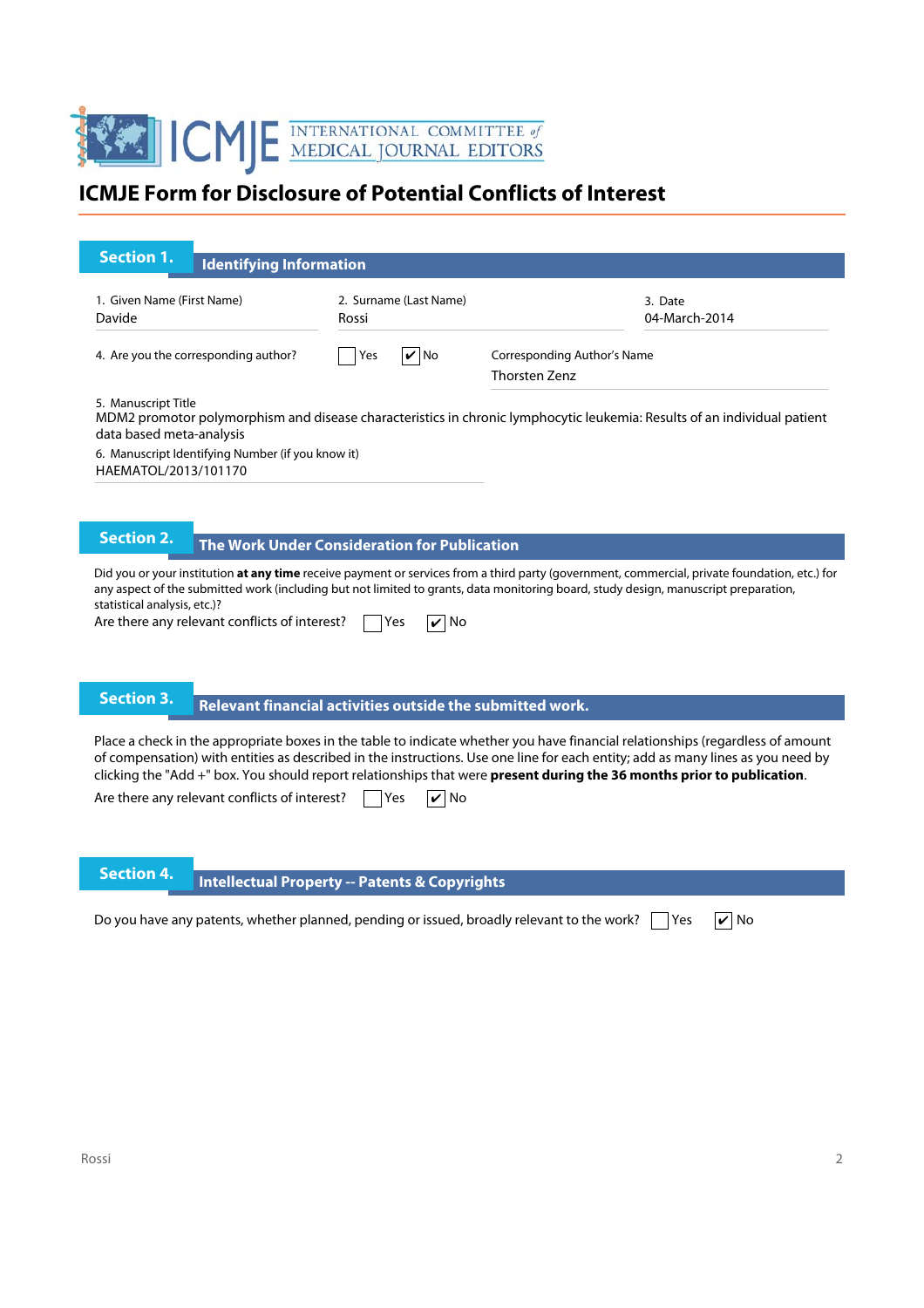

## **Section 5.** Relationships not covered above

Are there other relationships or activities that readers could perceive to have influenced, or that give the appearance of potentially influencing, what you wrote in the submitted work?

 $\Box$  Yes, the following relationships/conditions/circumstances are present (explain below):

 $\boxed{\mathbf{v}}$  No other relationships/conditions/circumstances that present a potential conflict of interest

At the time of manuscript acceptance, journals will ask authors to confirm and, if necessary, update their disclosure statements. On occasion, journals may ask authors to disclose further information about reported relationships.

## **Disclosure Statement Section 6.**

Based on the above disclosures, this form will automatically generate a disclosure statement, which will appear in the box below.

Dr. Rossi has nothing to disclose.

#### **Evaluation and Feedback**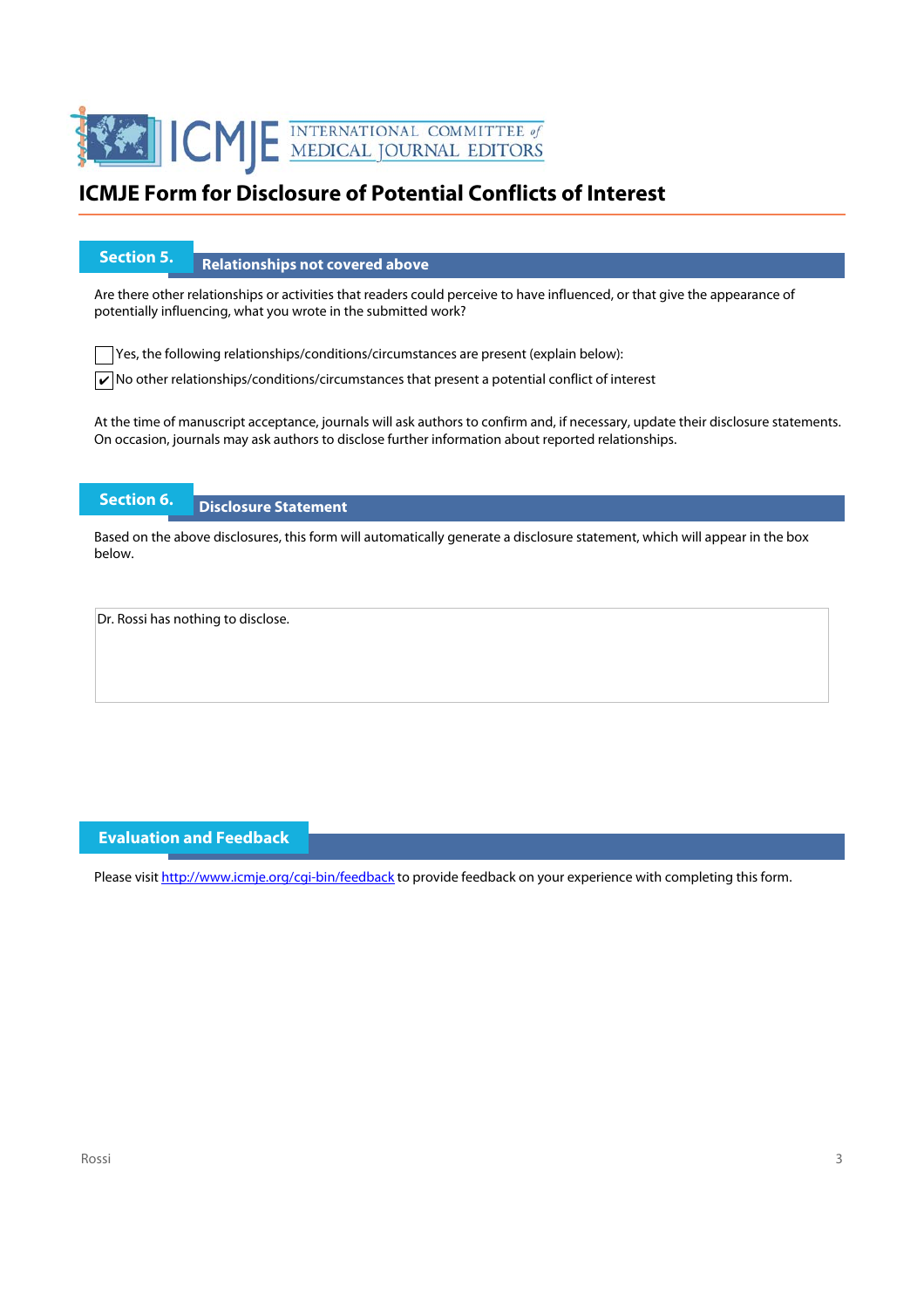

#### **Instructions**

**2.**

**The purpose of this form is to provide readers of your manuscript with information about your other interests that could influence how they receive and understand your work. The form is designed to be completed electronically and stored electronically. It contains programming that allows appropriate data display. Each author should submit a separate form and is responsible for the accuracy and completeness of the submitted information. The form is in six parts.** 

#### **Identifying information. 1.**

### **The work under consideration for publication.**

This section asks for information about the work that you have submitted for publication. The time frame for this reporting is that of the work itself, from the initial conception and planning to the present. The requested information is about resources that you received, either directly or indirectly (via your institution), to enable you to complete the work. Checking "No" means that you did the work without receiving any financial support from any third party -- that is, the work was supported by funds from the same institution that pays your salary and that institution did not receive third-party funds with which to pay you. If you or your institution received funds from a third party to support the work, such as a government granting agency, charitable foundation or commercial sponsor, check "Yes".

#### **Relevant financial activities outside the submitted work. 3.**

This section asks about your financial relationships with entities in the bio-medical arena that could be perceived to influence, or that give the appearance of potentially influencing, what you wrote in the submitted work. You should disclose interactions with ANY entity that could be considered broadly relevant to the work. For example, if your article is about testing an epidermal growth factor receptor (EGFR) antagonist in lung cancer, you should report all associations with entities pursuing diagnostic or therapeutic strategies in cancer in general, not just in the area of EGFR or lung cancer.

Report all sources of revenue paid (or promised to be paid) directly to you or your institution on your behalf over the 36 months prior to submission of the work. This should include all monies from sources with relevance to the submitted work, not just monies from the entity that sponsored the research. Please note that your interactions with the work's sponsor that are outside the submitted work should also be listed here. If there is any question, it is usually better to disclose a relationship than not to do so.

 For grants you have received for work outside the submitted work, you should disclose support ONLY from entities that could be perceived to be affected financially by the published work, such as drug companies, or foundations supported by entities that could be perceived to have a financial stake in the outcome. Public funding sources, such as government agencies, charitable foundations or academic institutions, need not be disclosed. For example, if a government agency sponsored a study in which you have been involved and drugs were provided by a pharmaceutical company, you need only list the pharmaceutical company.

### **Intellectual Property.**

This section asks about patents and copyrights, whether pending, issued, licensed and/or receiving royalties.

#### **Relationships not covered above.**

Use this section to report other relationships or activities that readers could perceive to have influenced, or that give the appearance of potentially influencing, what you wrote in the submitted work.

### **Definitions.**

**Entity:** government agency, foundation, commercial sponsor, academic institution, etc.

**Grant:** A grant from an entity, generally [but not always] paid to your organization

**Personal Fees:** Monies paid to you for services rendered, generally honoraria, royalties, or fees for consulting , lectures, speakers bureaus, expert testimony, employment, or other affiliations

**Non-Financial Support:** Examples include drugs/equipment supplied by the entity, travel paid by the entity, writing assistance, administrative support, etc**.**

**Other:** Anything not covered under the previous three boxes **Pending:** The patent has been filed but not issued **Issued:** The patent has been issued by the agency **Licensed:** The patent has been licensed to an entity, whether earning royalties or not **Royalties:** Funds are coming in to you or your institution due to your patent

**4.**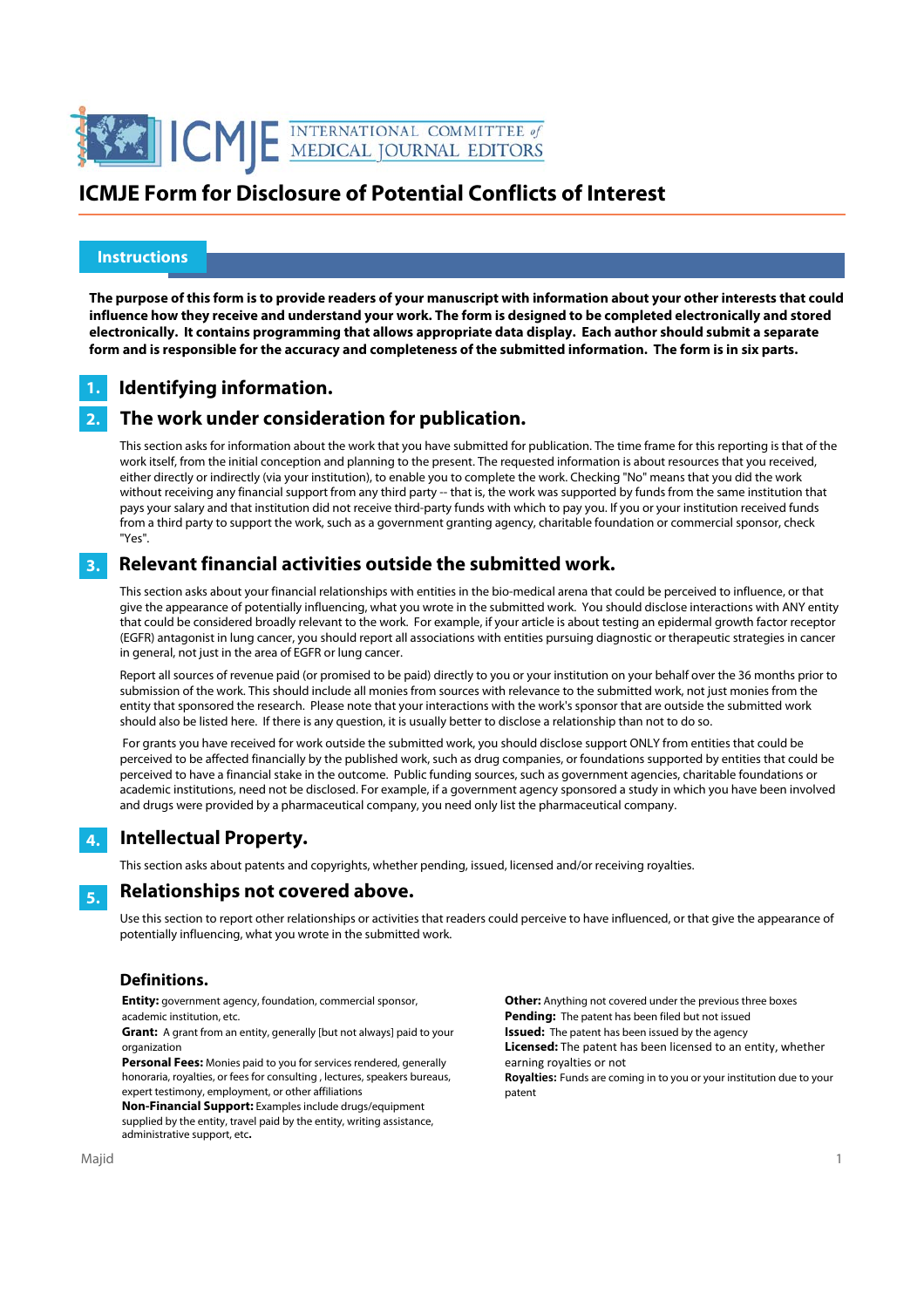

| <b>Section 1.</b>                                                                                                                                                                                                                                                                                                                                                                                                                                                          | <b>Identifying Information</b>                    |                                                           |                                                                                                                          |  |  |
|----------------------------------------------------------------------------------------------------------------------------------------------------------------------------------------------------------------------------------------------------------------------------------------------------------------------------------------------------------------------------------------------------------------------------------------------------------------------------|---------------------------------------------------|-----------------------------------------------------------|--------------------------------------------------------------------------------------------------------------------------|--|--|
| 1. Given Name (First Name)<br>Aneela                                                                                                                                                                                                                                                                                                                                                                                                                                       |                                                   | 2. Surname (Last Name)<br>Majid                           | 3. Date<br>04-March-2014                                                                                                 |  |  |
| 4. Are you the corresponding author?                                                                                                                                                                                                                                                                                                                                                                                                                                       |                                                   | ∣✔│No<br>Yes                                              | Corresponding Author's Name<br><b>Thorsten Zenz</b>                                                                      |  |  |
| 5. Manuscript Title<br>data based meta-analysis                                                                                                                                                                                                                                                                                                                                                                                                                            |                                                   |                                                           | MDM2 promotor polymorphism and disease characteristics in chronic lymphocytic leukemia: Results of an individual patient |  |  |
| HAEMATOL/2013/101170                                                                                                                                                                                                                                                                                                                                                                                                                                                       | 6. Manuscript Identifying Number (if you know it) |                                                           |                                                                                                                          |  |  |
|                                                                                                                                                                                                                                                                                                                                                                                                                                                                            |                                                   |                                                           |                                                                                                                          |  |  |
| <b>Section 2.</b>                                                                                                                                                                                                                                                                                                                                                                                                                                                          |                                                   | The Work Under Consideration for Publication              |                                                                                                                          |  |  |
| Did you or your institution at any time receive payment or services from a third party (government, commercial, private foundation, etc.) for<br>any aspect of the submitted work (including but not limited to grants, data monitoring board, study design, manuscript preparation,<br>statistical analysis, etc.)?<br>Are there any relevant conflicts of interest?<br>$\mathbf{v}$ No<br>Yes                                                                            |                                                   |                                                           |                                                                                                                          |  |  |
|                                                                                                                                                                                                                                                                                                                                                                                                                                                                            |                                                   |                                                           |                                                                                                                          |  |  |
| <b>Section 3.</b>                                                                                                                                                                                                                                                                                                                                                                                                                                                          |                                                   | Relevant financial activities outside the submitted work. |                                                                                                                          |  |  |
| Place a check in the appropriate boxes in the table to indicate whether you have financial relationships (regardless of amount<br>of compensation) with entities as described in the instructions. Use one line for each entity; add as many lines as you need by<br>clicking the "Add +" box. You should report relationships that were present during the 36 months prior to publication.<br>Are there any relevant conflicts of interest?<br>  No<br>$\mathbf v$<br>Yes |                                                   |                                                           |                                                                                                                          |  |  |
|                                                                                                                                                                                                                                                                                                                                                                                                                                                                            |                                                   |                                                           |                                                                                                                          |  |  |
| <b>Section 4.</b>                                                                                                                                                                                                                                                                                                                                                                                                                                                          |                                                   | <b>Intellectual Property -- Patents &amp; Copyrights</b>  |                                                                                                                          |  |  |
|                                                                                                                                                                                                                                                                                                                                                                                                                                                                            |                                                   |                                                           | Do you have any patents, whether planned, pending or issued, broadly relevant to the work?<br>Yes<br>$\mathbf{v}$ No     |  |  |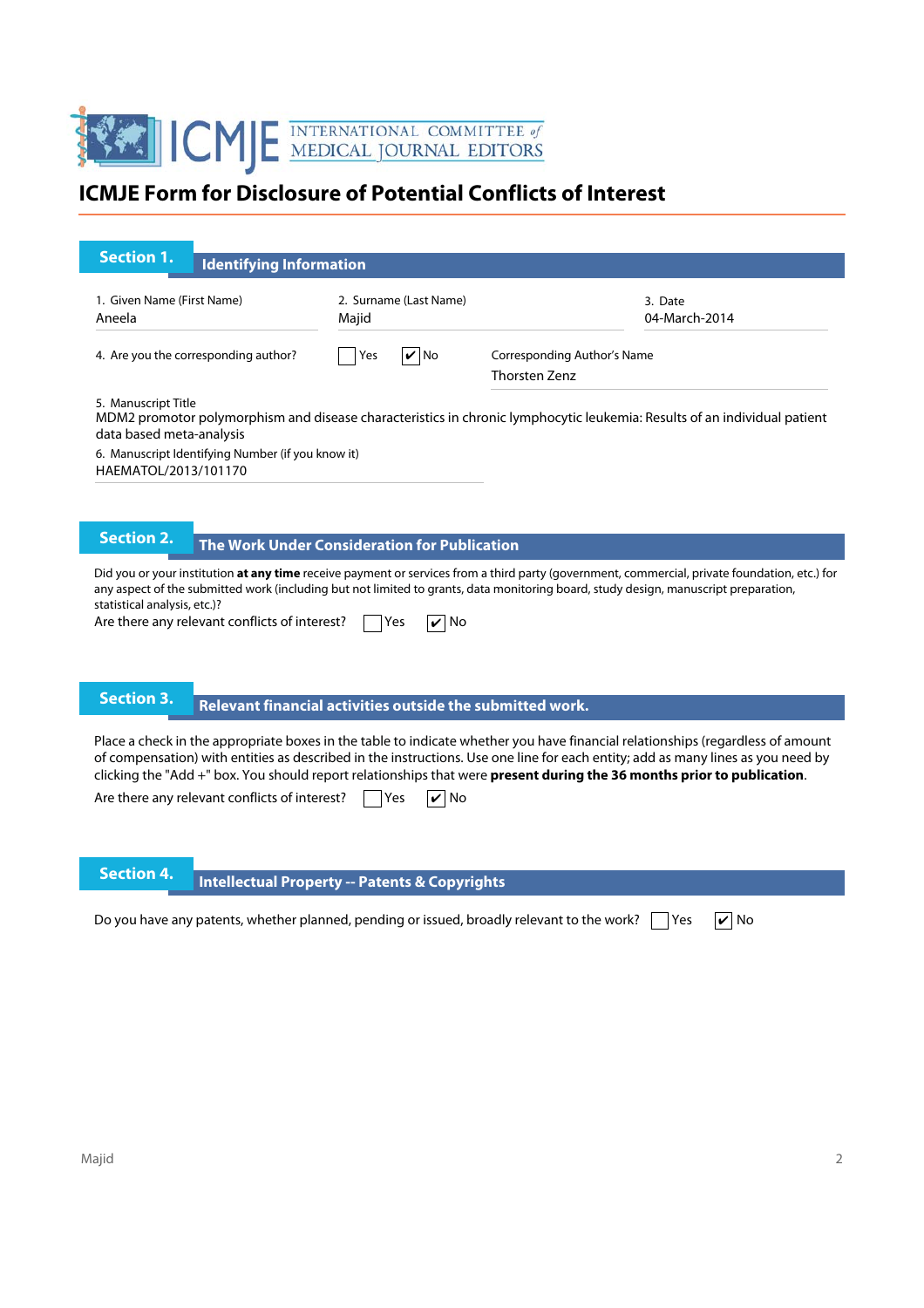

## **Section 5.** Relationships not covered above

Are there other relationships or activities that readers could perceive to have influenced, or that give the appearance of potentially influencing, what you wrote in the submitted work?

 $\Box$  Yes, the following relationships/conditions/circumstances are present (explain below):

 $\boxed{\mathbf{v}}$  No other relationships/conditions/circumstances that present a potential conflict of interest

At the time of manuscript acceptance, journals will ask authors to confirm and, if necessary, update their disclosure statements. On occasion, journals may ask authors to disclose further information about reported relationships.

## **Disclosure Statement Section 6.**

Based on the above disclosures, this form will automatically generate a disclosure statement, which will appear in the box below.

Dr. benner has nothing to disclose.

### **Evaluation and Feedback**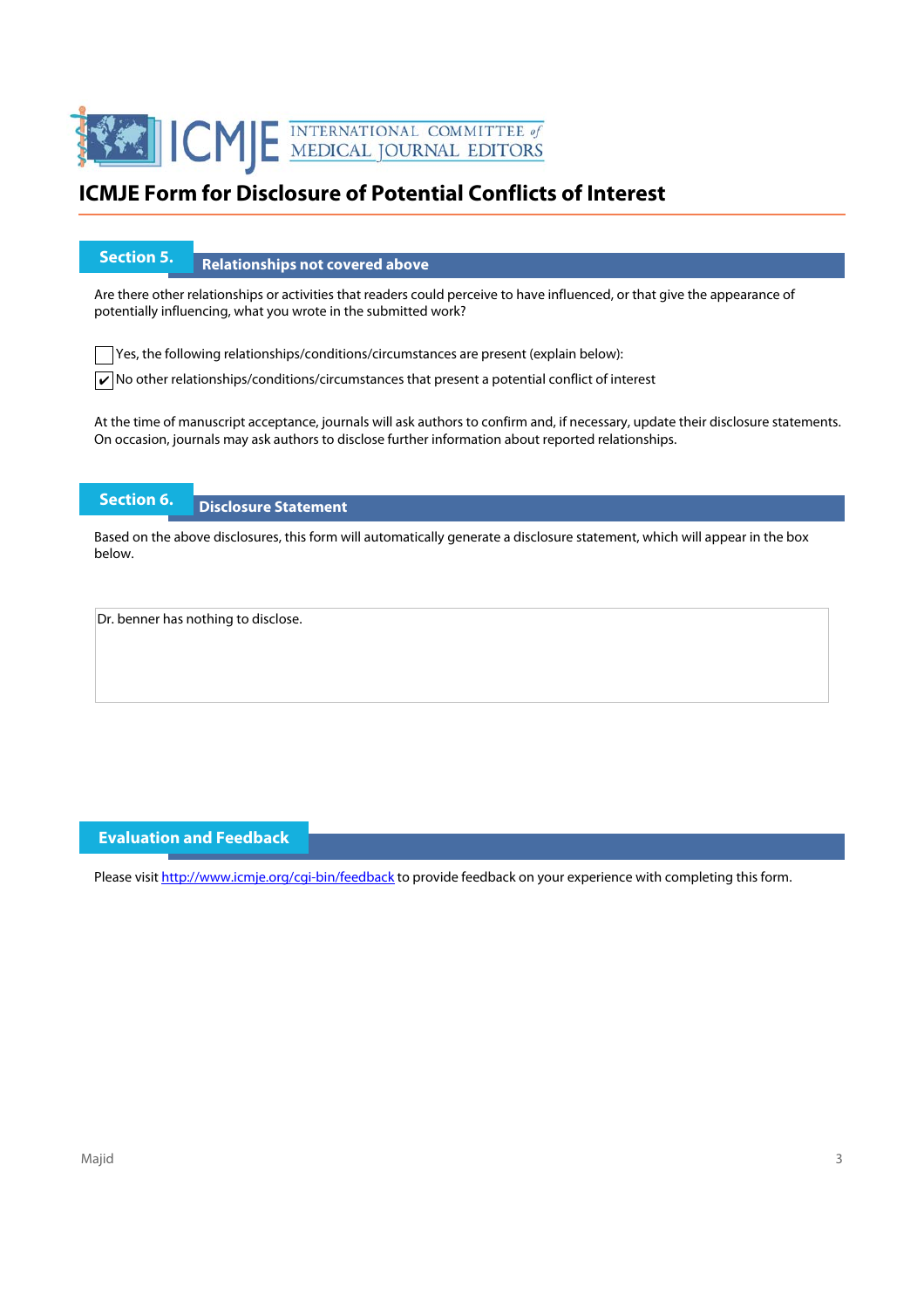

#### **Instructions**

**2.**

**The purpose of this form is to provide readers of your manuscript with information about your other interests that could influence how they receive and understand your work. The form is designed to be completed electronically and stored electronically. It contains programming that allows appropriate data display. Each author should submit a separate form and is responsible for the accuracy and completeness of the submitted information. The form is in six parts.** 

#### **Identifying information. 1.**

### **The work under consideration for publication.**

This section asks for information about the work that you have submitted for publication. The time frame for this reporting is that of the work itself, from the initial conception and planning to the present. The requested information is about resources that you received, either directly or indirectly (via your institution), to enable you to complete the work. Checking "No" means that you did the work without receiving any financial support from any third party -- that is, the work was supported by funds from the same institution that pays your salary and that institution did not receive third-party funds with which to pay you. If you or your institution received funds from a third party to support the work, such as a government granting agency, charitable foundation or commercial sponsor, check "Yes".

#### **Relevant financial activities outside the submitted work. 3.**

This section asks about your financial relationships with entities in the bio-medical arena that could be perceived to influence, or that give the appearance of potentially influencing, what you wrote in the submitted work. You should disclose interactions with ANY entity that could be considered broadly relevant to the work. For example, if your article is about testing an epidermal growth factor receptor (EGFR) antagonist in lung cancer, you should report all associations with entities pursuing diagnostic or therapeutic strategies in cancer in general, not just in the area of EGFR or lung cancer.

Report all sources of revenue paid (or promised to be paid) directly to you or your institution on your behalf over the 36 months prior to submission of the work. This should include all monies from sources with relevance to the submitted work, not just monies from the entity that sponsored the research. Please note that your interactions with the work's sponsor that are outside the submitted work should also be listed here. If there is any question, it is usually better to disclose a relationship than not to do so.

 For grants you have received for work outside the submitted work, you should disclose support ONLY from entities that could be perceived to be affected financially by the published work, such as drug companies, or foundations supported by entities that could be perceived to have a financial stake in the outcome. Public funding sources, such as government agencies, charitable foundations or academic institutions, need not be disclosed. For example, if a government agency sponsored a study in which you have been involved and drugs were provided by a pharmaceutical company, you need only list the pharmaceutical company.

### **Intellectual Property.**

This section asks about patents and copyrights, whether pending, issued, licensed and/or receiving royalties.

#### **Relationships not covered above.**

Use this section to report other relationships or activities that readers could perceive to have influenced, or that give the appearance of potentially influencing, what you wrote in the submitted work.

#### **Definitions.**

**Entity:** government agency, foundation, commercial sponsor, academic institution, etc.

**Grant:** A grant from an entity, generally [but not always] paid to your organization

**Personal Fees:** Monies paid to you for services rendered, generally honoraria, royalties, or fees for consulting , lectures, speakers bureaus, expert testimony, employment, or other affiliations

**Non-Financial Support:** Examples include drugs/equipment supplied by the entity, travel paid by the entity, writing assistance, administrative support, etc**.**

**Other:** Anything not covered under the previous three boxes **Pending:** The patent has been filed but not issued **Issued:** The patent has been issued by the agency **Licensed:** The patent has been licensed to an entity, whether earning royalties or not **Royalties:** Funds are coming in to you or your institution due to your patent

Willander 1

**4.**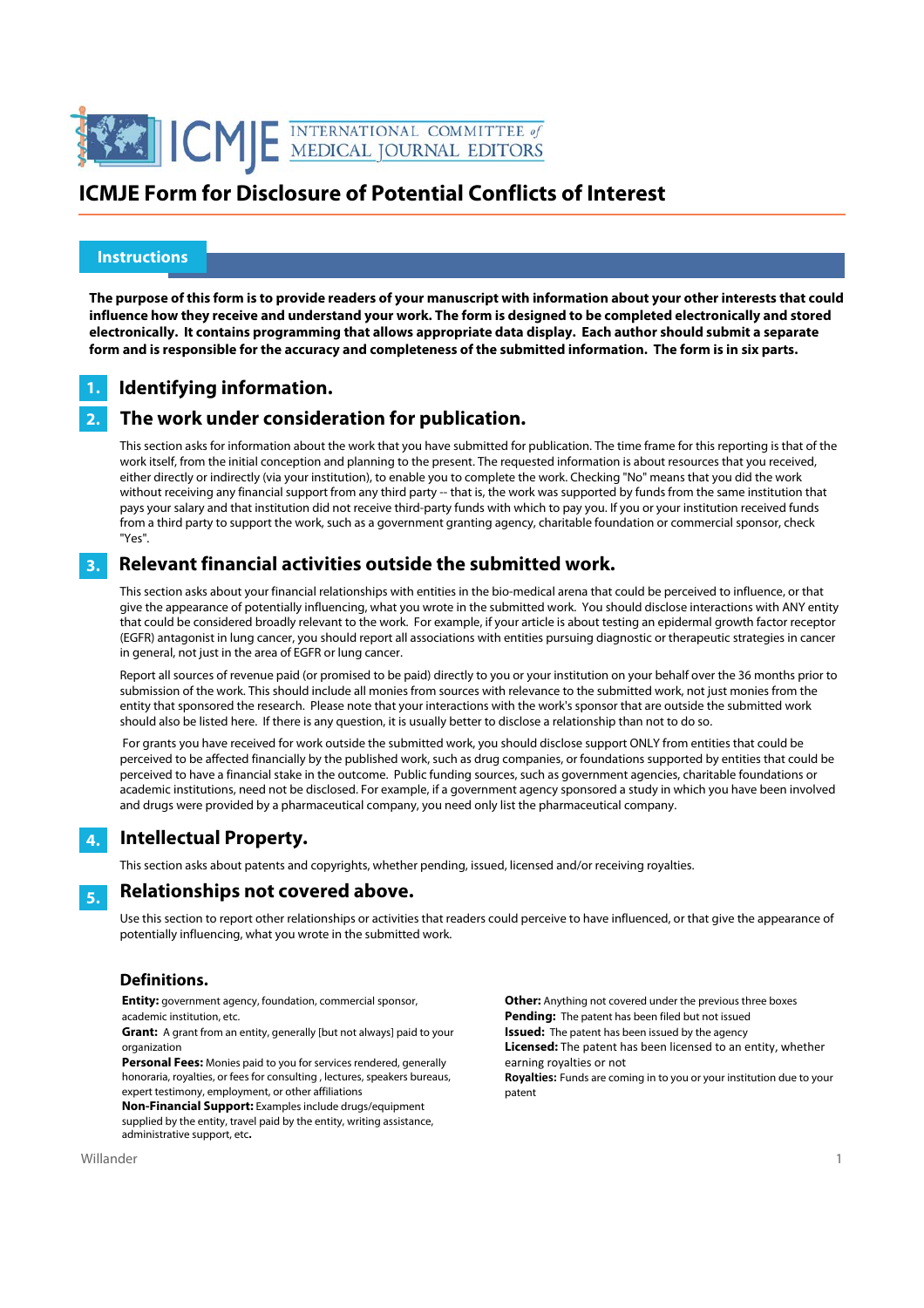

| <b>Section 1.</b>                                                                                                                                                                                                                                                                                                                                                                                                                                              | <b>Identifying Information</b>                    |                                                           |                                                                                                                          |  |  |  |
|----------------------------------------------------------------------------------------------------------------------------------------------------------------------------------------------------------------------------------------------------------------------------------------------------------------------------------------------------------------------------------------------------------------------------------------------------------------|---------------------------------------------------|-----------------------------------------------------------|--------------------------------------------------------------------------------------------------------------------------|--|--|--|
| 1. Given Name (First Name)<br>Kerstin                                                                                                                                                                                                                                                                                                                                                                                                                          |                                                   | 2. Surname (Last Name)<br>Willander                       | 3. Date<br>04-March-2014                                                                                                 |  |  |  |
|                                                                                                                                                                                                                                                                                                                                                                                                                                                                | 4. Are you the corresponding author?              | $\mathbf{v}$ No<br>Yes                                    | Corresponding Author's Name<br><b>Thorsten Zenz</b>                                                                      |  |  |  |
| 5. Manuscript Title<br>data based meta-analysis                                                                                                                                                                                                                                                                                                                                                                                                                |                                                   |                                                           | MDM2 promotor polymorphism and disease characteristics in chronic lymphocytic leukemia: Results of an individual patient |  |  |  |
| HAEMATOL/2013/101170                                                                                                                                                                                                                                                                                                                                                                                                                                           | 6. Manuscript Identifying Number (if you know it) |                                                           |                                                                                                                          |  |  |  |
|                                                                                                                                                                                                                                                                                                                                                                                                                                                                |                                                   |                                                           |                                                                                                                          |  |  |  |
| <b>Section 2.</b>                                                                                                                                                                                                                                                                                                                                                                                                                                              |                                                   | The Work Under Consideration for Publication              |                                                                                                                          |  |  |  |
| Did you or your institution at any time receive payment or services from a third party (government, commercial, private foundation, etc.) for<br>any aspect of the submitted work (including but not limited to grants, data monitoring board, study design, manuscript preparation,<br>statistical analysis, etc.)?<br>Are there any relevant conflicts of interest?<br>No<br>Yes<br>$\boldsymbol{\mathcal{U}}$                                               |                                                   |                                                           |                                                                                                                          |  |  |  |
|                                                                                                                                                                                                                                                                                                                                                                                                                                                                |                                                   |                                                           |                                                                                                                          |  |  |  |
| <b>Section 3.</b>                                                                                                                                                                                                                                                                                                                                                                                                                                              |                                                   | Relevant financial activities outside the submitted work. |                                                                                                                          |  |  |  |
| Place a check in the appropriate boxes in the table to indicate whether you have financial relationships (regardless of amount<br>of compensation) with entities as described in the instructions. Use one line for each entity; add as many lines as you need by<br>clicking the "Add +" box. You should report relationships that were present during the 36 months prior to publication.<br>Are there any relevant conflicts of interest?<br>No<br>Yes<br>V |                                                   |                                                           |                                                                                                                          |  |  |  |
|                                                                                                                                                                                                                                                                                                                                                                                                                                                                |                                                   |                                                           |                                                                                                                          |  |  |  |
| <b>Section 4.</b>                                                                                                                                                                                                                                                                                                                                                                                                                                              |                                                   | <b>Intellectual Property -- Patents &amp; Copyrights</b>  |                                                                                                                          |  |  |  |
|                                                                                                                                                                                                                                                                                                                                                                                                                                                                |                                                   |                                                           | Do you have any patents, whether planned, pending or issued, broadly relevant to the work?<br>Yes<br>$\mathbf{v}$ No     |  |  |  |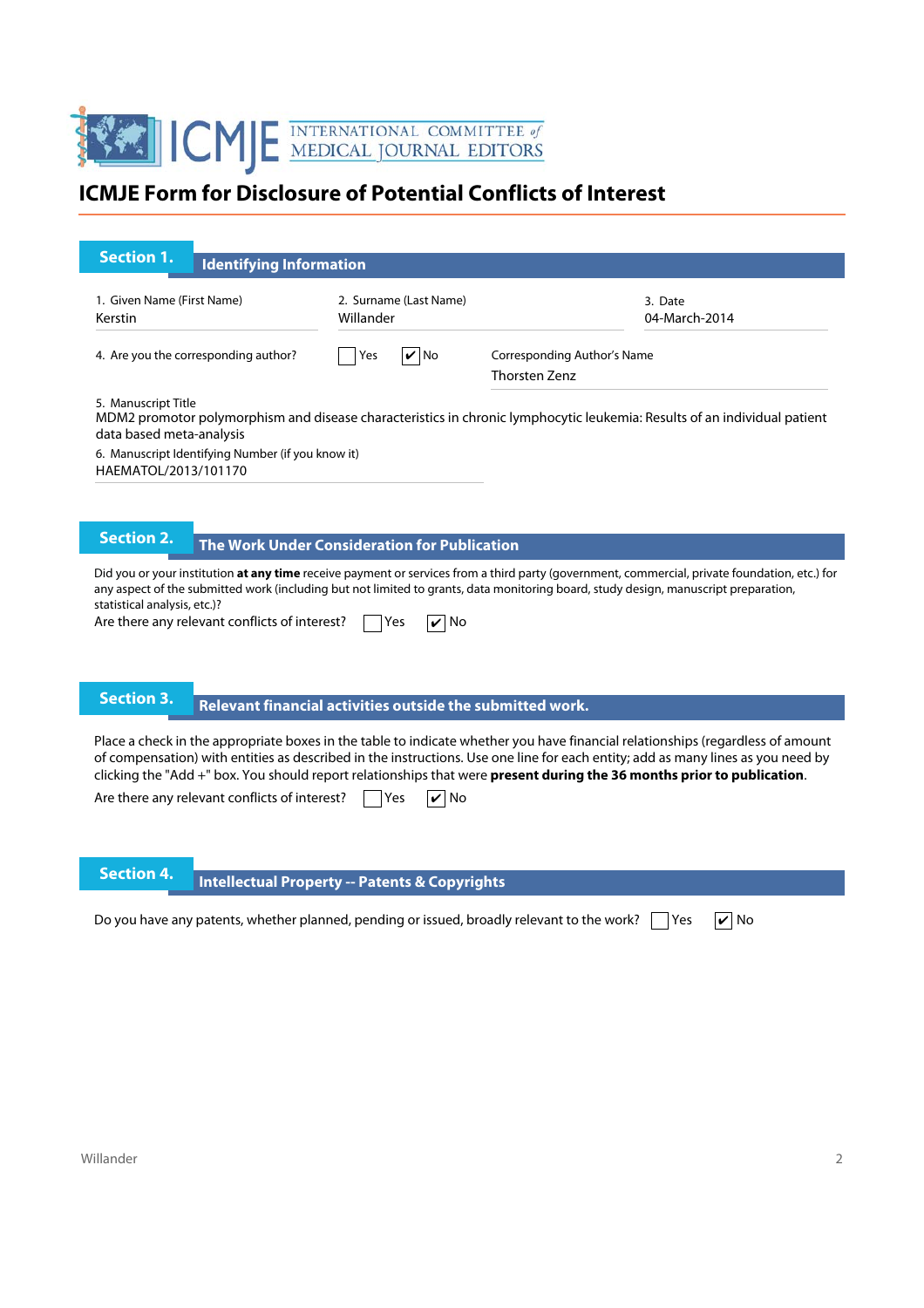

## **Section 5.** Relationships not covered above

Are there other relationships or activities that readers could perceive to have influenced, or that give the appearance of potentially influencing, what you wrote in the submitted work?

 $\Box$  Yes, the following relationships/conditions/circumstances are present (explain below):

 $\boxed{\mathbf{v}}$  No other relationships/conditions/circumstances that present a potential conflict of interest

At the time of manuscript acceptance, journals will ask authors to confirm and, if necessary, update their disclosure statements. On occasion, journals may ask authors to disclose further information about reported relationships.

## **Disclosure Statement Section 6.**

Based on the above disclosures, this form will automatically generate a disclosure statement, which will appear in the box below.

Dr. benner has nothing to disclose.

### **Evaluation and Feedback**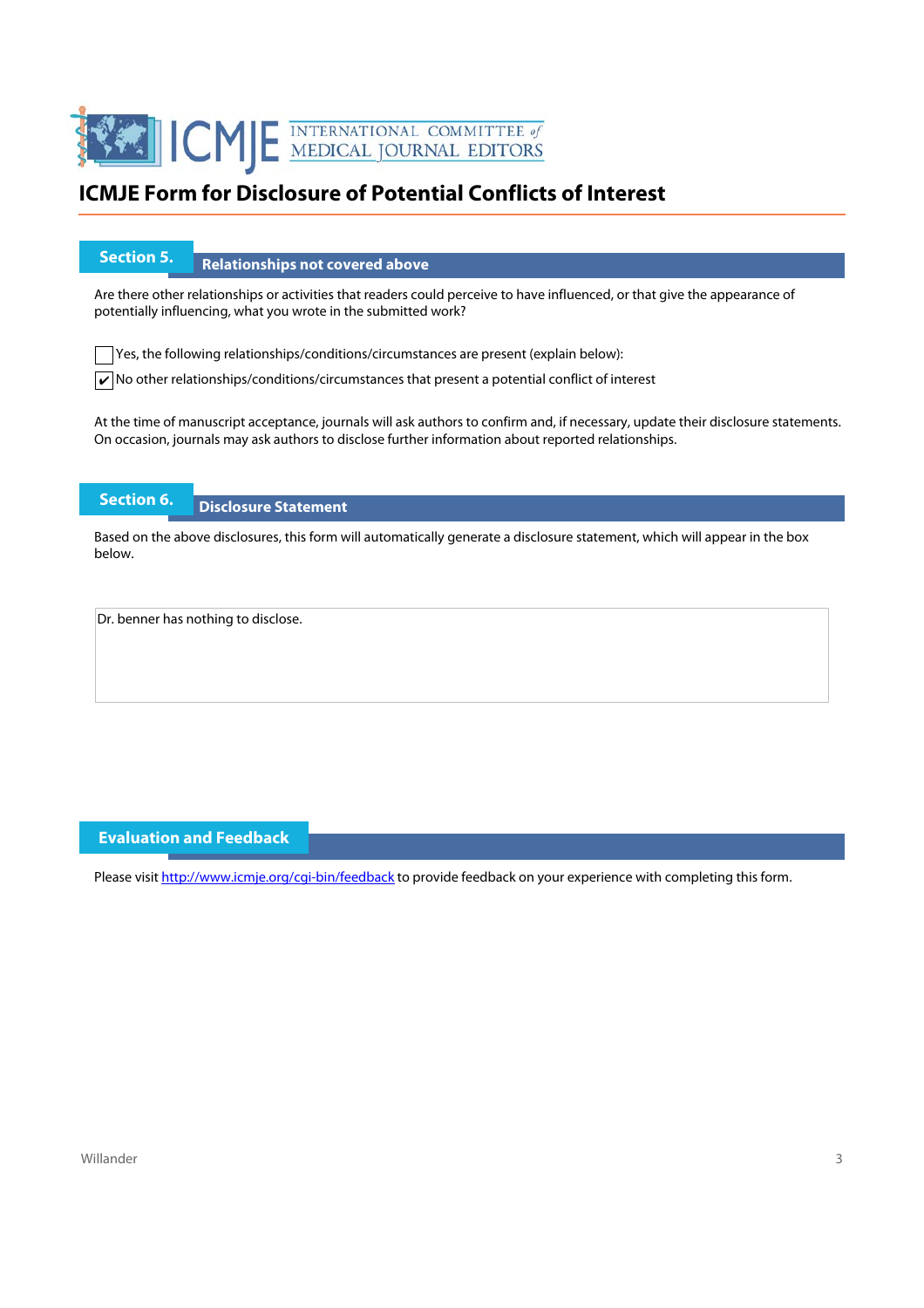

#### **Instructions**

**2.**

**The purpose of this form is to provide readers of your manuscript with information about your other interests that could influence how they receive and understand your work. The form is designed to be completed electronically and stored electronically. It contains programming that allows appropriate data display. Each author should submit a separate form and is responsible for the accuracy and completeness of the submitted information. The form is in six parts.** 

#### **Identifying information. 1.**

### **The work under consideration for publication.**

This section asks for information about the work that you have submitted for publication. The time frame for this reporting is that of the work itself, from the initial conception and planning to the present. The requested information is about resources that you received, either directly or indirectly (via your institution), to enable you to complete the work. Checking "No" means that you did the work without receiving any financial support from any third party -- that is, the work was supported by funds from the same institution that pays your salary and that institution did not receive third-party funds with which to pay you. If you or your institution received funds from a third party to support the work, such as a government granting agency, charitable foundation or commercial sponsor, check "Yes".

#### **Relevant financial activities outside the submitted work. 3.**

This section asks about your financial relationships with entities in the bio-medical arena that could be perceived to influence, or that give the appearance of potentially influencing, what you wrote in the submitted work. You should disclose interactions with ANY entity that could be considered broadly relevant to the work. For example, if your article is about testing an epidermal growth factor receptor (EGFR) antagonist in lung cancer, you should report all associations with entities pursuing diagnostic or therapeutic strategies in cancer in general, not just in the area of EGFR or lung cancer.

Report all sources of revenue paid (or promised to be paid) directly to you or your institution on your behalf over the 36 months prior to submission of the work. This should include all monies from sources with relevance to the submitted work, not just monies from the entity that sponsored the research. Please note that your interactions with the work's sponsor that are outside the submitted work should also be listed here. If there is any question, it is usually better to disclose a relationship than not to do so.

 For grants you have received for work outside the submitted work, you should disclose support ONLY from entities that could be perceived to be affected financially by the published work, such as drug companies, or foundations supported by entities that could be perceived to have a financial stake in the outcome. Public funding sources, such as government agencies, charitable foundations or academic institutions, need not be disclosed. For example, if a government agency sponsored a study in which you have been involved and drugs were provided by a pharmaceutical company, you need only list the pharmaceutical company.

### **Intellectual Property.**

This section asks about patents and copyrights, whether pending, issued, licensed and/or receiving royalties.

#### **Relationships not covered above.**

Use this section to report other relationships or activities that readers could perceive to have influenced, or that give the appearance of potentially influencing, what you wrote in the submitted work.

### **Definitions.**

**Entity:** government agency, foundation, commercial sponsor, academic institution, etc.

**Grant:** A grant from an entity, generally [but not always] paid to your organization

**Personal Fees:** Monies paid to you for services rendered, generally honoraria, royalties, or fees for consulting , lectures, speakers bureaus, expert testimony, employment, or other affiliations

**Non-Financial Support:** Examples include drugs/equipment supplied by the entity, travel paid by the entity, writing assistance, administrative support, etc**.**

**Other:** Anything not covered under the previous three boxes **Pending:** The patent has been filed but not issued **Issued:** The patent has been issued by the agency **Licensed:** The patent has been licensed to an entity, whether earning royalties or not **Royalties:** Funds are coming in to you or your institution due to your patent

Parker 1

**4.**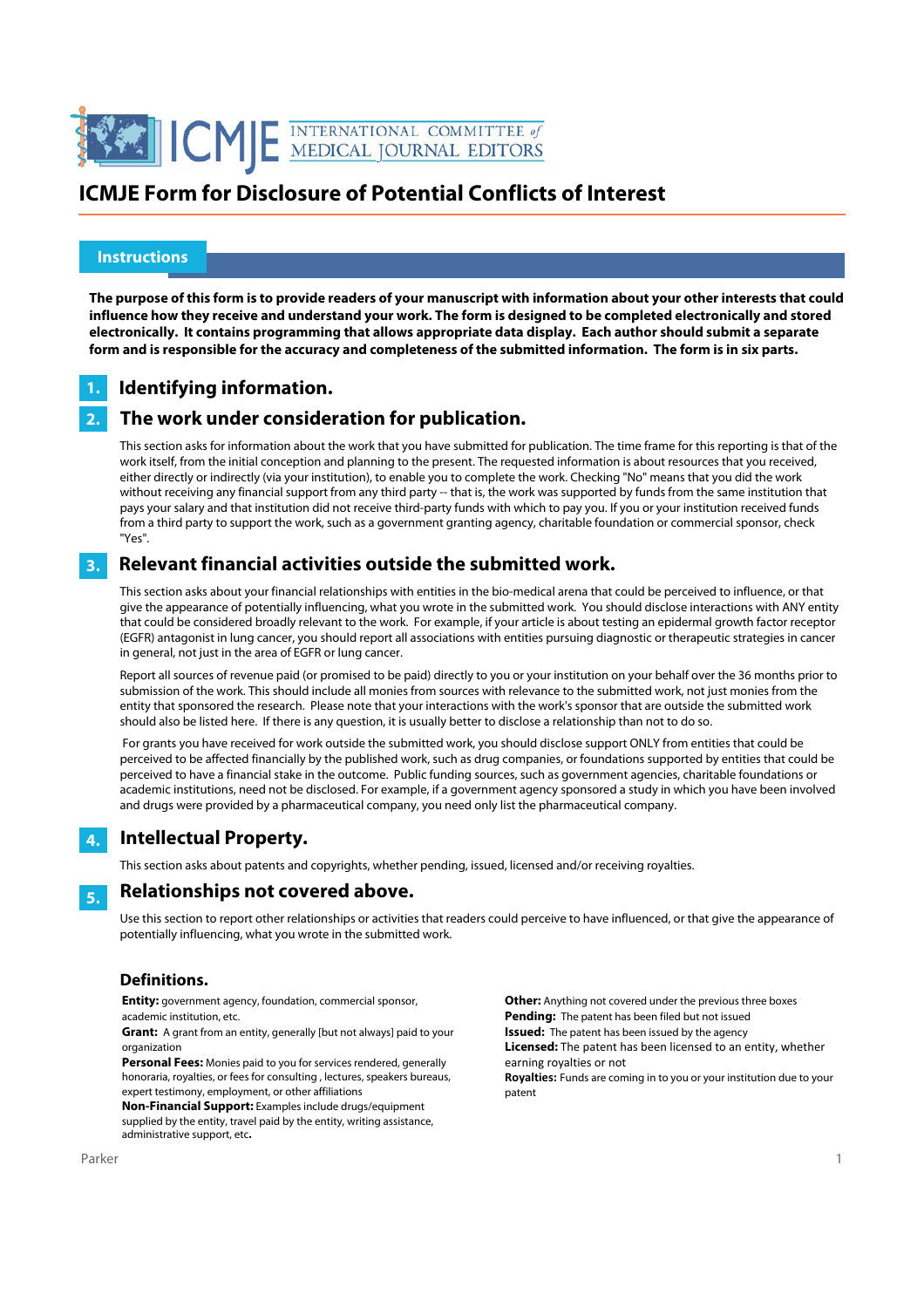

| <b>Section 1.</b>                                                                                                                                                                                                                                                                                                                                                                                                                                               | <b>Identifying Information</b>                    |                                                           |                                                                                                                          |  |  |
|-----------------------------------------------------------------------------------------------------------------------------------------------------------------------------------------------------------------------------------------------------------------------------------------------------------------------------------------------------------------------------------------------------------------------------------------------------------------|---------------------------------------------------|-----------------------------------------------------------|--------------------------------------------------------------------------------------------------------------------------|--|--|
| 1. Given Name (First Name)<br>Anton                                                                                                                                                                                                                                                                                                                                                                                                                             |                                                   | 2. Surname (Last Name)<br>Parker                          | 3. Date<br>04-March-2014                                                                                                 |  |  |
| 4. Are you the corresponding author?                                                                                                                                                                                                                                                                                                                                                                                                                            |                                                   | $\overline{\mathbf{v}}$ No<br>Yes                         | Corresponding Author's Name<br>Thorsten Zenz                                                                             |  |  |
| 5. Manuscript Title<br>data based meta-analysis                                                                                                                                                                                                                                                                                                                                                                                                                 |                                                   |                                                           | MDM2 promotor polymorphism and disease characteristics in chronic lymphocytic leukemia: Results of an individual patient |  |  |
| HAEMATOL/2013/101170                                                                                                                                                                                                                                                                                                                                                                                                                                            | 6. Manuscript Identifying Number (if you know it) |                                                           |                                                                                                                          |  |  |
|                                                                                                                                                                                                                                                                                                                                                                                                                                                                 |                                                   |                                                           |                                                                                                                          |  |  |
| <b>Section 2.</b>                                                                                                                                                                                                                                                                                                                                                                                                                                               |                                                   | The Work Under Consideration for Publication              |                                                                                                                          |  |  |
| Did you or your institution at any time receive payment or services from a third party (government, commercial, private foundation, etc.) for<br>any aspect of the submitted work (including but not limited to grants, data monitoring board, study design, manuscript preparation,<br>statistical analysis, etc.)?<br>Are there any relevant conflicts of interest?<br>$\overline{\mathbf{v}}$ No<br>Yes                                                      |                                                   |                                                           |                                                                                                                          |  |  |
|                                                                                                                                                                                                                                                                                                                                                                                                                                                                 |                                                   |                                                           |                                                                                                                          |  |  |
| <b>Section 3.</b>                                                                                                                                                                                                                                                                                                                                                                                                                                               |                                                   | Relevant financial activities outside the submitted work. |                                                                                                                          |  |  |
| Place a check in the appropriate boxes in the table to indicate whether you have financial relationships (regardless of amount<br>of compensation) with entities as described in the instructions. Use one line for each entity; add as many lines as you need by<br>clicking the "Add +" box. You should report relationships that were present during the 36 months prior to publication.<br>Are there any relevant conflicts of interest?<br>$\nu$ No<br>Yes |                                                   |                                                           |                                                                                                                          |  |  |
|                                                                                                                                                                                                                                                                                                                                                                                                                                                                 |                                                   |                                                           |                                                                                                                          |  |  |
| <b>Section 4.</b>                                                                                                                                                                                                                                                                                                                                                                                                                                               |                                                   | <b>Intellectual Property -- Patents &amp; Copyrights</b>  |                                                                                                                          |  |  |
|                                                                                                                                                                                                                                                                                                                                                                                                                                                                 |                                                   |                                                           | Do you have any patents, whether planned, pending or issued, broadly relevant to the work?<br>$\mathbf{v}$ No<br>Yes     |  |  |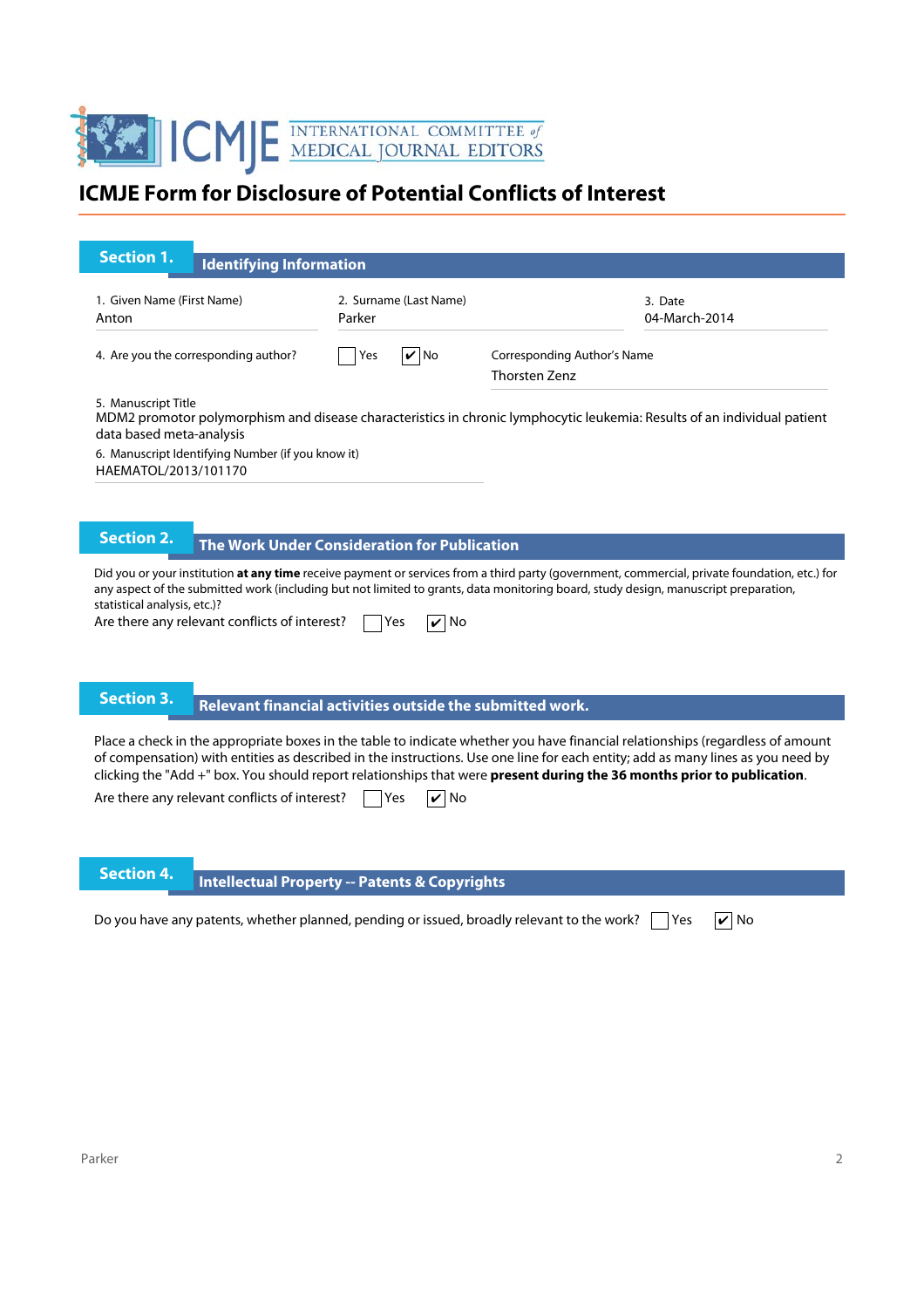

## **Section 5.** Relationships not covered above

Are there other relationships or activities that readers could perceive to have influenced, or that give the appearance of potentially influencing, what you wrote in the submitted work?

 $\Box$  Yes, the following relationships/conditions/circumstances are present (explain below):

 $\boxed{\mathbf{v}}$  No other relationships/conditions/circumstances that present a potential conflict of interest

At the time of manuscript acceptance, journals will ask authors to confirm and, if necessary, update their disclosure statements. On occasion, journals may ask authors to disclose further information about reported relationships.

## **Disclosure Statement Section 6.**

Based on the above disclosures, this form will automatically generate a disclosure statement, which will appear in the box below.

Dr. benner has nothing to disclose.

### **Evaluation and Feedback**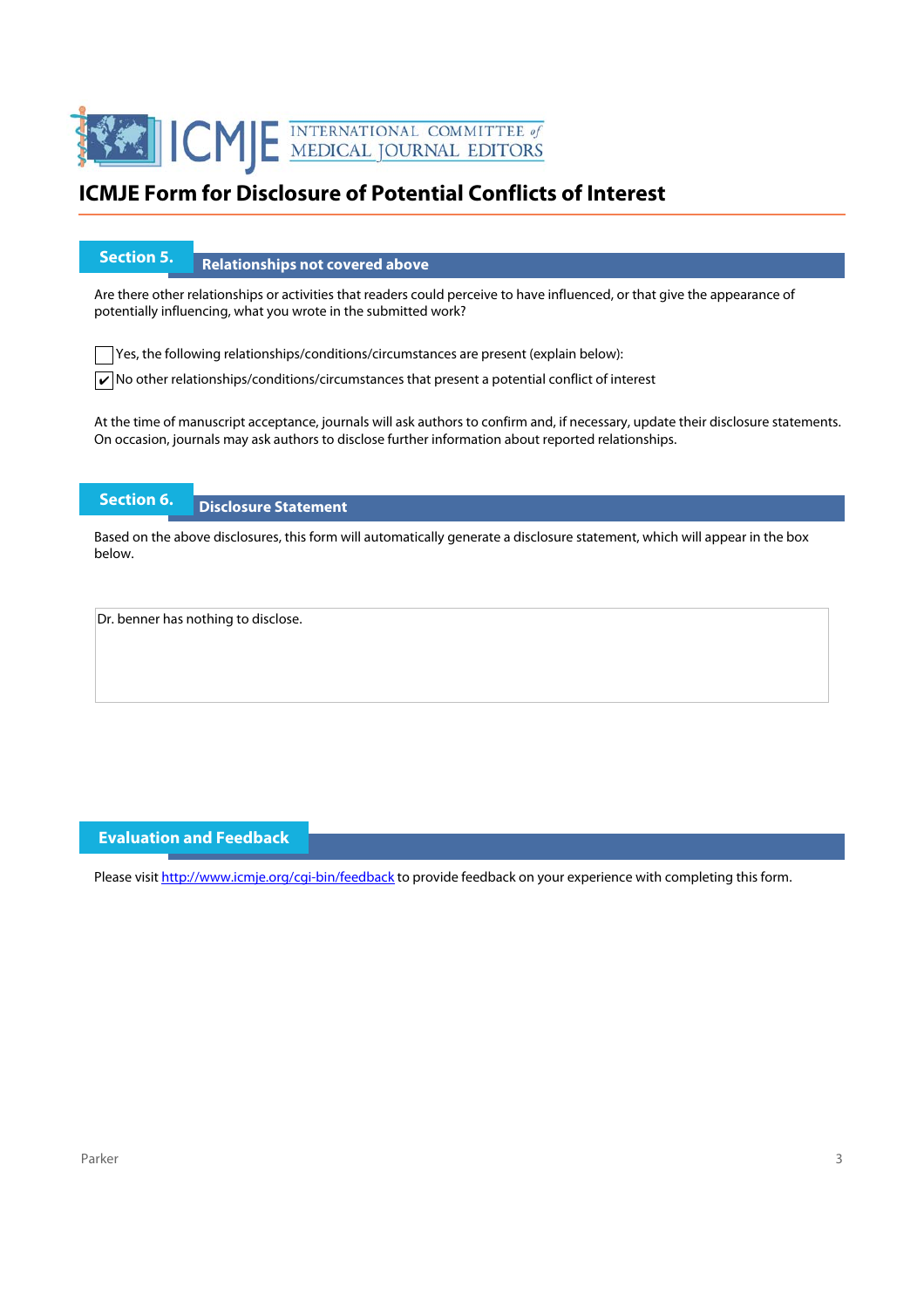

#### **Instructions**

**2.**

**The purpose of this form is to provide readers of your manuscript with information about your other interests that could influence how they receive and understand your work. The form is designed to be completed electronically and stored electronically. It contains programming that allows appropriate data display. Each author should submit a separate form and is responsible for the accuracy and completeness of the submitted information. The form is in six parts.** 

#### **Identifying information. 1.**

### **The work under consideration for publication.**

This section asks for information about the work that you have submitted for publication. The time frame for this reporting is that of the work itself, from the initial conception and planning to the present. The requested information is about resources that you received, either directly or indirectly (via your institution), to enable you to complete the work. Checking "No" means that you did the work without receiving any financial support from any third party -- that is, the work was supported by funds from the same institution that pays your salary and that institution did not receive third-party funds with which to pay you. If you or your institution received funds from a third party to support the work, such as a government granting agency, charitable foundation or commercial sponsor, check "Yes".

#### **Relevant financial activities outside the submitted work. 3.**

This section asks about your financial relationships with entities in the bio-medical arena that could be perceived to influence, or that give the appearance of potentially influencing, what you wrote in the submitted work. You should disclose interactions with ANY entity that could be considered broadly relevant to the work. For example, if your article is about testing an epidermal growth factor receptor (EGFR) antagonist in lung cancer, you should report all associations with entities pursuing diagnostic or therapeutic strategies in cancer in general, not just in the area of EGFR or lung cancer.

Report all sources of revenue paid (or promised to be paid) directly to you or your institution on your behalf over the 36 months prior to submission of the work. This should include all monies from sources with relevance to the submitted work, not just monies from the entity that sponsored the research. Please note that your interactions with the work's sponsor that are outside the submitted work should also be listed here. If there is any question, it is usually better to disclose a relationship than not to do so.

 For grants you have received for work outside the submitted work, you should disclose support ONLY from entities that could be perceived to be affected financially by the published work, such as drug companies, or foundations supported by entities that could be perceived to have a financial stake in the outcome. Public funding sources, such as government agencies, charitable foundations or academic institutions, need not be disclosed. For example, if a government agency sponsored a study in which you have been involved and drugs were provided by a pharmaceutical company, you need only list the pharmaceutical company.

### **Intellectual Property.**

This section asks about patents and copyrights, whether pending, issued, licensed and/or receiving royalties.

#### **Relationships not covered above.**

Use this section to report other relationships or activities that readers could perceive to have influenced, or that give the appearance of potentially influencing, what you wrote in the submitted work.

### **Definitions.**

**Entity:** government agency, foundation, commercial sponsor, academic institution, etc.

**Grant:** A grant from an entity, generally [but not always] paid to your organization

**Personal Fees:** Monies paid to you for services rendered, generally honoraria, royalties, or fees for consulting , lectures, speakers bureaus, expert testimony, employment, or other affiliations

**Non-Financial Support:** Examples include drugs/equipment supplied by the entity, travel paid by the entity, writing assistance, administrative support, etc**.**

**Other:** Anything not covered under the previous three boxes **Pending:** The patent has been filed but not issued **Issued:** The patent has been issued by the agency **Licensed:** The patent has been licensed to an entity, whether earning royalties or not **Royalties:** Funds are coming in to you or your institution due to your patent

**4.**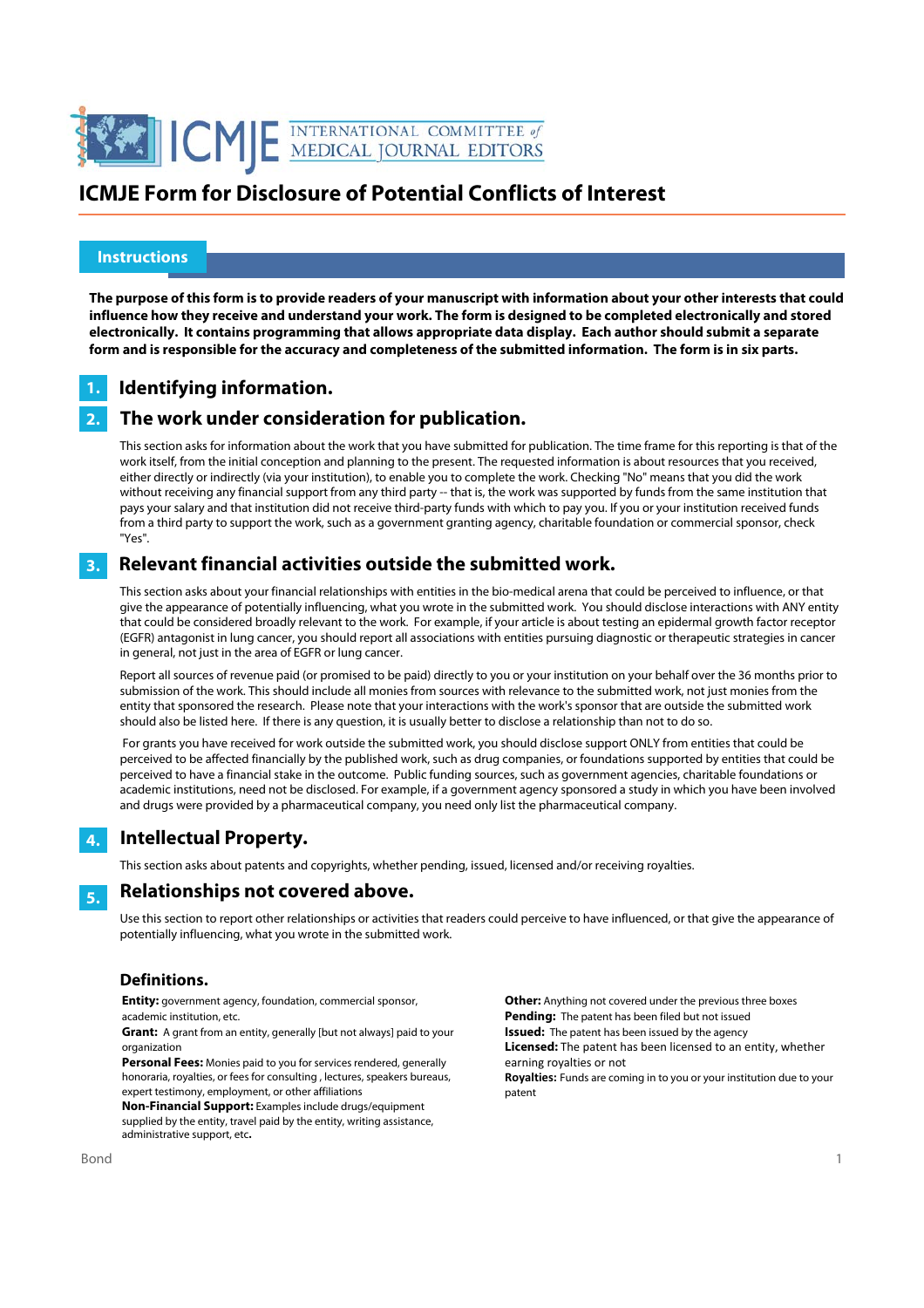

| <b>Section 1.</b>                                                                                                                                                                                                                                                                                                                                                                                                                                                | <b>Identifying Information</b>                    |                                                           |                                                                                            |                                                                                                                          |  |
|------------------------------------------------------------------------------------------------------------------------------------------------------------------------------------------------------------------------------------------------------------------------------------------------------------------------------------------------------------------------------------------------------------------------------------------------------------------|---------------------------------------------------|-----------------------------------------------------------|--------------------------------------------------------------------------------------------|--------------------------------------------------------------------------------------------------------------------------|--|
| 1. Given Name (First Name)<br>Gareth                                                                                                                                                                                                                                                                                                                                                                                                                             |                                                   | 2. Surname (Last Name)<br>Bond                            |                                                                                            | 3. Date<br>04-March-2014                                                                                                 |  |
|                                                                                                                                                                                                                                                                                                                                                                                                                                                                  | 4. Are you the corresponding author?              | ∣✔│No<br>Yes                                              | Corresponding Author's Name<br><b>Thorsten Zenz</b>                                        |                                                                                                                          |  |
| 5. Manuscript Title<br>data based meta-analysis                                                                                                                                                                                                                                                                                                                                                                                                                  |                                                   |                                                           |                                                                                            | MDM2 promotor polymorphism and disease characteristics in chronic lymphocytic leukemia: Results of an individual patient |  |
| HAEMATOL/2013/101170                                                                                                                                                                                                                                                                                                                                                                                                                                             | 6. Manuscript Identifying Number (if you know it) |                                                           |                                                                                            |                                                                                                                          |  |
|                                                                                                                                                                                                                                                                                                                                                                                                                                                                  |                                                   |                                                           |                                                                                            |                                                                                                                          |  |
| <b>Section 2.</b>                                                                                                                                                                                                                                                                                                                                                                                                                                                |                                                   | The Work Under Consideration for Publication              |                                                                                            |                                                                                                                          |  |
| Did you or your institution at any time receive payment or services from a third party (government, commercial, private foundation, etc.) for<br>any aspect of the submitted work (including but not limited to grants, data monitoring board, study design, manuscript preparation,<br>statistical analysis, etc.)?<br>Are there any relevant conflicts of interest?<br>$\mathbf{v}$ No<br>Yes                                                                  |                                                   |                                                           |                                                                                            |                                                                                                                          |  |
| <b>Section 3.</b>                                                                                                                                                                                                                                                                                                                                                                                                                                                |                                                   |                                                           |                                                                                            |                                                                                                                          |  |
|                                                                                                                                                                                                                                                                                                                                                                                                                                                                  |                                                   | Relevant financial activities outside the submitted work. |                                                                                            |                                                                                                                          |  |
| Place a check in the appropriate boxes in the table to indicate whether you have financial relationships (regardless of amount<br>of compensation) with entities as described in the instructions. Use one line for each entity; add as many lines as you need by<br>clicking the "Add +" box. You should report relationships that were present during the 36 months prior to publication.<br>Are there any relevant conflicts of interest?<br>  No<br>✓<br>Yes |                                                   |                                                           |                                                                                            |                                                                                                                          |  |
|                                                                                                                                                                                                                                                                                                                                                                                                                                                                  |                                                   |                                                           |                                                                                            |                                                                                                                          |  |
| <b>Section 4.</b>                                                                                                                                                                                                                                                                                                                                                                                                                                                |                                                   | <b>Intellectual Property -- Patents &amp; Copyrights</b>  |                                                                                            |                                                                                                                          |  |
|                                                                                                                                                                                                                                                                                                                                                                                                                                                                  |                                                   |                                                           | Do you have any patents, whether planned, pending or issued, broadly relevant to the work? | Yes<br>$\mathbf{v}$ No                                                                                                   |  |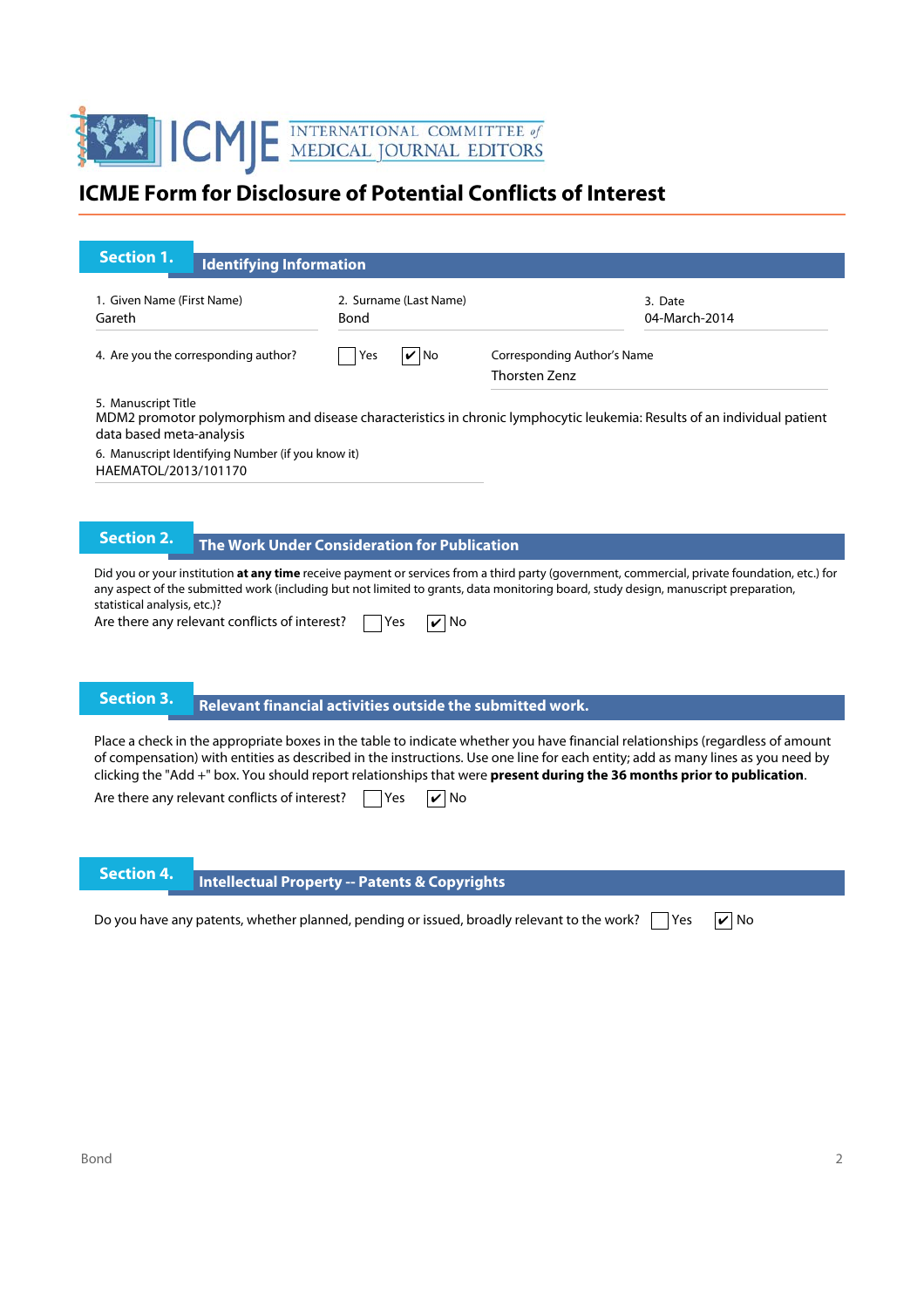

## **Section 5.** Relationships not covered above

Are there other relationships or activities that readers could perceive to have influenced, or that give the appearance of potentially influencing, what you wrote in the submitted work?

 $\Box$  Yes, the following relationships/conditions/circumstances are present (explain below):

 $\boxed{\mathbf{v}}$  No other relationships/conditions/circumstances that present a potential conflict of interest

At the time of manuscript acceptance, journals will ask authors to confirm and, if necessary, update their disclosure statements. On occasion, journals may ask authors to disclose further information about reported relationships.

## **Disclosure Statement Section 6.**

Based on the above disclosures, this form will automatically generate a disclosure statement, which will appear in the box below.

Dr. benner has nothing to disclose.

### **Evaluation and Feedback**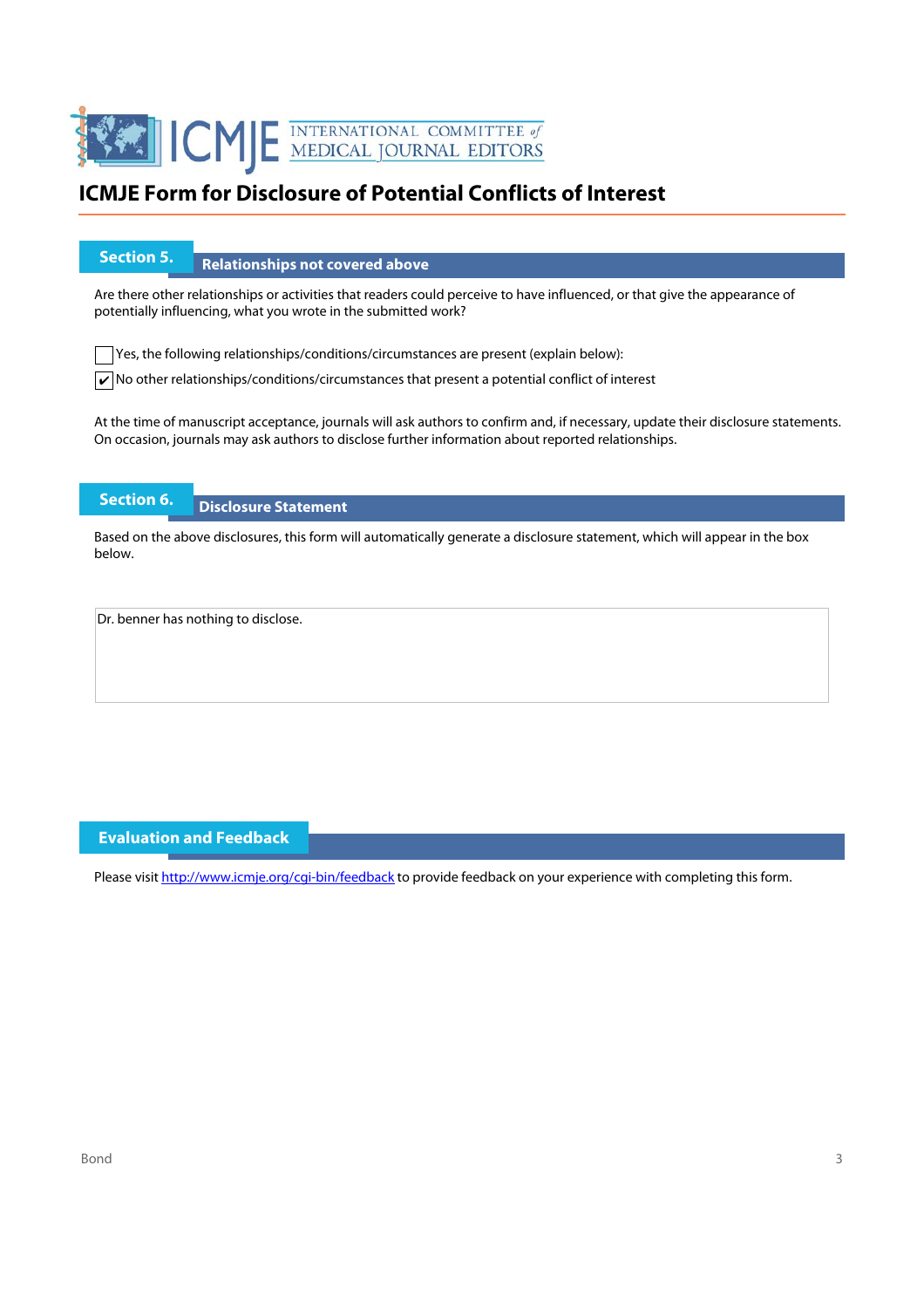

#### **Instructions**

**2.**

**The purpose of this form is to provide readers of your manuscript with information about your other interests that could influence how they receive and understand your work. The form is designed to be completed electronically and stored electronically. It contains programming that allows appropriate data display. Each author should submit a separate form and is responsible for the accuracy and completeness of the submitted information. The form is in six parts.** 

#### **Identifying information. 1.**

### **The work under consideration for publication.**

This section asks for information about the work that you have submitted for publication. The time frame for this reporting is that of the work itself, from the initial conception and planning to the present. The requested information is about resources that you received, either directly or indirectly (via your institution), to enable you to complete the work. Checking "No" means that you did the work without receiving any financial support from any third party -- that is, the work was supported by funds from the same institution that pays your salary and that institution did not receive third-party funds with which to pay you. If you or your institution received funds from a third party to support the work, such as a government granting agency, charitable foundation or commercial sponsor, check "Yes".

#### **Relevant financial activities outside the submitted work. 3.**

This section asks about your financial relationships with entities in the bio-medical arena that could be perceived to influence, or that give the appearance of potentially influencing, what you wrote in the submitted work. You should disclose interactions with ANY entity that could be considered broadly relevant to the work. For example, if your article is about testing an epidermal growth factor receptor (EGFR) antagonist in lung cancer, you should report all associations with entities pursuing diagnostic or therapeutic strategies in cancer in general, not just in the area of EGFR or lung cancer.

Report all sources of revenue paid (or promised to be paid) directly to you or your institution on your behalf over the 36 months prior to submission of the work. This should include all monies from sources with relevance to the submitted work, not just monies from the entity that sponsored the research. Please note that your interactions with the work's sponsor that are outside the submitted work should also be listed here. If there is any question, it is usually better to disclose a relationship than not to do so.

 For grants you have received for work outside the submitted work, you should disclose support ONLY from entities that could be perceived to be affected financially by the published work, such as drug companies, or foundations supported by entities that could be perceived to have a financial stake in the outcome. Public funding sources, such as government agencies, charitable foundations or academic institutions, need not be disclosed. For example, if a government agency sponsored a study in which you have been involved and drugs were provided by a pharmaceutical company, you need only list the pharmaceutical company.

### **Intellectual Property.**

This section asks about patents and copyrights, whether pending, issued, licensed and/or receiving royalties.

#### **Relationships not covered above.**

Use this section to report other relationships or activities that readers could perceive to have influenced, or that give the appearance of potentially influencing, what you wrote in the submitted work.

#### **Definitions.**

**Entity:** government agency, foundation, commercial sponsor, academic institution, etc.

**Grant:** A grant from an entity, generally [but not always] paid to your organization

**Personal Fees:** Monies paid to you for services rendered, generally honoraria, royalties, or fees for consulting , lectures, speakers bureaus, expert testimony, employment, or other affiliations

**Non-Financial Support:** Examples include drugs/equipment supplied by the entity, travel paid by the entity, writing assistance, administrative support, etc**.**

**Other:** Anything not covered under the previous three boxes **Pending:** The patent has been filed but not issued **Issued:** The patent has been issued by the agency **Licensed:** The patent has been licensed to an entity, whether earning royalties or not **Royalties:** Funds are coming in to you or your institution due to your patent

Pavlova 1

**4.**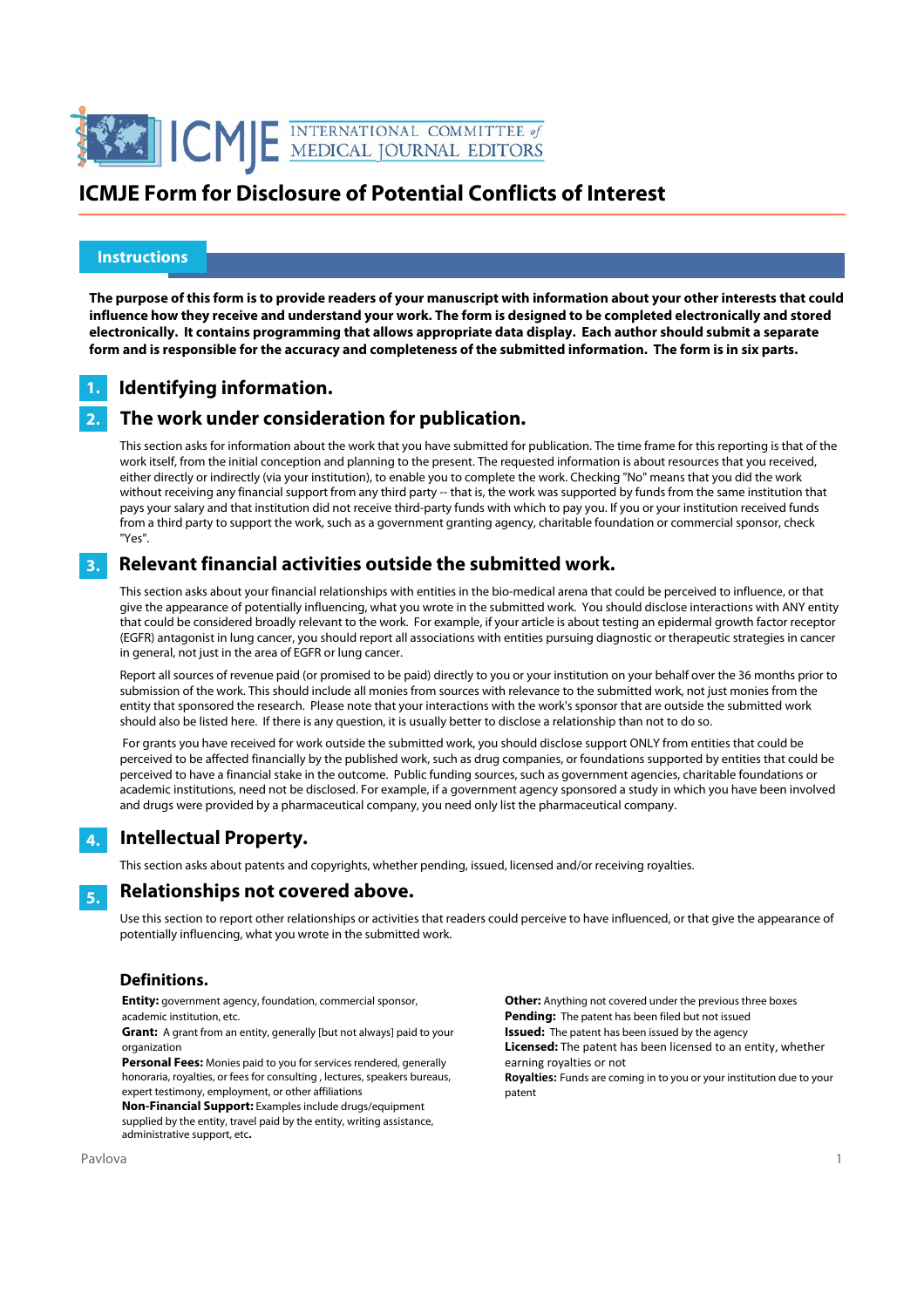

| <b>Section 1.</b>                                                                                                                                                                                                                                                                                                                                                                                                                                                      | <b>Identifying Information</b>                    |                                                           |                                                                                                                                                                                                                                                                                      |  |  |
|------------------------------------------------------------------------------------------------------------------------------------------------------------------------------------------------------------------------------------------------------------------------------------------------------------------------------------------------------------------------------------------------------------------------------------------------------------------------|---------------------------------------------------|-----------------------------------------------------------|--------------------------------------------------------------------------------------------------------------------------------------------------------------------------------------------------------------------------------------------------------------------------------------|--|--|
| 1. Given Name (First Name)<br>Sarka                                                                                                                                                                                                                                                                                                                                                                                                                                    |                                                   | 2. Surname (Last Name)<br>Pavlova                         | 3. Date<br>04-March-2014                                                                                                                                                                                                                                                             |  |  |
|                                                                                                                                                                                                                                                                                                                                                                                                                                                                        | 4. Are you the corresponding author?              | $ \boldsymbol{v} $ No<br>Yes                              | Corresponding Author's Name<br><b>Thorsten Zenz</b>                                                                                                                                                                                                                                  |  |  |
| 5. Manuscript Title<br>data based meta-analysis                                                                                                                                                                                                                                                                                                                                                                                                                        |                                                   |                                                           | MDM2 promotor polymorphism and disease characteristics in chronic lymphocytic leukemia: Results of an individual patient                                                                                                                                                             |  |  |
| HAEMATOL/2013/101170                                                                                                                                                                                                                                                                                                                                                                                                                                                   | 6. Manuscript Identifying Number (if you know it) |                                                           |                                                                                                                                                                                                                                                                                      |  |  |
| <b>Section 2.</b>                                                                                                                                                                                                                                                                                                                                                                                                                                                      |                                                   |                                                           |                                                                                                                                                                                                                                                                                      |  |  |
|                                                                                                                                                                                                                                                                                                                                                                                                                                                                        |                                                   | The Work Under Consideration for Publication              |                                                                                                                                                                                                                                                                                      |  |  |
| statistical analysis, etc.)?                                                                                                                                                                                                                                                                                                                                                                                                                                           |                                                   |                                                           | Did you or your institution at any time receive payment or services from a third party (government, commercial, private foundation, etc.) for<br>any aspect of the submitted work (including but not limited to grants, data monitoring board, study design, manuscript preparation, |  |  |
|                                                                                                                                                                                                                                                                                                                                                                                                                                                                        | Are there any relevant conflicts of interest?     | $\mathbf{v}$ No<br>Yes                                    |                                                                                                                                                                                                                                                                                      |  |  |
|                                                                                                                                                                                                                                                                                                                                                                                                                                                                        |                                                   |                                                           |                                                                                                                                                                                                                                                                                      |  |  |
| <b>Section 3.</b>                                                                                                                                                                                                                                                                                                                                                                                                                                                      |                                                   | Relevant financial activities outside the submitted work. |                                                                                                                                                                                                                                                                                      |  |  |
| Place a check in the appropriate boxes in the table to indicate whether you have financial relationships (regardless of amount<br>of compensation) with entities as described in the instructions. Use one line for each entity; add as many lines as you need by<br>clicking the "Add +" box. You should report relationships that were present during the 36 months prior to publication.<br>Are there any relevant conflicts of interest?<br>$\mathbf{v}$ No<br>Yes |                                                   |                                                           |                                                                                                                                                                                                                                                                                      |  |  |
|                                                                                                                                                                                                                                                                                                                                                                                                                                                                        |                                                   |                                                           |                                                                                                                                                                                                                                                                                      |  |  |
| <b>Section 4.</b>                                                                                                                                                                                                                                                                                                                                                                                                                                                      |                                                   | <b>Intellectual Property -- Patents &amp; Copyrights</b>  |                                                                                                                                                                                                                                                                                      |  |  |
|                                                                                                                                                                                                                                                                                                                                                                                                                                                                        |                                                   |                                                           | Do you have any patents, whether planned, pending or issued, broadly relevant to the work?<br>Yes<br>$\mathbf{v}$ No                                                                                                                                                                 |  |  |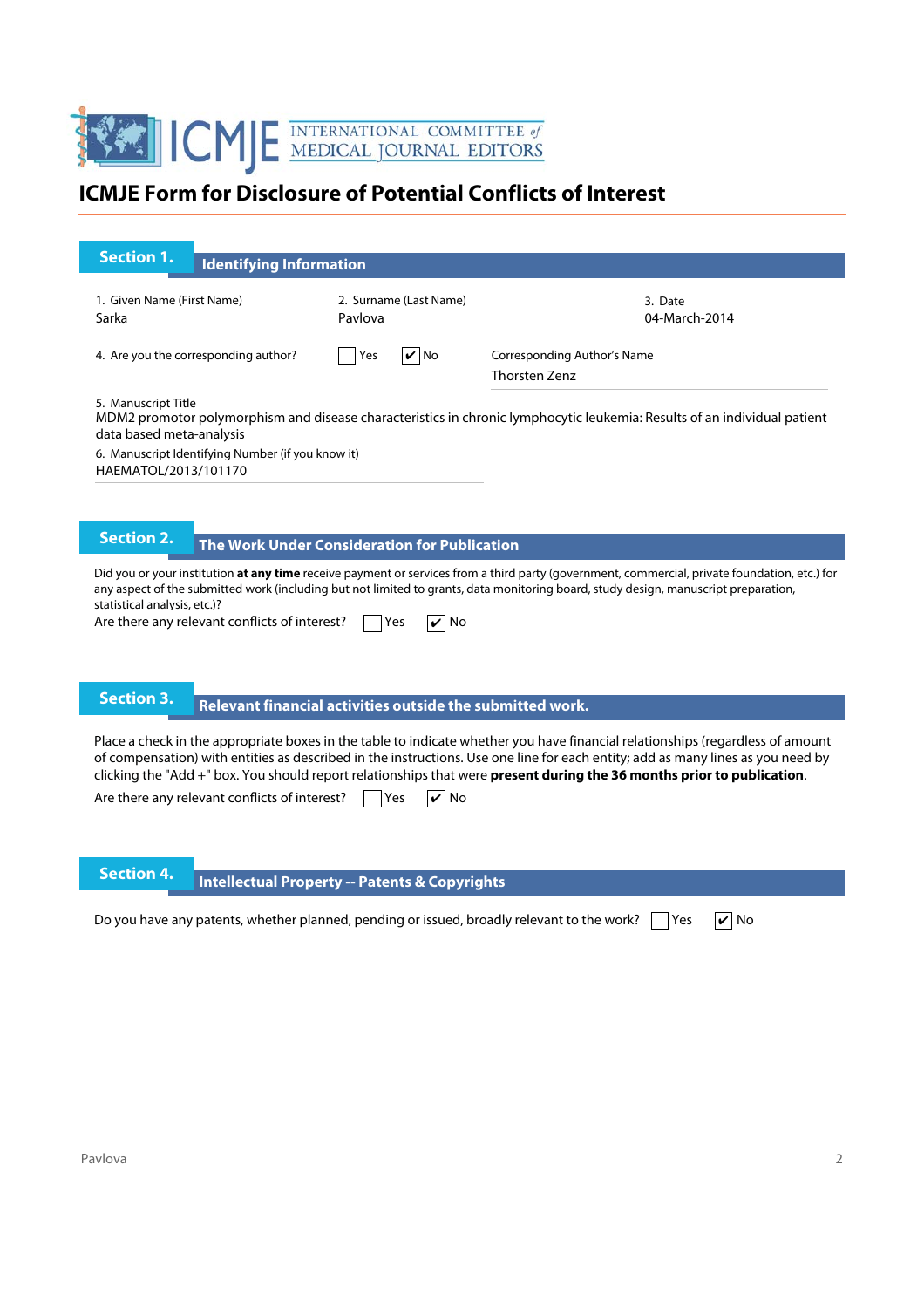

## **Section 5.** Relationships not covered above

Are there other relationships or activities that readers could perceive to have influenced, or that give the appearance of potentially influencing, what you wrote in the submitted work?

 $\Box$  Yes, the following relationships/conditions/circumstances are present (explain below):

 $\boxed{\mathbf{v}}$  No other relationships/conditions/circumstances that present a potential conflict of interest

At the time of manuscript acceptance, journals will ask authors to confirm and, if necessary, update their disclosure statements. On occasion, journals may ask authors to disclose further information about reported relationships.

## **Disclosure Statement Section 6.**

Based on the above disclosures, this form will automatically generate a disclosure statement, which will appear in the box below.

#### **Evaluation and Feedback**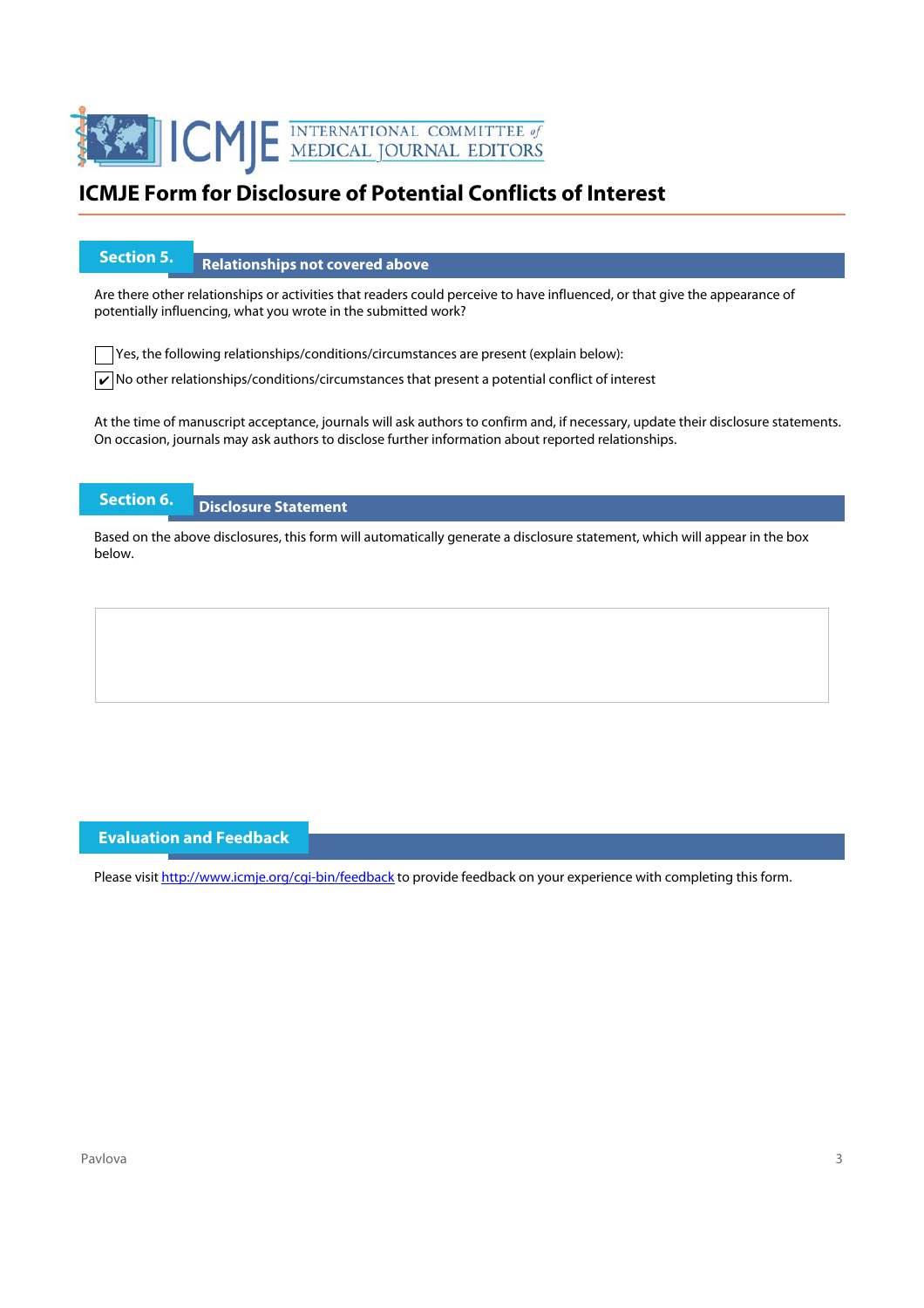

#### **Instructions**

**2.**

**The purpose of this form is to provide readers of your manuscript with information about your other interests that could influence how they receive and understand your work. The form is designed to be completed electronically and stored electronically. It contains programming that allows appropriate data display. Each author should submit a separate form and is responsible for the accuracy and completeness of the submitted information. The form is in six parts.** 

#### **Identifying information. 1.**

### **The work under consideration for publication.**

This section asks for information about the work that you have submitted for publication. The time frame for this reporting is that of the work itself, from the initial conception and planning to the present. The requested information is about resources that you received, either directly or indirectly (via your institution), to enable you to complete the work. Checking "No" means that you did the work without receiving any financial support from any third party -- that is, the work was supported by funds from the same institution that pays your salary and that institution did not receive third-party funds with which to pay you. If you or your institution received funds from a third party to support the work, such as a government granting agency, charitable foundation or commercial sponsor, check "Yes".

#### **Relevant financial activities outside the submitted work. 3.**

This section asks about your financial relationships with entities in the bio-medical arena that could be perceived to influence, or that give the appearance of potentially influencing, what you wrote in the submitted work. You should disclose interactions with ANY entity that could be considered broadly relevant to the work. For example, if your article is about testing an epidermal growth factor receptor (EGFR) antagonist in lung cancer, you should report all associations with entities pursuing diagnostic or therapeutic strategies in cancer in general, not just in the area of EGFR or lung cancer.

Report all sources of revenue paid (or promised to be paid) directly to you or your institution on your behalf over the 36 months prior to submission of the work. This should include all monies from sources with relevance to the submitted work, not just monies from the entity that sponsored the research. Please note that your interactions with the work's sponsor that are outside the submitted work should also be listed here. If there is any question, it is usually better to disclose a relationship than not to do so.

 For grants you have received for work outside the submitted work, you should disclose support ONLY from entities that could be perceived to be affected financially by the published work, such as drug companies, or foundations supported by entities that could be perceived to have a financial stake in the outcome. Public funding sources, such as government agencies, charitable foundations or academic institutions, need not be disclosed. For example, if a government agency sponsored a study in which you have been involved and drugs were provided by a pharmaceutical company, you need only list the pharmaceutical company.

### **Intellectual Property.**

This section asks about patents and copyrights, whether pending, issued, licensed and/or receiving royalties.

#### **Relationships not covered above.**

Use this section to report other relationships or activities that readers could perceive to have influenced, or that give the appearance of potentially influencing, what you wrote in the submitted work.

#### **Definitions.**

**Entity:** government agency, foundation, commercial sponsor, academic institution, etc.

**Grant:** A grant from an entity, generally [but not always] paid to your organization

**Personal Fees:** Monies paid to you for services rendered, generally honoraria, royalties, or fees for consulting , lectures, speakers bureaus, expert testimony, employment, or other affiliations

**Non-Financial Support:** Examples include drugs/equipment supplied by the entity, travel paid by the entity, writing assistance, administrative support, etc**.**

**Other:** Anything not covered under the previous three boxes **Pending:** The patent has been filed but not issued **Issued:** The patent has been issued by the agency **Licensed:** The patent has been licensed to an entity, whether earning royalties or not **Royalties:** Funds are coming in to you or your institution due to your patent

Nückel 1

**4.**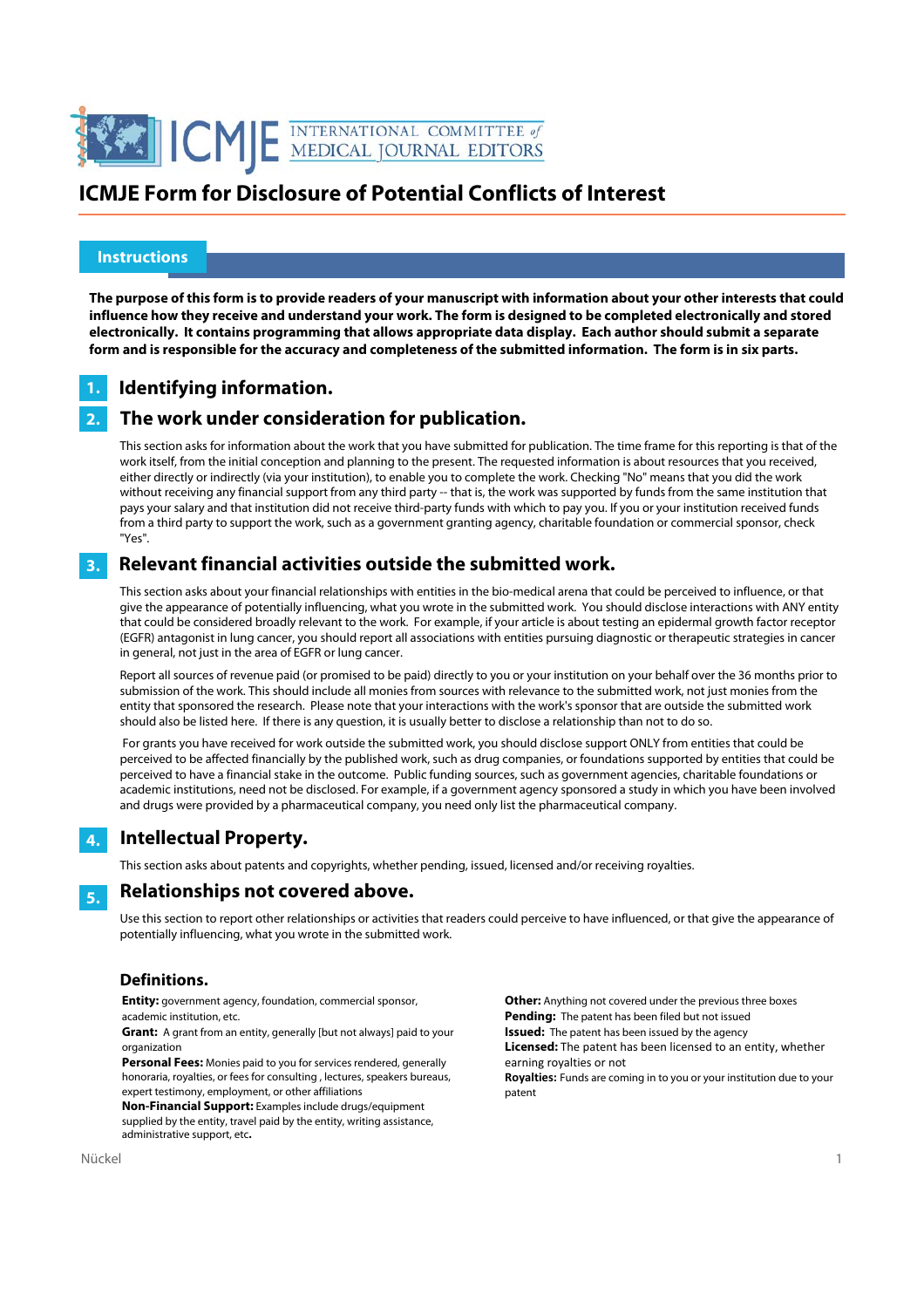

| <b>Section 1.</b>                                                                                                                                                                                                                                                                                                                                                                                                                                                      | <b>Identifying Information</b>                    |                                                           |                                                                                                                          |  |  |
|------------------------------------------------------------------------------------------------------------------------------------------------------------------------------------------------------------------------------------------------------------------------------------------------------------------------------------------------------------------------------------------------------------------------------------------------------------------------|---------------------------------------------------|-----------------------------------------------------------|--------------------------------------------------------------------------------------------------------------------------|--|--|
| 1. Given Name (First Name)<br>Holger                                                                                                                                                                                                                                                                                                                                                                                                                                   |                                                   | 2. Surname (Last Name)<br>Nückel                          | 3. Date<br>04-March-2014                                                                                                 |  |  |
| 4. Are you the corresponding author?                                                                                                                                                                                                                                                                                                                                                                                                                                   |                                                   | $\boxed{\mathbf{v}}$ No<br>Yes                            | Corresponding Author's Name<br><b>Thorsten Zenz</b>                                                                      |  |  |
| 5. Manuscript Title<br>data based meta-analysis                                                                                                                                                                                                                                                                                                                                                                                                                        |                                                   |                                                           | MDM2 promotor polymorphism and disease characteristics in chronic lymphocytic leukemia: Results of an individual patient |  |  |
| HAEMATOL/2013/101170                                                                                                                                                                                                                                                                                                                                                                                                                                                   | 6. Manuscript Identifying Number (if you know it) |                                                           |                                                                                                                          |  |  |
|                                                                                                                                                                                                                                                                                                                                                                                                                                                                        |                                                   |                                                           |                                                                                                                          |  |  |
| <b>Section 2.</b>                                                                                                                                                                                                                                                                                                                                                                                                                                                      |                                                   | The Work Under Consideration for Publication              |                                                                                                                          |  |  |
| Did you or your institution at any time receive payment or services from a third party (government, commercial, private foundation, etc.) for<br>any aspect of the submitted work (including but not limited to grants, data monitoring board, study design, manuscript preparation,<br>statistical analysis, etc.)?<br>Are there any relevant conflicts of interest?<br>$\mathbf{v}$ No<br>Yes                                                                        |                                                   |                                                           |                                                                                                                          |  |  |
|                                                                                                                                                                                                                                                                                                                                                                                                                                                                        |                                                   |                                                           |                                                                                                                          |  |  |
| <b>Section 3.</b>                                                                                                                                                                                                                                                                                                                                                                                                                                                      |                                                   | Relevant financial activities outside the submitted work. |                                                                                                                          |  |  |
| Place a check in the appropriate boxes in the table to indicate whether you have financial relationships (regardless of amount<br>of compensation) with entities as described in the instructions. Use one line for each entity; add as many lines as you need by<br>clicking the "Add +" box. You should report relationships that were present during the 36 months prior to publication.<br>Are there any relevant conflicts of interest?<br>$\mathbf{v}$ No<br>Yes |                                                   |                                                           |                                                                                                                          |  |  |
|                                                                                                                                                                                                                                                                                                                                                                                                                                                                        |                                                   |                                                           |                                                                                                                          |  |  |
| <b>Section 4.</b>                                                                                                                                                                                                                                                                                                                                                                                                                                                      |                                                   | <b>Intellectual Property -- Patents &amp; Copyrights</b>  |                                                                                                                          |  |  |
|                                                                                                                                                                                                                                                                                                                                                                                                                                                                        |                                                   |                                                           | Do you have any patents, whether planned, pending or issued, broadly relevant to the work?<br>Yes<br>$\mathbf{v}$ No     |  |  |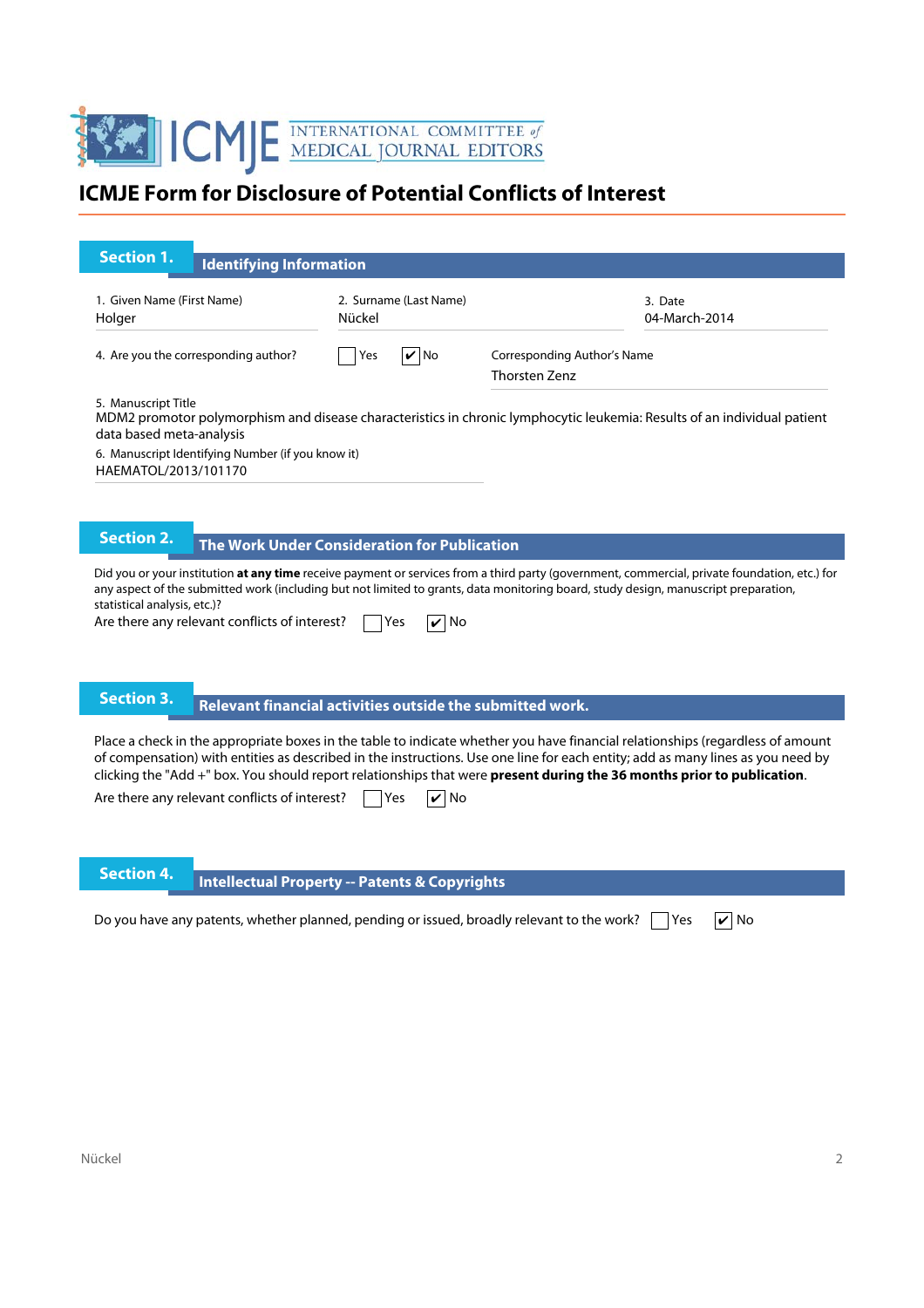

## **Section 5.** Relationships not covered above

Are there other relationships or activities that readers could perceive to have influenced, or that give the appearance of potentially influencing, what you wrote in the submitted work?

 $\Box$  Yes, the following relationships/conditions/circumstances are present (explain below):

 $\boxed{\mathbf{v}}$  No other relationships/conditions/circumstances that present a potential conflict of interest

At the time of manuscript acceptance, journals will ask authors to confirm and, if necessary, update their disclosure statements. On occasion, journals may ask authors to disclose further information about reported relationships.

## **Disclosure Statement Section 6.**

Based on the above disclosures, this form will automatically generate a disclosure statement, which will appear in the box below.

Dr. benner has nothing to disclose.

### **Evaluation and Feedback**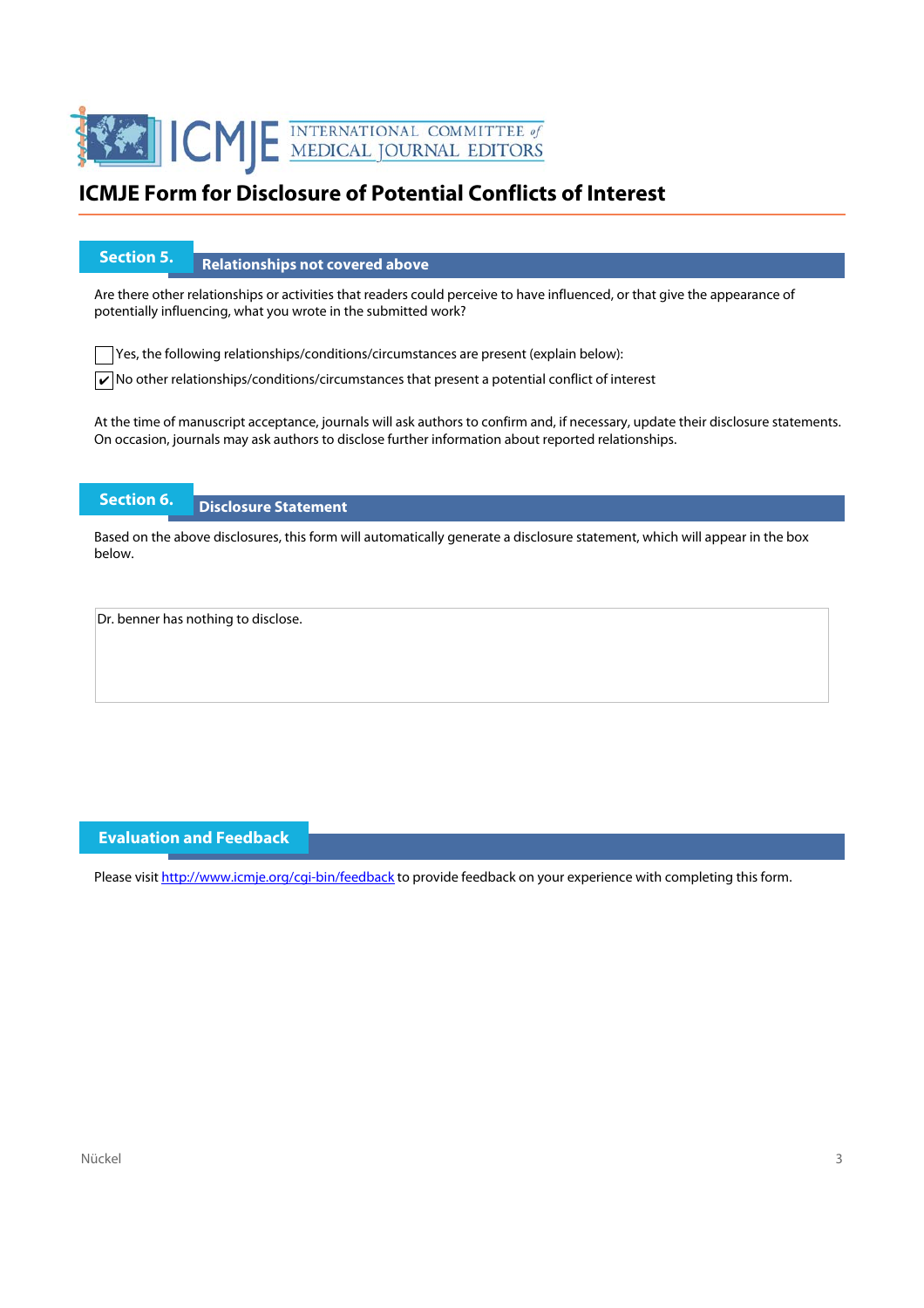

#### **Instructions**

**2.**

**The purpose of this form is to provide readers of your manuscript with information about your other interests that could influence how they receive and understand your work. The form is designed to be completed electronically and stored electronically. It contains programming that allows appropriate data display. Each author should submit a separate form and is responsible for the accuracy and completeness of the submitted information. The form is in six parts.** 

#### **Identifying information. 1.**

### **The work under consideration for publication.**

This section asks for information about the work that you have submitted for publication. The time frame for this reporting is that of the work itself, from the initial conception and planning to the present. The requested information is about resources that you received, either directly or indirectly (via your institution), to enable you to complete the work. Checking "No" means that you did the work without receiving any financial support from any third party -- that is, the work was supported by funds from the same institution that pays your salary and that institution did not receive third-party funds with which to pay you. If you or your institution received funds from a third party to support the work, such as a government granting agency, charitable foundation or commercial sponsor, check "Yes".

#### **Relevant financial activities outside the submitted work. 3.**

This section asks about your financial relationships with entities in the bio-medical arena that could be perceived to influence, or that give the appearance of potentially influencing, what you wrote in the submitted work. You should disclose interactions with ANY entity that could be considered broadly relevant to the work. For example, if your article is about testing an epidermal growth factor receptor (EGFR) antagonist in lung cancer, you should report all associations with entities pursuing diagnostic or therapeutic strategies in cancer in general, not just in the area of EGFR or lung cancer.

Report all sources of revenue paid (or promised to be paid) directly to you or your institution on your behalf over the 36 months prior to submission of the work. This should include all monies from sources with relevance to the submitted work, not just monies from the entity that sponsored the research. Please note that your interactions with the work's sponsor that are outside the submitted work should also be listed here. If there is any question, it is usually better to disclose a relationship than not to do so.

 For grants you have received for work outside the submitted work, you should disclose support ONLY from entities that could be perceived to be affected financially by the published work, such as drug companies, or foundations supported by entities that could be perceived to have a financial stake in the outcome. Public funding sources, such as government agencies, charitable foundations or academic institutions, need not be disclosed. For example, if a government agency sponsored a study in which you have been involved and drugs were provided by a pharmaceutical company, you need only list the pharmaceutical company.

### **Intellectual Property.**

This section asks about patents and copyrights, whether pending, issued, licensed and/or receiving royalties.

#### **Relationships not covered above.**

Use this section to report other relationships or activities that readers could perceive to have influenced, or that give the appearance of potentially influencing, what you wrote in the submitted work.

#### **Definitions.**

**Entity:** government agency, foundation, commercial sponsor, academic institution, etc.

**Grant:** A grant from an entity, generally [but not always] paid to your organization

**Personal Fees:** Monies paid to you for services rendered, generally honoraria, royalties, or fees for consulting , lectures, speakers bureaus, expert testimony, employment, or other affiliations

**Non-Financial Support:** Examples include drugs/equipment supplied by the entity, travel paid by the entity, writing assistance, administrative support, etc**.**

**Other:** Anything not covered under the previous three boxes **Pending:** The patent has been filed but not issued **Issued:** The patent has been issued by the agency **Licensed:** The patent has been licensed to an entity, whether earning royalties or not **Royalties:** Funds are coming in to you or your institution due to your patent

Merkel 1

**4.**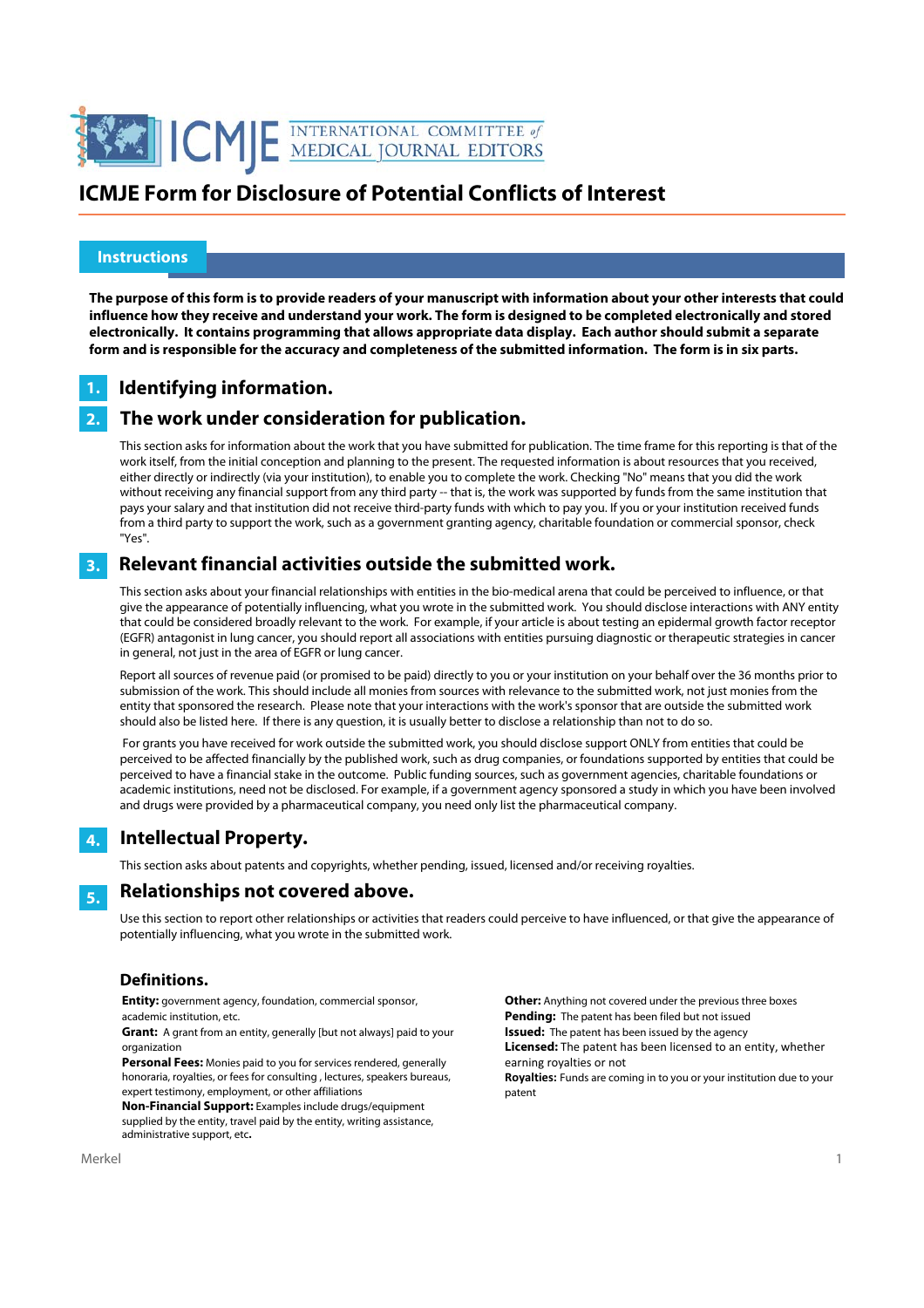

| <b>Section 1.</b>                                                                                                                                                                                                                                                                                                                                                                                                                                                      | <b>Identifying Information</b>                    |                                                           |                                                                                            |                                                                                                                          |  |
|------------------------------------------------------------------------------------------------------------------------------------------------------------------------------------------------------------------------------------------------------------------------------------------------------------------------------------------------------------------------------------------------------------------------------------------------------------------------|---------------------------------------------------|-----------------------------------------------------------|--------------------------------------------------------------------------------------------|--------------------------------------------------------------------------------------------------------------------------|--|
| 1. Given Name (First Name)<br>Olaf                                                                                                                                                                                                                                                                                                                                                                                                                                     |                                                   | 2. Surname (Last Name)<br>Merkel                          |                                                                                            | 3. Date<br>04-March-2014                                                                                                 |  |
| 4. Are you the corresponding author?                                                                                                                                                                                                                                                                                                                                                                                                                                   |                                                   | $\boxed{\mathbf{v}}$ No<br>Yes                            | Corresponding Author's Name<br><b>Thorsten Zenz</b>                                        |                                                                                                                          |  |
| 5. Manuscript Title<br>data based meta-analysis                                                                                                                                                                                                                                                                                                                                                                                                                        |                                                   |                                                           |                                                                                            | MDM2 promotor polymorphism and disease characteristics in chronic lymphocytic leukemia: Results of an individual patient |  |
| HAEMATOL/2013/101170                                                                                                                                                                                                                                                                                                                                                                                                                                                   | 6. Manuscript Identifying Number (if you know it) |                                                           |                                                                                            |                                                                                                                          |  |
|                                                                                                                                                                                                                                                                                                                                                                                                                                                                        |                                                   |                                                           |                                                                                            |                                                                                                                          |  |
| <b>Section 2.</b>                                                                                                                                                                                                                                                                                                                                                                                                                                                      |                                                   | The Work Under Consideration for Publication              |                                                                                            |                                                                                                                          |  |
| Did you or your institution at any time receive payment or services from a third party (government, commercial, private foundation, etc.) for<br>any aspect of the submitted work (including but not limited to grants, data monitoring board, study design, manuscript preparation,<br>statistical analysis, etc.)?<br>Are there any relevant conflicts of interest?<br>$\mathbf{v}$ No<br>Yes                                                                        |                                                   |                                                           |                                                                                            |                                                                                                                          |  |
|                                                                                                                                                                                                                                                                                                                                                                                                                                                                        |                                                   |                                                           |                                                                                            |                                                                                                                          |  |
| <b>Section 3.</b>                                                                                                                                                                                                                                                                                                                                                                                                                                                      |                                                   | Relevant financial activities outside the submitted work. |                                                                                            |                                                                                                                          |  |
| Place a check in the appropriate boxes in the table to indicate whether you have financial relationships (regardless of amount<br>of compensation) with entities as described in the instructions. Use one line for each entity; add as many lines as you need by<br>clicking the "Add +" box. You should report relationships that were present during the 36 months prior to publication.<br>Are there any relevant conflicts of interest?<br>$\mathbf{v}$ No<br>Yes |                                                   |                                                           |                                                                                            |                                                                                                                          |  |
|                                                                                                                                                                                                                                                                                                                                                                                                                                                                        |                                                   |                                                           |                                                                                            |                                                                                                                          |  |
| <b>Section 4.</b>                                                                                                                                                                                                                                                                                                                                                                                                                                                      |                                                   | <b>Intellectual Property -- Patents &amp; Copyrights</b>  |                                                                                            |                                                                                                                          |  |
|                                                                                                                                                                                                                                                                                                                                                                                                                                                                        |                                                   |                                                           | Do you have any patents, whether planned, pending or issued, broadly relevant to the work? | Yes<br>$\mathbf{v}$ No                                                                                                   |  |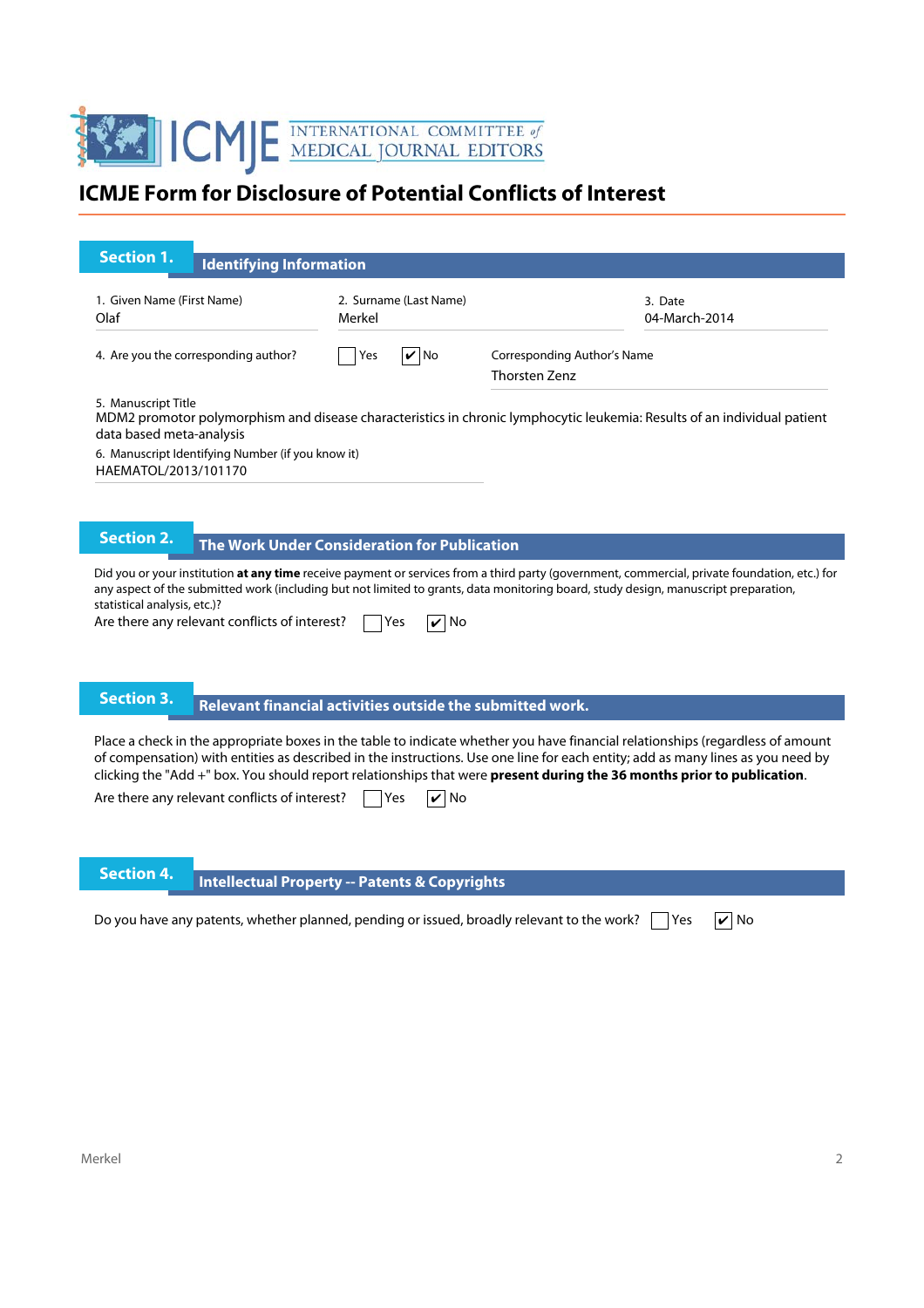

## **Section 5.** Relationships not covered above

Are there other relationships or activities that readers could perceive to have influenced, or that give the appearance of potentially influencing, what you wrote in the submitted work?

 $\Box$  Yes, the following relationships/conditions/circumstances are present (explain below):

 $\boxed{\mathbf{v}}$  No other relationships/conditions/circumstances that present a potential conflict of interest

At the time of manuscript acceptance, journals will ask authors to confirm and, if necessary, update their disclosure statements. On occasion, journals may ask authors to disclose further information about reported relationships.

## **Disclosure Statement Section 6.**

Based on the above disclosures, this form will automatically generate a disclosure statement, which will appear in the box below.

Dr. benner has nothing to disclose.

### **Evaluation and Feedback**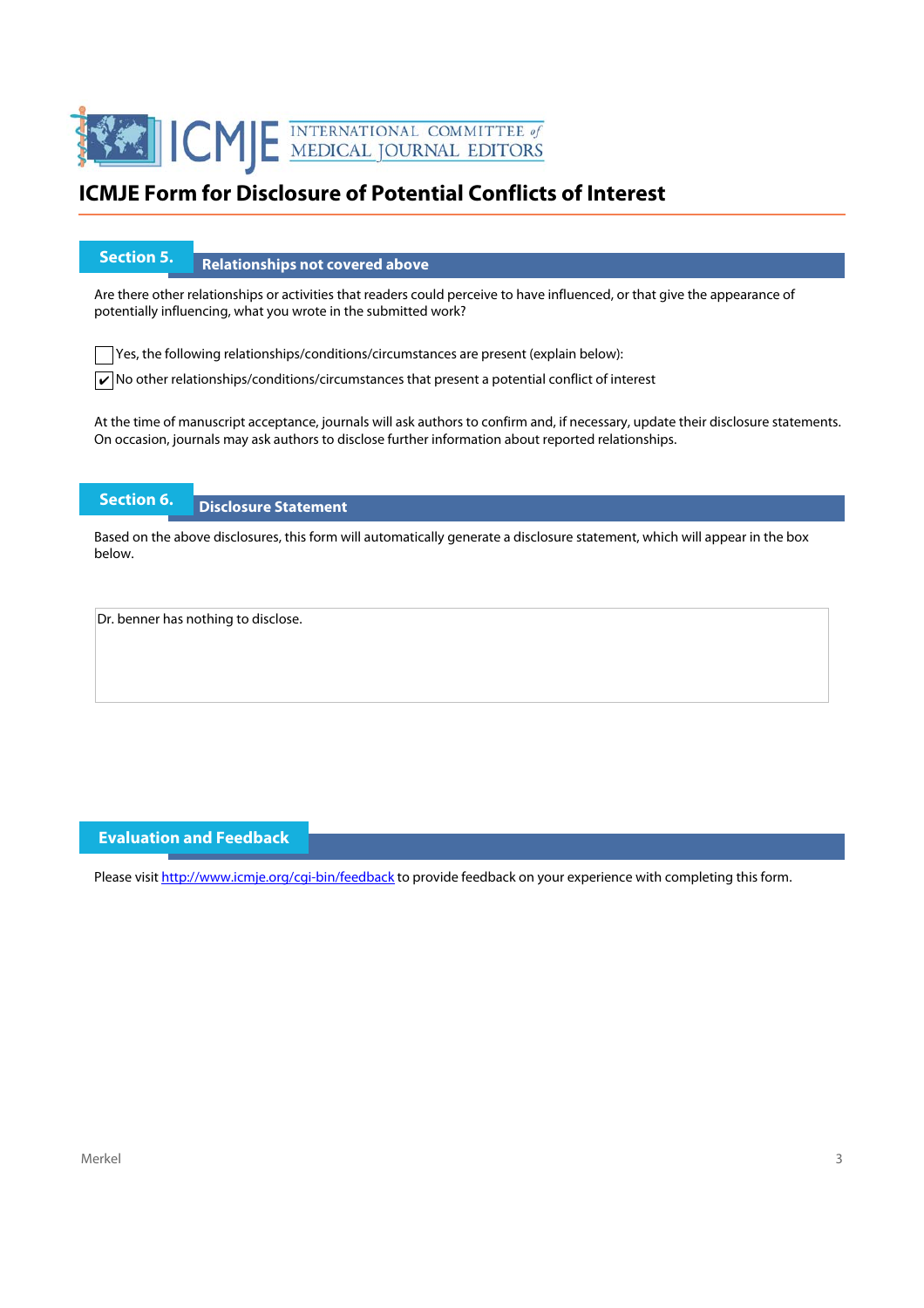

#### **Instructions**

**2.**

**The purpose of this form is to provide readers of your manuscript with information about your other interests that could influence how they receive and understand your work. The form is designed to be completed electronically and stored electronically. It contains programming that allows appropriate data display. Each author should submit a separate form and is responsible for the accuracy and completeness of the submitted information. The form is in six parts.** 

#### **Identifying information. 1.**

### **The work under consideration for publication.**

This section asks for information about the work that you have submitted for publication. The time frame for this reporting is that of the work itself, from the initial conception and planning to the present. The requested information is about resources that you received, either directly or indirectly (via your institution), to enable you to complete the work. Checking "No" means that you did the work without receiving any financial support from any third party -- that is, the work was supported by funds from the same institution that pays your salary and that institution did not receive third-party funds with which to pay you. If you or your institution received funds from a third party to support the work, such as a government granting agency, charitable foundation or commercial sponsor, check "Yes".

#### **Relevant financial activities outside the submitted work. 3.**

This section asks about your financial relationships with entities in the bio-medical arena that could be perceived to influence, or that give the appearance of potentially influencing, what you wrote in the submitted work. You should disclose interactions with ANY entity that could be considered broadly relevant to the work. For example, if your article is about testing an epidermal growth factor receptor (EGFR) antagonist in lung cancer, you should report all associations with entities pursuing diagnostic or therapeutic strategies in cancer in general, not just in the area of EGFR or lung cancer.

Report all sources of revenue paid (or promised to be paid) directly to you or your institution on your behalf over the 36 months prior to submission of the work. This should include all monies from sources with relevance to the submitted work, not just monies from the entity that sponsored the research. Please note that your interactions with the work's sponsor that are outside the submitted work should also be listed here. If there is any question, it is usually better to disclose a relationship than not to do so.

 For grants you have received for work outside the submitted work, you should disclose support ONLY from entities that could be perceived to be affected financially by the published work, such as drug companies, or foundations supported by entities that could be perceived to have a financial stake in the outcome. Public funding sources, such as government agencies, charitable foundations or academic institutions, need not be disclosed. For example, if a government agency sponsored a study in which you have been involved and drugs were provided by a pharmaceutical company, you need only list the pharmaceutical company.

### **Intellectual Property.**

This section asks about patents and copyrights, whether pending, issued, licensed and/or receiving royalties.

#### **Relationships not covered above.**

Use this section to report other relationships or activities that readers could perceive to have influenced, or that give the appearance of potentially influencing, what you wrote in the submitted work.

#### **Definitions.**

**Entity:** government agency, foundation, commercial sponsor, academic institution, etc.

**Grant:** A grant from an entity, generally [but not always] paid to your organization

**Personal Fees:** Monies paid to you for services rendered, generally honoraria, royalties, or fees for consulting , lectures, speakers bureaus, expert testimony, employment, or other affiliations

**Non-Financial Support:** Examples include drugs/equipment supplied by the entity, travel paid by the entity, writing assistance, administrative support, etc**.**

**Other:** Anything not covered under the previous three boxes **Pending:** The patent has been filed but not issued **Issued:** The patent has been issued by the agency **Licensed:** The patent has been licensed to an entity, whether earning royalties or not **Royalties:** Funds are coming in to you or your institution due to your patent

**4.**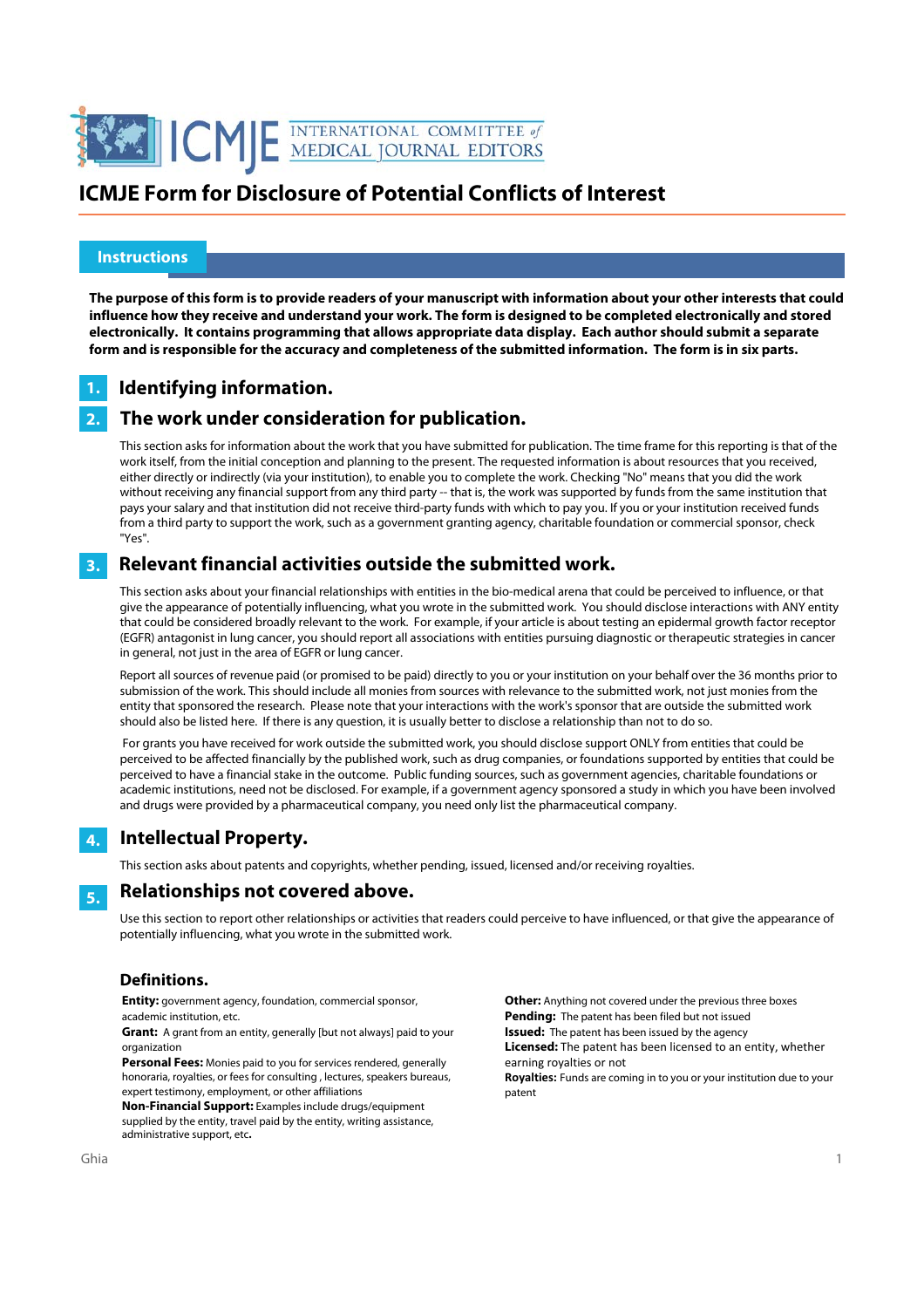

| <b>Section 1.</b>                                                                                                                                                                                                                                                                                                                                                                                                                                               | <b>Identifying Information</b>                    |                                                           |                                                                                                                          |  |  |
|-----------------------------------------------------------------------------------------------------------------------------------------------------------------------------------------------------------------------------------------------------------------------------------------------------------------------------------------------------------------------------------------------------------------------------------------------------------------|---------------------------------------------------|-----------------------------------------------------------|--------------------------------------------------------------------------------------------------------------------------|--|--|
| 1. Given Name (First Name)<br>Paolo                                                                                                                                                                                                                                                                                                                                                                                                                             |                                                   | 2. Surname (Last Name)<br>Ghia                            | 3. Date<br>04-March-2014                                                                                                 |  |  |
| 4. Are you the corresponding author?                                                                                                                                                                                                                                                                                                                                                                                                                            |                                                   | $\overline{\mathbf{v}}$ No<br>Yes                         | Corresponding Author's Name<br>Thorsten Zenz                                                                             |  |  |
| 5. Manuscript Title<br>data based meta-analysis                                                                                                                                                                                                                                                                                                                                                                                                                 |                                                   |                                                           | MDM2 promotor polymorphism and disease characteristics in chronic lymphocytic leukemia: Results of an individual patient |  |  |
| HAEMATOL/2013/101170                                                                                                                                                                                                                                                                                                                                                                                                                                            | 6. Manuscript Identifying Number (if you know it) |                                                           |                                                                                                                          |  |  |
|                                                                                                                                                                                                                                                                                                                                                                                                                                                                 |                                                   |                                                           |                                                                                                                          |  |  |
| <b>Section 2.</b>                                                                                                                                                                                                                                                                                                                                                                                                                                               |                                                   | The Work Under Consideration for Publication              |                                                                                                                          |  |  |
| Did you or your institution at any time receive payment or services from a third party (government, commercial, private foundation, etc.) for<br>any aspect of the submitted work (including but not limited to grants, data monitoring board, study design, manuscript preparation,<br>statistical analysis, etc.)?<br>Are there any relevant conflicts of interest?<br>$\overline{\mathbf{v}}$ No<br>Yes                                                      |                                                   |                                                           |                                                                                                                          |  |  |
|                                                                                                                                                                                                                                                                                                                                                                                                                                                                 |                                                   |                                                           |                                                                                                                          |  |  |
| <b>Section 3.</b>                                                                                                                                                                                                                                                                                                                                                                                                                                               |                                                   | Relevant financial activities outside the submitted work. |                                                                                                                          |  |  |
| Place a check in the appropriate boxes in the table to indicate whether you have financial relationships (regardless of amount<br>of compensation) with entities as described in the instructions. Use one line for each entity; add as many lines as you need by<br>clicking the "Add +" box. You should report relationships that were present during the 36 months prior to publication.<br>Are there any relevant conflicts of interest?<br>$\nu$ No<br>Yes |                                                   |                                                           |                                                                                                                          |  |  |
|                                                                                                                                                                                                                                                                                                                                                                                                                                                                 |                                                   |                                                           |                                                                                                                          |  |  |
| <b>Section 4.</b>                                                                                                                                                                                                                                                                                                                                                                                                                                               |                                                   | <b>Intellectual Property -- Patents &amp; Copyrights</b>  |                                                                                                                          |  |  |
|                                                                                                                                                                                                                                                                                                                                                                                                                                                                 |                                                   |                                                           | Do you have any patents, whether planned, pending or issued, broadly relevant to the work?<br>$\mathbf{v}$ No<br>Yes     |  |  |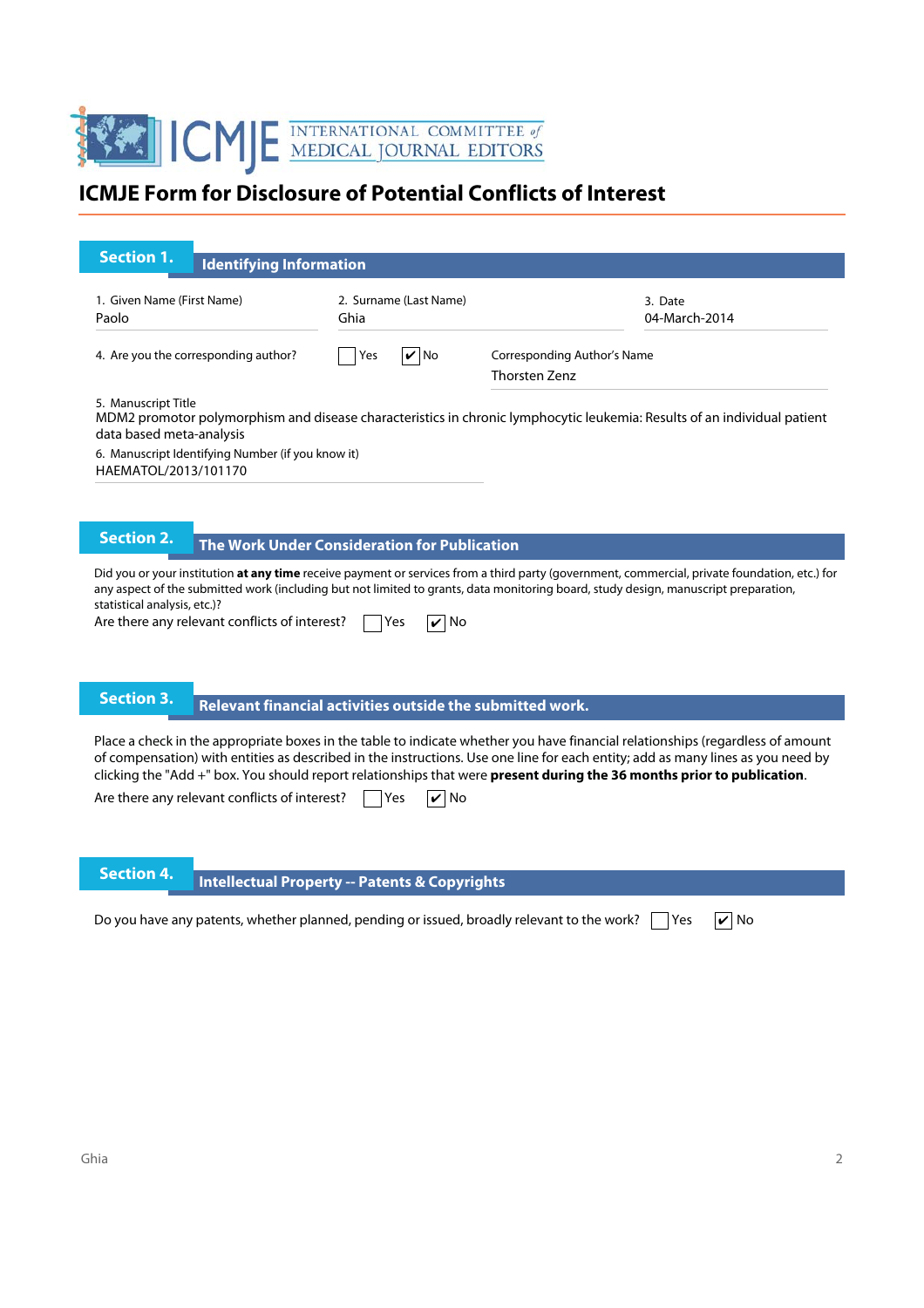

## **Section 5.** Relationships not covered above

Are there other relationships or activities that readers could perceive to have influenced, or that give the appearance of potentially influencing, what you wrote in the submitted work?

 $\Box$  Yes, the following relationships/conditions/circumstances are present (explain below):

 $\boxed{\mathbf{v}}$  No other relationships/conditions/circumstances that present a potential conflict of interest

At the time of manuscript acceptance, journals will ask authors to confirm and, if necessary, update their disclosure statements. On occasion, journals may ask authors to disclose further information about reported relationships.

## **Disclosure Statement Section 6.**

Based on the above disclosures, this form will automatically generate a disclosure statement, which will appear in the box below.

Dr. benner has nothing to disclose.

### **Evaluation and Feedback**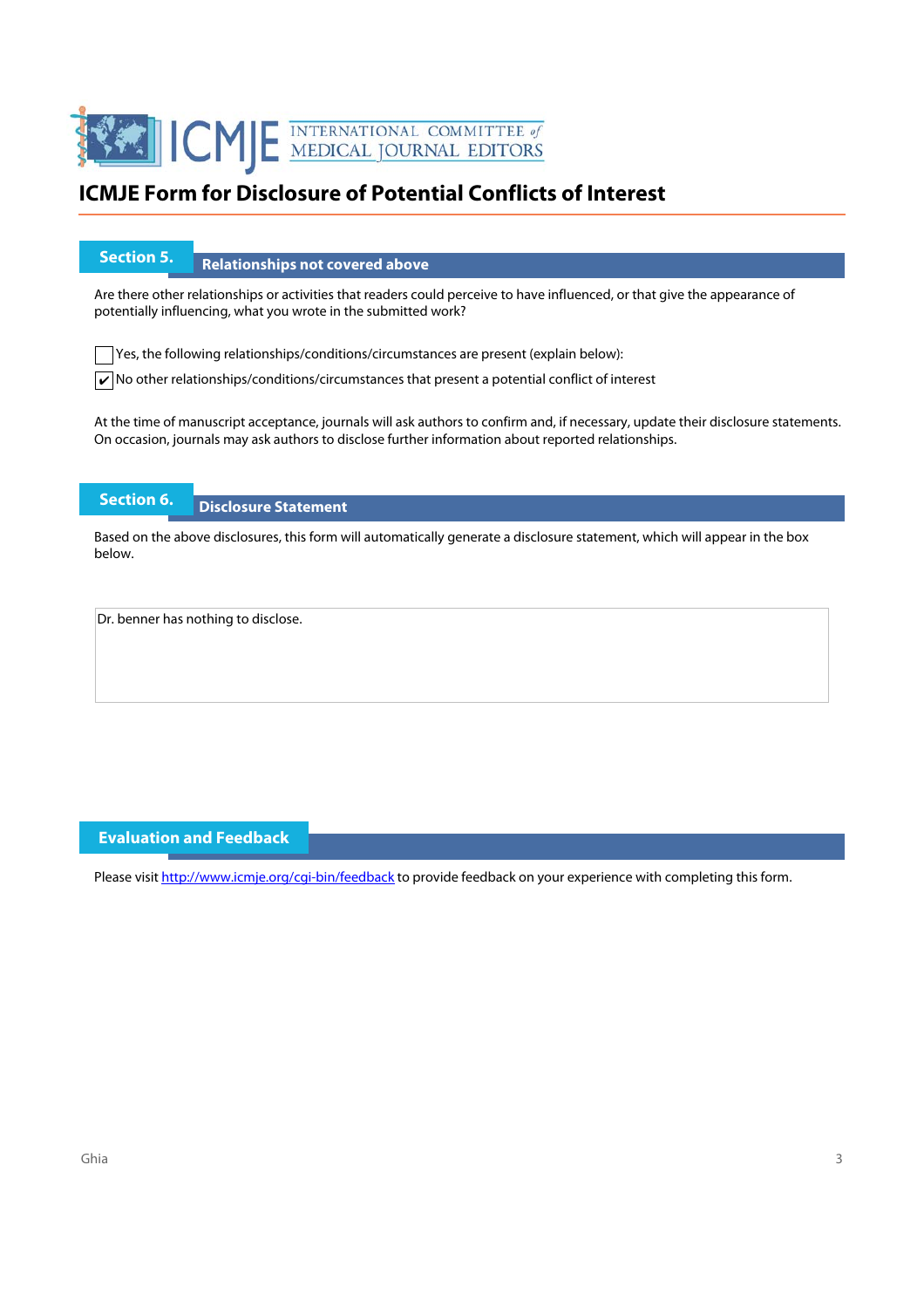

#### **Instructions**

**2.**

**The purpose of this form is to provide readers of your manuscript with information about your other interests that could influence how they receive and understand your work. The form is designed to be completed electronically and stored electronically. It contains programming that allows appropriate data display. Each author should submit a separate form and is responsible for the accuracy and completeness of the submitted information. The form is in six parts.** 

#### **Identifying information. 1.**

### **The work under consideration for publication.**

This section asks for information about the work that you have submitted for publication. The time frame for this reporting is that of the work itself, from the initial conception and planning to the present. The requested information is about resources that you received, either directly or indirectly (via your institution), to enable you to complete the work. Checking "No" means that you did the work without receiving any financial support from any third party -- that is, the work was supported by funds from the same institution that pays your salary and that institution did not receive third-party funds with which to pay you. If you or your institution received funds from a third party to support the work, such as a government granting agency, charitable foundation or commercial sponsor, check "Yes".

#### **Relevant financial activities outside the submitted work. 3.**

This section asks about your financial relationships with entities in the bio-medical arena that could be perceived to influence, or that give the appearance of potentially influencing, what you wrote in the submitted work. You should disclose interactions with ANY entity that could be considered broadly relevant to the work. For example, if your article is about testing an epidermal growth factor receptor (EGFR) antagonist in lung cancer, you should report all associations with entities pursuing diagnostic or therapeutic strategies in cancer in general, not just in the area of EGFR or lung cancer.

Report all sources of revenue paid (or promised to be paid) directly to you or your institution on your behalf over the 36 months prior to submission of the work. This should include all monies from sources with relevance to the submitted work, not just monies from the entity that sponsored the research. Please note that your interactions with the work's sponsor that are outside the submitted work should also be listed here. If there is any question, it is usually better to disclose a relationship than not to do so.

 For grants you have received for work outside the submitted work, you should disclose support ONLY from entities that could be perceived to be affected financially by the published work, such as drug companies, or foundations supported by entities that could be perceived to have a financial stake in the outcome. Public funding sources, such as government agencies, charitable foundations or academic institutions, need not be disclosed. For example, if a government agency sponsored a study in which you have been involved and drugs were provided by a pharmaceutical company, you need only list the pharmaceutical company.

### **Intellectual Property.**

This section asks about patents and copyrights, whether pending, issued, licensed and/or receiving royalties.

#### **Relationships not covered above.**

Use this section to report other relationships or activities that readers could perceive to have influenced, or that give the appearance of potentially influencing, what you wrote in the submitted work.

#### **Definitions.**

**Entity:** government agency, foundation, commercial sponsor, academic institution, etc.

**Grant:** A grant from an entity, generally [but not always] paid to your organization

**Personal Fees:** Monies paid to you for services rendered, generally honoraria, royalties, or fees for consulting , lectures, speakers bureaus, expert testimony, employment, or other affiliations

**Non-Financial Support:** Examples include drugs/equipment supplied by the entity, travel paid by the entity, writing assistance, administrative support, etc**.**

**Other:** Anything not covered under the previous three boxes **Pending:** The patent has been filed but not issued **Issued:** The patent has been issued by the agency **Licensed:** The patent has been licensed to an entity, whether earning royalties or not **Royalties:** Funds are coming in to you or your institution due to your patent

Montserrat 1

**4.**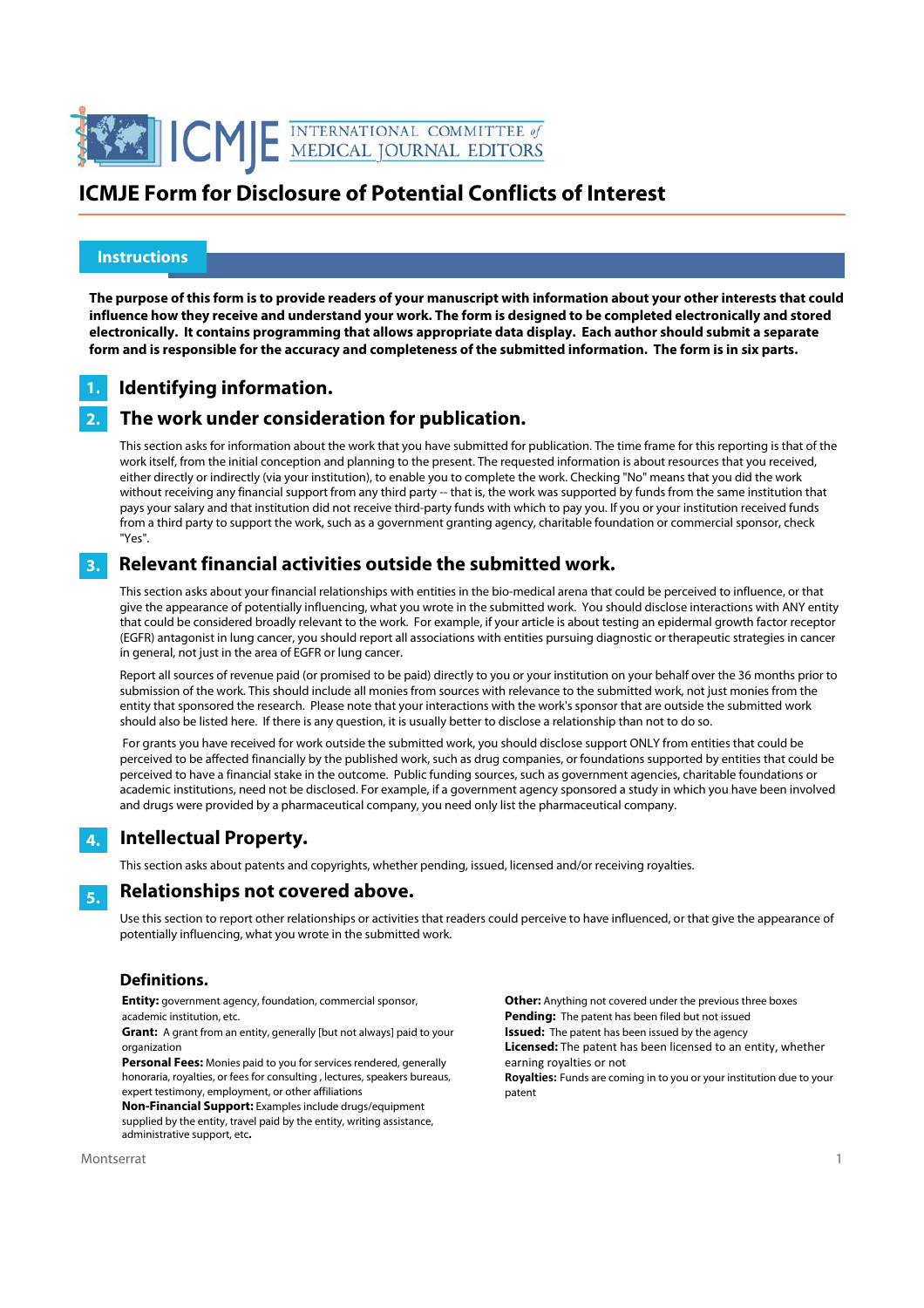

| <b>Section 1.</b><br><b>Identifying Information</b>                                                                                                                                                                                                                                                                                                                                             |                                                          |                                                                                                                          |  |  |  |
|-------------------------------------------------------------------------------------------------------------------------------------------------------------------------------------------------------------------------------------------------------------------------------------------------------------------------------------------------------------------------------------------------|----------------------------------------------------------|--------------------------------------------------------------------------------------------------------------------------|--|--|--|
| 1. Given Name (First Name)<br>Emili                                                                                                                                                                                                                                                                                                                                                             | 2. Surname (Last Name)<br>Montserrat                     | 3. Date<br>04-March-2014                                                                                                 |  |  |  |
| 4. Are you the corresponding author?                                                                                                                                                                                                                                                                                                                                                            | V<br>  No<br>Yes                                         | Corresponding Author's Name<br><b>Thorsten Zenz</b>                                                                      |  |  |  |
| 5. Manuscript Title<br>data based meta-analysis                                                                                                                                                                                                                                                                                                                                                 |                                                          | MDM2 promotor polymorphism and disease characteristics in chronic lymphocytic leukemia: Results of an individual patient |  |  |  |
| 6. Manuscript Identifying Number (if you know it)<br>HAEMATOL/2013/101170                                                                                                                                                                                                                                                                                                                       |                                                          |                                                                                                                          |  |  |  |
|                                                                                                                                                                                                                                                                                                                                                                                                 |                                                          |                                                                                                                          |  |  |  |
| <b>Section 2.</b>                                                                                                                                                                                                                                                                                                                                                                               | The Work Under Consideration for Publication             |                                                                                                                          |  |  |  |
| Did you or your institution at any time receive payment or services from a third party (government, commercial, private foundation, etc.) for<br>any aspect of the submitted work (including but not limited to grants, data monitoring board, study design, manuscript preparation,<br>statistical analysis, etc.)?<br>Are there any relevant conflicts of interest?<br>$\mathbf{v}$ No<br>Yes |                                                          |                                                                                                                          |  |  |  |
| <b>Section 3.</b>                                                                                                                                                                                                                                                                                                                                                                               |                                                          |                                                                                                                          |  |  |  |
| Relevant financial activities outside the submitted work.                                                                                                                                                                                                                                                                                                                                       |                                                          |                                                                                                                          |  |  |  |
| Place a check in the appropriate boxes in the table to indicate whether you have financial relationships (regardless of amount<br>of compensation) with entities as described in the instructions. Use one line for each entity; add as many lines as you need by                                                                                                                               |                                                          |                                                                                                                          |  |  |  |
| clicking the "Add +" box. You should report relationships that were present during the 36 months prior to publication.<br>Are there any relevant conflicts of interest?<br>  No<br>Yes<br>V                                                                                                                                                                                                     |                                                          |                                                                                                                          |  |  |  |
|                                                                                                                                                                                                                                                                                                                                                                                                 |                                                          |                                                                                                                          |  |  |  |
| <b>Section 4.</b>                                                                                                                                                                                                                                                                                                                                                                               | <b>Intellectual Property -- Patents &amp; Copyrights</b> |                                                                                                                          |  |  |  |
| Do you have any patents, whether planned, pending or issued, broadly relevant to the work?                                                                                                                                                                                                                                                                                                      |                                                          | Yes<br>$\mathbf{v}$ No                                                                                                   |  |  |  |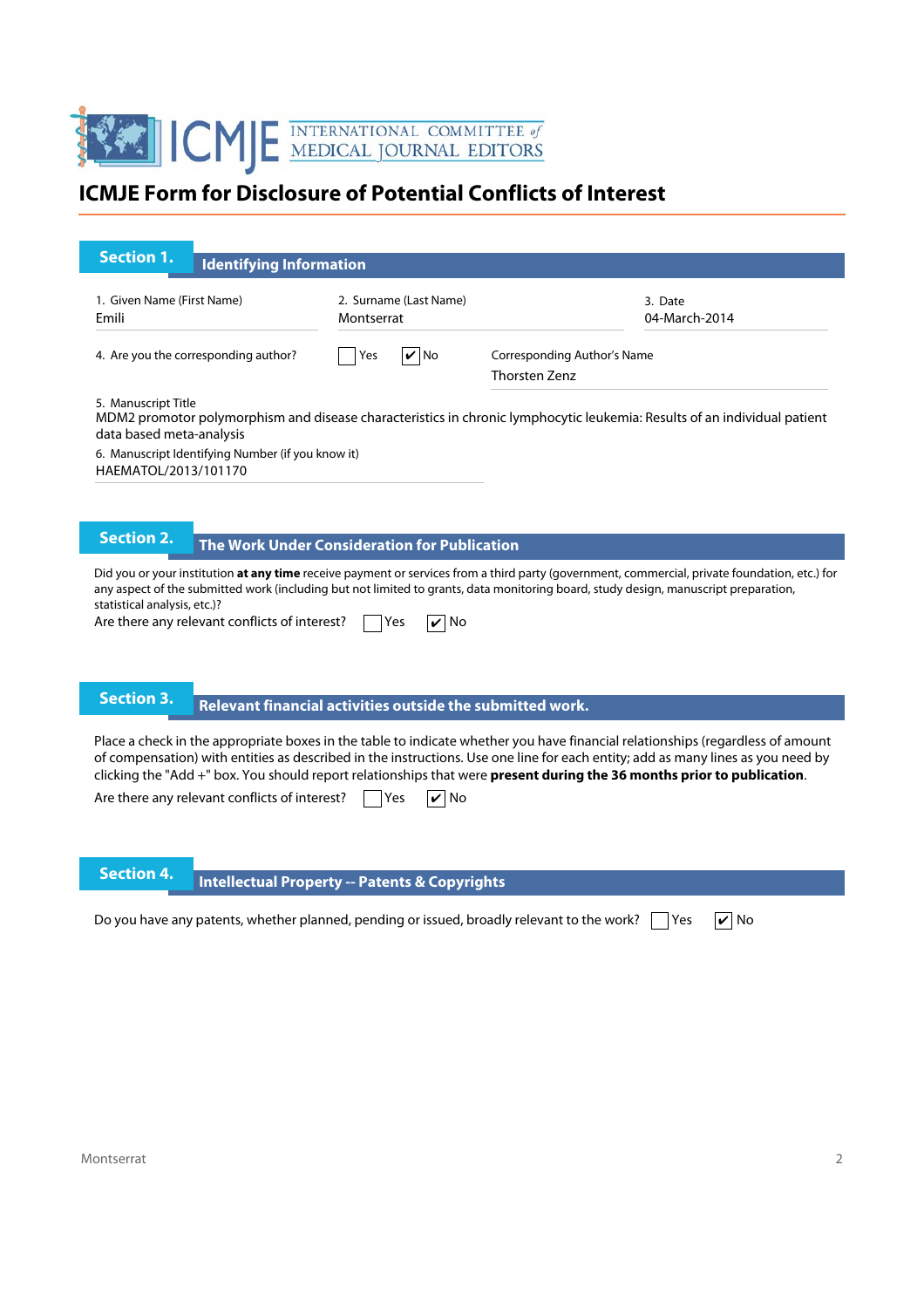

## **Section 5.** Relationships not covered above

Are there other relationships or activities that readers could perceive to have influenced, or that give the appearance of potentially influencing, what you wrote in the submitted work?

 $\Box$  Yes, the following relationships/conditions/circumstances are present (explain below):

 $\boxed{\mathbf{v}}$  No other relationships/conditions/circumstances that present a potential conflict of interest

At the time of manuscript acceptance, journals will ask authors to confirm and, if necessary, update their disclosure statements. On occasion, journals may ask authors to disclose further information about reported relationships.

## **Disclosure Statement Section 6.**

Based on the above disclosures, this form will automatically generate a disclosure statement, which will appear in the box below.

Dr. benner has nothing to disclose.

#### **Evaluation and Feedback**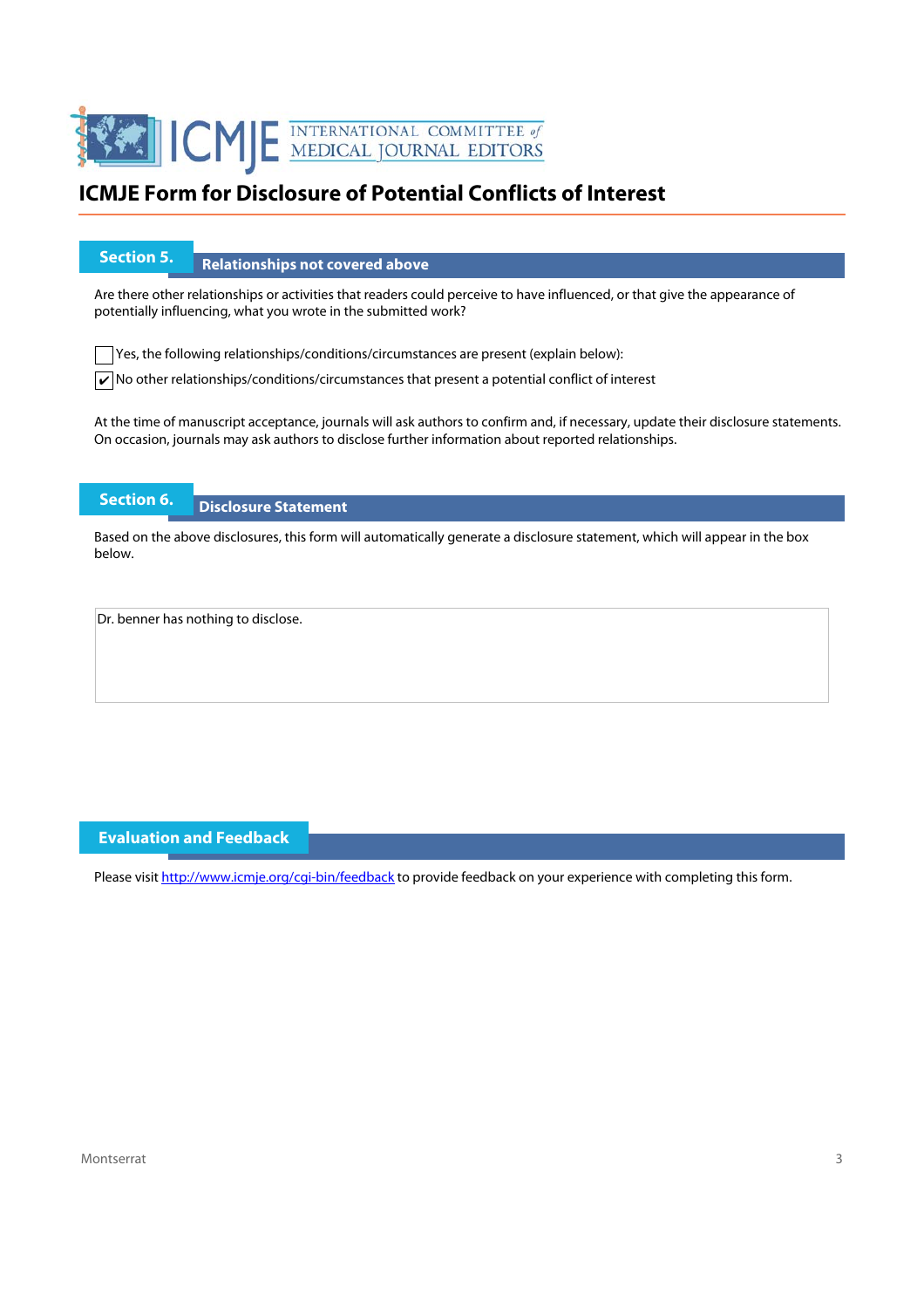

### **Instructions**

**2.**

**The purpose of this form is to provide readers of your manuscript with information about your other interests that could influence how they receive and understand your work. The form is designed to be completed electronically and stored electronically. It contains programming that allows appropriate data display. Each author should submit a separate form and is responsible for the accuracy and completeness of the submitted information. The form is in six parts.** 

#### **Identifying information. 1.**

## **The work under consideration for publication.**

This section asks for information about the work that you have submitted for publication. The time frame for this reporting is that of the work itself, from the initial conception and planning to the present. The requested information is about resources that you received, either directly or indirectly (via your institution), to enable you to complete the work. Checking "No" means that you did the work without receiving any financial support from any third party -- that is, the work was supported by funds from the same institution that pays your salary and that institution did not receive third-party funds with which to pay you. If you or your institution received funds from a third party to support the work, such as a government granting agency, charitable foundation or commercial sponsor, check "Yes".

### **Relevant financial activities outside the submitted work. 3.**

This section asks about your financial relationships with entities in the bio-medical arena that could be perceived to influence, or that give the appearance of potentially influencing, what you wrote in the submitted work. You should disclose interactions with ANY entity that could be considered broadly relevant to the work. For example, if your article is about testing an epidermal growth factor receptor (EGFR) antagonist in lung cancer, you should report all associations with entities pursuing diagnostic or therapeutic strategies in cancer in general, not just in the area of EGFR or lung cancer.

Report all sources of revenue paid (or promised to be paid) directly to you or your institution on your behalf over the 36 months prior to submission of the work. This should include all monies from sources with relevance to the submitted work, not just monies from the entity that sponsored the research. Please note that your interactions with the work's sponsor that are outside the submitted work should also be listed here. If there is any question, it is usually better to disclose a relationship than not to do so.

 For grants you have received for work outside the submitted work, you should disclose support ONLY from entities that could be perceived to be affected financially by the published work, such as drug companies, or foundations supported by entities that could be perceived to have a financial stake in the outcome. Public funding sources, such as government agencies, charitable foundations or academic institutions, need not be disclosed. For example, if a government agency sponsored a study in which you have been involved and drugs were provided by a pharmaceutical company, you need only list the pharmaceutical company.

## **Intellectual Property.**

This section asks about patents and copyrights, whether pending, issued, licensed and/or receiving royalties.

## **Relationships not covered above.**

Use this section to report other relationships or activities that readers could perceive to have influenced, or that give the appearance of potentially influencing, what you wrote in the submitted work.

## **Definitions.**

**Entity:** government agency, foundation, commercial sponsor, academic institution, etc.

**Grant:** A grant from an entity, generally [but not always] paid to your organization

**Personal Fees:** Monies paid to you for services rendered, generally honoraria, royalties, or fees for consulting , lectures, speakers bureaus, expert testimony, employment, or other affiliations

**Non-Financial Support:** Examples include drugs/equipment supplied by the entity, travel paid by the entity, writing assistance, administrative support, etc**.**

**Other:** Anything not covered under the previous three boxes **Pending:** The patent has been filed but not issued **Issued:** The patent has been issued by the agency **Licensed:** The patent has been licensed to an entity, whether earning royalties or not **Royalties:** Funds are coming in to you or your institution due to your patent

Kaderi 1

**4.**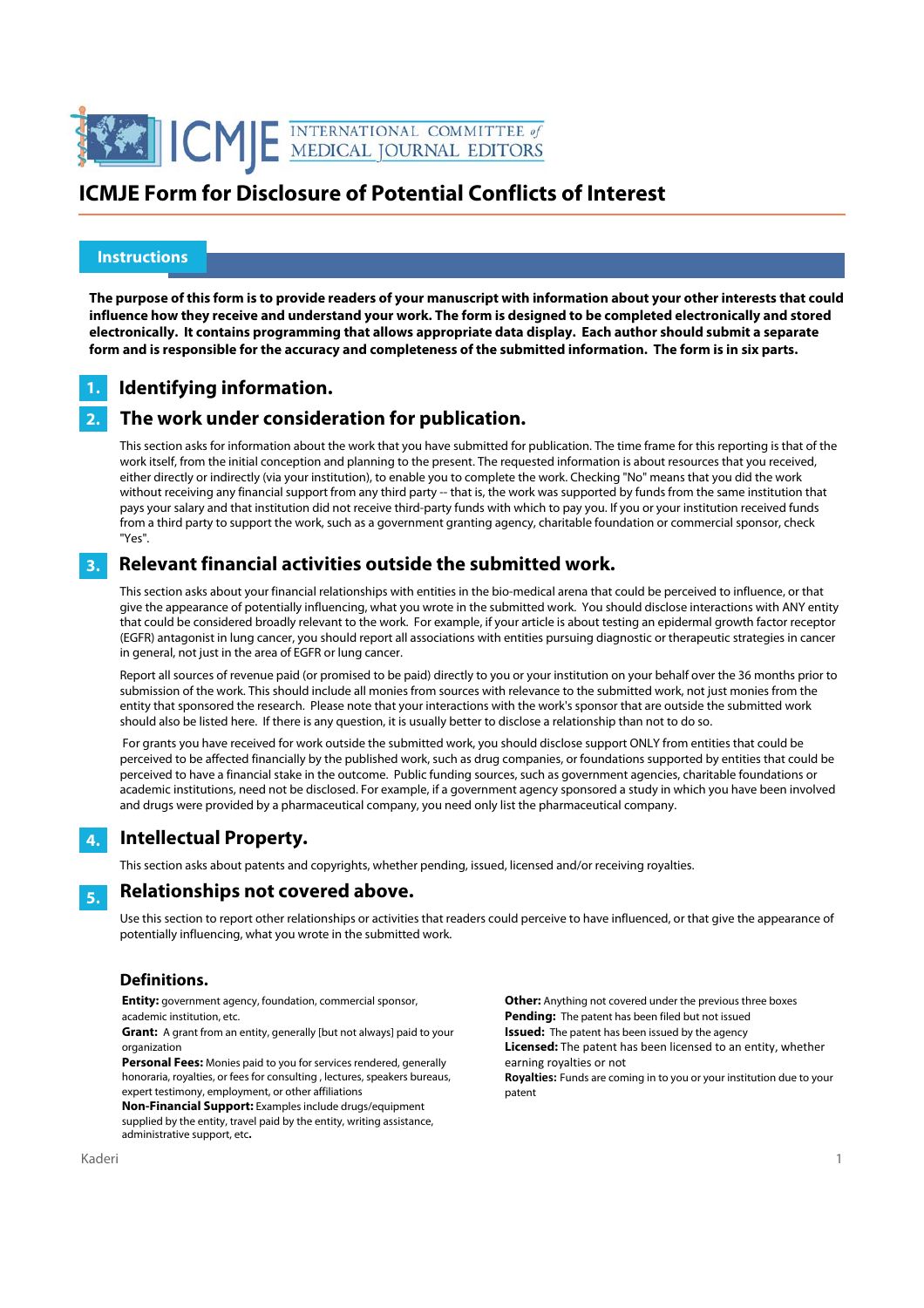

| <b>Section 1.</b>                                                                                                                                                                                                                                                                                                                                                                                                                                                               | <b>Identifying Information</b>                                                                                                                                                                                                                                                                                                                                                     |                                                           |                                                     |                                                                                                                          |  |  |
|---------------------------------------------------------------------------------------------------------------------------------------------------------------------------------------------------------------------------------------------------------------------------------------------------------------------------------------------------------------------------------------------------------------------------------------------------------------------------------|------------------------------------------------------------------------------------------------------------------------------------------------------------------------------------------------------------------------------------------------------------------------------------------------------------------------------------------------------------------------------------|-----------------------------------------------------------|-----------------------------------------------------|--------------------------------------------------------------------------------------------------------------------------|--|--|
| 1. Given Name (First Name)<br>Mohd                                                                                                                                                                                                                                                                                                                                                                                                                                              |                                                                                                                                                                                                                                                                                                                                                                                    | 2. Surname (Last Name)<br>Kaderi                          |                                                     | 3. Date<br>04-March-2014                                                                                                 |  |  |
|                                                                                                                                                                                                                                                                                                                                                                                                                                                                                 | 4. Are you the corresponding author?                                                                                                                                                                                                                                                                                                                                               | $\mathbf{v}$ No<br>Yes                                    | Corresponding Author's Name<br><b>Thorsten Zenz</b> |                                                                                                                          |  |  |
| 5. Manuscript Title<br>data based meta-analysis                                                                                                                                                                                                                                                                                                                                                                                                                                 |                                                                                                                                                                                                                                                                                                                                                                                    |                                                           |                                                     | MDM2 promotor polymorphism and disease characteristics in chronic lymphocytic leukemia: Results of an individual patient |  |  |
| HAEMATOL/2013/101170                                                                                                                                                                                                                                                                                                                                                                                                                                                            | 6. Manuscript Identifying Number (if you know it)                                                                                                                                                                                                                                                                                                                                  |                                                           |                                                     |                                                                                                                          |  |  |
|                                                                                                                                                                                                                                                                                                                                                                                                                                                                                 |                                                                                                                                                                                                                                                                                                                                                                                    |                                                           |                                                     |                                                                                                                          |  |  |
| <b>Section 2.</b>                                                                                                                                                                                                                                                                                                                                                                                                                                                               |                                                                                                                                                                                                                                                                                                                                                                                    | The Work Under Consideration for Publication              |                                                     |                                                                                                                          |  |  |
|                                                                                                                                                                                                                                                                                                                                                                                                                                                                                 | Did you or your institution at any time receive payment or services from a third party (government, commercial, private foundation, etc.) for<br>any aspect of the submitted work (including but not limited to grants, data monitoring board, study design, manuscript preparation,<br>statistical analysis, etc.)?<br>Are there any relevant conflicts of interest?<br>Yes<br>No |                                                           |                                                     |                                                                                                                          |  |  |
|                                                                                                                                                                                                                                                                                                                                                                                                                                                                                 |                                                                                                                                                                                                                                                                                                                                                                                    |                                                           |                                                     |                                                                                                                          |  |  |
| <b>Section 3.</b>                                                                                                                                                                                                                                                                                                                                                                                                                                                               |                                                                                                                                                                                                                                                                                                                                                                                    | Relevant financial activities outside the submitted work. |                                                     |                                                                                                                          |  |  |
| Place a check in the appropriate boxes in the table to indicate whether you have financial relationships (regardless of amount<br>of compensation) with entities as described in the instructions. Use one line for each entity; add as many lines as you need by<br>clicking the "Add +" box. You should report relationships that were present during the 36 months prior to publication.<br>Are there any relevant conflicts of interest?<br>$\boldsymbol{\nu}$<br>No<br>Yes |                                                                                                                                                                                                                                                                                                                                                                                    |                                                           |                                                     |                                                                                                                          |  |  |
|                                                                                                                                                                                                                                                                                                                                                                                                                                                                                 |                                                                                                                                                                                                                                                                                                                                                                                    |                                                           |                                                     |                                                                                                                          |  |  |
| <b>Section 4.</b>                                                                                                                                                                                                                                                                                                                                                                                                                                                               |                                                                                                                                                                                                                                                                                                                                                                                    | <b>Intellectual Property -- Patents &amp; Copyrights</b>  |                                                     |                                                                                                                          |  |  |
|                                                                                                                                                                                                                                                                                                                                                                                                                                                                                 | Do you have any patents, whether planned, pending or issued, broadly relevant to the work?<br>Yes<br>$\mathbf{v}$ No                                                                                                                                                                                                                                                               |                                                           |                                                     |                                                                                                                          |  |  |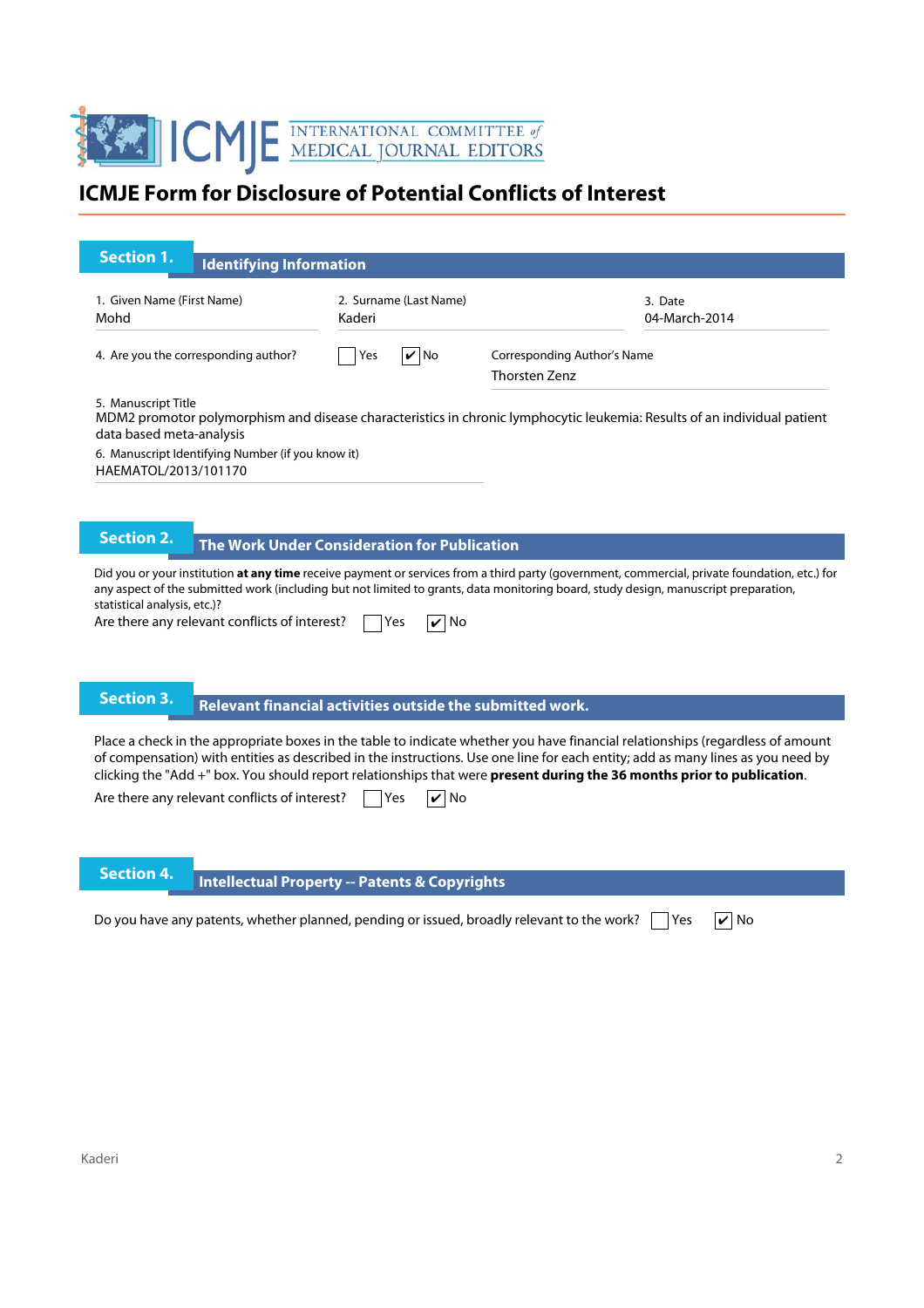

## **Section 5.** Relationships not covered above

Are there other relationships or activities that readers could perceive to have influenced, or that give the appearance of potentially influencing, what you wrote in the submitted work?

 $\Box$  Yes, the following relationships/conditions/circumstances are present (explain below):

 $\boxed{\mathbf{v}}$  No other relationships/conditions/circumstances that present a potential conflict of interest

At the time of manuscript acceptance, journals will ask authors to confirm and, if necessary, update their disclosure statements. On occasion, journals may ask authors to disclose further information about reported relationships.

# **Disclosure Statement Section 6.**

Based on the above disclosures, this form will automatically generate a disclosure statement, which will appear in the box below.

Dr. benner has nothing to disclose.

## **Evaluation and Feedback**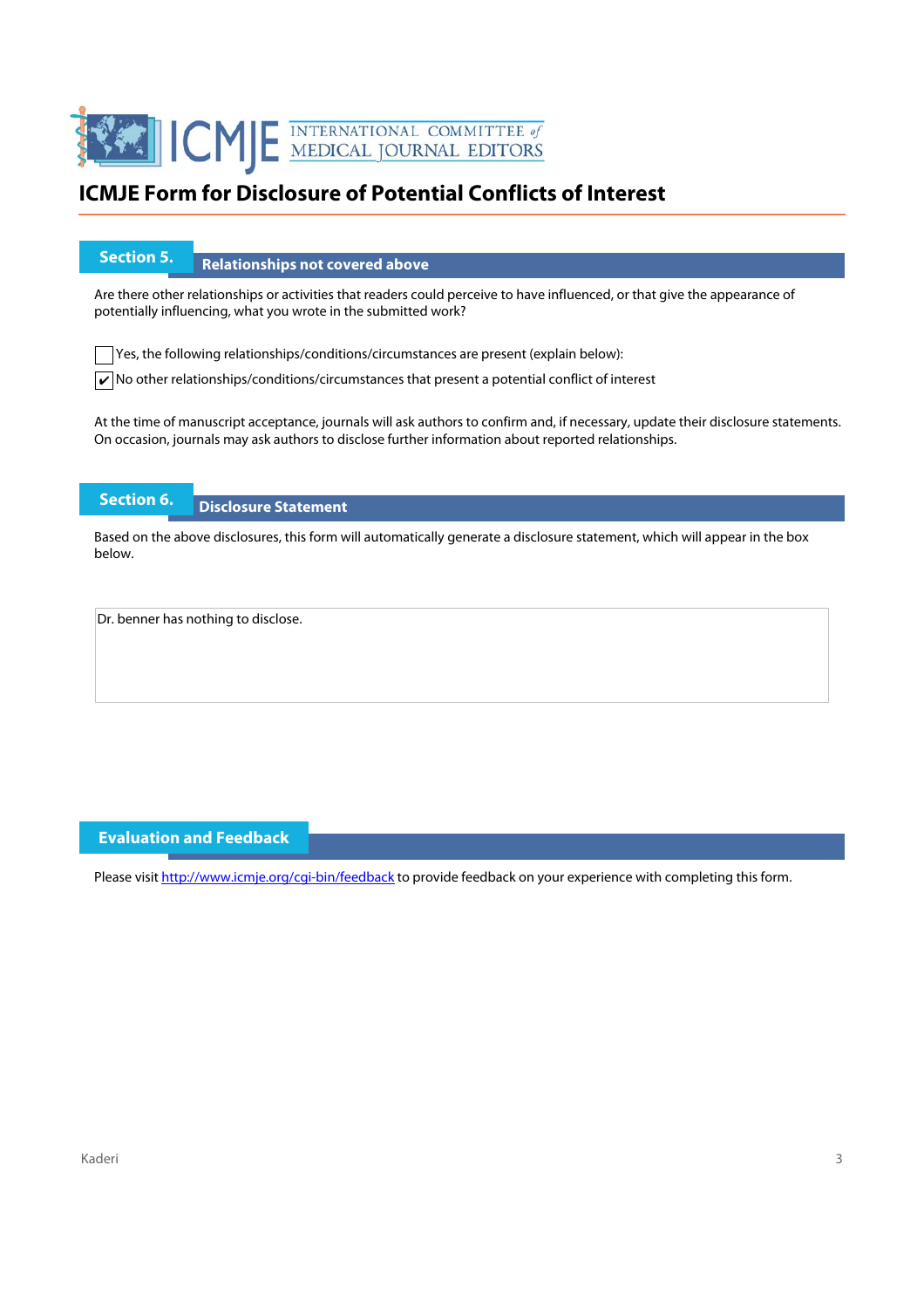

### **Instructions**

**2.**

**The purpose of this form is to provide readers of your manuscript with information about your other interests that could influence how they receive and understand your work. The form is designed to be completed electronically and stored electronically. It contains programming that allows appropriate data display. Each author should submit a separate form and is responsible for the accuracy and completeness of the submitted information. The form is in six parts.** 

#### **Identifying information. 1.**

## **The work under consideration for publication.**

This section asks for information about the work that you have submitted for publication. The time frame for this reporting is that of the work itself, from the initial conception and planning to the present. The requested information is about resources that you received, either directly or indirectly (via your institution), to enable you to complete the work. Checking "No" means that you did the work without receiving any financial support from any third party -- that is, the work was supported by funds from the same institution that pays your salary and that institution did not receive third-party funds with which to pay you. If you or your institution received funds from a third party to support the work, such as a government granting agency, charitable foundation or commercial sponsor, check "Yes".

### **Relevant financial activities outside the submitted work. 3.**

This section asks about your financial relationships with entities in the bio-medical arena that could be perceived to influence, or that give the appearance of potentially influencing, what you wrote in the submitted work. You should disclose interactions with ANY entity that could be considered broadly relevant to the work. For example, if your article is about testing an epidermal growth factor receptor (EGFR) antagonist in lung cancer, you should report all associations with entities pursuing diagnostic or therapeutic strategies in cancer in general, not just in the area of EGFR or lung cancer.

Report all sources of revenue paid (or promised to be paid) directly to you or your institution on your behalf over the 36 months prior to submission of the work. This should include all monies from sources with relevance to the submitted work, not just monies from the entity that sponsored the research. Please note that your interactions with the work's sponsor that are outside the submitted work should also be listed here. If there is any question, it is usually better to disclose a relationship than not to do so.

 For grants you have received for work outside the submitted work, you should disclose support ONLY from entities that could be perceived to be affected financially by the published work, such as drug companies, or foundations supported by entities that could be perceived to have a financial stake in the outcome. Public funding sources, such as government agencies, charitable foundations or academic institutions, need not be disclosed. For example, if a government agency sponsored a study in which you have been involved and drugs were provided by a pharmaceutical company, you need only list the pharmaceutical company.

## **Intellectual Property.**

This section asks about patents and copyrights, whether pending, issued, licensed and/or receiving royalties.

## **Relationships not covered above.**

Use this section to report other relationships or activities that readers could perceive to have influenced, or that give the appearance of potentially influencing, what you wrote in the submitted work.

## **Definitions.**

**Entity:** government agency, foundation, commercial sponsor, academic institution, etc.

**Grant:** A grant from an entity, generally [but not always] paid to your organization

**Personal Fees:** Monies paid to you for services rendered, generally honoraria, royalties, or fees for consulting , lectures, speakers bureaus, expert testimony, employment, or other affiliations

**Non-Financial Support:** Examples include drugs/equipment supplied by the entity, travel paid by the entity, writing assistance, administrative support, etc**.**

**Other:** Anything not covered under the previous three boxes **Pending:** The patent has been filed but not issued **Issued:** The patent has been issued by the agency **Licensed:** The patent has been licensed to an entity, whether earning royalties or not **Royalties:** Funds are coming in to you or your institution due to your patent

Rosenquist 1

**4.**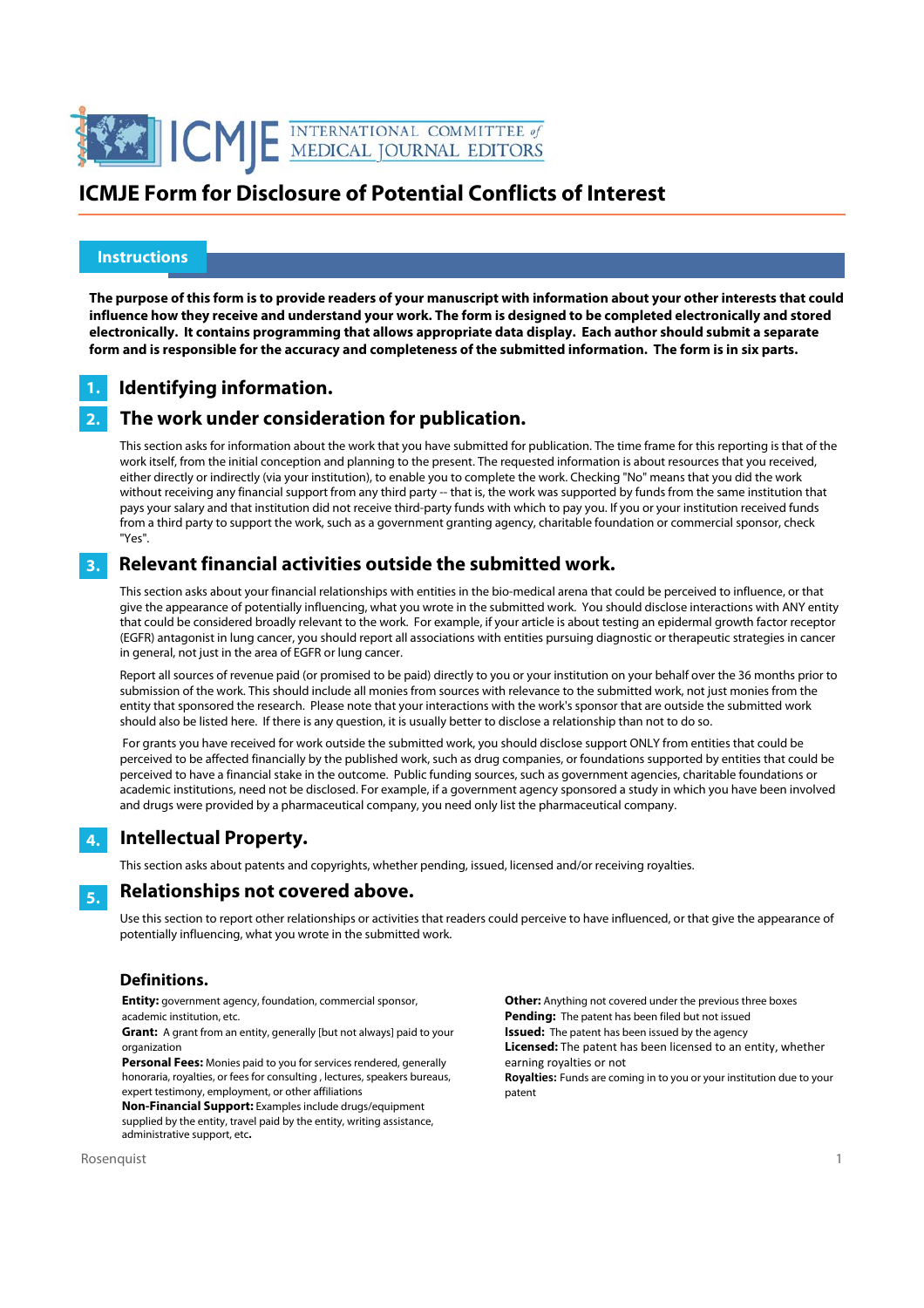

| <b>Section 1.</b>                                                                                                                                                                                                                                                                                                                                                                                                                                              | <b>Identifying Information</b>                                                                                                                                                                                                                                                                                                                                                                     |                                                           |                                                                                                                          |  |  |  |  |
|----------------------------------------------------------------------------------------------------------------------------------------------------------------------------------------------------------------------------------------------------------------------------------------------------------------------------------------------------------------------------------------------------------------------------------------------------------------|----------------------------------------------------------------------------------------------------------------------------------------------------------------------------------------------------------------------------------------------------------------------------------------------------------------------------------------------------------------------------------------------------|-----------------------------------------------------------|--------------------------------------------------------------------------------------------------------------------------|--|--|--|--|
| 1. Given Name (First Name)<br>Richard                                                                                                                                                                                                                                                                                                                                                                                                                          |                                                                                                                                                                                                                                                                                                                                                                                                    | 2. Surname (Last Name)<br>Rosenquist                      | 3. Date<br>04-March-2014                                                                                                 |  |  |  |  |
| 4. Are you the corresponding author?                                                                                                                                                                                                                                                                                                                                                                                                                           |                                                                                                                                                                                                                                                                                                                                                                                                    | $\mathbf{v}$ No<br>Yes                                    | Corresponding Author's Name<br><b>Thorsten Zenz</b>                                                                      |  |  |  |  |
| 5. Manuscript Title<br>data based meta-analysis                                                                                                                                                                                                                                                                                                                                                                                                                |                                                                                                                                                                                                                                                                                                                                                                                                    |                                                           | MDM2 promotor polymorphism and disease characteristics in chronic lymphocytic leukemia: Results of an individual patient |  |  |  |  |
| HAEMATOL/2013/101170                                                                                                                                                                                                                                                                                                                                                                                                                                           | 6. Manuscript Identifying Number (if you know it)                                                                                                                                                                                                                                                                                                                                                  |                                                           |                                                                                                                          |  |  |  |  |
|                                                                                                                                                                                                                                                                                                                                                                                                                                                                |                                                                                                                                                                                                                                                                                                                                                                                                    |                                                           |                                                                                                                          |  |  |  |  |
| <b>Section 2.</b>                                                                                                                                                                                                                                                                                                                                                                                                                                              |                                                                                                                                                                                                                                                                                                                                                                                                    | The Work Under Consideration for Publication              |                                                                                                                          |  |  |  |  |
|                                                                                                                                                                                                                                                                                                                                                                                                                                                                | Did you or your institution at any time receive payment or services from a third party (government, commercial, private foundation, etc.) for<br>any aspect of the submitted work (including but not limited to grants, data monitoring board, study design, manuscript preparation,<br>statistical analysis, etc.)?<br>Are there any relevant conflicts of interest?<br>No<br>Yes<br>$\checkmark$ |                                                           |                                                                                                                          |  |  |  |  |
|                                                                                                                                                                                                                                                                                                                                                                                                                                                                |                                                                                                                                                                                                                                                                                                                                                                                                    |                                                           |                                                                                                                          |  |  |  |  |
| <b>Section 3.</b>                                                                                                                                                                                                                                                                                                                                                                                                                                              |                                                                                                                                                                                                                                                                                                                                                                                                    | Relevant financial activities outside the submitted work. |                                                                                                                          |  |  |  |  |
| Place a check in the appropriate boxes in the table to indicate whether you have financial relationships (regardless of amount<br>of compensation) with entities as described in the instructions. Use one line for each entity; add as many lines as you need by<br>clicking the "Add +" box. You should report relationships that were present during the 36 months prior to publication.<br>Are there any relevant conflicts of interest?<br>No<br>Yes<br>V |                                                                                                                                                                                                                                                                                                                                                                                                    |                                                           |                                                                                                                          |  |  |  |  |
|                                                                                                                                                                                                                                                                                                                                                                                                                                                                |                                                                                                                                                                                                                                                                                                                                                                                                    |                                                           |                                                                                                                          |  |  |  |  |
| <b>Section 4.</b>                                                                                                                                                                                                                                                                                                                                                                                                                                              |                                                                                                                                                                                                                                                                                                                                                                                                    | <b>Intellectual Property -- Patents &amp; Copyrights</b>  |                                                                                                                          |  |  |  |  |
|                                                                                                                                                                                                                                                                                                                                                                                                                                                                | Do you have any patents, whether planned, pending or issued, broadly relevant to the work?<br>$\mathbf{v}$ No<br>Yes                                                                                                                                                                                                                                                                               |                                                           |                                                                                                                          |  |  |  |  |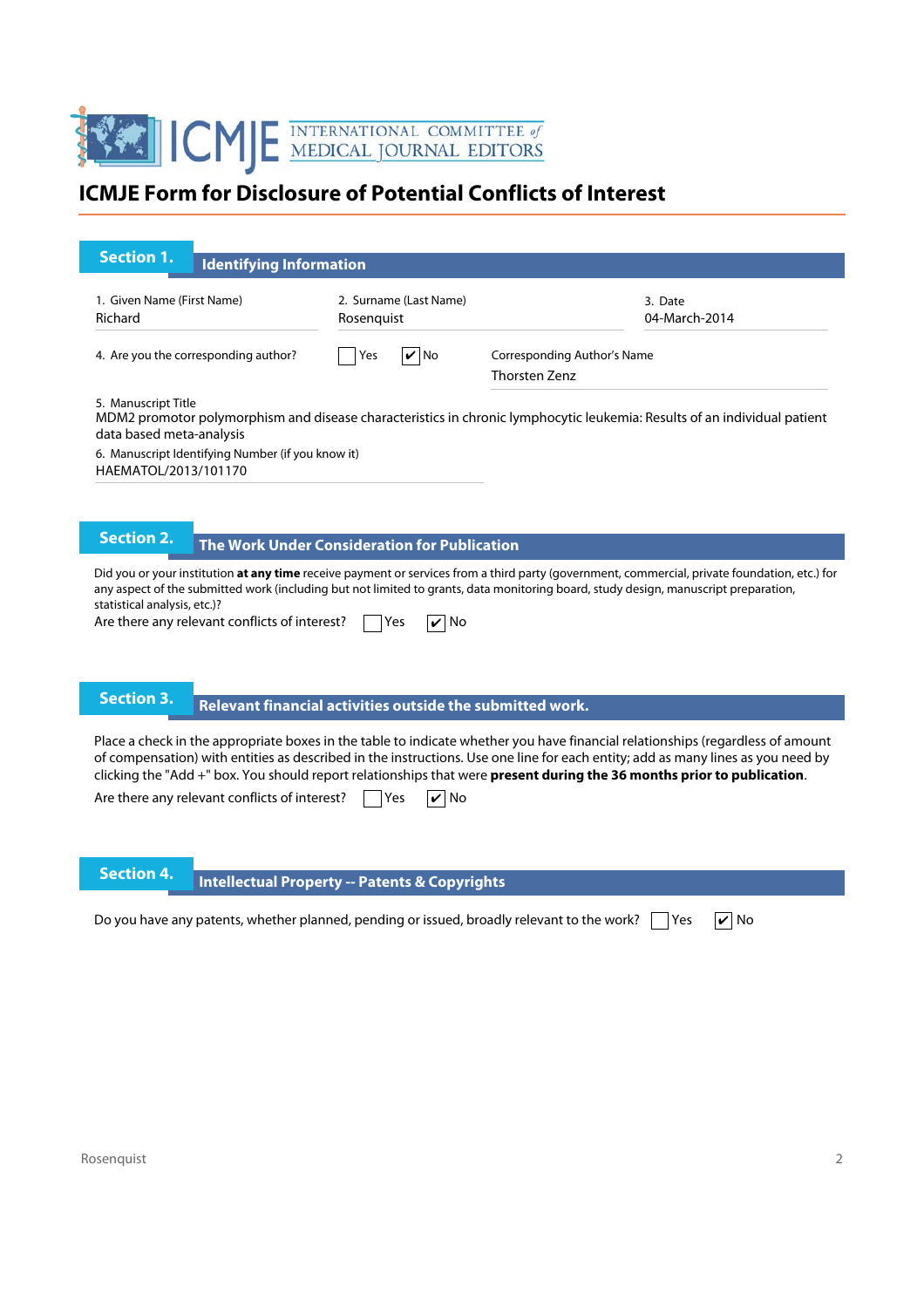

## **Section 5.** Relationships not covered above

Are there other relationships or activities that readers could perceive to have influenced, or that give the appearance of potentially influencing, what you wrote in the submitted work?

 $\Box$  Yes, the following relationships/conditions/circumstances are present (explain below):

 $\boxed{\mathbf{v}}$  No other relationships/conditions/circumstances that present a potential conflict of interest

At the time of manuscript acceptance, journals will ask authors to confirm and, if necessary, update their disclosure statements. On occasion, journals may ask authors to disclose further information about reported relationships.

# **Disclosure Statement Section 6.**

Based on the above disclosures, this form will automatically generate a disclosure statement, which will appear in the box below.

Dr. benner has nothing to disclose.

## **Evaluation and Feedback**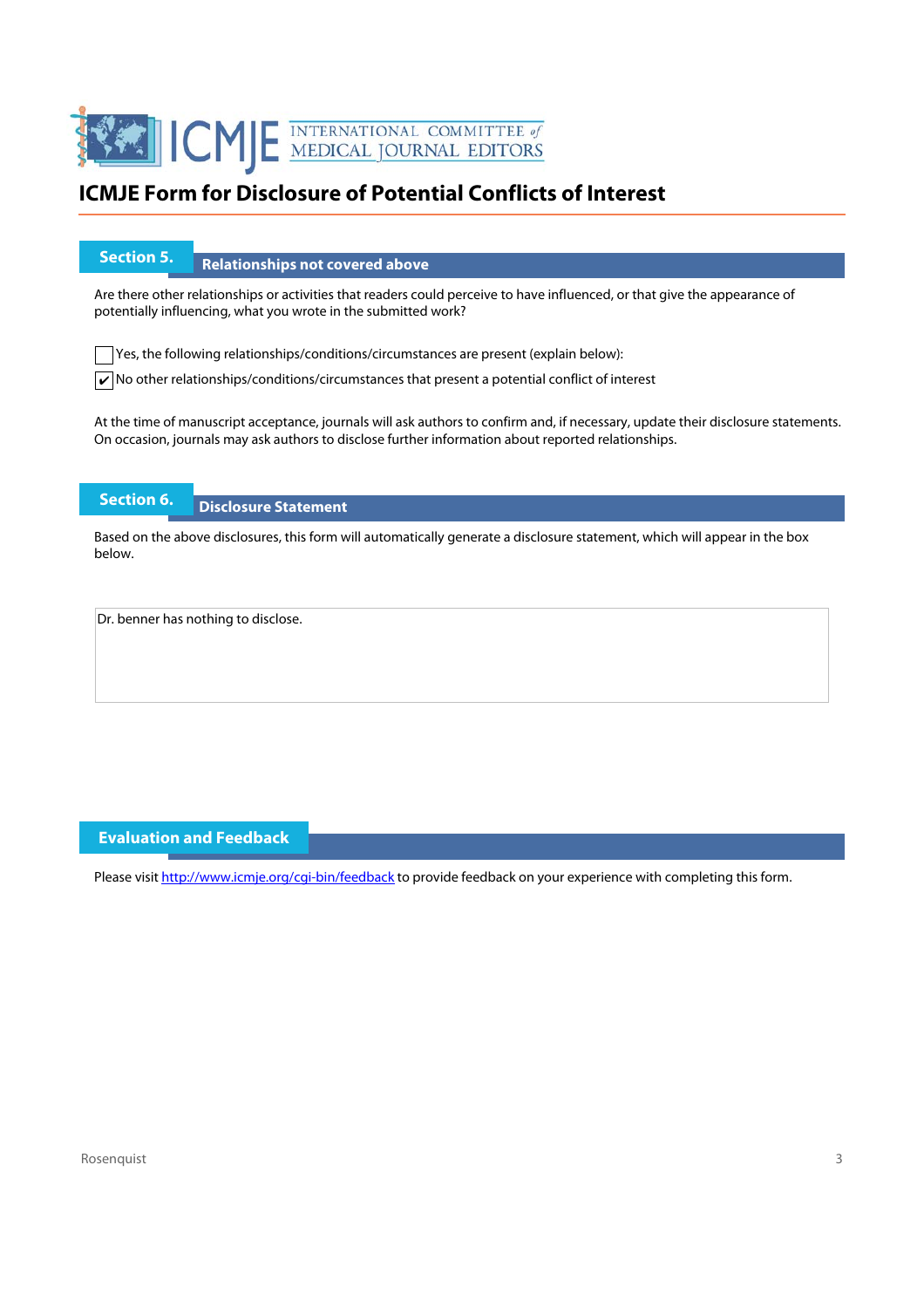

### **Instructions**

**2.**

**The purpose of this form is to provide readers of your manuscript with information about your other interests that could influence how they receive and understand your work. The form is designed to be completed electronically and stored electronically. It contains programming that allows appropriate data display. Each author should submit a separate form and is responsible for the accuracy and completeness of the submitted information. The form is in six parts.** 

#### **Identifying information. 1.**

## **The work under consideration for publication.**

This section asks for information about the work that you have submitted for publication. The time frame for this reporting is that of the work itself, from the initial conception and planning to the present. The requested information is about resources that you received, either directly or indirectly (via your institution), to enable you to complete the work. Checking "No" means that you did the work without receiving any financial support from any third party -- that is, the work was supported by funds from the same institution that pays your salary and that institution did not receive third-party funds with which to pay you. If you or your institution received funds from a third party to support the work, such as a government granting agency, charitable foundation or commercial sponsor, check "Yes".

### **Relevant financial activities outside the submitted work. 3.**

This section asks about your financial relationships with entities in the bio-medical arena that could be perceived to influence, or that give the appearance of potentially influencing, what you wrote in the submitted work. You should disclose interactions with ANY entity that could be considered broadly relevant to the work. For example, if your article is about testing an epidermal growth factor receptor (EGFR) antagonist in lung cancer, you should report all associations with entities pursuing diagnostic or therapeutic strategies in cancer in general, not just in the area of EGFR or lung cancer.

Report all sources of revenue paid (or promised to be paid) directly to you or your institution on your behalf over the 36 months prior to submission of the work. This should include all monies from sources with relevance to the submitted work, not just monies from the entity that sponsored the research. Please note that your interactions with the work's sponsor that are outside the submitted work should also be listed here. If there is any question, it is usually better to disclose a relationship than not to do so.

 For grants you have received for work outside the submitted work, you should disclose support ONLY from entities that could be perceived to be affected financially by the published work, such as drug companies, or foundations supported by entities that could be perceived to have a financial stake in the outcome. Public funding sources, such as government agencies, charitable foundations or academic institutions, need not be disclosed. For example, if a government agency sponsored a study in which you have been involved and drugs were provided by a pharmaceutical company, you need only list the pharmaceutical company.

## **Intellectual Property.**

This section asks about patents and copyrights, whether pending, issued, licensed and/or receiving royalties.

## **Relationships not covered above.**

Use this section to report other relationships or activities that readers could perceive to have influenced, or that give the appearance of potentially influencing, what you wrote in the submitted work.

## **Definitions.**

**Entity:** government agency, foundation, commercial sponsor, academic institution, etc.

**Grant:** A grant from an entity, generally [but not always] paid to your organization

**Personal Fees:** Monies paid to you for services rendered, generally honoraria, royalties, or fees for consulting , lectures, speakers bureaus, expert testimony, employment, or other affiliations

**Non-Financial Support:** Examples include drugs/equipment supplied by the entity, travel paid by the entity, writing assistance, administrative support, etc**.**

**Other:** Anything not covered under the previous three boxes **Pending:** The patent has been filed but not issued **Issued:** The patent has been issued by the agency **Licensed:** The patent has been licensed to an entity, whether earning royalties or not **Royalties:** Funds are coming in to you or your institution due to your patent

GAIDANO 1

**4.**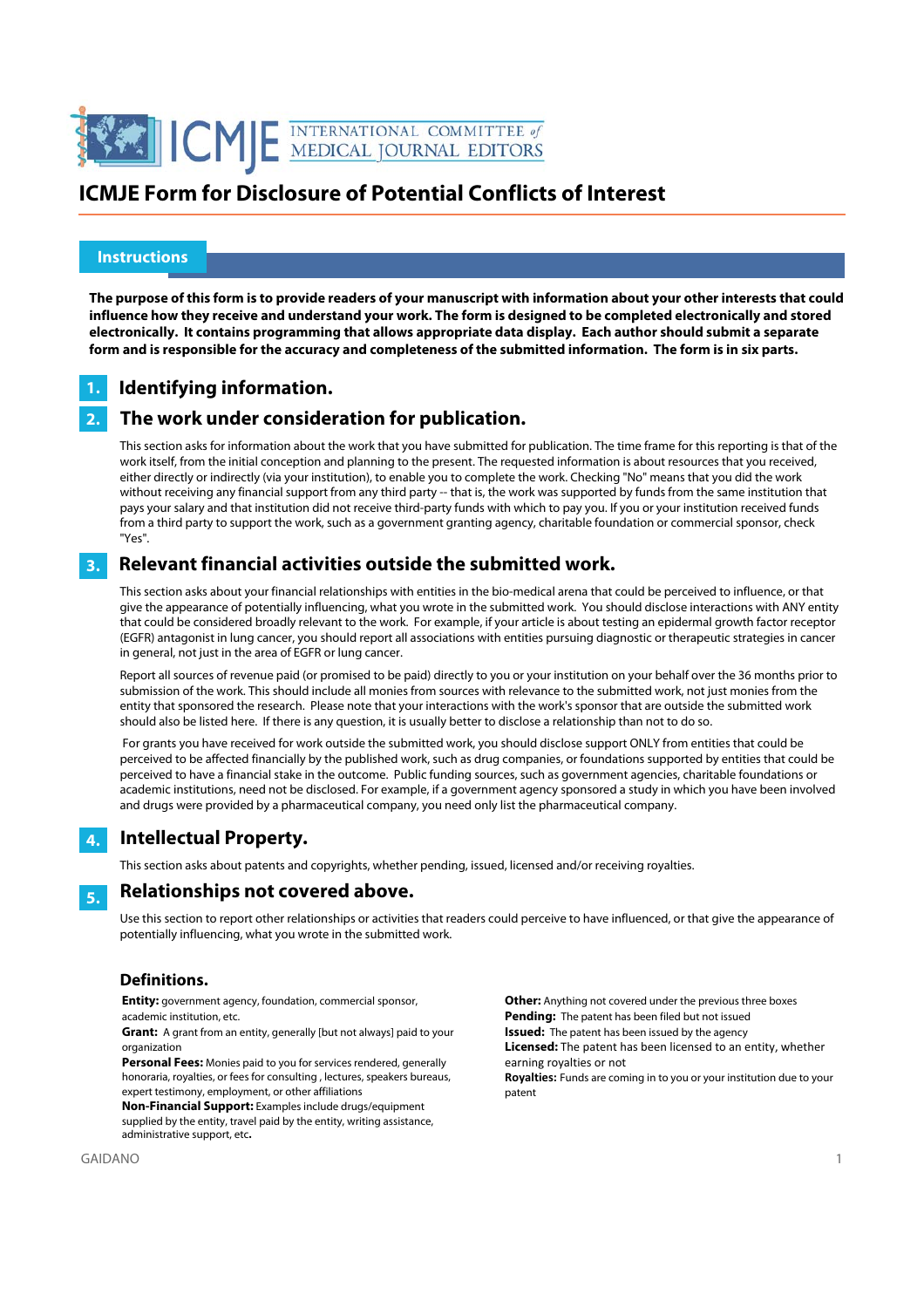

| <b>Section 1.</b><br><b>Identifying Information</b>                                                                                                                                                                                                                                                                                                                                                                                          |                                                                                                                          |                                                     |                          |  |  |  |  |
|----------------------------------------------------------------------------------------------------------------------------------------------------------------------------------------------------------------------------------------------------------------------------------------------------------------------------------------------------------------------------------------------------------------------------------------------|--------------------------------------------------------------------------------------------------------------------------|-----------------------------------------------------|--------------------------|--|--|--|--|
|                                                                                                                                                                                                                                                                                                                                                                                                                                              |                                                                                                                          |                                                     |                          |  |  |  |  |
| 1. Given Name (First Name)<br><b>GIANLUCA</b>                                                                                                                                                                                                                                                                                                                                                                                                | 2. Surname (Last Name)<br><b>GAIDANO</b>                                                                                 |                                                     | 3. Date<br>04-March-2014 |  |  |  |  |
| 4. Are you the corresponding author?                                                                                                                                                                                                                                                                                                                                                                                                         | $ v $ No<br>Yes                                                                                                          | Corresponding Author's Name<br><b>Thorsten Zenz</b> |                          |  |  |  |  |
| 5. Manuscript Title<br>data based meta-analysis                                                                                                                                                                                                                                                                                                                                                                                              | MDM2 promotor polymorphism and disease characteristics in chronic lymphocytic leukemia: Results of an individual patient |                                                     |                          |  |  |  |  |
| 6. Manuscript Identifying Number (if you know it)<br>HAEMATOL/2013/101170                                                                                                                                                                                                                                                                                                                                                                    |                                                                                                                          |                                                     |                          |  |  |  |  |
| <b>Section 2.</b>                                                                                                                                                                                                                                                                                                                                                                                                                            | <b>The Work Under Consideration for Publication</b>                                                                      |                                                     |                          |  |  |  |  |
| Did you or your institution at any time receive payment or services from a third party (government, commercial, private foundation, etc.) for<br>any aspect of the submitted work (including but not limited to grants, data monitoring board, study design, manuscript preparation,<br>statistical analysis, etc.)?<br>Are there any relevant conflicts of interest?<br>  No<br>Yes<br>$\checkmark$                                         |                                                                                                                          |                                                     |                          |  |  |  |  |
| <b>Section 3.</b>                                                                                                                                                                                                                                                                                                                                                                                                                            | Relevant financial activities outside the submitted work.                                                                |                                                     |                          |  |  |  |  |
| Place a check in the appropriate boxes in the table to indicate whether you have financial relationships (regardless of amount<br>of compensation) with entities as described in the instructions. Use one line for each entity; add as many lines as you need by<br>clicking the "Add +" box. You should report relationships that were present during the 36 months prior to publication.<br>Are there any relevant conflicts of interest? | $\checkmark$<br>Yes<br>No                                                                                                |                                                     |                          |  |  |  |  |

If yes, please fill out the appropriate information below.

| <b>Name of Entity</b> | Grant?                  | Fees!                   | Personal   Non-Financial  <br>Support <sup>:</sup> | Other: | <b>Comments</b> |  |
|-----------------------|-------------------------|-------------------------|----------------------------------------------------|--------|-----------------|--|
| Roche                 |                         | V                       |                                                    |        | Advisory board  |  |
| Celgene               | $\overline{\mathbf{v}}$ | $\mathbf v$             |                                                    |        | Advisory board  |  |
| Onyx                  |                         | V                       |                                                    |        | Advisory board  |  |
| <b>Novartis</b>       |                         | V                       |                                                    |        | Advisory board  |  |
| Amgen                 |                         | $\overline{\mathbf{v}}$ |                                                    |        | Advisory board  |  |
| <b>GSK</b>            |                         | V                       |                                                    |        | Advisory board  |  |
| Morphosys             |                         | ✔                       |                                                    |        | Advisory board  |  |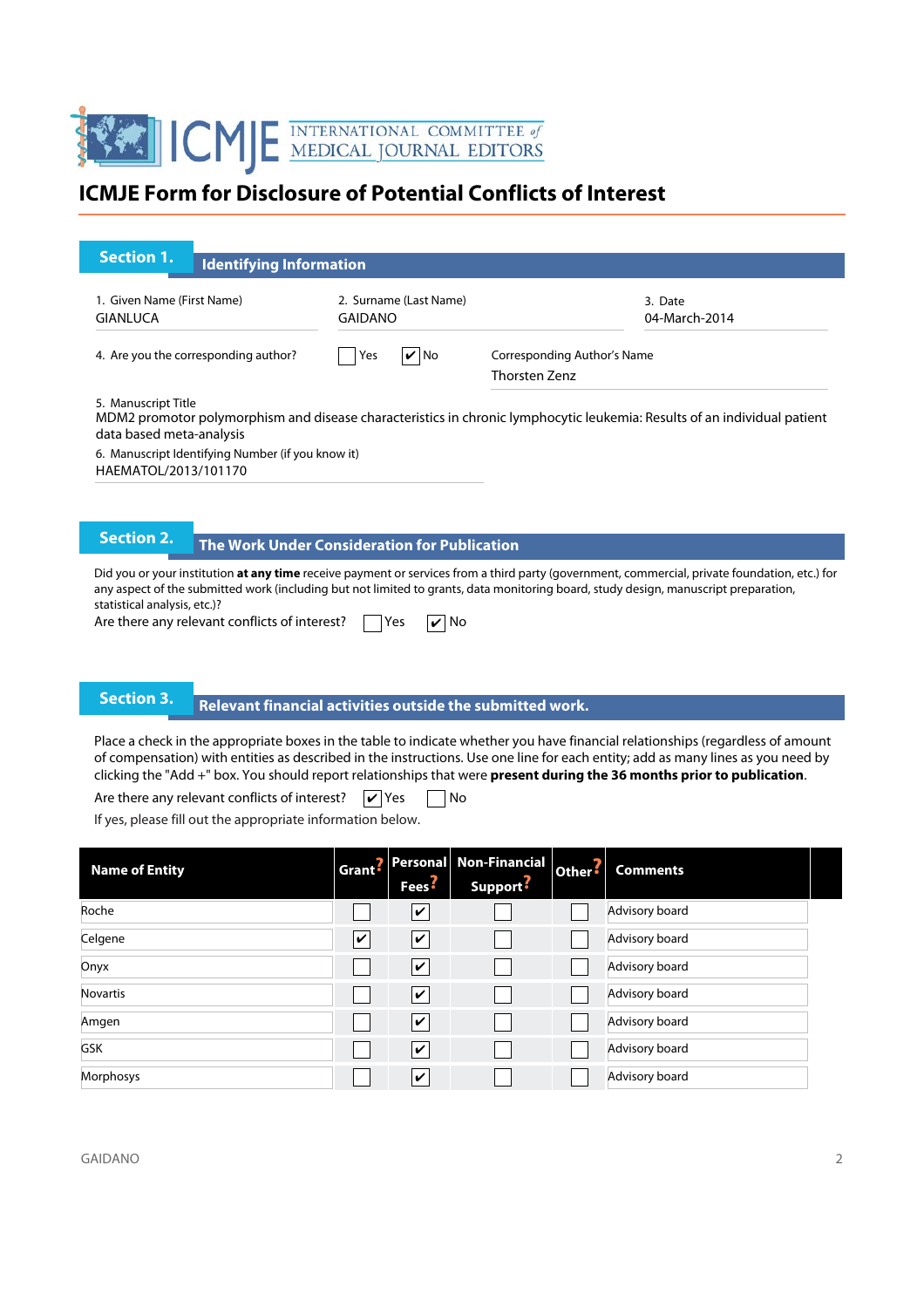

| <b>Section 4.</b>                                                                                                                                                                                                                        | <b>Intellectual Property -- Patents &amp; Copyrights</b>                                                                                                                                     |  |  |  |  |  |  |
|------------------------------------------------------------------------------------------------------------------------------------------------------------------------------------------------------------------------------------------|----------------------------------------------------------------------------------------------------------------------------------------------------------------------------------------------|--|--|--|--|--|--|
|                                                                                                                                                                                                                                          | Do you have any patents, whether planned, pending or issued, broadly relevant to the work?<br>No<br>Yes<br>V                                                                                 |  |  |  |  |  |  |
| <b>Section 5.</b>                                                                                                                                                                                                                        | <b>Relationships not covered above</b>                                                                                                                                                       |  |  |  |  |  |  |
|                                                                                                                                                                                                                                          | Are there other relationships or activities that readers could perceive to have influenced, or that give the appearance of<br>potentially influencing, what you wrote in the submitted work? |  |  |  |  |  |  |
|                                                                                                                                                                                                                                          | Yes, the following relationships/conditions/circumstances are present (explain below):                                                                                                       |  |  |  |  |  |  |
|                                                                                                                                                                                                                                          | $\vert \mathbf{v} \vert$ No other relationships/conditions/circumstances that present a potential conflict of interest                                                                       |  |  |  |  |  |  |
| At the time of manuscript acceptance, journals will ask authors to confirm and, if necessary, update their disclosure statements.<br>On occasion, journals may ask authors to disclose further information about reported relationships. |                                                                                                                                                                                              |  |  |  |  |  |  |
| <b>Section 6.</b>                                                                                                                                                                                                                        | <b>Disclosure Statement</b>                                                                                                                                                                  |  |  |  |  |  |  |
| below.                                                                                                                                                                                                                                   | Based on the above disclosures, this form will automatically generate a disclosure statement, which will appear in the box                                                                   |  |  |  |  |  |  |

Dr. GAIDANO reports personal fees from Roche, grants and personal fees from Celgene, personal fees from Onyx, personal fees from Novartis, personal fees from Amgen, personal fees from GSK, personal fees from Morphosys, outside the submitted work; .

## **Evaluation and Feedback**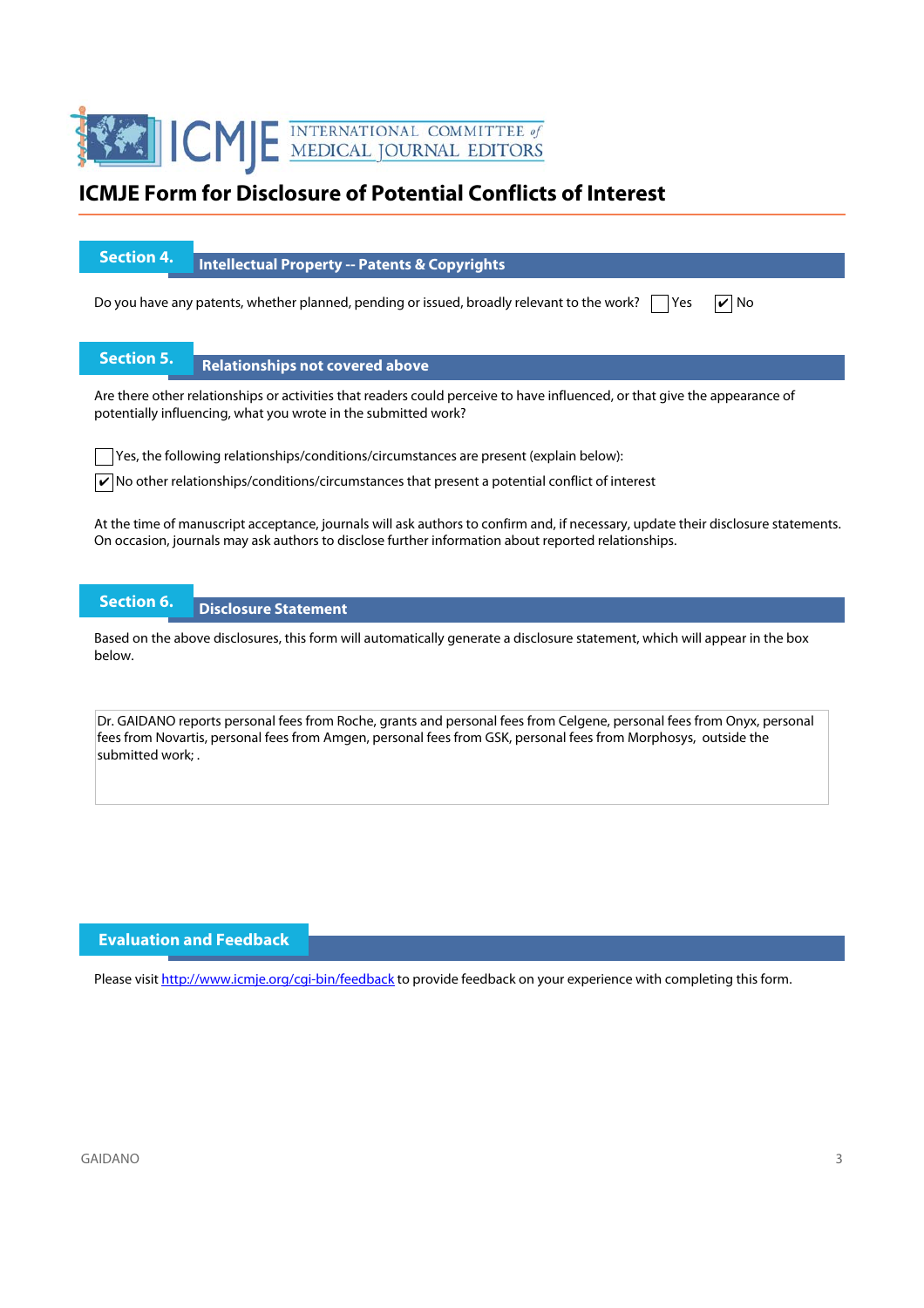

### **Instructions**

**2.**

**The purpose of this form is to provide readers of your manuscript with information about your other interests that could influence how they receive and understand your work. The form is designed to be completed electronically and stored electronically. It contains programming that allows appropriate data display. Each author should submit a separate form and is responsible for the accuracy and completeness of the submitted information. The form is in six parts.** 

#### **Identifying information. 1.**

## **The work under consideration for publication.**

This section asks for information about the work that you have submitted for publication. The time frame for this reporting is that of the work itself, from the initial conception and planning to the present. The requested information is about resources that you received, either directly or indirectly (via your institution), to enable you to complete the work. Checking "No" means that you did the work without receiving any financial support from any third party -- that is, the work was supported by funds from the same institution that pays your salary and that institution did not receive third-party funds with which to pay you. If you or your institution received funds from a third party to support the work, such as a government granting agency, charitable foundation or commercial sponsor, check "Yes".

### **Relevant financial activities outside the submitted work. 3.**

This section asks about your financial relationships with entities in the bio-medical arena that could be perceived to influence, or that give the appearance of potentially influencing, what you wrote in the submitted work. You should disclose interactions with ANY entity that could be considered broadly relevant to the work. For example, if your article is about testing an epidermal growth factor receptor (EGFR) antagonist in lung cancer, you should report all associations with entities pursuing diagnostic or therapeutic strategies in cancer in general, not just in the area of EGFR or lung cancer.

Report all sources of revenue paid (or promised to be paid) directly to you or your institution on your behalf over the 36 months prior to submission of the work. This should include all monies from sources with relevance to the submitted work, not just monies from the entity that sponsored the research. Please note that your interactions with the work's sponsor that are outside the submitted work should also be listed here. If there is any question, it is usually better to disclose a relationship than not to do so.

 For grants you have received for work outside the submitted work, you should disclose support ONLY from entities that could be perceived to be affected financially by the published work, such as drug companies, or foundations supported by entities that could be perceived to have a financial stake in the outcome. Public funding sources, such as government agencies, charitable foundations or academic institutions, need not be disclosed. For example, if a government agency sponsored a study in which you have been involved and drugs were provided by a pharmaceutical company, you need only list the pharmaceutical company.

## **Intellectual Property.**

This section asks about patents and copyrights, whether pending, issued, licensed and/or receiving royalties.

## **Relationships not covered above.**

Use this section to report other relationships or activities that readers could perceive to have influenced, or that give the appearance of potentially influencing, what you wrote in the submitted work.

## **Definitions.**

**Entity:** government agency, foundation, commercial sponsor, academic institution, etc.

**Grant:** A grant from an entity, generally [but not always] paid to your organization

**Personal Fees:** Monies paid to you for services rendered, generally honoraria, royalties, or fees for consulting , lectures, speakers bureaus, expert testimony, employment, or other affiliations

**Non-Financial Support:** Examples include drugs/equipment supplied by the entity, travel paid by the entity, writing assistance, administrative support, etc**.**

**Other:** Anything not covered under the previous three boxes **Pending:** The patent has been filed but not issued **Issued:** The patent has been issued by the agency **Licensed:** The patent has been licensed to an entity, whether earning royalties or not **Royalties:** Funds are coming in to you or your institution due to your patent

**4.**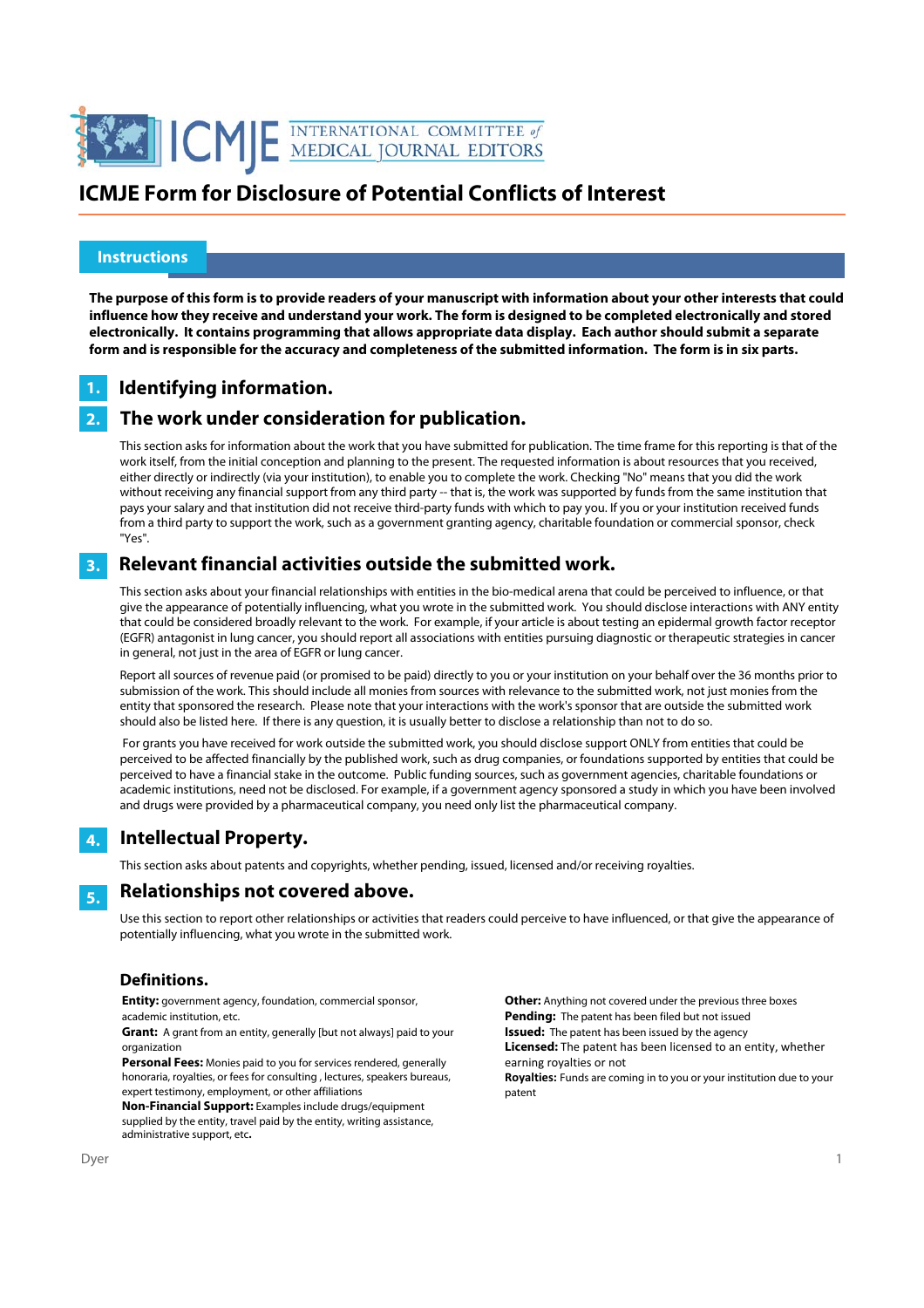

| <b>Section 1.</b>                                                                                                                                                                                                                                                                                                                                                                                                                                              | <b>Identifying Information</b>                    |                                                           |                                                                                                                          |               |  |
|----------------------------------------------------------------------------------------------------------------------------------------------------------------------------------------------------------------------------------------------------------------------------------------------------------------------------------------------------------------------------------------------------------------------------------------------------------------|---------------------------------------------------|-----------------------------------------------------------|--------------------------------------------------------------------------------------------------------------------------|---------------|--|
| 1. Given Name (First Name)<br>Martin                                                                                                                                                                                                                                                                                                                                                                                                                           |                                                   | 2. Surname (Last Name)<br>Dyer                            | 3. Date                                                                                                                  | 04-March-2014 |  |
|                                                                                                                                                                                                                                                                                                                                                                                                                                                                | 4. Are you the corresponding author?              | $\nu$ No<br>Yes                                           | Corresponding Author's Name<br><b>Thorsten Zenz</b>                                                                      |               |  |
| 5. Manuscript Title<br>data based meta-analysis                                                                                                                                                                                                                                                                                                                                                                                                                |                                                   |                                                           | MDM2 promotor polymorphism and disease characteristics in chronic lymphocytic leukemia: Results of an individual patient |               |  |
| HAEMATOL/2013/101170                                                                                                                                                                                                                                                                                                                                                                                                                                           | 6. Manuscript Identifying Number (if you know it) |                                                           |                                                                                                                          |               |  |
|                                                                                                                                                                                                                                                                                                                                                                                                                                                                |                                                   |                                                           |                                                                                                                          |               |  |
| <b>Section 2.</b>                                                                                                                                                                                                                                                                                                                                                                                                                                              |                                                   | The Work Under Consideration for Publication              |                                                                                                                          |               |  |
| Did you or your institution at any time receive payment or services from a third party (government, commercial, private foundation, etc.) for<br>any aspect of the submitted work (including but not limited to grants, data monitoring board, study design, manuscript preparation,<br>statistical analysis, etc.)?<br>Are there any relevant conflicts of interest?<br>Yes<br>No<br>V                                                                        |                                                   |                                                           |                                                                                                                          |               |  |
|                                                                                                                                                                                                                                                                                                                                                                                                                                                                |                                                   |                                                           |                                                                                                                          |               |  |
| <b>Section 3.</b>                                                                                                                                                                                                                                                                                                                                                                                                                                              |                                                   | Relevant financial activities outside the submitted work. |                                                                                                                          |               |  |
| Place a check in the appropriate boxes in the table to indicate whether you have financial relationships (regardless of amount<br>of compensation) with entities as described in the instructions. Use one line for each entity; add as many lines as you need by<br>clicking the "Add +" box. You should report relationships that were present during the 36 months prior to publication.<br>Are there any relevant conflicts of interest?<br>No<br>Yes<br>✓ |                                                   |                                                           |                                                                                                                          |               |  |
|                                                                                                                                                                                                                                                                                                                                                                                                                                                                |                                                   |                                                           |                                                                                                                          |               |  |
| <b>Section 4.</b>                                                                                                                                                                                                                                                                                                                                                                                                                                              |                                                   | <b>Intellectual Property -- Patents &amp; Copyrights</b>  |                                                                                                                          |               |  |
| Do you have any patents, whether planned, pending or issued, broadly relevant to the work?<br>Yes<br>$\mathbf{v}$ No                                                                                                                                                                                                                                                                                                                                           |                                                   |                                                           |                                                                                                                          |               |  |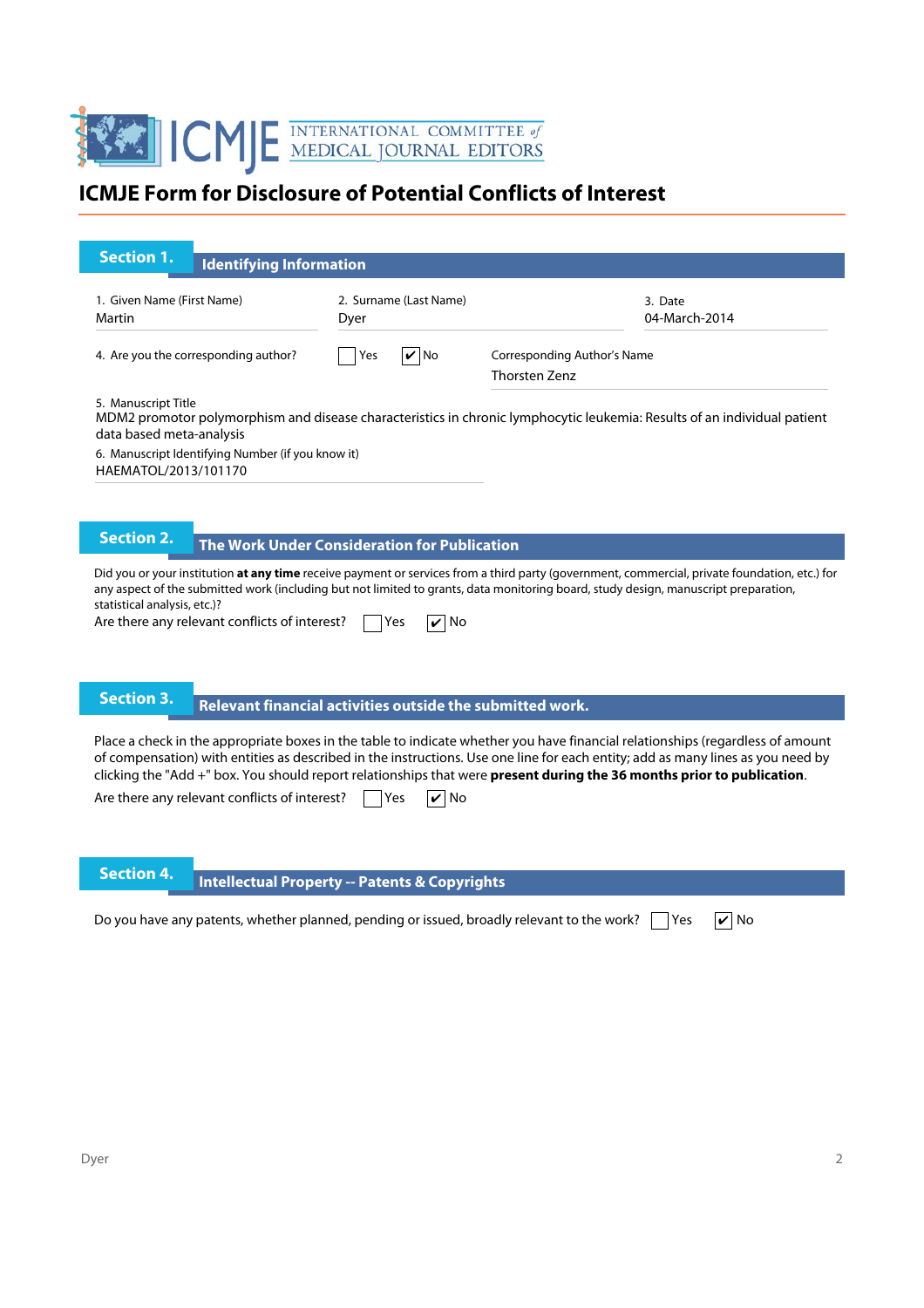

## **Section 5.** Relationships not covered above

Are there other relationships or activities that readers could perceive to have influenced, or that give the appearance of potentially influencing, what you wrote in the submitted work?

 $\Box$  Yes, the following relationships/conditions/circumstances are present (explain below):

 $\boxed{\mathbf{v}}$  No other relationships/conditions/circumstances that present a potential conflict of interest

At the time of manuscript acceptance, journals will ask authors to confirm and, if necessary, update their disclosure statements. On occasion, journals may ask authors to disclose further information about reported relationships.

# **Disclosure Statement Section 6.**

Based on the above disclosures, this form will automatically generate a disclosure statement, which will appear in the box below.

Dr. benner has nothing to disclose.

## **Evaluation and Feedback**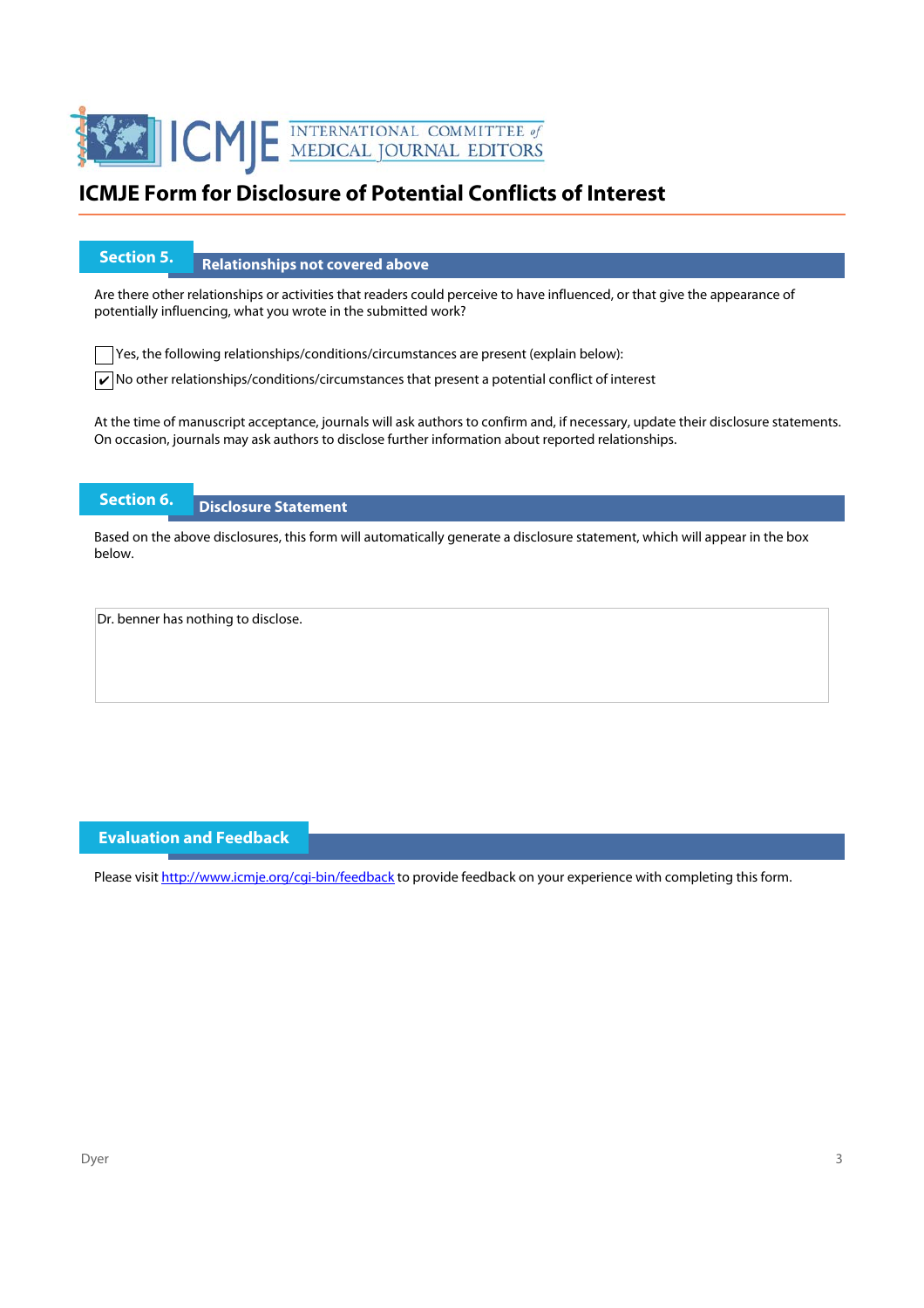

### **Instructions**

**2.**

**The purpose of this form is to provide readers of your manuscript with information about your other interests that could influence how they receive and understand your work. The form is designed to be completed electronically and stored electronically. It contains programming that allows appropriate data display. Each author should submit a separate form and is responsible for the accuracy and completeness of the submitted information. The form is in six parts.** 

#### **Identifying information. 1.**

## **The work under consideration for publication.**

This section asks for information about the work that you have submitted for publication. The time frame for this reporting is that of the work itself, from the initial conception and planning to the present. The requested information is about resources that you received, either directly or indirectly (via your institution), to enable you to complete the work. Checking "No" means that you did the work without receiving any financial support from any third party -- that is, the work was supported by funds from the same institution that pays your salary and that institution did not receive third-party funds with which to pay you. If you or your institution received funds from a third party to support the work, such as a government granting agency, charitable foundation or commercial sponsor, check "Yes".

### **Relevant financial activities outside the submitted work. 3.**

This section asks about your financial relationships with entities in the bio-medical arena that could be perceived to influence, or that give the appearance of potentially influencing, what you wrote in the submitted work. You should disclose interactions with ANY entity that could be considered broadly relevant to the work. For example, if your article is about testing an epidermal growth factor receptor (EGFR) antagonist in lung cancer, you should report all associations with entities pursuing diagnostic or therapeutic strategies in cancer in general, not just in the area of EGFR or lung cancer.

Report all sources of revenue paid (or promised to be paid) directly to you or your institution on your behalf over the 36 months prior to submission of the work. This should include all monies from sources with relevance to the submitted work, not just monies from the entity that sponsored the research. Please note that your interactions with the work's sponsor that are outside the submitted work should also be listed here. If there is any question, it is usually better to disclose a relationship than not to do so.

 For grants you have received for work outside the submitted work, you should disclose support ONLY from entities that could be perceived to be affected financially by the published work, such as drug companies, or foundations supported by entities that could be perceived to have a financial stake in the outcome. Public funding sources, such as government agencies, charitable foundations or academic institutions, need not be disclosed. For example, if a government agency sponsored a study in which you have been involved and drugs were provided by a pharmaceutical company, you need only list the pharmaceutical company.

## **Intellectual Property.**

This section asks about patents and copyrights, whether pending, issued, licensed and/or receiving royalties.

## **Relationships not covered above.**

Use this section to report other relationships or activities that readers could perceive to have influenced, or that give the appearance of potentially influencing, what you wrote in the submitted work.

## **Definitions.**

**Entity:** government agency, foundation, commercial sponsor, academic institution, etc.

**Grant:** A grant from an entity, generally [but not always] paid to your organization

**Personal Fees:** Monies paid to you for services rendered, generally honoraria, royalties, or fees for consulting , lectures, speakers bureaus, expert testimony, employment, or other affiliations

**Non-Financial Support:** Examples include drugs/equipment supplied by the entity, travel paid by the entity, writing assistance, administrative support, etc**.**

**Other:** Anything not covered under the previous three boxes **Pending:** The patent has been filed but not issued **Issued:** The patent has been issued by the agency **Licensed:** The patent has been licensed to an entity, whether earning royalties or not **Royalties:** Funds are coming in to you or your institution due to your patent

Söderkvist 1

**4.**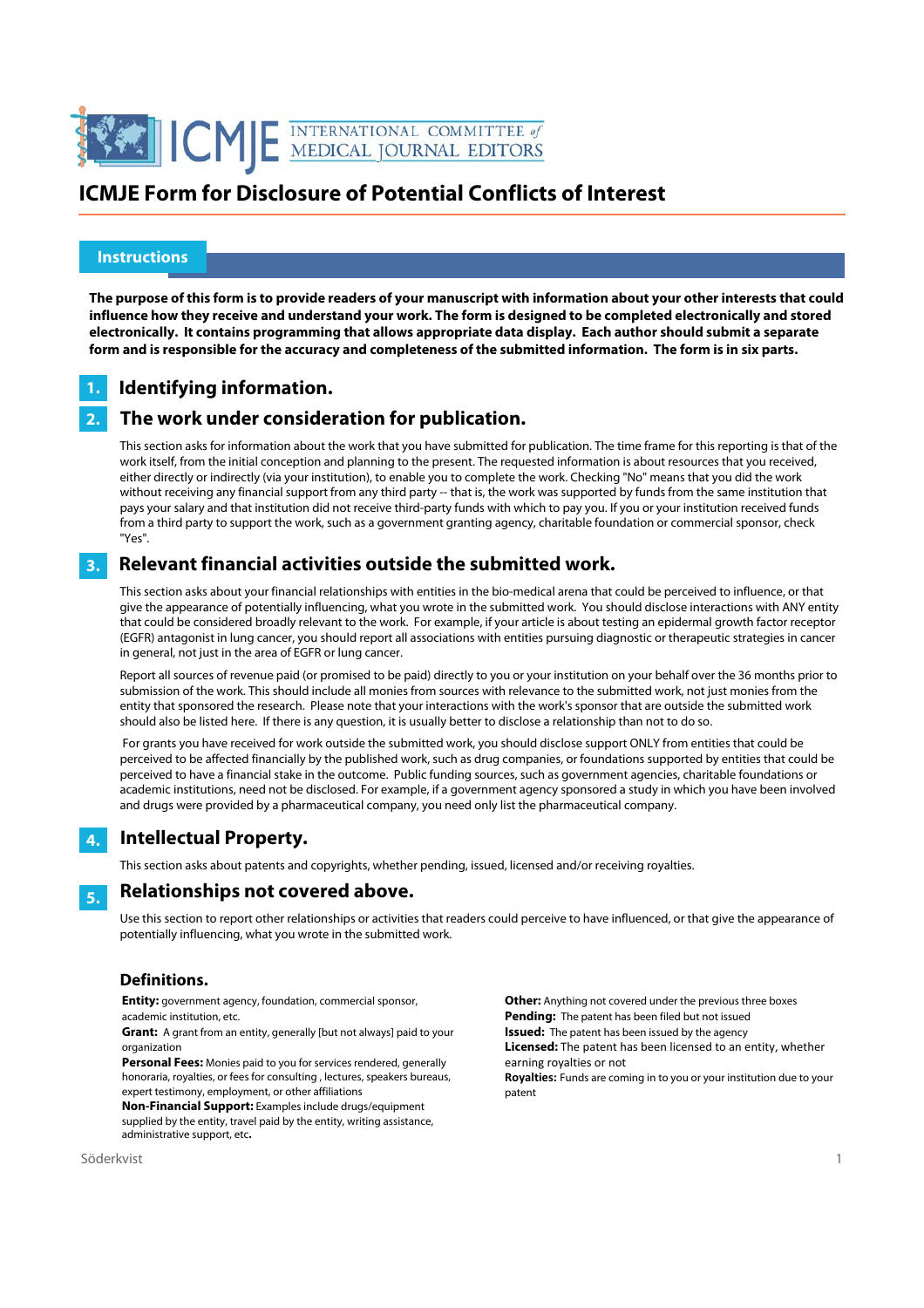

| <b>Section 1.</b><br><b>Identifying Information</b>                                                                                                                                                                                                                                                                                                                                         |                                                           |                                                                                                                                               |  |  |  |
|---------------------------------------------------------------------------------------------------------------------------------------------------------------------------------------------------------------------------------------------------------------------------------------------------------------------------------------------------------------------------------------------|-----------------------------------------------------------|-----------------------------------------------------------------------------------------------------------------------------------------------|--|--|--|
|                                                                                                                                                                                                                                                                                                                                                                                             |                                                           |                                                                                                                                               |  |  |  |
| 1. Given Name (First Name)<br>Peter                                                                                                                                                                                                                                                                                                                                                         | 2. Surname (Last Name)<br>Söderkvist                      | 3. Date<br>04-March-2014                                                                                                                      |  |  |  |
| 4. Are you the corresponding author?                                                                                                                                                                                                                                                                                                                                                        | $\nu$ No<br>Yes                                           | Corresponding Author's Name<br><b>Thorsten Zenz</b>                                                                                           |  |  |  |
| 5. Manuscript Title<br>data based meta-analysis                                                                                                                                                                                                                                                                                                                                             |                                                           | MDM2 promotor polymorphism and disease characteristics in chronic lymphocytic leukemia: Results of an individual patient                      |  |  |  |
| 6. Manuscript Identifying Number (if you know it)<br>HAEMATOL/2013/101170                                                                                                                                                                                                                                                                                                                   |                                                           |                                                                                                                                               |  |  |  |
|                                                                                                                                                                                                                                                                                                                                                                                             |                                                           |                                                                                                                                               |  |  |  |
| <b>Section 2.</b>                                                                                                                                                                                                                                                                                                                                                                           |                                                           |                                                                                                                                               |  |  |  |
|                                                                                                                                                                                                                                                                                                                                                                                             | The Work Under Consideration for Publication              | Did you or your institution at any time receive payment or services from a third party (government, commercial, private foundation, etc.) for |  |  |  |
| statistical analysis, etc.)?                                                                                                                                                                                                                                                                                                                                                                |                                                           | any aspect of the submitted work (including but not limited to grants, data monitoring board, study design, manuscript preparation,           |  |  |  |
| Are there any relevant conflicts of interest?                                                                                                                                                                                                                                                                                                                                               | Yes<br>$\boldsymbol{\nu}$<br>No                           |                                                                                                                                               |  |  |  |
|                                                                                                                                                                                                                                                                                                                                                                                             |                                                           |                                                                                                                                               |  |  |  |
| <b>Section 3.</b>                                                                                                                                                                                                                                                                                                                                                                           |                                                           |                                                                                                                                               |  |  |  |
|                                                                                                                                                                                                                                                                                                                                                                                             | Relevant financial activities outside the submitted work. |                                                                                                                                               |  |  |  |
| Place a check in the appropriate boxes in the table to indicate whether you have financial relationships (regardless of amount<br>of compensation) with entities as described in the instructions. Use one line for each entity; add as many lines as you need by<br>clicking the "Add +" box. You should report relationships that were present during the 36 months prior to publication. |                                                           |                                                                                                                                               |  |  |  |
| Are there any relevant conflicts of interest?                                                                                                                                                                                                                                                                                                                                               | No<br>Yes<br>V                                            |                                                                                                                                               |  |  |  |
|                                                                                                                                                                                                                                                                                                                                                                                             |                                                           |                                                                                                                                               |  |  |  |
| <b>Section 4.</b>                                                                                                                                                                                                                                                                                                                                                                           | <b>Intellectual Property -- Patents &amp; Copyrights</b>  |                                                                                                                                               |  |  |  |
| Do you have any patents, whether planned, pending or issued, broadly relevant to the work?                                                                                                                                                                                                                                                                                                  |                                                           | Yes<br>$\mathbf{v}$ No                                                                                                                        |  |  |  |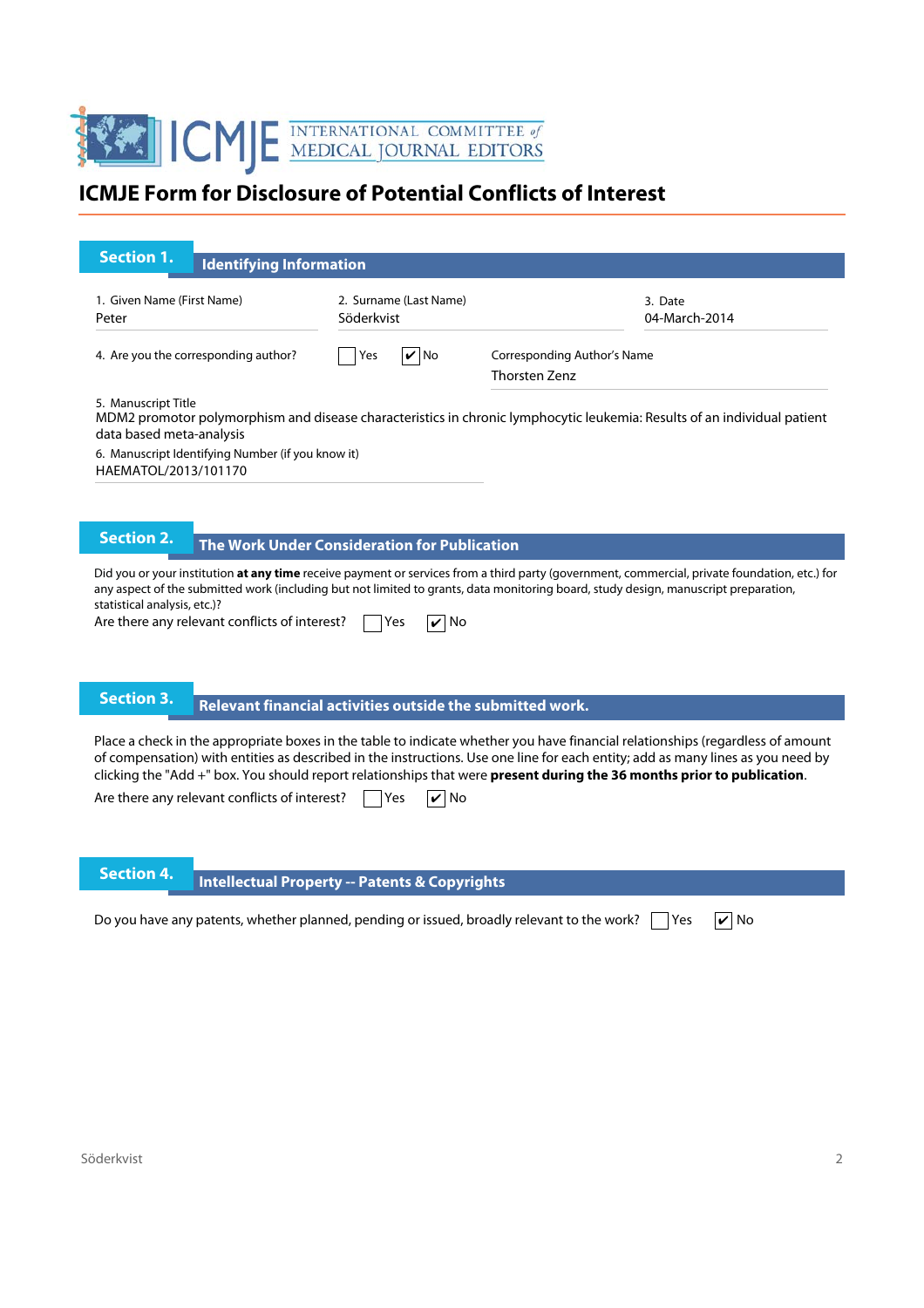

## **Section 5.** Relationships not covered above

Are there other relationships or activities that readers could perceive to have influenced, or that give the appearance of potentially influencing, what you wrote in the submitted work?

 $\Box$  Yes, the following relationships/conditions/circumstances are present (explain below):

 $\boxed{\mathbf{v}}$  No other relationships/conditions/circumstances that present a potential conflict of interest

At the time of manuscript acceptance, journals will ask authors to confirm and, if necessary, update their disclosure statements. On occasion, journals may ask authors to disclose further information about reported relationships.

# **Disclosure Statement Section 6.**

Based on the above disclosures, this form will automatically generate a disclosure statement, which will appear in the box below.

Dr. benner has nothing to disclose.

## **Evaluation and Feedback**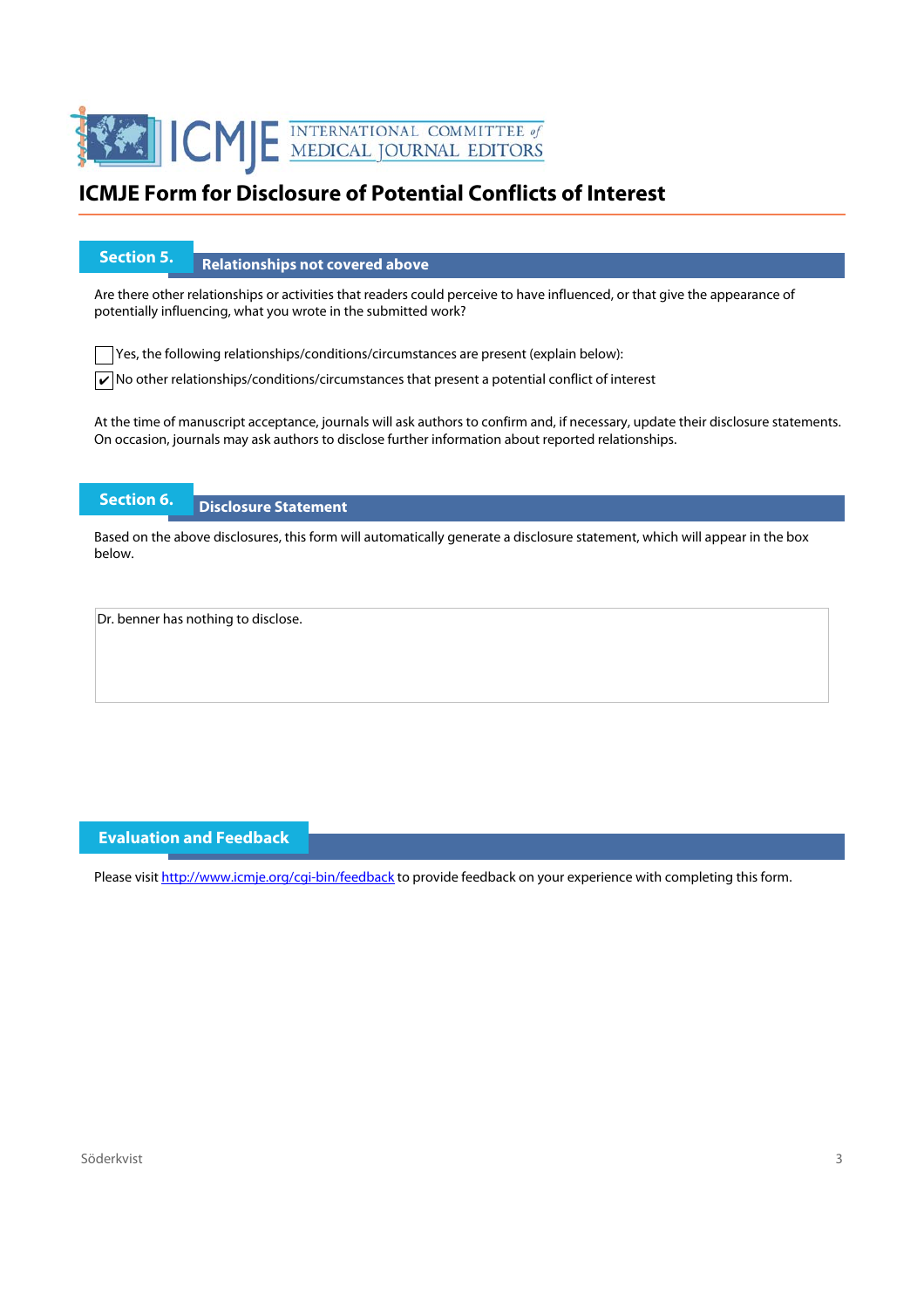

### **Instructions**

**2.**

**The purpose of this form is to provide readers of your manuscript with information about your other interests that could influence how they receive and understand your work. The form is designed to be completed electronically and stored electronically. It contains programming that allows appropriate data display. Each author should submit a separate form and is responsible for the accuracy and completeness of the submitted information. The form is in six parts.** 

#### **Identifying information. 1.**

## **The work under consideration for publication.**

This section asks for information about the work that you have submitted for publication. The time frame for this reporting is that of the work itself, from the initial conception and planning to the present. The requested information is about resources that you received, either directly or indirectly (via your institution), to enable you to complete the work. Checking "No" means that you did the work without receiving any financial support from any third party -- that is, the work was supported by funds from the same institution that pays your salary and that institution did not receive third-party funds with which to pay you. If you or your institution received funds from a third party to support the work, such as a government granting agency, charitable foundation or commercial sponsor, check "Yes".

### **Relevant financial activities outside the submitted work. 3.**

This section asks about your financial relationships with entities in the bio-medical arena that could be perceived to influence, or that give the appearance of potentially influencing, what you wrote in the submitted work. You should disclose interactions with ANY entity that could be considered broadly relevant to the work. For example, if your article is about testing an epidermal growth factor receptor (EGFR) antagonist in lung cancer, you should report all associations with entities pursuing diagnostic or therapeutic strategies in cancer in general, not just in the area of EGFR or lung cancer.

Report all sources of revenue paid (or promised to be paid) directly to you or your institution on your behalf over the 36 months prior to submission of the work. This should include all monies from sources with relevance to the submitted work, not just monies from the entity that sponsored the research. Please note that your interactions with the work's sponsor that are outside the submitted work should also be listed here. If there is any question, it is usually better to disclose a relationship than not to do so.

 For grants you have received for work outside the submitted work, you should disclose support ONLY from entities that could be perceived to be affected financially by the published work, such as drug companies, or foundations supported by entities that could be perceived to have a financial stake in the outcome. Public funding sources, such as government agencies, charitable foundations or academic institutions, need not be disclosed. For example, if a government agency sponsored a study in which you have been involved and drugs were provided by a pharmaceutical company, you need only list the pharmaceutical company.

## **Intellectual Property.**

This section asks about patents and copyrights, whether pending, issued, licensed and/or receiving royalties.

## **Relationships not covered above.**

Use this section to report other relationships or activities that readers could perceive to have influenced, or that give the appearance of potentially influencing, what you wrote in the submitted work.

## **Definitions.**

**Entity:** government agency, foundation, commercial sponsor, academic institution, etc.

**Grant:** A grant from an entity, generally [but not always] paid to your organization

**Personal Fees:** Monies paid to you for services rendered, generally honoraria, royalties, or fees for consulting , lectures, speakers bureaus, expert testimony, employment, or other affiliations

**Non-Financial Support:** Examples include drugs/equipment supplied by the entity, travel paid by the entity, writing assistance, administrative support, etc**.**

**Other:** Anything not covered under the previous three boxes **Pending:** The patent has been filed but not issued **Issued:** The patent has been issued by the agency **Licensed:** The patent has been licensed to an entity, whether earning royalties or not **Royalties:** Funds are coming in to you or your institution due to your patent

Linderholm 1

**4.**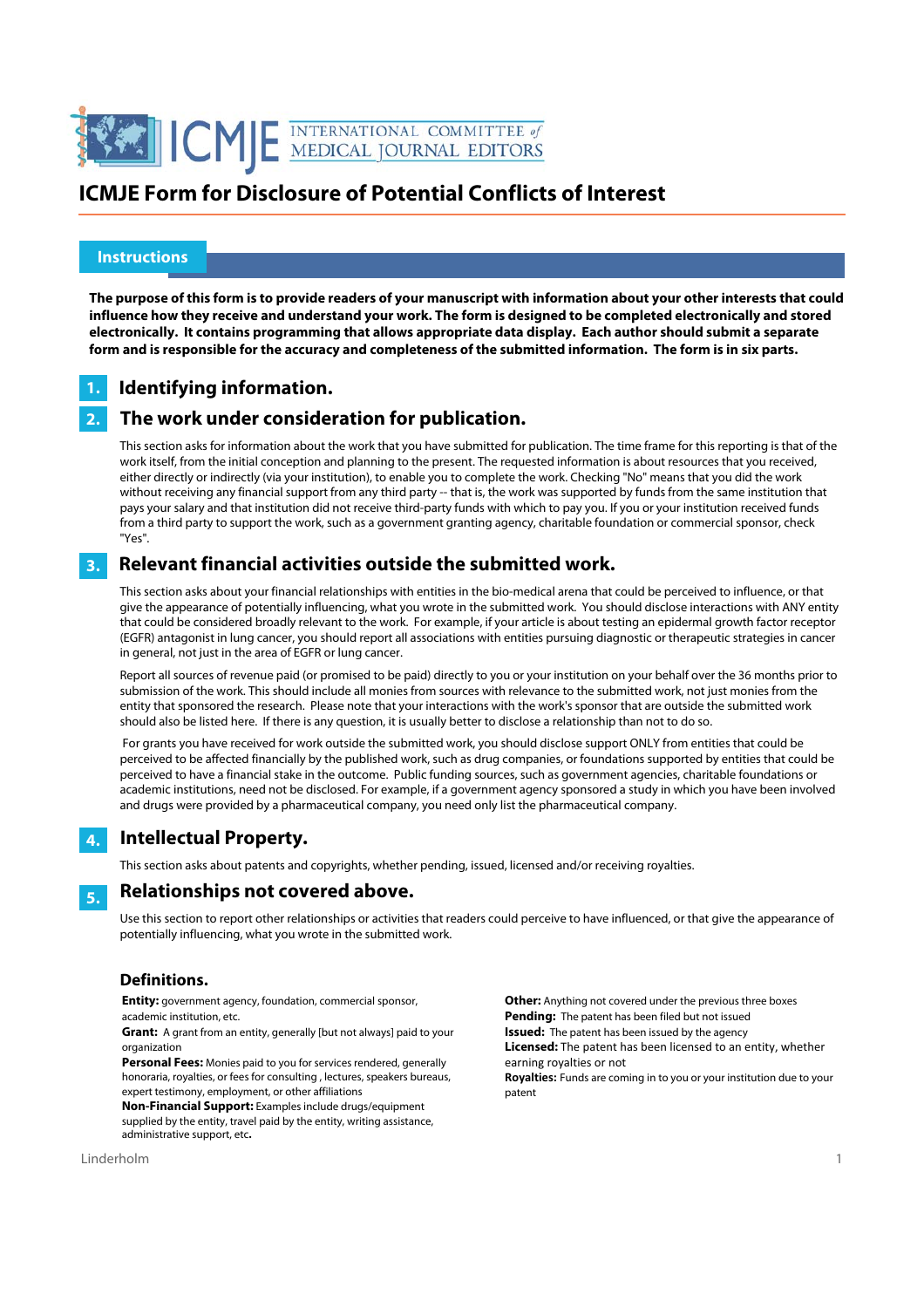

| <b>Section 1.</b>                                                                                                                                                                                                                                                                                                                                                                                                                                                                                                             | <b>Identifying Information</b>                                                                                       |                                                          |                                                                                                                          |  |  |  |
|-------------------------------------------------------------------------------------------------------------------------------------------------------------------------------------------------------------------------------------------------------------------------------------------------------------------------------------------------------------------------------------------------------------------------------------------------------------------------------------------------------------------------------|----------------------------------------------------------------------------------------------------------------------|----------------------------------------------------------|--------------------------------------------------------------------------------------------------------------------------|--|--|--|
| 1. Given Name (First Name)<br>Mats                                                                                                                                                                                                                                                                                                                                                                                                                                                                                            |                                                                                                                      | 2. Surname (Last Name)<br>Linderholm                     | 3. Date<br>04-March-2014                                                                                                 |  |  |  |
|                                                                                                                                                                                                                                                                                                                                                                                                                                                                                                                               | 4. Are you the corresponding author?                                                                                 | V<br>No<br>Yes                                           | Corresponding Author's Name<br><b>Thorsten Zenz</b>                                                                      |  |  |  |
| 5. Manuscript Title<br>data based meta-analysis                                                                                                                                                                                                                                                                                                                                                                                                                                                                               |                                                                                                                      |                                                          | MDM2 promotor polymorphism and disease characteristics in chronic lymphocytic leukemia: Results of an individual patient |  |  |  |
| HAEMATOL/2013/101170                                                                                                                                                                                                                                                                                                                                                                                                                                                                                                          | 6. Manuscript Identifying Number (if you know it)                                                                    |                                                          |                                                                                                                          |  |  |  |
|                                                                                                                                                                                                                                                                                                                                                                                                                                                                                                                               |                                                                                                                      |                                                          |                                                                                                                          |  |  |  |
| <b>Section 2.</b>                                                                                                                                                                                                                                                                                                                                                                                                                                                                                                             |                                                                                                                      | The Work Under Consideration for Publication             |                                                                                                                          |  |  |  |
| Did you or your institution at any time receive payment or services from a third party (government, commercial, private foundation, etc.) for<br>any aspect of the submitted work (including but not limited to grants, data monitoring board, study design, manuscript preparation,<br>statistical analysis, etc.)?<br>Are there any relevant conflicts of interest?<br>$\mathbf{v}$ No<br>Yes                                                                                                                               |                                                                                                                      |                                                          |                                                                                                                          |  |  |  |
| <b>Section 3.</b>                                                                                                                                                                                                                                                                                                                                                                                                                                                                                                             |                                                                                                                      |                                                          |                                                                                                                          |  |  |  |
| Relevant financial activities outside the submitted work.<br>Place a check in the appropriate boxes in the table to indicate whether you have financial relationships (regardless of amount<br>of compensation) with entities as described in the instructions. Use one line for each entity; add as many lines as you need by<br>clicking the "Add +" box. You should report relationships that were present during the 36 months prior to publication.<br>Are there any relevant conflicts of interest?<br>  No<br>Yes<br>V |                                                                                                                      |                                                          |                                                                                                                          |  |  |  |
| <b>Section 4.</b>                                                                                                                                                                                                                                                                                                                                                                                                                                                                                                             |                                                                                                                      | <b>Intellectual Property -- Patents &amp; Copyrights</b> |                                                                                                                          |  |  |  |
|                                                                                                                                                                                                                                                                                                                                                                                                                                                                                                                               | Do you have any patents, whether planned, pending or issued, broadly relevant to the work?<br>Yes<br>$\mathbf{v}$ No |                                                          |                                                                                                                          |  |  |  |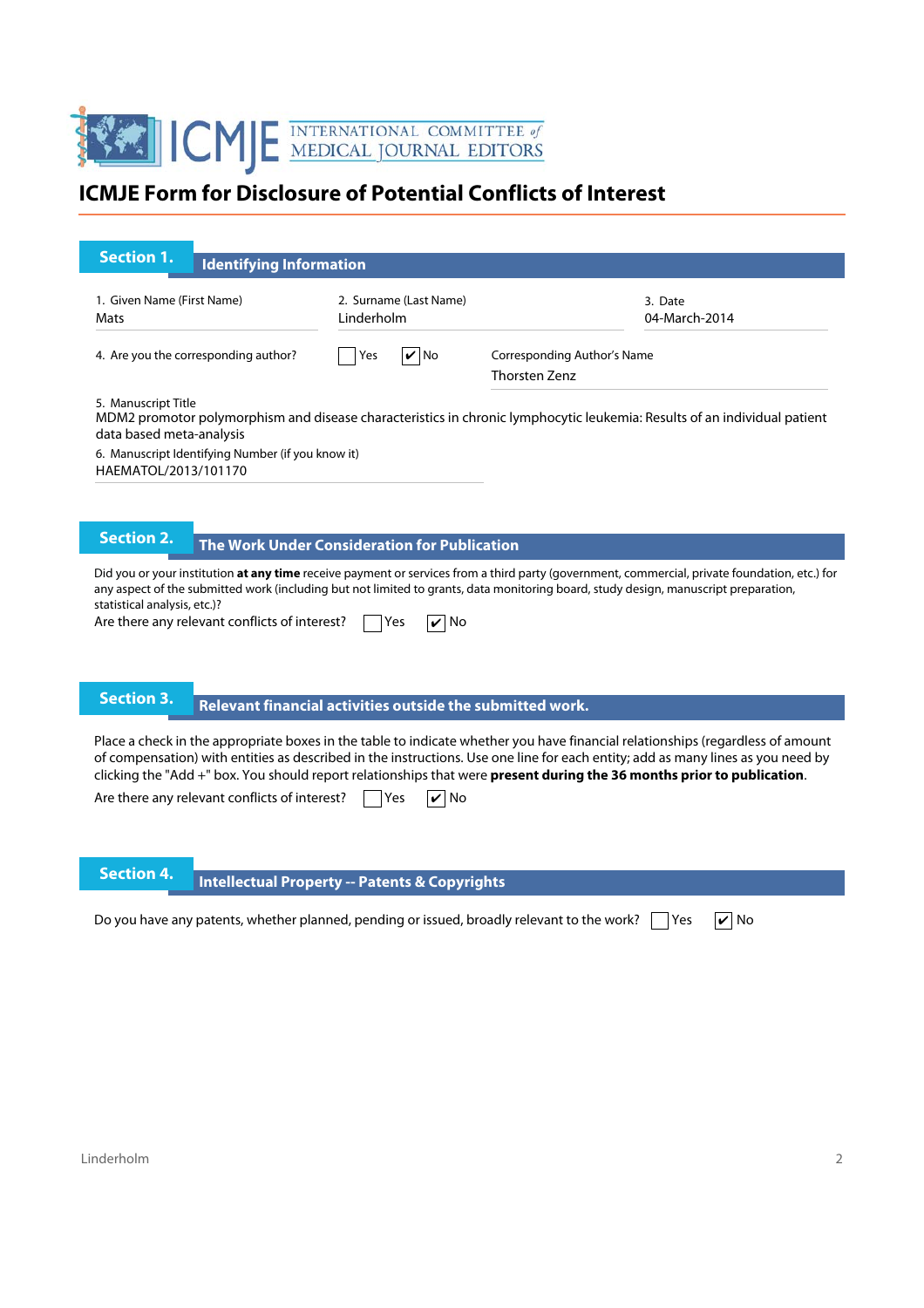

## **Section 5.** Relationships not covered above

Are there other relationships or activities that readers could perceive to have influenced, or that give the appearance of potentially influencing, what you wrote in the submitted work?

 $\Box$  Yes, the following relationships/conditions/circumstances are present (explain below):

 $\boxed{\mathbf{v}}$  No other relationships/conditions/circumstances that present a potential conflict of interest

At the time of manuscript acceptance, journals will ask authors to confirm and, if necessary, update their disclosure statements. On occasion, journals may ask authors to disclose further information about reported relationships.

# **Disclosure Statement Section 6.**

Based on the above disclosures, this form will automatically generate a disclosure statement, which will appear in the box below.

Dr. benner has nothing to disclose.

## **Evaluation and Feedback**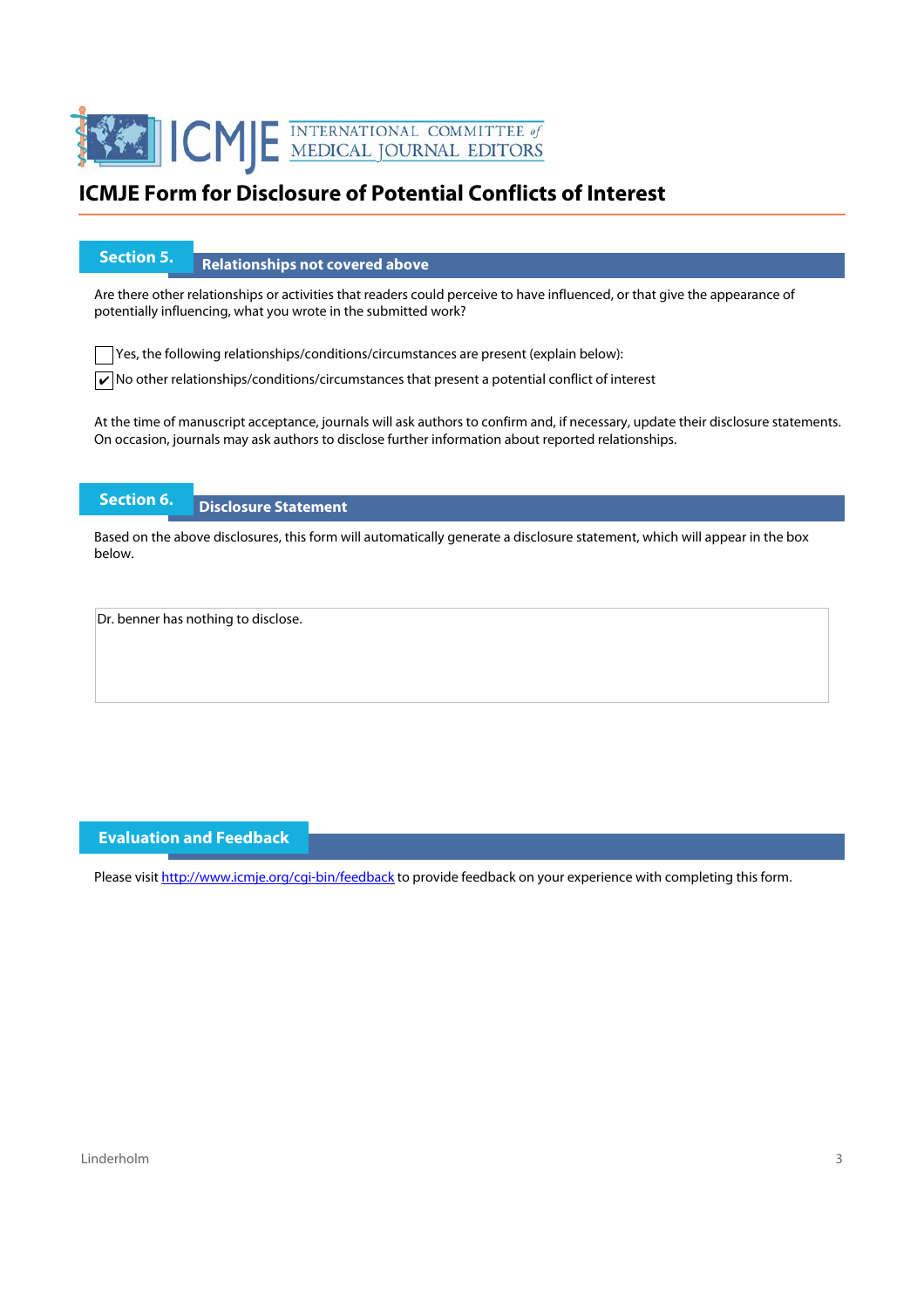

### **Instructions**

**2.**

**The purpose of this form is to provide readers of your manuscript with information about your other interests that could influence how they receive and understand your work. The form is designed to be completed electronically and stored electronically. It contains programming that allows appropriate data display. Each author should submit a separate form and is responsible for the accuracy and completeness of the submitted information. The form is in six parts.** 

#### **Identifying information. 1.**

## **The work under consideration for publication.**

This section asks for information about the work that you have submitted for publication. The time frame for this reporting is that of the work itself, from the initial conception and planning to the present. The requested information is about resources that you received, either directly or indirectly (via your institution), to enable you to complete the work. Checking "No" means that you did the work without receiving any financial support from any third party -- that is, the work was supported by funds from the same institution that pays your salary and that institution did not receive third-party funds with which to pay you. If you or your institution received funds from a third party to support the work, such as a government granting agency, charitable foundation or commercial sponsor, check "Yes".

### **Relevant financial activities outside the submitted work. 3.**

This section asks about your financial relationships with entities in the bio-medical arena that could be perceived to influence, or that give the appearance of potentially influencing, what you wrote in the submitted work. You should disclose interactions with ANY entity that could be considered broadly relevant to the work. For example, if your article is about testing an epidermal growth factor receptor (EGFR) antagonist in lung cancer, you should report all associations with entities pursuing diagnostic or therapeutic strategies in cancer in general, not just in the area of EGFR or lung cancer.

Report all sources of revenue paid (or promised to be paid) directly to you or your institution on your behalf over the 36 months prior to submission of the work. This should include all monies from sources with relevance to the submitted work, not just monies from the entity that sponsored the research. Please note that your interactions with the work's sponsor that are outside the submitted work should also be listed here. If there is any question, it is usually better to disclose a relationship than not to do so.

 For grants you have received for work outside the submitted work, you should disclose support ONLY from entities that could be perceived to be affected financially by the published work, such as drug companies, or foundations supported by entities that could be perceived to have a financial stake in the outcome. Public funding sources, such as government agencies, charitable foundations or academic institutions, need not be disclosed. For example, if a government agency sponsored a study in which you have been involved and drugs were provided by a pharmaceutical company, you need only list the pharmaceutical company.

## **Intellectual Property.**

This section asks about patents and copyrights, whether pending, issued, licensed and/or receiving royalties.

## **Relationships not covered above.**

Use this section to report other relationships or activities that readers could perceive to have influenced, or that give the appearance of potentially influencing, what you wrote in the submitted work.

## **Definitions.**

**Entity:** government agency, foundation, commercial sponsor, academic institution, etc.

**Grant:** A grant from an entity, generally [but not always] paid to your organization

**Personal Fees:** Monies paid to you for services rendered, generally honoraria, royalties, or fees for consulting , lectures, speakers bureaus, expert testimony, employment, or other affiliations

**Non-Financial Support:** Examples include drugs/equipment supplied by the entity, travel paid by the entity, writing assistance, administrative support, etc**.**

**Other:** Anything not covered under the previous three boxes **Pending:** The patent has been filed but not issued **Issued:** The patent has been issued by the agency **Licensed:** The patent has been licensed to an entity, whether earning royalties or not **Royalties:** Funds are coming in to you or your institution due to your patent

**4.**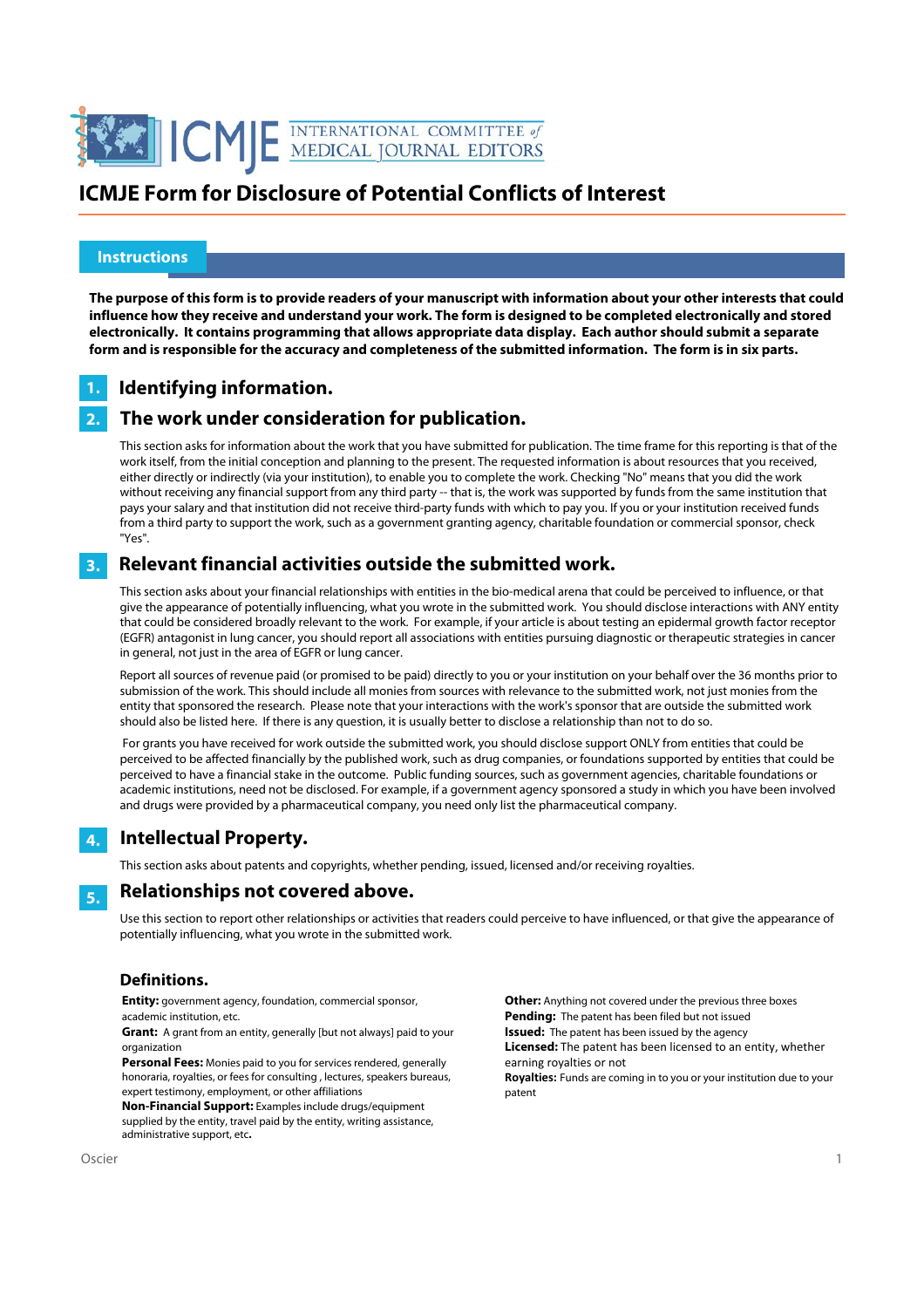

| <b>Section 1.</b>                                                                                                                                                                                                                                                                                                                                                                           | <b>Identifying Information</b>                                                                                                                                                                                                                                                                                       |                                                           |                                                                                                                          |  |  |  |
|---------------------------------------------------------------------------------------------------------------------------------------------------------------------------------------------------------------------------------------------------------------------------------------------------------------------------------------------------------------------------------------------|----------------------------------------------------------------------------------------------------------------------------------------------------------------------------------------------------------------------------------------------------------------------------------------------------------------------|-----------------------------------------------------------|--------------------------------------------------------------------------------------------------------------------------|--|--|--|
| 1. Given Name (First Name)<br>David                                                                                                                                                                                                                                                                                                                                                         |                                                                                                                                                                                                                                                                                                                      | 2. Surname (Last Name)<br>Oscier                          | 3. Date<br>04-March-2014                                                                                                 |  |  |  |
|                                                                                                                                                                                                                                                                                                                                                                                             | 4. Are you the corresponding author?                                                                                                                                                                                                                                                                                 | Yes<br>$\mathbf{v}$ No                                    | Corresponding Author's Name<br><b>Thorsten Zenz</b>                                                                      |  |  |  |
| 5. Manuscript Title<br>data based meta-analysis                                                                                                                                                                                                                                                                                                                                             |                                                                                                                                                                                                                                                                                                                      |                                                           | MDM2 promotor polymorphism and disease characteristics in chronic lymphocytic leukemia: Results of an individual patient |  |  |  |
| HAEMATOL/2013/101170                                                                                                                                                                                                                                                                                                                                                                        | 6. Manuscript Identifying Number (if you know it)                                                                                                                                                                                                                                                                    |                                                           |                                                                                                                          |  |  |  |
|                                                                                                                                                                                                                                                                                                                                                                                             |                                                                                                                                                                                                                                                                                                                      |                                                           |                                                                                                                          |  |  |  |
| <b>Section 2.</b>                                                                                                                                                                                                                                                                                                                                                                           |                                                                                                                                                                                                                                                                                                                      | The Work Under Consideration for Publication              |                                                                                                                          |  |  |  |
|                                                                                                                                                                                                                                                                                                                                                                                             | Did you or your institution at any time receive payment or services from a third party (government, commercial, private foundation, etc.) for<br>any aspect of the submitted work (including but not limited to grants, data monitoring board, study design, manuscript preparation,<br>statistical analysis, etc.)? |                                                           |                                                                                                                          |  |  |  |
|                                                                                                                                                                                                                                                                                                                                                                                             | Are there any relevant conflicts of interest?                                                                                                                                                                                                                                                                        | $\mathbf{v}$ No<br>Yes                                    |                                                                                                                          |  |  |  |
|                                                                                                                                                                                                                                                                                                                                                                                             |                                                                                                                                                                                                                                                                                                                      |                                                           |                                                                                                                          |  |  |  |
| <b>Section 3.</b>                                                                                                                                                                                                                                                                                                                                                                           |                                                                                                                                                                                                                                                                                                                      | Relevant financial activities outside the submitted work. |                                                                                                                          |  |  |  |
| Place a check in the appropriate boxes in the table to indicate whether you have financial relationships (regardless of amount<br>of compensation) with entities as described in the instructions. Use one line for each entity; add as many lines as you need by<br>clicking the "Add +" box. You should report relationships that were present during the 36 months prior to publication. |                                                                                                                                                                                                                                                                                                                      |                                                           |                                                                                                                          |  |  |  |
|                                                                                                                                                                                                                                                                                                                                                                                             | Are there any relevant conflicts of interest?                                                                                                                                                                                                                                                                        | l No<br>✓<br>Yes                                          |                                                                                                                          |  |  |  |
|                                                                                                                                                                                                                                                                                                                                                                                             |                                                                                                                                                                                                                                                                                                                      |                                                           |                                                                                                                          |  |  |  |
| <b>Section 4.</b>                                                                                                                                                                                                                                                                                                                                                                           |                                                                                                                                                                                                                                                                                                                      | <b>Intellectual Property -- Patents &amp; Copyrights</b>  |                                                                                                                          |  |  |  |
|                                                                                                                                                                                                                                                                                                                                                                                             |                                                                                                                                                                                                                                                                                                                      |                                                           | Do you have any patents, whether planned, pending or issued, broadly relevant to the work?<br>$\mathbf{v}$ No<br>Yes     |  |  |  |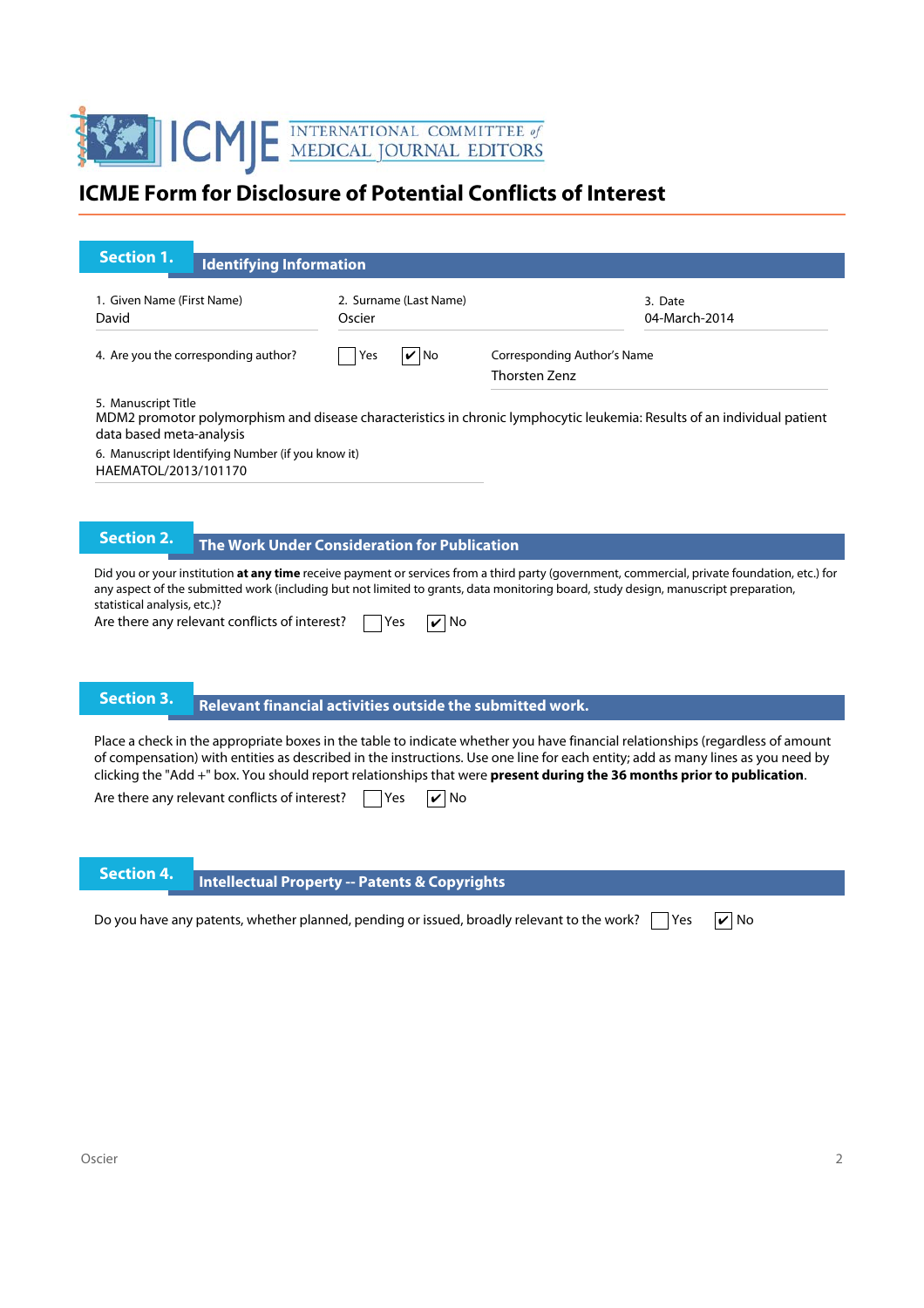

## **Section 5.** Relationships not covered above

Are there other relationships or activities that readers could perceive to have influenced, or that give the appearance of potentially influencing, what you wrote in the submitted work?

 $\Box$  Yes, the following relationships/conditions/circumstances are present (explain below):

 $\boxed{\mathbf{v}}$  No other relationships/conditions/circumstances that present a potential conflict of interest

At the time of manuscript acceptance, journals will ask authors to confirm and, if necessary, update their disclosure statements. On occasion, journals may ask authors to disclose further information about reported relationships.

# **Disclosure Statement Section 6.**

Based on the above disclosures, this form will automatically generate a disclosure statement, which will appear in the box below.

Dr. benner has nothing to disclose.

## **Evaluation and Feedback**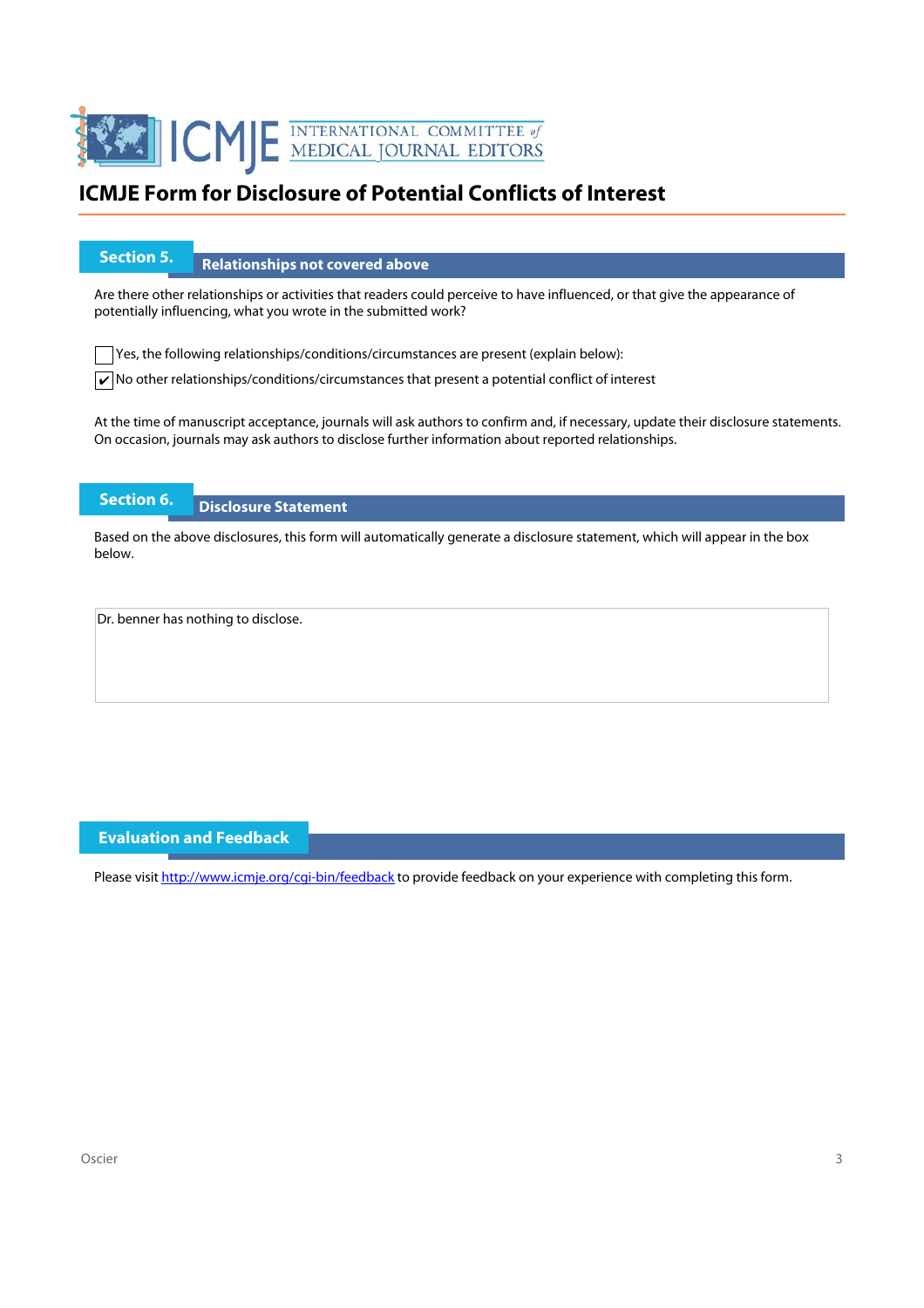

### **Instructions**

**2.**

**The purpose of this form is to provide readers of your manuscript with information about your other interests that could influence how they receive and understand your work. The form is designed to be completed electronically and stored electronically. It contains programming that allows appropriate data display. Each author should submit a separate form and is responsible for the accuracy and completeness of the submitted information. The form is in six parts.** 

#### **Identifying information. 1.**

## **The work under consideration for publication.**

This section asks for information about the work that you have submitted for publication. The time frame for this reporting is that of the work itself, from the initial conception and planning to the present. The requested information is about resources that you received, either directly or indirectly (via your institution), to enable you to complete the work. Checking "No" means that you did the work without receiving any financial support from any third party -- that is, the work was supported by funds from the same institution that pays your salary and that institution did not receive third-party funds with which to pay you. If you or your institution received funds from a third party to support the work, such as a government granting agency, charitable foundation or commercial sponsor, check "Yes".

### **Relevant financial activities outside the submitted work. 3.**

This section asks about your financial relationships with entities in the bio-medical arena that could be perceived to influence, or that give the appearance of potentially influencing, what you wrote in the submitted work. You should disclose interactions with ANY entity that could be considered broadly relevant to the work. For example, if your article is about testing an epidermal growth factor receptor (EGFR) antagonist in lung cancer, you should report all associations with entities pursuing diagnostic or therapeutic strategies in cancer in general, not just in the area of EGFR or lung cancer.

Report all sources of revenue paid (or promised to be paid) directly to you or your institution on your behalf over the 36 months prior to submission of the work. This should include all monies from sources with relevance to the submitted work, not just monies from the entity that sponsored the research. Please note that your interactions with the work's sponsor that are outside the submitted work should also be listed here. If there is any question, it is usually better to disclose a relationship than not to do so.

 For grants you have received for work outside the submitted work, you should disclose support ONLY from entities that could be perceived to be affected financially by the published work, such as drug companies, or foundations supported by entities that could be perceived to have a financial stake in the outcome. Public funding sources, such as government agencies, charitable foundations or academic institutions, need not be disclosed. For example, if a government agency sponsored a study in which you have been involved and drugs were provided by a pharmaceutical company, you need only list the pharmaceutical company.

## **Intellectual Property.**

This section asks about patents and copyrights, whether pending, issued, licensed and/or receiving royalties.

## **Relationships not covered above.**

Use this section to report other relationships or activities that readers could perceive to have influenced, or that give the appearance of potentially influencing, what you wrote in the submitted work.

## **Definitions.**

**Entity:** government agency, foundation, commercial sponsor, academic institution, etc.

**Grant:** A grant from an entity, generally [but not always] paid to your organization

**Personal Fees:** Monies paid to you for services rendered, generally honoraria, royalties, or fees for consulting , lectures, speakers bureaus, expert testimony, employment, or other affiliations

**Non-Financial Support:** Examples include drugs/equipment supplied by the entity, travel paid by the entity, writing assistance, administrative support, etc**.**

**Other:** Anything not covered under the previous three boxes **Pending:** The patent has been filed but not issued **Issued:** The patent has been issued by the agency **Licensed:** The patent has been licensed to an entity, whether earning royalties or not **Royalties:** Funds are coming in to you or your institution due to your patent

Tvaruzkova 1

**4.**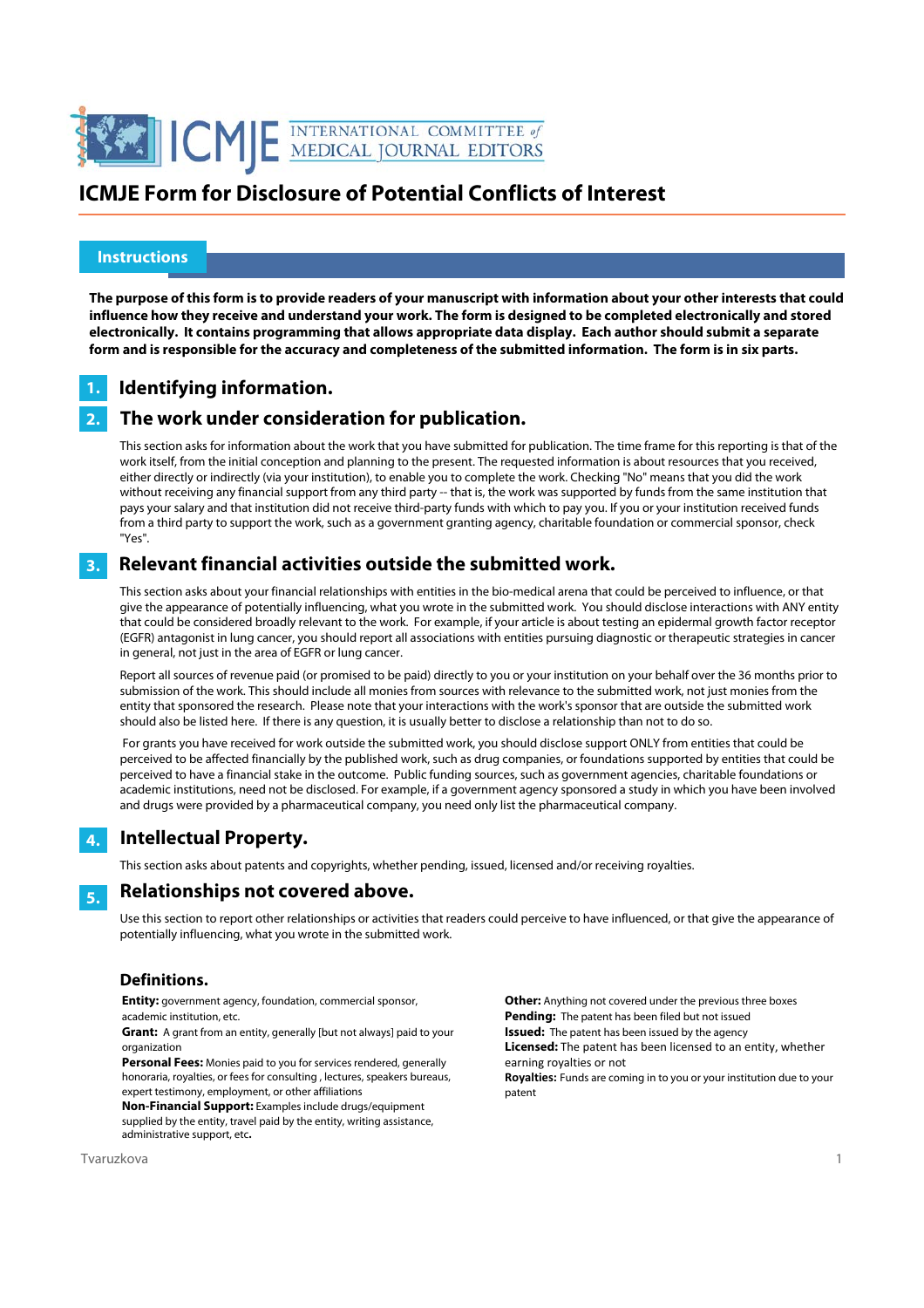

| <b>Section 1.</b>                                                                                                                                                                                                                                                                                                                                                                                                                                              | <b>Identifying Information</b>                                                                                       |                                                           |                                                                                                                          |  |  |  |
|----------------------------------------------------------------------------------------------------------------------------------------------------------------------------------------------------------------------------------------------------------------------------------------------------------------------------------------------------------------------------------------------------------------------------------------------------------------|----------------------------------------------------------------------------------------------------------------------|-----------------------------------------------------------|--------------------------------------------------------------------------------------------------------------------------|--|--|--|
| 1. Given Name (First Name)<br>Zuzana                                                                                                                                                                                                                                                                                                                                                                                                                           |                                                                                                                      | 2. Surname (Last Name)<br>Tvaruzkova                      | 3. Date<br>04-March-2014                                                                                                 |  |  |  |
|                                                                                                                                                                                                                                                                                                                                                                                                                                                                | 4. Are you the corresponding author?                                                                                 | $\nu$ No<br>Yes                                           | Corresponding Author's Name<br><b>Thorsten Zenz</b>                                                                      |  |  |  |
| 5. Manuscript Title<br>data based meta-analysis                                                                                                                                                                                                                                                                                                                                                                                                                |                                                                                                                      |                                                           | MDM2 promotor polymorphism and disease characteristics in chronic lymphocytic leukemia: Results of an individual patient |  |  |  |
| HAEMATOL/2013/101170                                                                                                                                                                                                                                                                                                                                                                                                                                           | 6. Manuscript Identifying Number (if you know it)                                                                    |                                                           |                                                                                                                          |  |  |  |
|                                                                                                                                                                                                                                                                                                                                                                                                                                                                |                                                                                                                      |                                                           |                                                                                                                          |  |  |  |
| <b>Section 2.</b>                                                                                                                                                                                                                                                                                                                                                                                                                                              |                                                                                                                      | The Work Under Consideration for Publication              |                                                                                                                          |  |  |  |
| Did you or your institution at any time receive payment or services from a third party (government, commercial, private foundation, etc.) for<br>any aspect of the submitted work (including but not limited to grants, data monitoring board, study design, manuscript preparation,<br>statistical analysis, etc.)?<br>Are there any relevant conflicts of interest?<br>No<br>Yes<br>$\checkmark$                                                             |                                                                                                                      |                                                           |                                                                                                                          |  |  |  |
|                                                                                                                                                                                                                                                                                                                                                                                                                                                                |                                                                                                                      |                                                           |                                                                                                                          |  |  |  |
| <b>Section 3.</b>                                                                                                                                                                                                                                                                                                                                                                                                                                              |                                                                                                                      | Relevant financial activities outside the submitted work. |                                                                                                                          |  |  |  |
| Place a check in the appropriate boxes in the table to indicate whether you have financial relationships (regardless of amount<br>of compensation) with entities as described in the instructions. Use one line for each entity; add as many lines as you need by<br>clicking the "Add +" box. You should report relationships that were present during the 36 months prior to publication.<br>Are there any relevant conflicts of interest?<br>No<br>Yes<br>V |                                                                                                                      |                                                           |                                                                                                                          |  |  |  |
|                                                                                                                                                                                                                                                                                                                                                                                                                                                                |                                                                                                                      |                                                           |                                                                                                                          |  |  |  |
| <b>Section 4.</b>                                                                                                                                                                                                                                                                                                                                                                                                                                              |                                                                                                                      | <b>Intellectual Property -- Patents &amp; Copyrights</b>  |                                                                                                                          |  |  |  |
|                                                                                                                                                                                                                                                                                                                                                                                                                                                                | Do you have any patents, whether planned, pending or issued, broadly relevant to the work?<br>$\mathbf{v}$ No<br>Yes |                                                           |                                                                                                                          |  |  |  |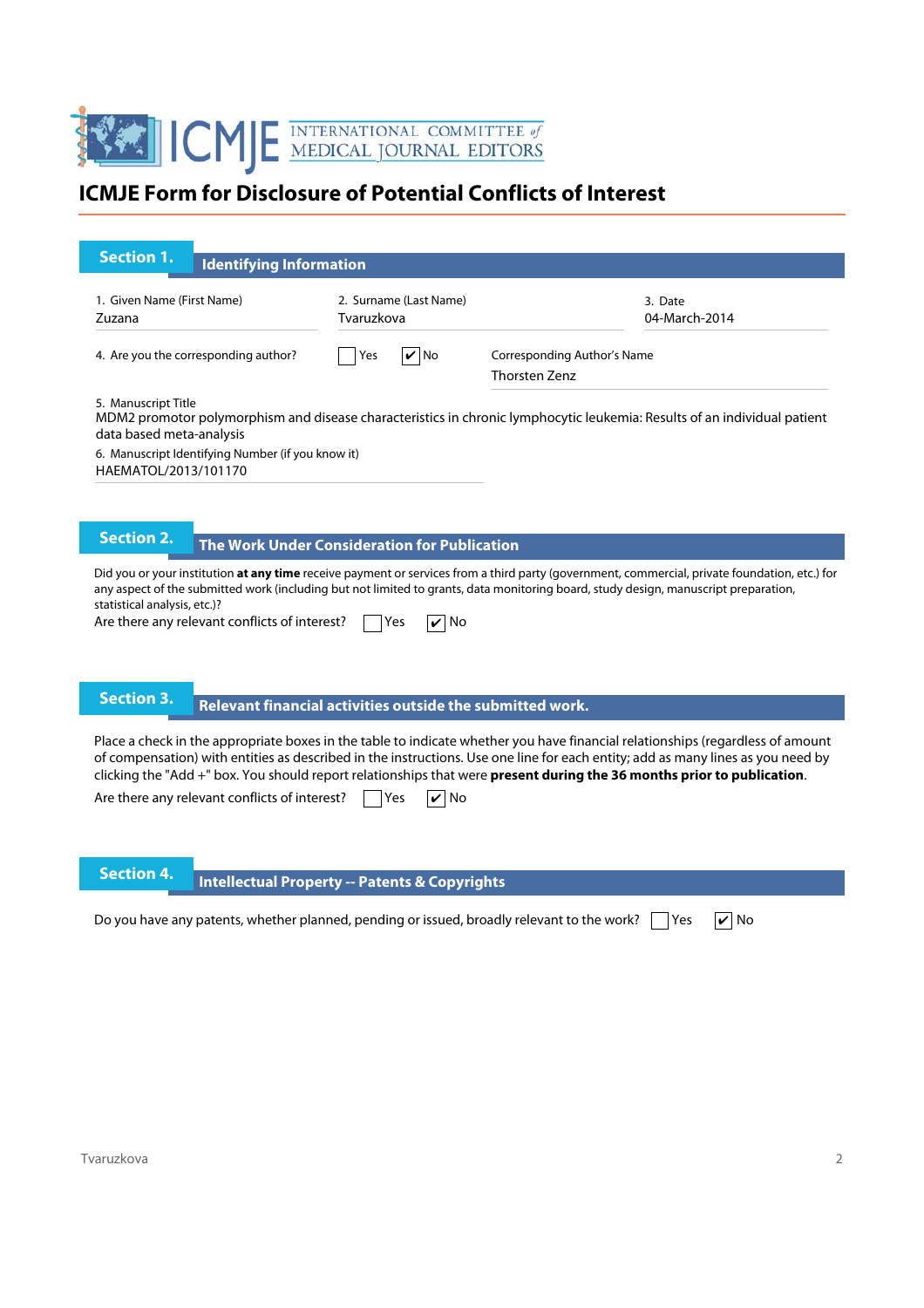

## **Section 5.** Relationships not covered above

Are there other relationships or activities that readers could perceive to have influenced, or that give the appearance of potentially influencing, what you wrote in the submitted work?

 $\Box$  Yes, the following relationships/conditions/circumstances are present (explain below):

 $\boxed{\mathbf{v}}$  No other relationships/conditions/circumstances that present a potential conflict of interest

At the time of manuscript acceptance, journals will ask authors to confirm and, if necessary, update their disclosure statements. On occasion, journals may ask authors to disclose further information about reported relationships.

# **Disclosure Statement Section 6.**

Based on the above disclosures, this form will automatically generate a disclosure statement, which will appear in the box below.

Dr. benner has nothing to disclose.

## **Evaluation and Feedback**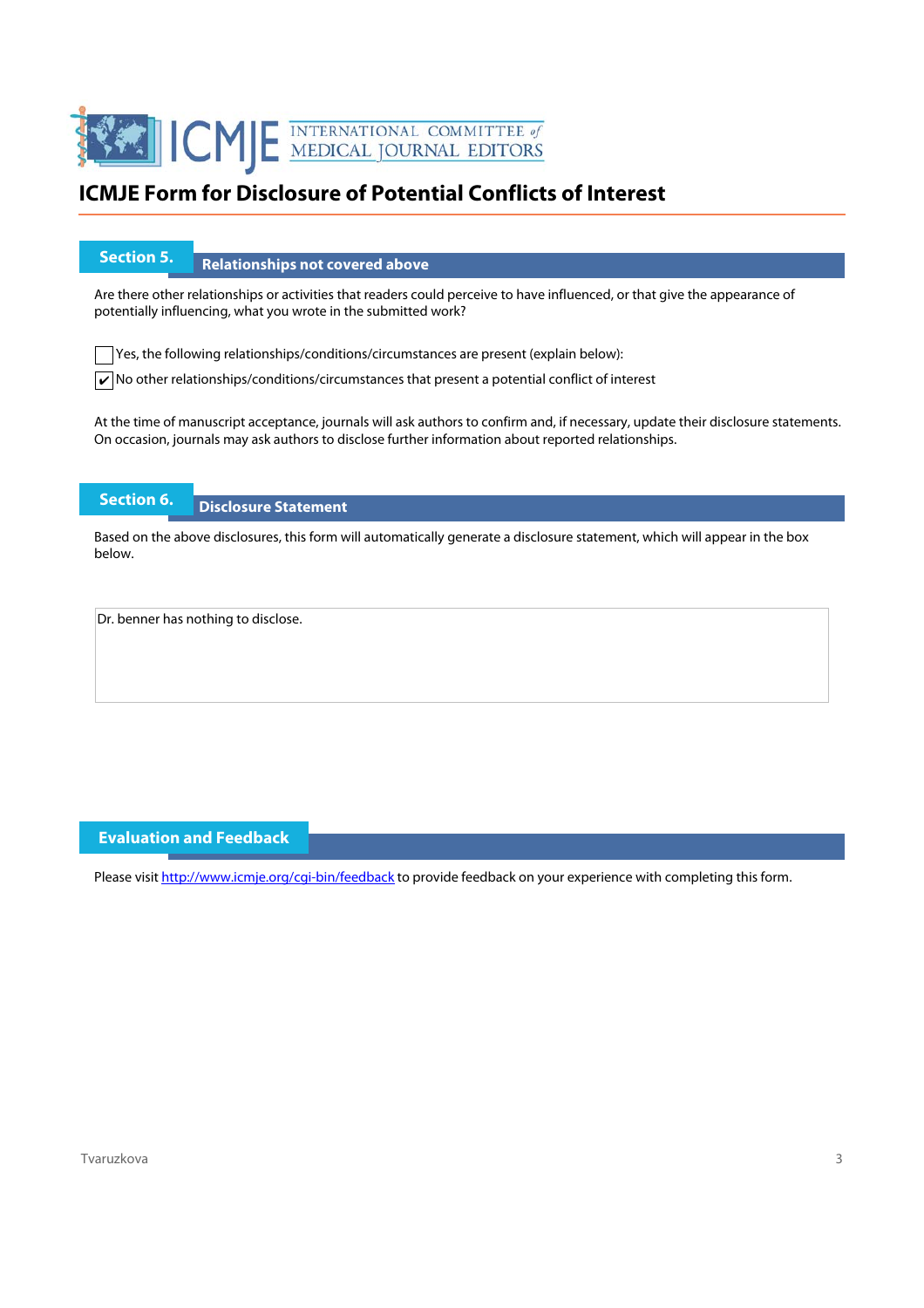

### **Instructions**

**2.**

**The purpose of this form is to provide readers of your manuscript with information about your other interests that could influence how they receive and understand your work. The form is designed to be completed electronically and stored electronically. It contains programming that allows appropriate data display. Each author should submit a separate form and is responsible for the accuracy and completeness of the submitted information. The form is in six parts.** 

#### **Identifying information. 1.**

## **The work under consideration for publication.**

This section asks for information about the work that you have submitted for publication. The time frame for this reporting is that of the work itself, from the initial conception and planning to the present. The requested information is about resources that you received, either directly or indirectly (via your institution), to enable you to complete the work. Checking "No" means that you did the work without receiving any financial support from any third party -- that is, the work was supported by funds from the same institution that pays your salary and that institution did not receive third-party funds with which to pay you. If you or your institution received funds from a third party to support the work, such as a government granting agency, charitable foundation or commercial sponsor, check "Yes".

### **Relevant financial activities outside the submitted work. 3.**

This section asks about your financial relationships with entities in the bio-medical arena that could be perceived to influence, or that give the appearance of potentially influencing, what you wrote in the submitted work. You should disclose interactions with ANY entity that could be considered broadly relevant to the work. For example, if your article is about testing an epidermal growth factor receptor (EGFR) antagonist in lung cancer, you should report all associations with entities pursuing diagnostic or therapeutic strategies in cancer in general, not just in the area of EGFR or lung cancer.

Report all sources of revenue paid (or promised to be paid) directly to you or your institution on your behalf over the 36 months prior to submission of the work. This should include all monies from sources with relevance to the submitted work, not just monies from the entity that sponsored the research. Please note that your interactions with the work's sponsor that are outside the submitted work should also be listed here. If there is any question, it is usually better to disclose a relationship than not to do so.

 For grants you have received for work outside the submitted work, you should disclose support ONLY from entities that could be perceived to be affected financially by the published work, such as drug companies, or foundations supported by entities that could be perceived to have a financial stake in the outcome. Public funding sources, such as government agencies, charitable foundations or academic institutions, need not be disclosed. For example, if a government agency sponsored a study in which you have been involved and drugs were provided by a pharmaceutical company, you need only list the pharmaceutical company.

## **Intellectual Property.**

This section asks about patents and copyrights, whether pending, issued, licensed and/or receiving royalties.

## **Relationships not covered above.**

Use this section to report other relationships or activities that readers could perceive to have influenced, or that give the appearance of potentially influencing, what you wrote in the submitted work.

## **Definitions.**

**Entity:** government agency, foundation, commercial sponsor, academic institution, etc.

**Grant:** A grant from an entity, generally [but not always] paid to your organization

**Personal Fees:** Monies paid to you for services rendered, generally honoraria, royalties, or fees for consulting , lectures, speakers bureaus, expert testimony, employment, or other affiliations

**Non-Financial Support:** Examples include drugs/equipment supplied by the entity, travel paid by the entity, writing assistance, administrative support, etc**.**

**Other:** Anything not covered under the previous three boxes **Pending:** The patent has been filed but not issued **Issued:** The patent has been issued by the agency **Licensed:** The patent has been licensed to an entity, whether earning royalties or not **Royalties:** Funds are coming in to you or your institution due to your patent

Pospisilova 1

**4.**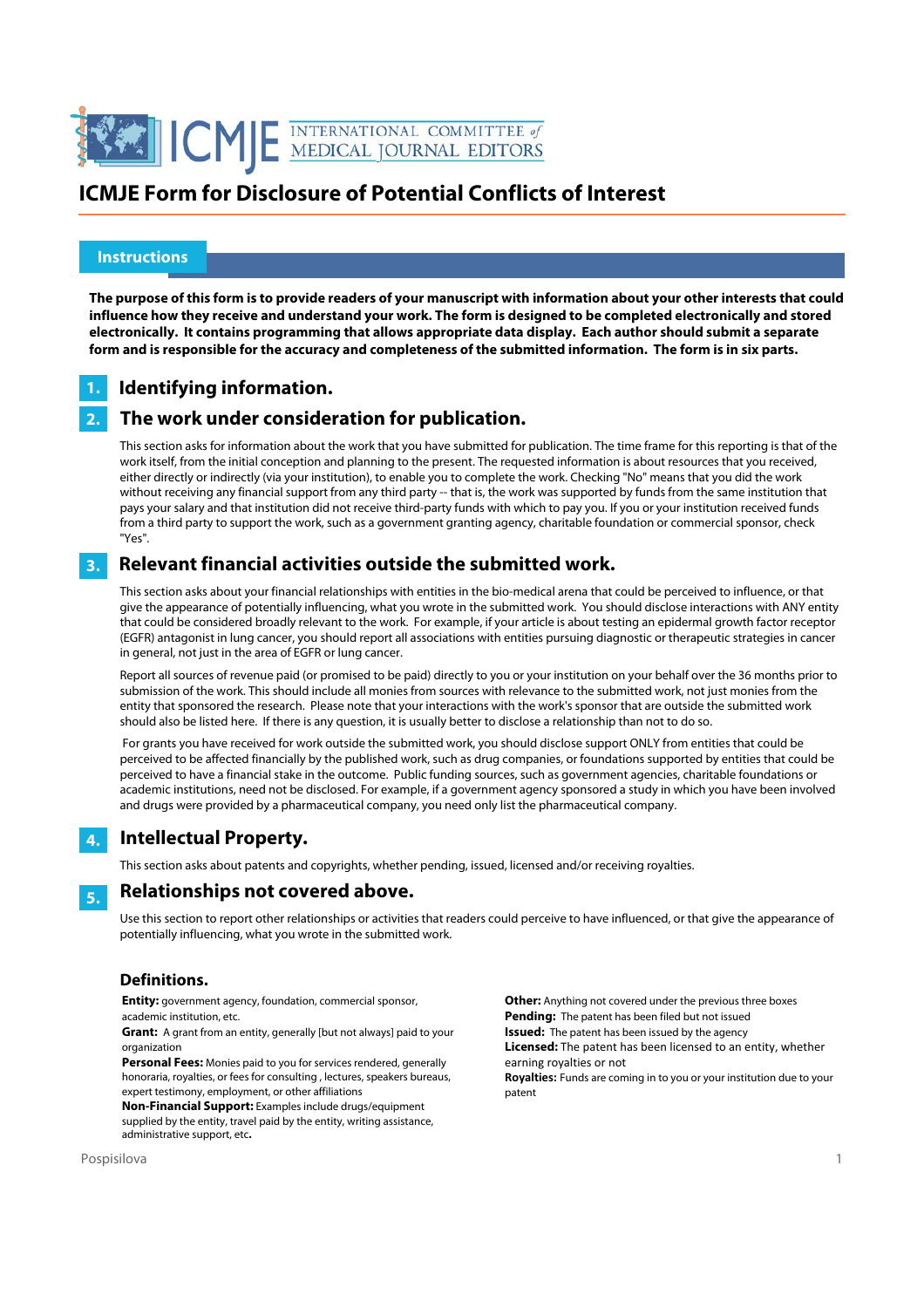

| <b>Section 1.</b>                                                                                                                                                                                                                                                                                                                                                                                                                                                | <b>Identifying Information</b>                                                                                       |                                                           |                                                                                                                          |  |  |  |
|------------------------------------------------------------------------------------------------------------------------------------------------------------------------------------------------------------------------------------------------------------------------------------------------------------------------------------------------------------------------------------------------------------------------------------------------------------------|----------------------------------------------------------------------------------------------------------------------|-----------------------------------------------------------|--------------------------------------------------------------------------------------------------------------------------|--|--|--|
| 1. Given Name (First Name)<br>Sarka                                                                                                                                                                                                                                                                                                                                                                                                                              |                                                                                                                      | 2. Surname (Last Name)<br>Pospisilova                     | 3. Date<br>04-March-2014                                                                                                 |  |  |  |
|                                                                                                                                                                                                                                                                                                                                                                                                                                                                  | 4. Are you the corresponding author?                                                                                 | Yes<br>V<br>  No                                          | Corresponding Author's Name<br><b>Thorsten Zenz</b>                                                                      |  |  |  |
| 5. Manuscript Title<br>data based meta-analysis                                                                                                                                                                                                                                                                                                                                                                                                                  |                                                                                                                      |                                                           | MDM2 promotor polymorphism and disease characteristics in chronic lymphocytic leukemia: Results of an individual patient |  |  |  |
| HAEMATOL/2013/101170                                                                                                                                                                                                                                                                                                                                                                                                                                             | 6. Manuscript Identifying Number (if you know it)                                                                    |                                                           |                                                                                                                          |  |  |  |
|                                                                                                                                                                                                                                                                                                                                                                                                                                                                  |                                                                                                                      |                                                           |                                                                                                                          |  |  |  |
| <b>Section 2.</b>                                                                                                                                                                                                                                                                                                                                                                                                                                                |                                                                                                                      | The Work Under Consideration for Publication              |                                                                                                                          |  |  |  |
| Did you or your institution at any time receive payment or services from a third party (government, commercial, private foundation, etc.) for<br>any aspect of the submitted work (including but not limited to grants, data monitoring board, study design, manuscript preparation,<br>statistical analysis, etc.)?<br>Are there any relevant conflicts of interest?<br>$\mathbf{v}$ No<br>Yes                                                                  |                                                                                                                      |                                                           |                                                                                                                          |  |  |  |
|                                                                                                                                                                                                                                                                                                                                                                                                                                                                  |                                                                                                                      |                                                           |                                                                                                                          |  |  |  |
| <b>Section 3.</b>                                                                                                                                                                                                                                                                                                                                                                                                                                                |                                                                                                                      | Relevant financial activities outside the submitted work. |                                                                                                                          |  |  |  |
| Place a check in the appropriate boxes in the table to indicate whether you have financial relationships (regardless of amount<br>of compensation) with entities as described in the instructions. Use one line for each entity; add as many lines as you need by<br>clicking the "Add +" box. You should report relationships that were present during the 36 months prior to publication.<br>Are there any relevant conflicts of interest?<br>  No<br>Yes<br>V |                                                                                                                      |                                                           |                                                                                                                          |  |  |  |
|                                                                                                                                                                                                                                                                                                                                                                                                                                                                  |                                                                                                                      |                                                           |                                                                                                                          |  |  |  |
| <b>Section 4.</b>                                                                                                                                                                                                                                                                                                                                                                                                                                                |                                                                                                                      | <b>Intellectual Property -- Patents &amp; Copyrights</b>  |                                                                                                                          |  |  |  |
|                                                                                                                                                                                                                                                                                                                                                                                                                                                                  | Do you have any patents, whether planned, pending or issued, broadly relevant to the work?<br>$\mathbf{v}$ No<br>Yes |                                                           |                                                                                                                          |  |  |  |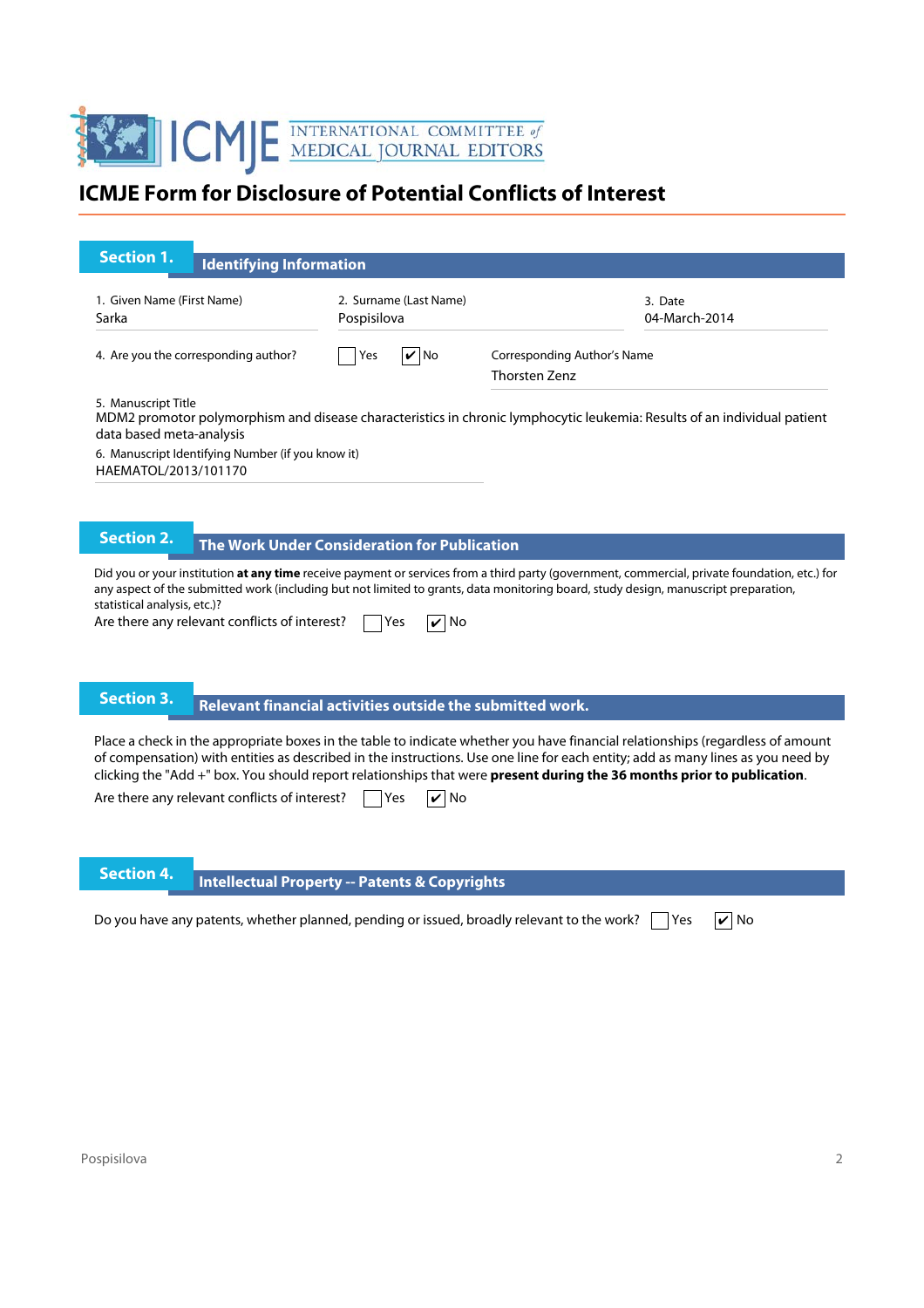

# **Section 5.** Relationships not covered above

Are there other relationships or activities that readers could perceive to have influenced, or that give the appearance of potentially influencing, what you wrote in the submitted work?

 $\Box$  Yes, the following relationships/conditions/circumstances are present (explain below):

 $\boxed{\mathbf{v}}$  No other relationships/conditions/circumstances that present a potential conflict of interest

At the time of manuscript acceptance, journals will ask authors to confirm and, if necessary, update their disclosure statements. On occasion, journals may ask authors to disclose further information about reported relationships.

# **Disclosure Statement Section 6.**

Based on the above disclosures, this form will automatically generate a disclosure statement, which will appear in the box below.

## **Evaluation and Feedback**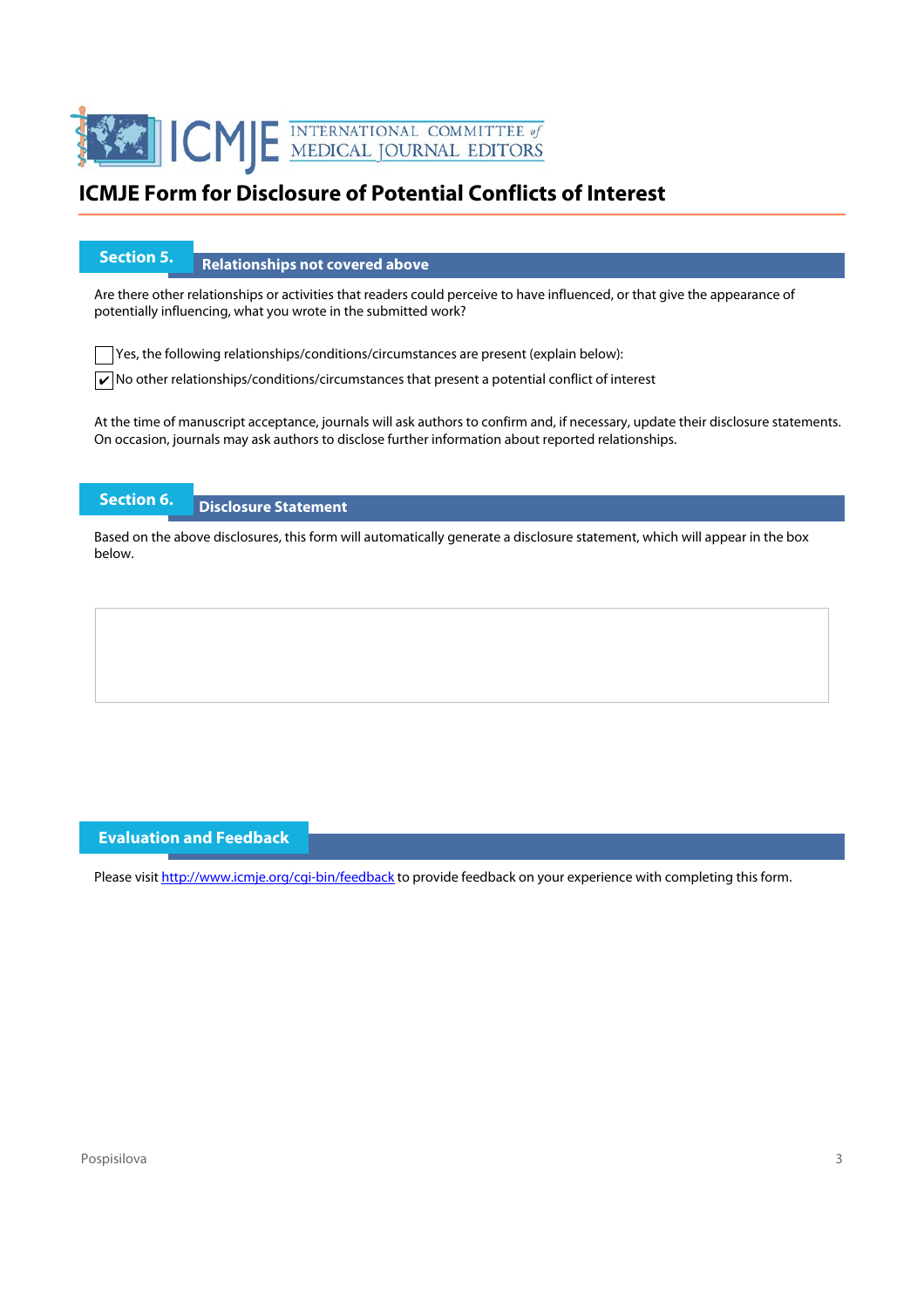

### **Instructions**

**2.**

**The purpose of this form is to provide readers of your manuscript with information about your other interests that could influence how they receive and understand your work. The form is designed to be completed electronically and stored electronically. It contains programming that allows appropriate data display. Each author should submit a separate form and is responsible for the accuracy and completeness of the submitted information. The form is in six parts.** 

#### **Identifying information. 1.**

## **The work under consideration for publication.**

This section asks for information about the work that you have submitted for publication. The time frame for this reporting is that of the work itself, from the initial conception and planning to the present. The requested information is about resources that you received, either directly or indirectly (via your institution), to enable you to complete the work. Checking "No" means that you did the work without receiving any financial support from any third party -- that is, the work was supported by funds from the same institution that pays your salary and that institution did not receive third-party funds with which to pay you. If you or your institution received funds from a third party to support the work, such as a government granting agency, charitable foundation or commercial sponsor, check "Yes".

### **Relevant financial activities outside the submitted work. 3.**

This section asks about your financial relationships with entities in the bio-medical arena that could be perceived to influence, or that give the appearance of potentially influencing, what you wrote in the submitted work. You should disclose interactions with ANY entity that could be considered broadly relevant to the work. For example, if your article is about testing an epidermal growth factor receptor (EGFR) antagonist in lung cancer, you should report all associations with entities pursuing diagnostic or therapeutic strategies in cancer in general, not just in the area of EGFR or lung cancer.

Report all sources of revenue paid (or promised to be paid) directly to you or your institution on your behalf over the 36 months prior to submission of the work. This should include all monies from sources with relevance to the submitted work, not just monies from the entity that sponsored the research. Please note that your interactions with the work's sponsor that are outside the submitted work should also be listed here. If there is any question, it is usually better to disclose a relationship than not to do so.

 For grants you have received for work outside the submitted work, you should disclose support ONLY from entities that could be perceived to be affected financially by the published work, such as drug companies, or foundations supported by entities that could be perceived to have a financial stake in the outcome. Public funding sources, such as government agencies, charitable foundations or academic institutions, need not be disclosed. For example, if a government agency sponsored a study in which you have been involved and drugs were provided by a pharmaceutical company, you need only list the pharmaceutical company.

## **Intellectual Property.**

This section asks about patents and copyrights, whether pending, issued, licensed and/or receiving royalties.

## **Relationships not covered above.**

Use this section to report other relationships or activities that readers could perceive to have influenced, or that give the appearance of potentially influencing, what you wrote in the submitted work.

## **Definitions.**

**Entity:** government agency, foundation, commercial sponsor, academic institution, etc.

**Grant:** A grant from an entity, generally [but not always] paid to your organization

**Personal Fees:** Monies paid to you for services rendered, generally honoraria, royalties, or fees for consulting , lectures, speakers bureaus, expert testimony, employment, or other affiliations

**Non-Financial Support:** Examples include drugs/equipment supplied by the entity, travel paid by the entity, writing assistance, administrative support, etc**.**

**Other:** Anything not covered under the previous three boxes **Pending:** The patent has been filed but not issued **Issued:** The patent has been issued by the agency **Licensed:** The patent has been licensed to an entity, whether earning royalties or not **Royalties:** Funds are coming in to you or your institution due to your patent

Dührsen 1

**4.**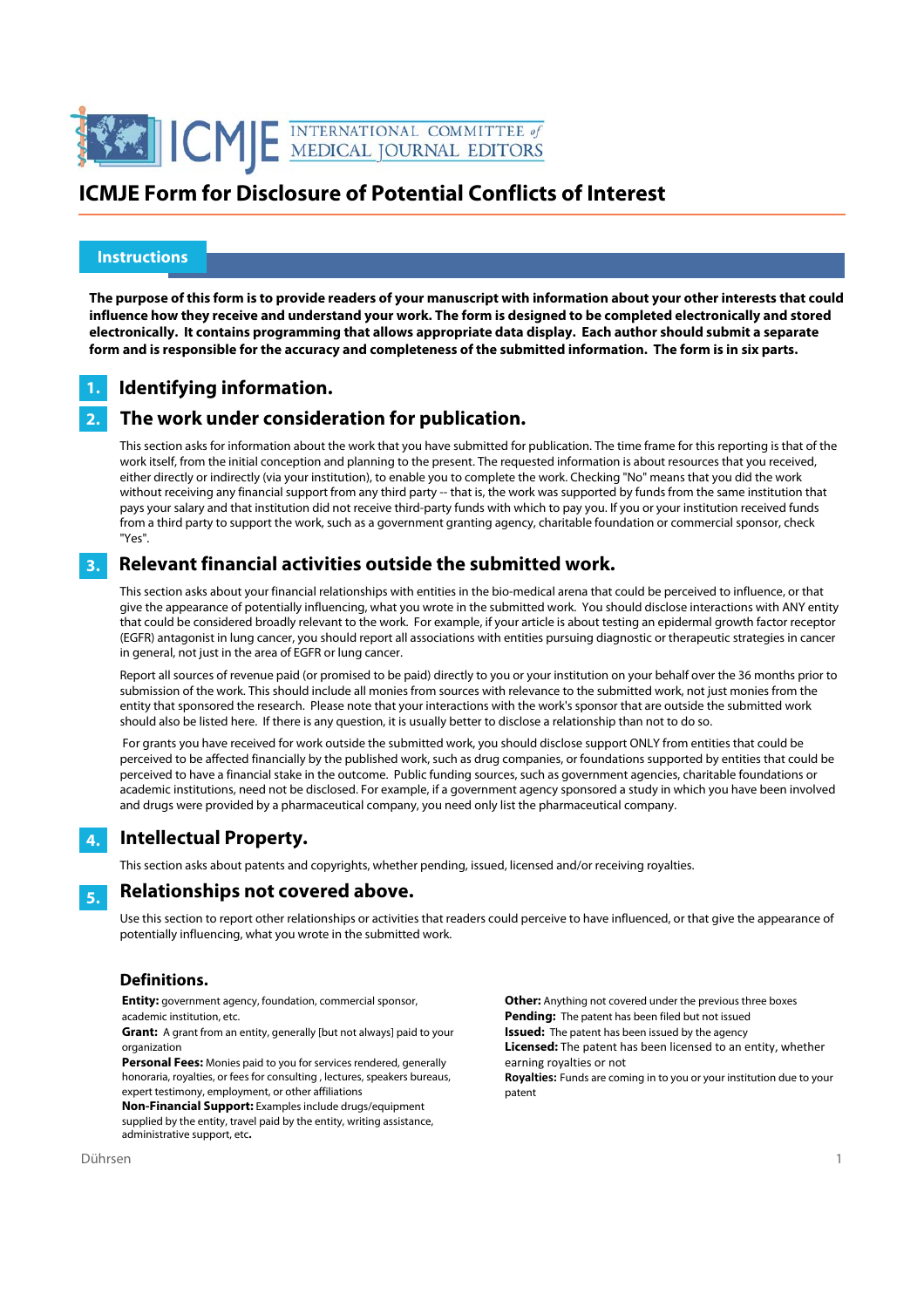

| <b>Section 1.</b>                                                                                                                                                                                                                                                                                                                                                                                                                                                                                                           | <b>Identifying Information</b>                                                                            |                                                          |                                                                                                                          |  |  |  |
|-----------------------------------------------------------------------------------------------------------------------------------------------------------------------------------------------------------------------------------------------------------------------------------------------------------------------------------------------------------------------------------------------------------------------------------------------------------------------------------------------------------------------------|-----------------------------------------------------------------------------------------------------------|----------------------------------------------------------|--------------------------------------------------------------------------------------------------------------------------|--|--|--|
| 1. Given Name (First Name)<br>Ulrich                                                                                                                                                                                                                                                                                                                                                                                                                                                                                        |                                                                                                           | 2. Surname (Last Name)<br>Dührsen                        | 3. Date<br>04-March-2014                                                                                                 |  |  |  |
|                                                                                                                                                                                                                                                                                                                                                                                                                                                                                                                             | 4. Are you the corresponding author?                                                                      | $ v $ No<br>Yes                                          | Corresponding Author's Name<br><b>Thorsten Zenz</b>                                                                      |  |  |  |
| 5. Manuscript Title<br>data based meta-analysis                                                                                                                                                                                                                                                                                                                                                                                                                                                                             |                                                                                                           |                                                          | MDM2 promotor polymorphism and disease characteristics in chronic lymphocytic leukemia: Results of an individual patient |  |  |  |
| HAEMATOL/2013/101170                                                                                                                                                                                                                                                                                                                                                                                                                                                                                                        | 6. Manuscript Identifying Number (if you know it)                                                         |                                                          |                                                                                                                          |  |  |  |
|                                                                                                                                                                                                                                                                                                                                                                                                                                                                                                                             |                                                                                                           |                                                          |                                                                                                                          |  |  |  |
| <b>Section 2.</b>                                                                                                                                                                                                                                                                                                                                                                                                                                                                                                           |                                                                                                           | The Work Under Consideration for Publication             |                                                                                                                          |  |  |  |
| Did you or your institution at any time receive payment or services from a third party (government, commercial, private foundation, etc.) for<br>any aspect of the submitted work (including but not limited to grants, data monitoring board, study design, manuscript preparation,<br>statistical analysis, etc.)?<br>Are there any relevant conflicts of interest?<br>$\mathbf{v}$ No<br>Yes                                                                                                                             |                                                                                                           |                                                          |                                                                                                                          |  |  |  |
| <b>Section 3.</b>                                                                                                                                                                                                                                                                                                                                                                                                                                                                                                           |                                                                                                           |                                                          |                                                                                                                          |  |  |  |
| Relevant financial activities outside the submitted work.<br>Place a check in the appropriate boxes in the table to indicate whether you have financial relationships (regardless of amount<br>of compensation) with entities as described in the instructions. Use one line for each entity; add as many lines as you need by<br>clicking the "Add +" box. You should report relationships that were present during the 36 months prior to publication.<br>Are there any relevant conflicts of interest?<br>V<br>No<br>Yes |                                                                                                           |                                                          |                                                                                                                          |  |  |  |
| <b>Section 4.</b>                                                                                                                                                                                                                                                                                                                                                                                                                                                                                                           |                                                                                                           | <b>Intellectual Property -- Patents &amp; Copyrights</b> |                                                                                                                          |  |  |  |
|                                                                                                                                                                                                                                                                                                                                                                                                                                                                                                                             | Do you have any patents, whether planned, pending or issued, broadly relevant to the work?<br>Yes<br>r∣No |                                                          |                                                                                                                          |  |  |  |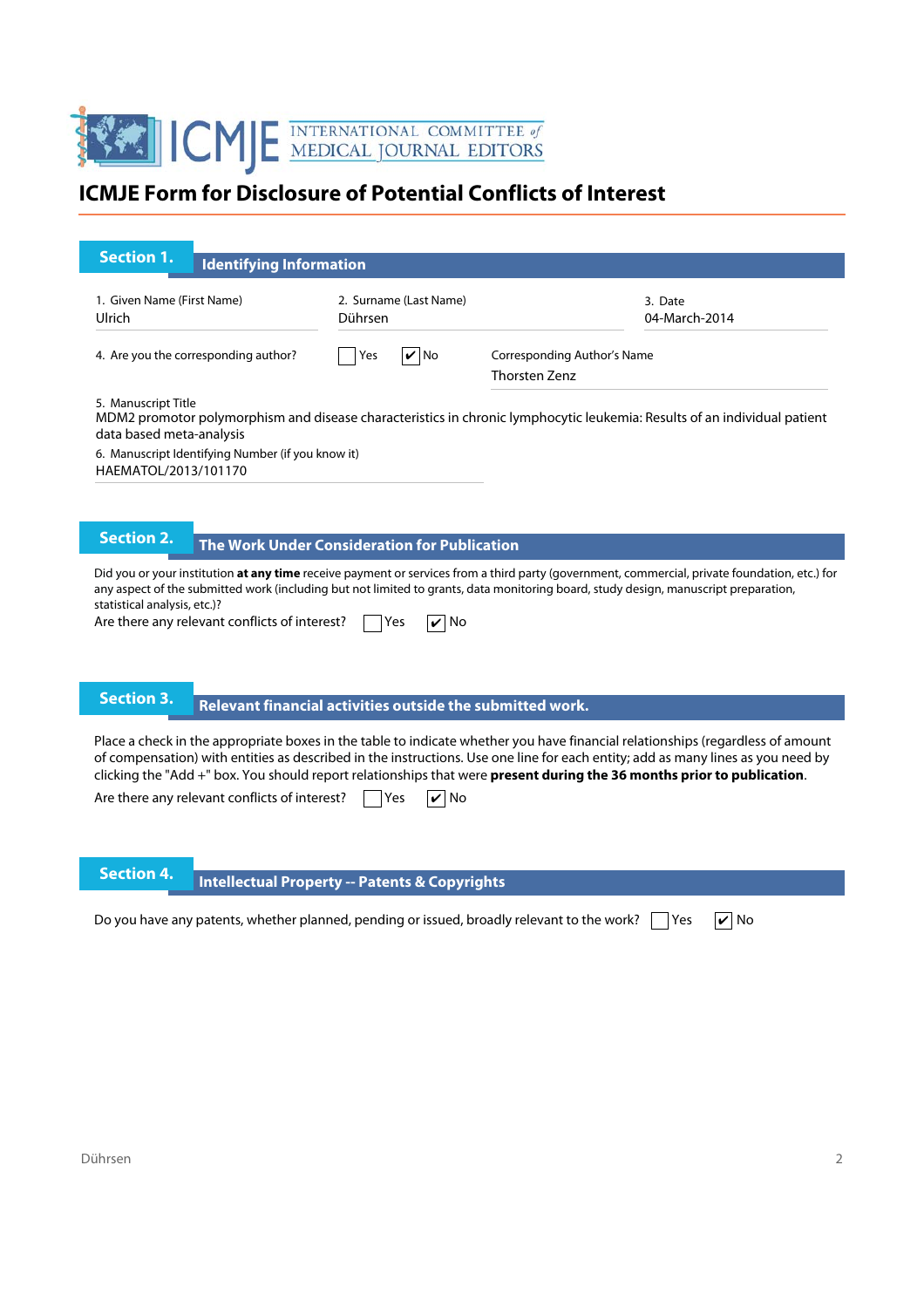

## **Section 5.** Relationships not covered above

Are there other relationships or activities that readers could perceive to have influenced, or that give the appearance of potentially influencing, what you wrote in the submitted work?

 $\Box$  Yes, the following relationships/conditions/circumstances are present (explain below):

 $\boxed{\mathbf{v}}$  No other relationships/conditions/circumstances that present a potential conflict of interest

At the time of manuscript acceptance, journals will ask authors to confirm and, if necessary, update their disclosure statements. On occasion, journals may ask authors to disclose further information about reported relationships.

# **Disclosure Statement Section 6.**

Based on the above disclosures, this form will automatically generate a disclosure statement, which will appear in the box below.

Dr. benner has nothing to disclose.

## **Evaluation and Feedback**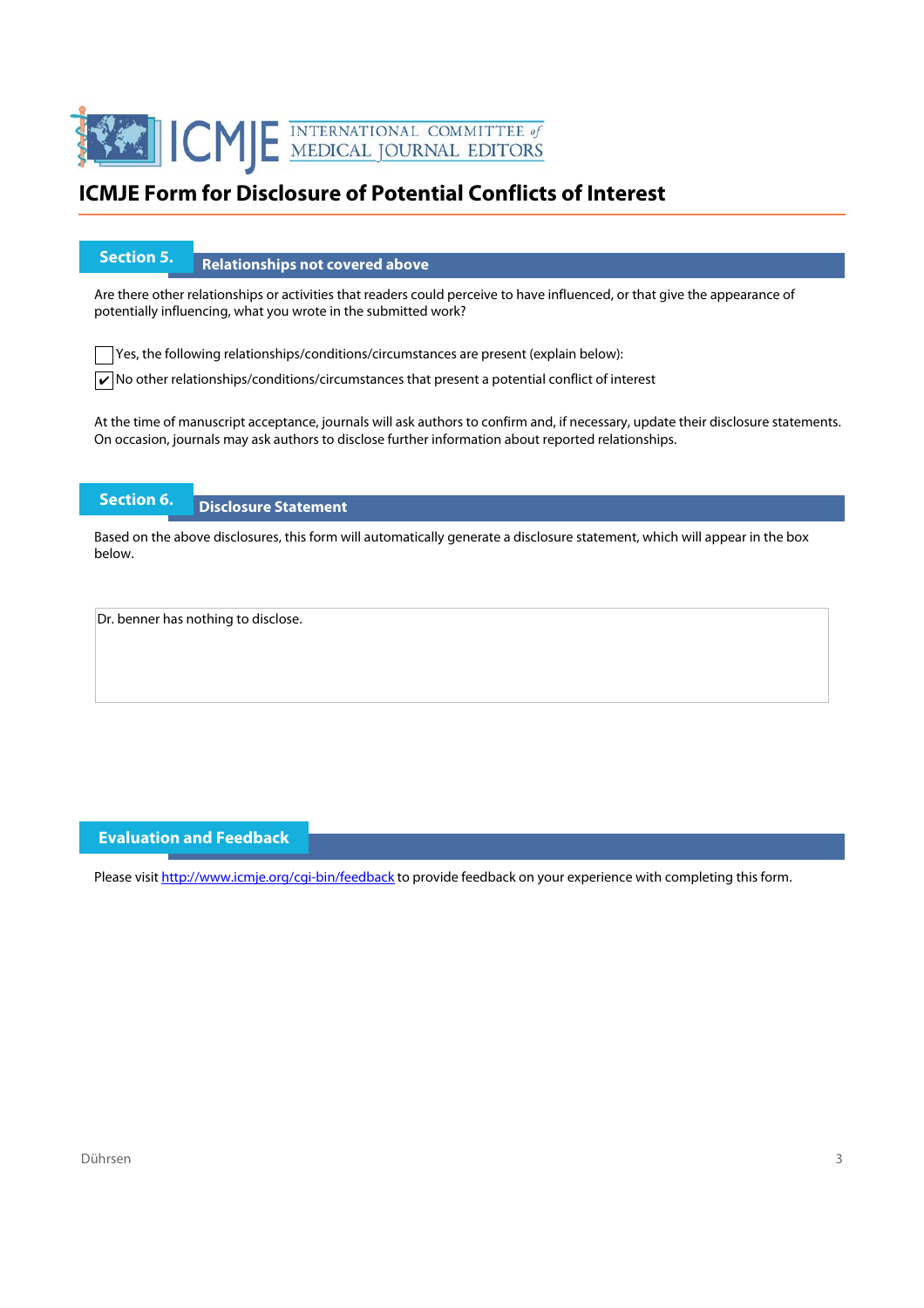

### **Instructions**

**2.**

**The purpose of this form is to provide readers of your manuscript with information about your other interests that could influence how they receive and understand your work. The form is designed to be completed electronically and stored electronically. It contains programming that allows appropriate data display. Each author should submit a separate form and is responsible for the accuracy and completeness of the submitted information. The form is in six parts.** 

#### **Identifying information. 1.**

## **The work under consideration for publication.**

This section asks for information about the work that you have submitted for publication. The time frame for this reporting is that of the work itself, from the initial conception and planning to the present. The requested information is about resources that you received, either directly or indirectly (via your institution), to enable you to complete the work. Checking "No" means that you did the work without receiving any financial support from any third party -- that is, the work was supported by funds from the same institution that pays your salary and that institution did not receive third-party funds with which to pay you. If you or your institution received funds from a third party to support the work, such as a government granting agency, charitable foundation or commercial sponsor, check "Yes".

### **Relevant financial activities outside the submitted work. 3.**

This section asks about your financial relationships with entities in the bio-medical arena that could be perceived to influence, or that give the appearance of potentially influencing, what you wrote in the submitted work. You should disclose interactions with ANY entity that could be considered broadly relevant to the work. For example, if your article is about testing an epidermal growth factor receptor (EGFR) antagonist in lung cancer, you should report all associations with entities pursuing diagnostic or therapeutic strategies in cancer in general, not just in the area of EGFR or lung cancer.

Report all sources of revenue paid (or promised to be paid) directly to you or your institution on your behalf over the 36 months prior to submission of the work. This should include all monies from sources with relevance to the submitted work, not just monies from the entity that sponsored the research. Please note that your interactions with the work's sponsor that are outside the submitted work should also be listed here. If there is any question, it is usually better to disclose a relationship than not to do so.

 For grants you have received for work outside the submitted work, you should disclose support ONLY from entities that could be perceived to be affected financially by the published work, such as drug companies, or foundations supported by entities that could be perceived to have a financial stake in the outcome. Public funding sources, such as government agencies, charitable foundations or academic institutions, need not be disclosed. For example, if a government agency sponsored a study in which you have been involved and drugs were provided by a pharmaceutical company, you need only list the pharmaceutical company.

## **Intellectual Property.**

This section asks about patents and copyrights, whether pending, issued, licensed and/or receiving royalties.

## **Relationships not covered above.**

Use this section to report other relationships or activities that readers could perceive to have influenced, or that give the appearance of potentially influencing, what you wrote in the submitted work.

## **Definitions.**

**Entity:** government agency, foundation, commercial sponsor, academic institution, etc.

**Grant:** A grant from an entity, generally [but not always] paid to your organization

**Personal Fees:** Monies paid to you for services rendered, generally honoraria, royalties, or fees for consulting , lectures, speakers bureaus, expert testimony, employment, or other affiliations

**Non-Financial Support:** Examples include drugs/equipment supplied by the entity, travel paid by the entity, writing assistance, administrative support, etc**.**

**Other:** Anything not covered under the previous three boxes **Pending:** The patent has been filed but not issued **Issued:** The patent has been issued by the agency **Licensed:** The patent has been licensed to an entity, whether earning royalties or not **Royalties:** Funds are coming in to you or your institution due to your patent

**4.**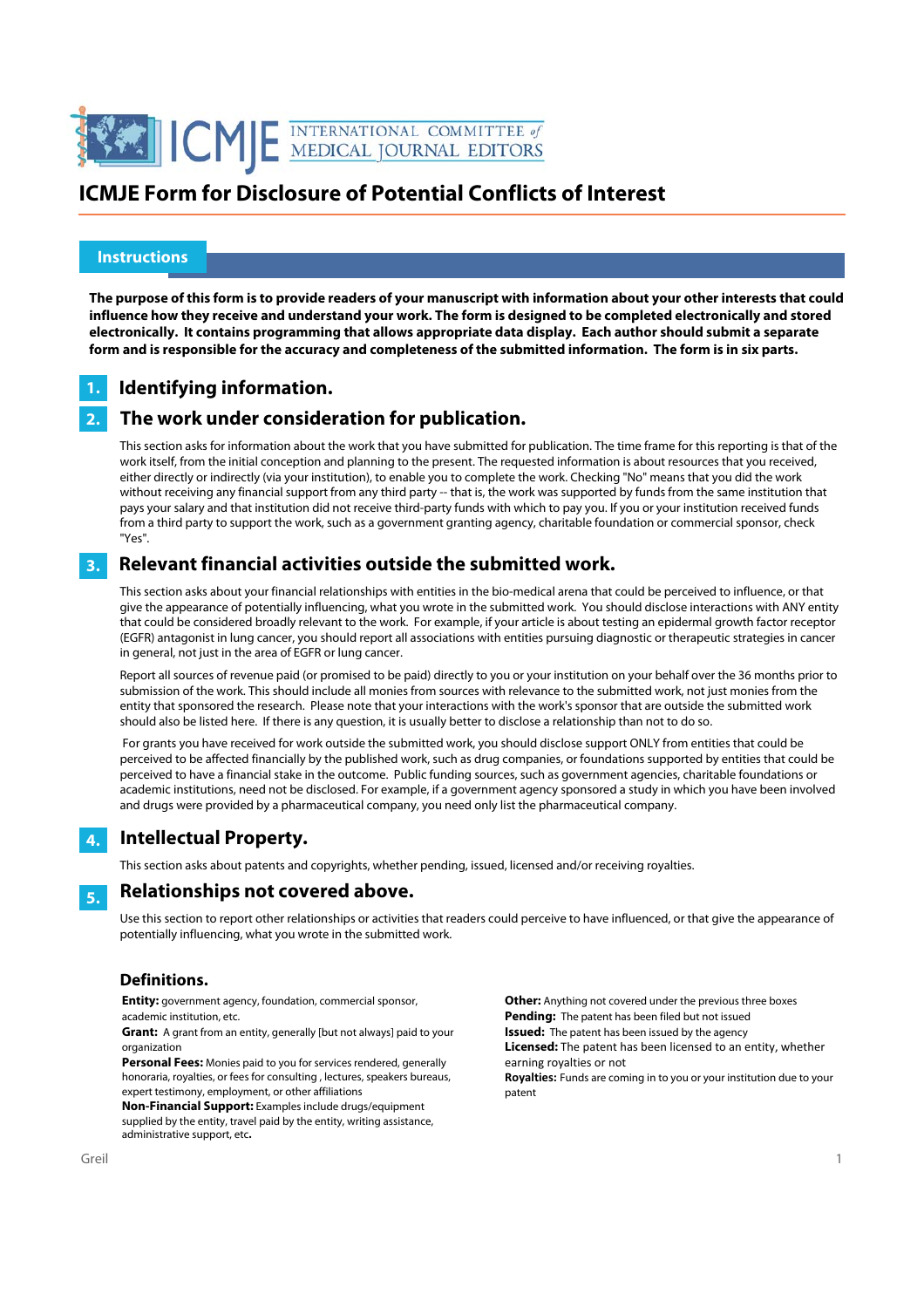

| <b>Section 1.</b>                                                                                                                                                                                                                                                                                                                                                                                                                                                | <b>Identifying Information</b> |                                                           |                                                     |                          |  |  |  |
|------------------------------------------------------------------------------------------------------------------------------------------------------------------------------------------------------------------------------------------------------------------------------------------------------------------------------------------------------------------------------------------------------------------------------------------------------------------|--------------------------------|-----------------------------------------------------------|-----------------------------------------------------|--------------------------|--|--|--|
| 1. Given Name (First Name)<br>Richard                                                                                                                                                                                                                                                                                                                                                                                                                            |                                | 2. Surname (Last Name)<br>Greil                           |                                                     | 3. Date<br>04-March-2014 |  |  |  |
| 4. Are you the corresponding author?                                                                                                                                                                                                                                                                                                                                                                                                                             |                                | ∣✔│No<br>Yes                                              | Corresponding Author's Name<br><b>Thorsten Zenz</b> |                          |  |  |  |
| 5. Manuscript Title<br>MDM2 promotor polymorphism and disease characteristics in chronic lymphocytic leukemia: Results of an individual patient<br>data based meta-analysis                                                                                                                                                                                                                                                                                      |                                |                                                           |                                                     |                          |  |  |  |
| 6. Manuscript Identifying Number (if you know it)<br>HAEMATOL/2013/101170                                                                                                                                                                                                                                                                                                                                                                                        |                                |                                                           |                                                     |                          |  |  |  |
|                                                                                                                                                                                                                                                                                                                                                                                                                                                                  |                                |                                                           |                                                     |                          |  |  |  |
| <b>Section 2.</b><br>The Work Under Consideration for Publication                                                                                                                                                                                                                                                                                                                                                                                                |                                |                                                           |                                                     |                          |  |  |  |
| Did you or your institution at any time receive payment or services from a third party (government, commercial, private foundation, etc.) for<br>any aspect of the submitted work (including but not limited to grants, data monitoring board, study design, manuscript preparation,<br>statistical analysis, etc.)?<br>Are there any relevant conflicts of interest?<br>$\mathbf{v}$ No<br>Yes                                                                  |                                |                                                           |                                                     |                          |  |  |  |
|                                                                                                                                                                                                                                                                                                                                                                                                                                                                  |                                |                                                           |                                                     |                          |  |  |  |
| <b>Section 3.</b>                                                                                                                                                                                                                                                                                                                                                                                                                                                |                                | Relevant financial activities outside the submitted work. |                                                     |                          |  |  |  |
| Place a check in the appropriate boxes in the table to indicate whether you have financial relationships (regardless of amount<br>of compensation) with entities as described in the instructions. Use one line for each entity; add as many lines as you need by<br>clicking the "Add +" box. You should report relationships that were present during the 36 months prior to publication.<br>Are there any relevant conflicts of interest?<br>  No<br>✓<br>Yes |                                |                                                           |                                                     |                          |  |  |  |
|                                                                                                                                                                                                                                                                                                                                                                                                                                                                  |                                |                                                           |                                                     |                          |  |  |  |
| <b>Section 4.</b>                                                                                                                                                                                                                                                                                                                                                                                                                                                |                                | <b>Intellectual Property -- Patents &amp; Copyrights</b>  |                                                     |                          |  |  |  |
| Do you have any patents, whether planned, pending or issued, broadly relevant to the work?<br>Yes<br>$\mathbf{v}$ No                                                                                                                                                                                                                                                                                                                                             |                                |                                                           |                                                     |                          |  |  |  |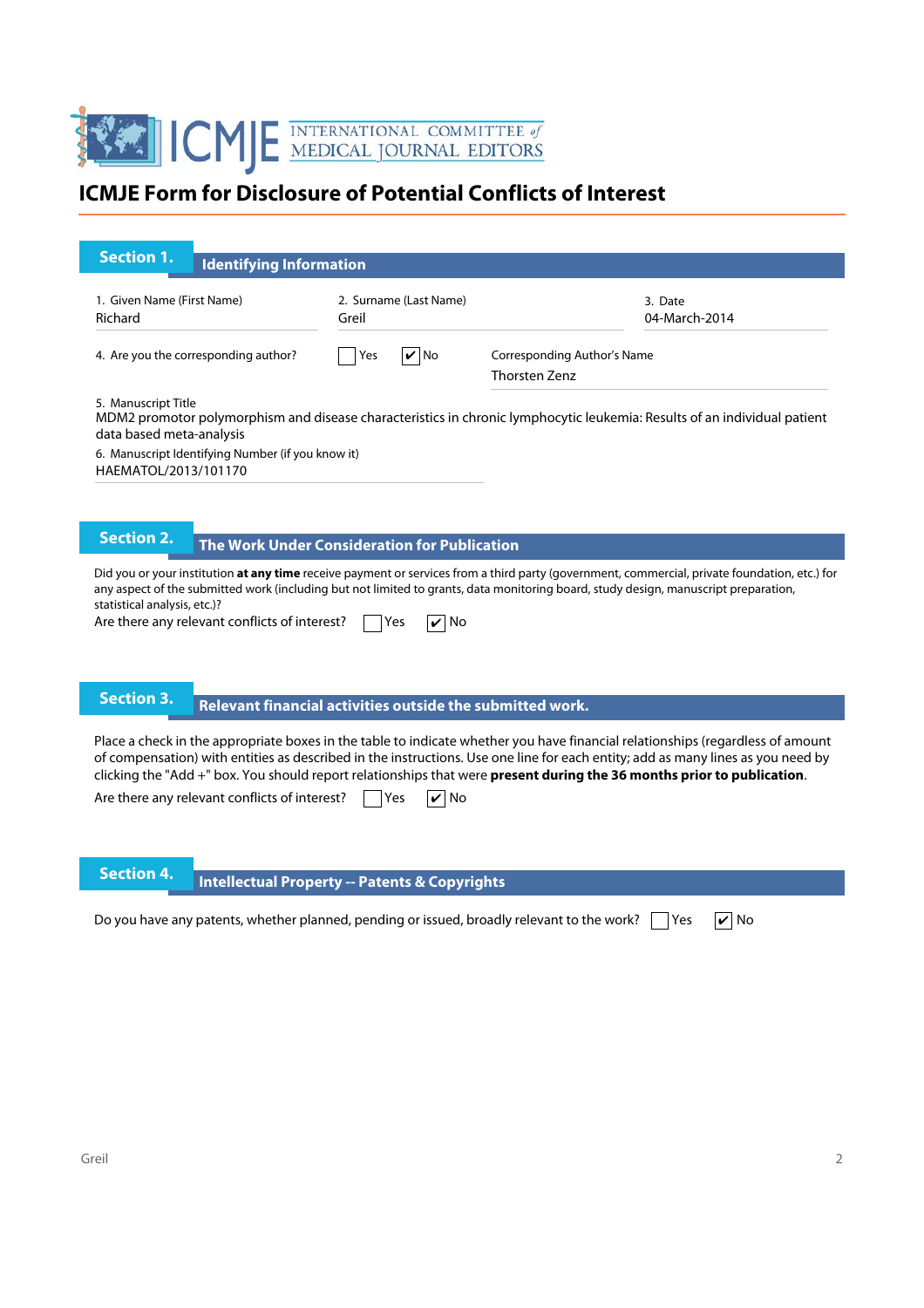

## **Section 5.** Relationships not covered above

Are there other relationships or activities that readers could perceive to have influenced, or that give the appearance of potentially influencing, what you wrote in the submitted work?

 $\Box$  Yes, the following relationships/conditions/circumstances are present (explain below):

 $\boxed{\mathbf{v}}$  No other relationships/conditions/circumstances that present a potential conflict of interest

At the time of manuscript acceptance, journals will ask authors to confirm and, if necessary, update their disclosure statements. On occasion, journals may ask authors to disclose further information about reported relationships.

# **Disclosure Statement Section 6.**

Based on the above disclosures, this form will automatically generate a disclosure statement, which will appear in the box below.

Dr. benner has nothing to disclose.

## **Evaluation and Feedback**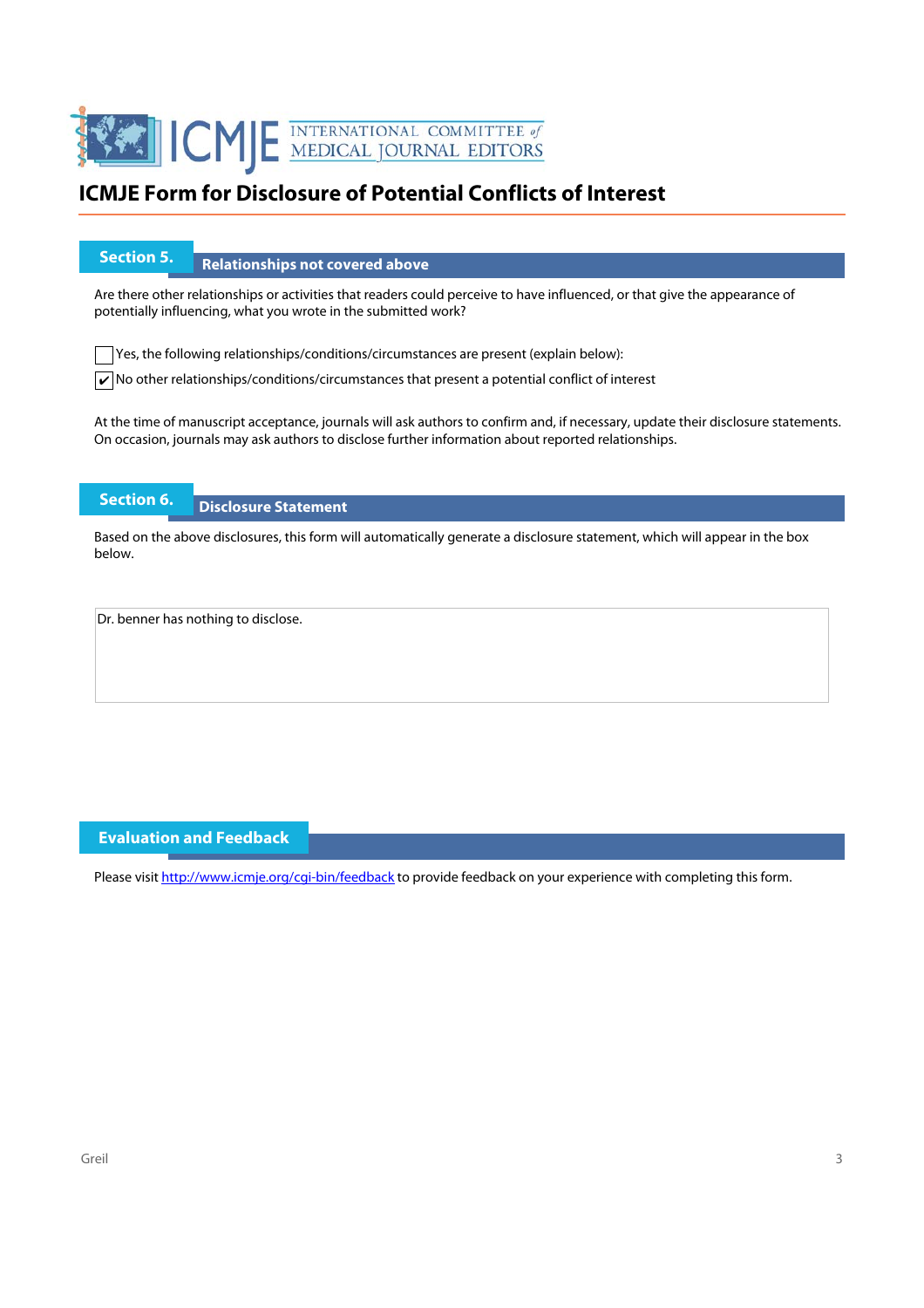

### **Instructions**

**2.**

**The purpose of this form is to provide readers of your manuscript with information about your other interests that could influence how they receive and understand your work. The form is designed to be completed electronically and stored electronically. It contains programming that allows appropriate data display. Each author should submit a separate form and is responsible for the accuracy and completeness of the submitted information. The form is in six parts.** 

#### **Identifying information. 1.**

## **The work under consideration for publication.**

This section asks for information about the work that you have submitted for publication. The time frame for this reporting is that of the work itself, from the initial conception and planning to the present. The requested information is about resources that you received, either directly or indirectly (via your institution), to enable you to complete the work. Checking "No" means that you did the work without receiving any financial support from any third party -- that is, the work was supported by funds from the same institution that pays your salary and that institution did not receive third-party funds with which to pay you. If you or your institution received funds from a third party to support the work, such as a government granting agency, charitable foundation or commercial sponsor, check "Yes".

### **Relevant financial activities outside the submitted work. 3.**

This section asks about your financial relationships with entities in the bio-medical arena that could be perceived to influence, or that give the appearance of potentially influencing, what you wrote in the submitted work. You should disclose interactions with ANY entity that could be considered broadly relevant to the work. For example, if your article is about testing an epidermal growth factor receptor (EGFR) antagonist in lung cancer, you should report all associations with entities pursuing diagnostic or therapeutic strategies in cancer in general, not just in the area of EGFR or lung cancer.

Report all sources of revenue paid (or promised to be paid) directly to you or your institution on your behalf over the 36 months prior to submission of the work. This should include all monies from sources with relevance to the submitted work, not just monies from the entity that sponsored the research. Please note that your interactions with the work's sponsor that are outside the submitted work should also be listed here. If there is any question, it is usually better to disclose a relationship than not to do so.

 For grants you have received for work outside the submitted work, you should disclose support ONLY from entities that could be perceived to be affected financially by the published work, such as drug companies, or foundations supported by entities that could be perceived to have a financial stake in the outcome. Public funding sources, such as government agencies, charitable foundations or academic institutions, need not be disclosed. For example, if a government agency sponsored a study in which you have been involved and drugs were provided by a pharmaceutical company, you need only list the pharmaceutical company.

## **Intellectual Property.**

This section asks about patents and copyrights, whether pending, issued, licensed and/or receiving royalties.

## **Relationships not covered above.**

Use this section to report other relationships or activities that readers could perceive to have influenced, or that give the appearance of potentially influencing, what you wrote in the submitted work.

## **Definitions.**

**Entity:** government agency, foundation, commercial sponsor, academic institution, etc.

**Grant:** A grant from an entity, generally [but not always] paid to your organization

**Personal Fees:** Monies paid to you for services rendered, generally honoraria, royalties, or fees for consulting , lectures, speakers bureaus, expert testimony, employment, or other affiliations

**Non-Financial Support:** Examples include drugs/equipment supplied by the entity, travel paid by the entity, writing assistance, administrative support, etc**.**

**Other:** Anything not covered under the previous three boxes **Pending:** The patent has been filed but not issued **Issued:** The patent has been issued by the agency **Licensed:** The patent has been licensed to an entity, whether earning royalties or not **Royalties:** Funds are coming in to you or your institution due to your patent

Döhner 1

**4.**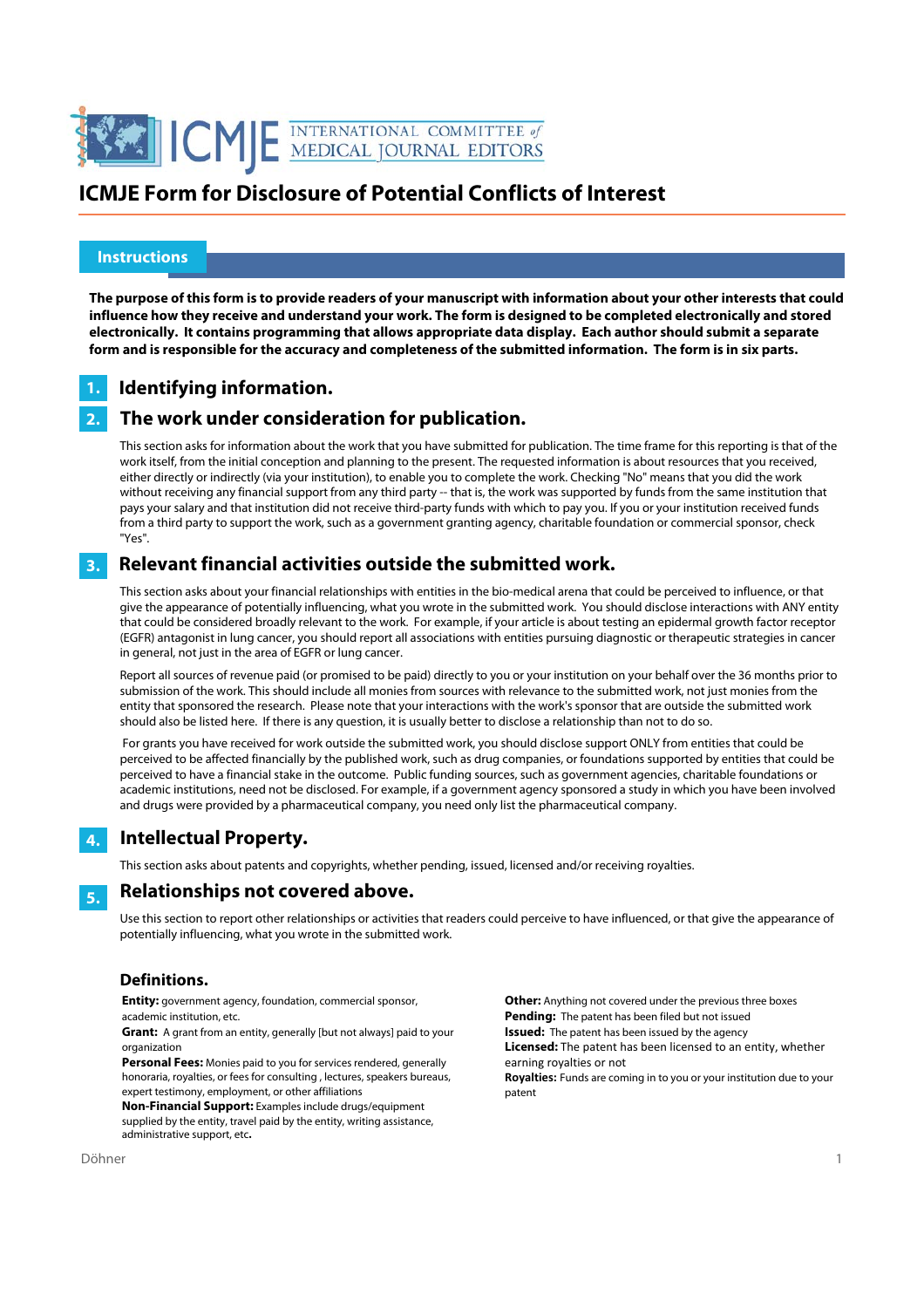

| <b>Section 1.</b>                                                                                                                                                                                                                                                                                                                                                                           | <b>Identifying Information</b> |                                                          |                                                     |  |  |  |  |
|---------------------------------------------------------------------------------------------------------------------------------------------------------------------------------------------------------------------------------------------------------------------------------------------------------------------------------------------------------------------------------------------|--------------------------------|----------------------------------------------------------|-----------------------------------------------------|--|--|--|--|
| 1. Given Name (First Name)<br>Hartmut                                                                                                                                                                                                                                                                                                                                                       |                                | 2. Surname (Last Name)<br>Döhner                         | 3. Date<br>04-March-2014                            |  |  |  |  |
| 4. Are you the corresponding author?                                                                                                                                                                                                                                                                                                                                                        |                                | $ v $ No<br>Yes                                          | Corresponding Author's Name<br><b>Thorsten Zenz</b> |  |  |  |  |
| 5. Manuscript Title<br>MDM2 promotor polymorphism and disease characteristics in chronic lymphocytic leukemia: Results of an individual patient<br>data based meta-analysis                                                                                                                                                                                                                 |                                |                                                          |                                                     |  |  |  |  |
| 6. Manuscript Identifying Number (if you know it)<br>HAEMATOL/2013/101170                                                                                                                                                                                                                                                                                                                   |                                |                                                          |                                                     |  |  |  |  |
|                                                                                                                                                                                                                                                                                                                                                                                             |                                |                                                          |                                                     |  |  |  |  |
| <b>Section 2.</b><br>The Work Under Consideration for Publication                                                                                                                                                                                                                                                                                                                           |                                |                                                          |                                                     |  |  |  |  |
| Did you or your institution at any time receive payment or services from a third party (government, commercial, private foundation, etc.) for<br>any aspect of the submitted work (including but not limited to grants, data monitoring board, study design, manuscript preparation,<br>statistical analysis, etc.)?                                                                        |                                |                                                          |                                                     |  |  |  |  |
| Are there any relevant conflicts of interest?<br>Yes<br>$\boldsymbol{\nu}$<br>  No                                                                                                                                                                                                                                                                                                          |                                |                                                          |                                                     |  |  |  |  |
|                                                                                                                                                                                                                                                                                                                                                                                             |                                |                                                          |                                                     |  |  |  |  |
| <b>Section 3.</b><br>Relevant financial activities outside the submitted work.                                                                                                                                                                                                                                                                                                              |                                |                                                          |                                                     |  |  |  |  |
| Place a check in the appropriate boxes in the table to indicate whether you have financial relationships (regardless of amount<br>of compensation) with entities as described in the instructions. Use one line for each entity; add as many lines as you need by<br>clicking the "Add +" box. You should report relationships that were present during the 36 months prior to publication. |                                |                                                          |                                                     |  |  |  |  |
| Are there any relevant conflicts of interest?<br>  No<br>Yes<br>V                                                                                                                                                                                                                                                                                                                           |                                |                                                          |                                                     |  |  |  |  |
|                                                                                                                                                                                                                                                                                                                                                                                             |                                |                                                          |                                                     |  |  |  |  |
| <b>Section 4.</b>                                                                                                                                                                                                                                                                                                                                                                           |                                | <b>Intellectual Property -- Patents &amp; Copyrights</b> |                                                     |  |  |  |  |
| Do you have any patents, whether planned, pending or issued, broadly relevant to the work?<br>r∣No<br>Yes                                                                                                                                                                                                                                                                                   |                                |                                                          |                                                     |  |  |  |  |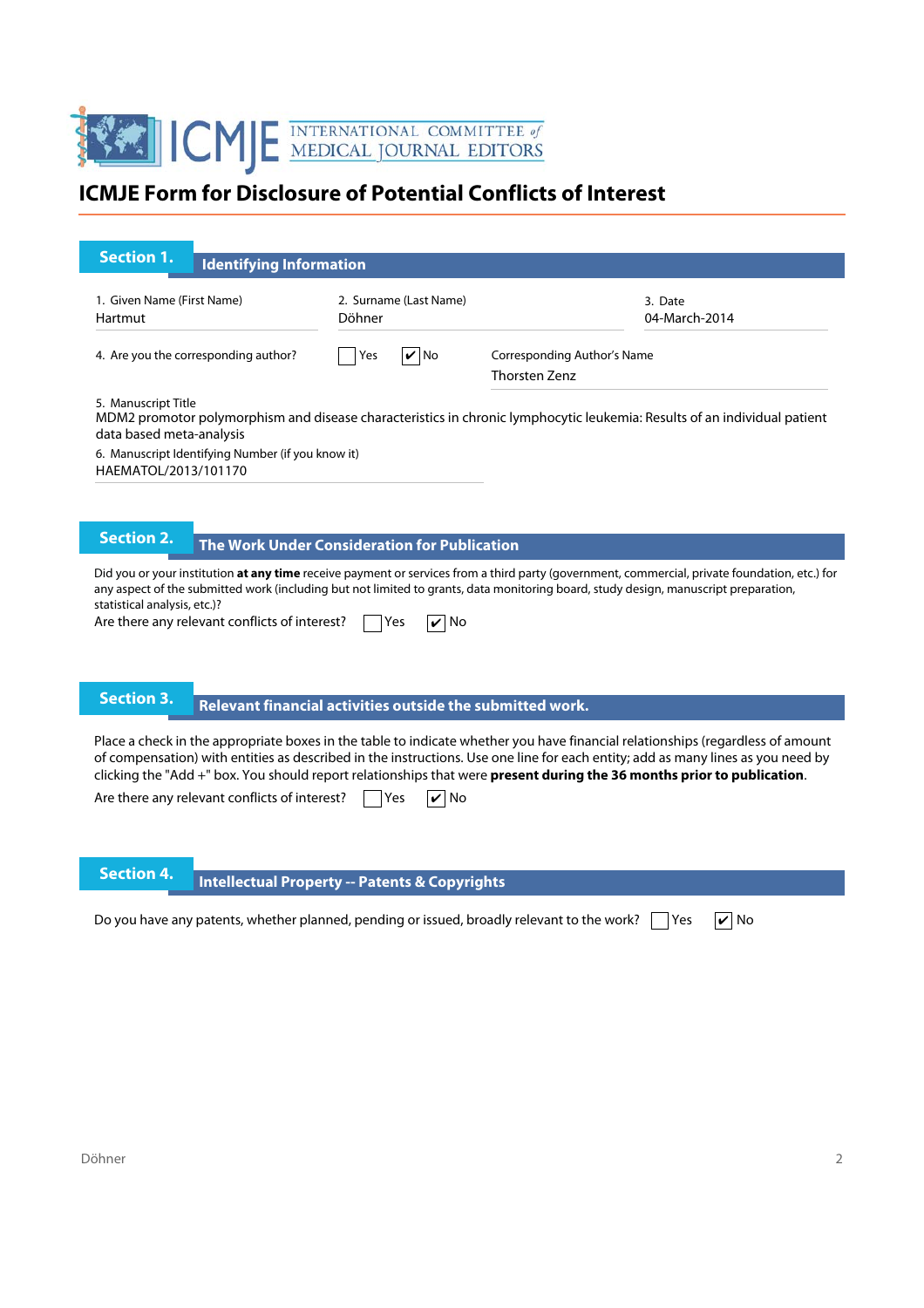

## **Section 5.** Relationships not covered above

Are there other relationships or activities that readers could perceive to have influenced, or that give the appearance of potentially influencing, what you wrote in the submitted work?

 $\Box$  Yes, the following relationships/conditions/circumstances are present (explain below):

 $\boxed{\mathbf{v}}$  No other relationships/conditions/circumstances that present a potential conflict of interest

At the time of manuscript acceptance, journals will ask authors to confirm and, if necessary, update their disclosure statements. On occasion, journals may ask authors to disclose further information about reported relationships.

# **Disclosure Statement Section 6.**

Based on the above disclosures, this form will automatically generate a disclosure statement, which will appear in the box below.

Dr. benner has nothing to disclose.

## **Evaluation and Feedback**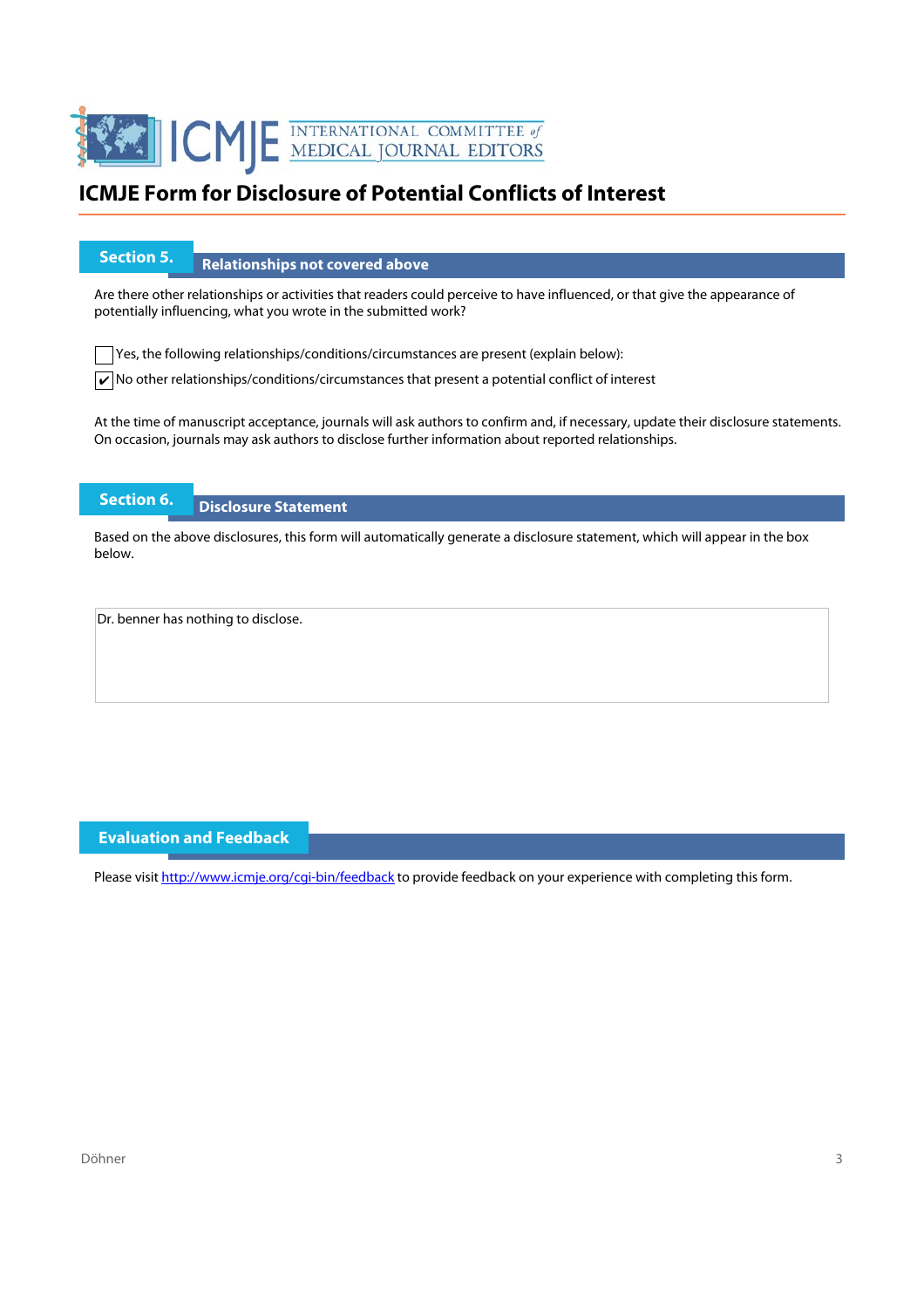

#### **Instructions**

**2.**

**4.**

**5.**

**The purpose of this form is to provide readers of your manuscript with information about your other interests that could influence how they receive and understand your work. The form is designed to be completed electronically and stored electronically. It contains programming that allows appropriate data display. Each author should submit a separate form and is responsible for the accuracy and completeness of the submitted information. The form is in six parts.** 

#### **Identifying information. 1.**

### **The work under consideration for publication.**

This section asks for information about the work that you have submitted for publication. The time frame for this reporting is that of the work itself, from the initial conception and planning to the present. The requested information is about resources that you received, either directly or indirectly (via your institution), to enable you to complete the work. Checking "No" means that you did the work without receiving any financial support from any third party -- that is, the work was supported by funds from the same institution that pays your salary and that institution did not receive third-party funds with which to pay you. If you or your institution received funds from a third party to support the work, such as a government granting agency, charitable foundation or commercial sponsor, check "Yes".

#### **Relevant financial activities outside the submitted work. 3.**

This section asks about your financial relationships with entities in the bio-medical arena that could be perceived to influence, or that give the appearance of potentially influencing, what you wrote in the submitted work. You should disclose interactions with ANY entity that could be considered broadly relevant to the work. For example, if your article is about testing an epidermal growth factor receptor (EGFR) antagonist in lung cancer, you should report all associations with entities pursuing diagnostic or therapeutic strategies in cancer in general, not just in the area of EGFR or lung cancer.

Report all sources of revenue paid (or promised to be paid) directly to you or your institution on your behalf over the 36 months prior to submission of the work. This should include all monies from sources with relevance to the submitted work, not just monies from the entity that sponsored the research. Please note that your interactions with the work's sponsor that are outside the submitted work should also be listed here. If there is any question, it is usually better to disclose a relationship than not to do so.

 For grants you have received for work outside the submitted work, you should disclose support ONLY from entities that could be perceived to be affected financially by the published work, such as drug companies, or foundations supported by entities that could be perceived to have a financial stake in the outcome. Public funding sources, such as government agencies, charitable foundations or academic institutions, need not be disclosed. For example, if a government agency sponsored a study in which you have been involved and drugs were provided by a pharmaceutical company, you need only list the pharmaceutical company.

### **Intellectual Property.**

This section asks about patents and copyrights, whether pending, issued, licensed and/or receiving royalties.

#### **Relationships not covered above.**

Use this section to report other relationships or activities that readers could perceive to have influenced, or that give the appearance of potentially influencing, what you wrote in the submitted work.

#### **Definitions.**

**Entity:** government agency, foundation, commercial sponsor, academic institution, etc.

**Grant:** A grant from an entity, generally [but not always] paid to your organization

**Personal Fees:** Monies paid to you for services rendered, generally honoraria, royalties, or fees for consulting , lectures, speakers bureaus, expert testimony, employment, or other affiliations

**Non-Financial Support:** Examples include drugs/equipment supplied by the entity, travel paid by the entity, writing assistance, administrative support, etc**.**

**Other:** Anything not covered under the previous three boxes **Pending:** The patent has been filed but not issued **Issued:** The patent has been issued by the agency **Licensed:** The patent has been licensed to an entity, whether earning royalties or not **Royalties:** Funds are coming in to you or your institution due to your patent

Stilgenbauer 1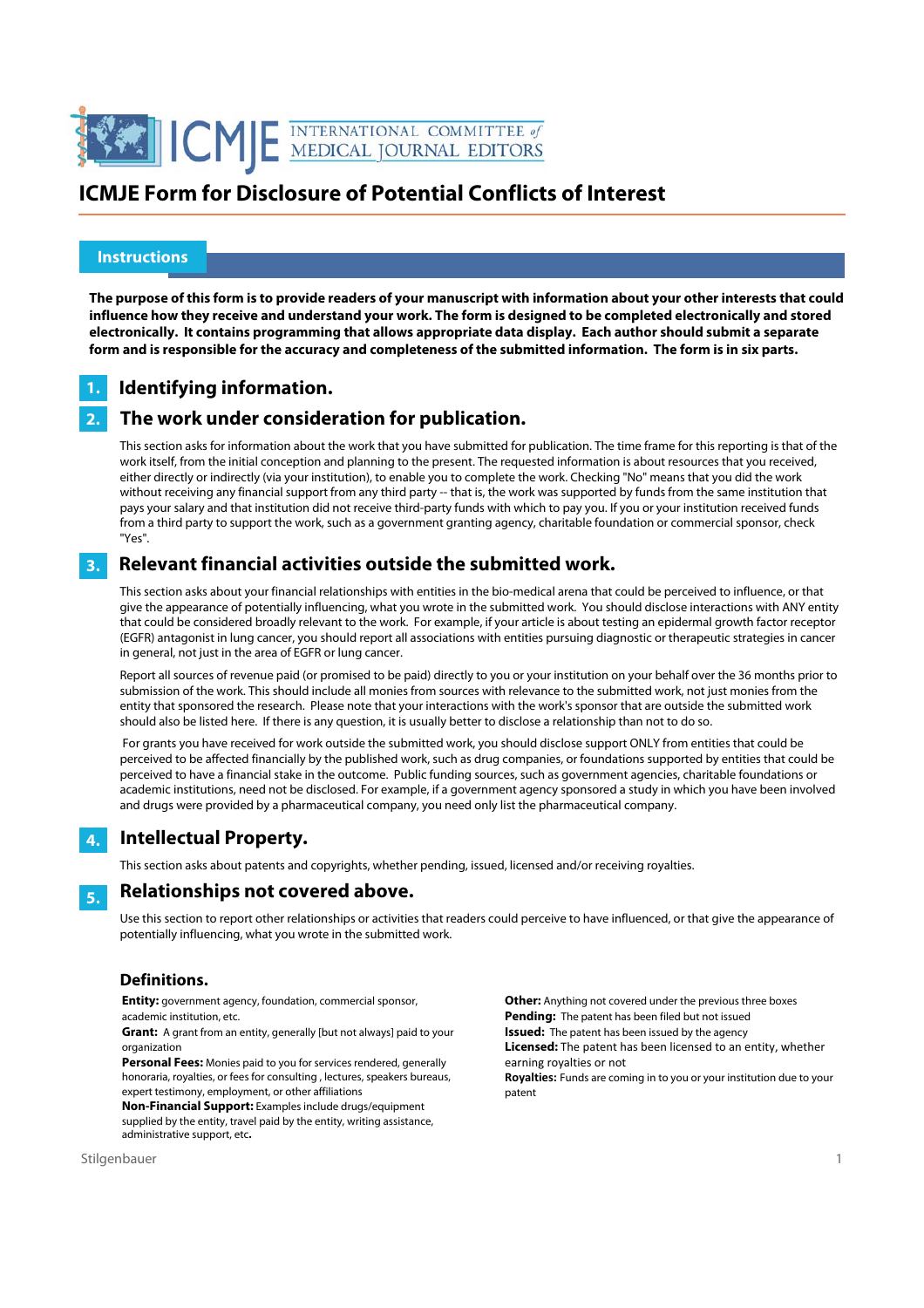

| <b>Section 1.</b>                                                                                                                                                                                                                                                                                                                                                                                                                                              | <b>Identifying Information</b> |                                                          |                                                                                                                      |  |  |
|----------------------------------------------------------------------------------------------------------------------------------------------------------------------------------------------------------------------------------------------------------------------------------------------------------------------------------------------------------------------------------------------------------------------------------------------------------------|--------------------------------|----------------------------------------------------------|----------------------------------------------------------------------------------------------------------------------|--|--|
| 1. Given Name (First Name)<br>Stephan                                                                                                                                                                                                                                                                                                                                                                                                                          |                                | 2. Surname (Last Name)<br>Stilgenbauer                   | 3. Date<br>04-March-2014                                                                                             |  |  |
| 4. Are you the corresponding author?                                                                                                                                                                                                                                                                                                                                                                                                                           |                                | $\nu$ No<br>Yes                                          | Corresponding Author's Name<br><b>Thorsten Zenz</b>                                                                  |  |  |
| 5. Manuscript Title<br>MDM2 promotor polymorphism and disease characteristics in chronic lymphocytic leukemia: Results of an individual patient<br>data based meta-analysis                                                                                                                                                                                                                                                                                    |                                |                                                          |                                                                                                                      |  |  |
| 6. Manuscript Identifying Number (if you know it)<br>HAEMATOL/2013/101170                                                                                                                                                                                                                                                                                                                                                                                      |                                |                                                          |                                                                                                                      |  |  |
|                                                                                                                                                                                                                                                                                                                                                                                                                                                                |                                |                                                          |                                                                                                                      |  |  |
| <b>Section 2.</b>                                                                                                                                                                                                                                                                                                                                                                                                                                              |                                | The Work Under Consideration for Publication             |                                                                                                                      |  |  |
| Did you or your institution at any time receive payment or services from a third party (government, commercial, private foundation, etc.) for<br>any aspect of the submitted work (including but not limited to grants, data monitoring board, study design, manuscript preparation,<br>statistical analysis, etc.)?<br>Are there any relevant conflicts of interest?<br>No<br>Yes<br>$\checkmark$                                                             |                                |                                                          |                                                                                                                      |  |  |
|                                                                                                                                                                                                                                                                                                                                                                                                                                                                |                                |                                                          |                                                                                                                      |  |  |
| <b>Section 3.</b><br>Relevant financial activities outside the submitted work.                                                                                                                                                                                                                                                                                                                                                                                 |                                |                                                          |                                                                                                                      |  |  |
| Place a check in the appropriate boxes in the table to indicate whether you have financial relationships (regardless of amount<br>of compensation) with entities as described in the instructions. Use one line for each entity; add as many lines as you need by<br>clicking the "Add +" box. You should report relationships that were present during the 36 months prior to publication.<br>Are there any relevant conflicts of interest?<br>No<br>Yes<br>V |                                |                                                          |                                                                                                                      |  |  |
|                                                                                                                                                                                                                                                                                                                                                                                                                                                                |                                |                                                          |                                                                                                                      |  |  |
| <b>Section 4.</b>                                                                                                                                                                                                                                                                                                                                                                                                                                              |                                | <b>Intellectual Property -- Patents &amp; Copyrights</b> |                                                                                                                      |  |  |
|                                                                                                                                                                                                                                                                                                                                                                                                                                                                |                                |                                                          | Do you have any patents, whether planned, pending or issued, broadly relevant to the work?<br>$\mathbf{v}$ No<br>Yes |  |  |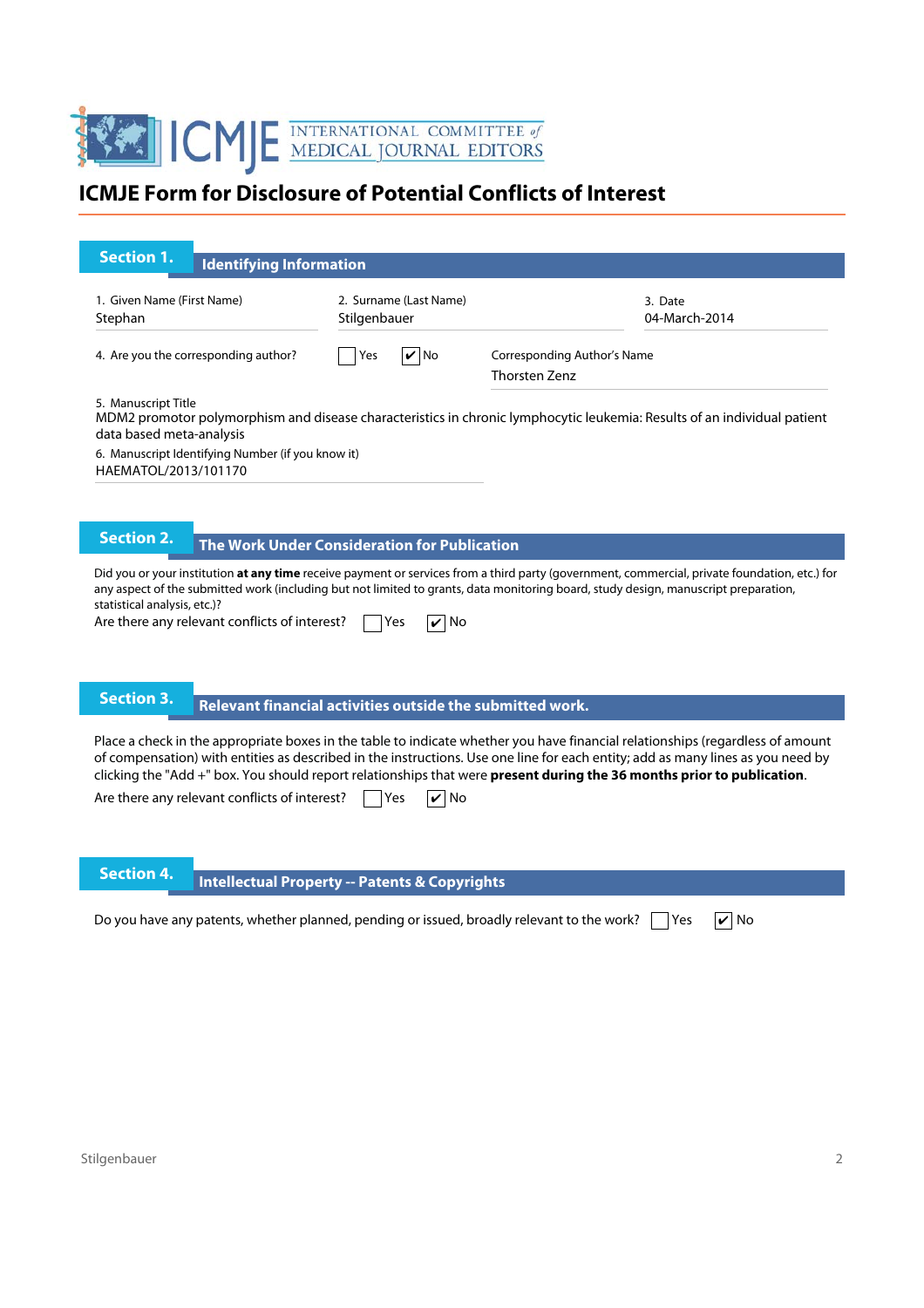

### **Section 5.** Relationships not covered above

Are there other relationships or activities that readers could perceive to have influenced, or that give the appearance of potentially influencing, what you wrote in the submitted work?

 $\Box$  Yes, the following relationships/conditions/circumstances are present (explain below):

 $\boxed{\mathbf{v}}$  No other relationships/conditions/circumstances that present a potential conflict of interest

At the time of manuscript acceptance, journals will ask authors to confirm and, if necessary, update their disclosure statements. On occasion, journals may ask authors to disclose further information about reported relationships.

## **Disclosure Statement Section 6.**

Based on the above disclosures, this form will automatically generate a disclosure statement, which will appear in the box below.

Dr. benner has nothing to disclose.

#### **Evaluation and Feedback**

Please visit http://www.icmje.org/cgi-bin/feedback to provide feedback on your experience with completing this form.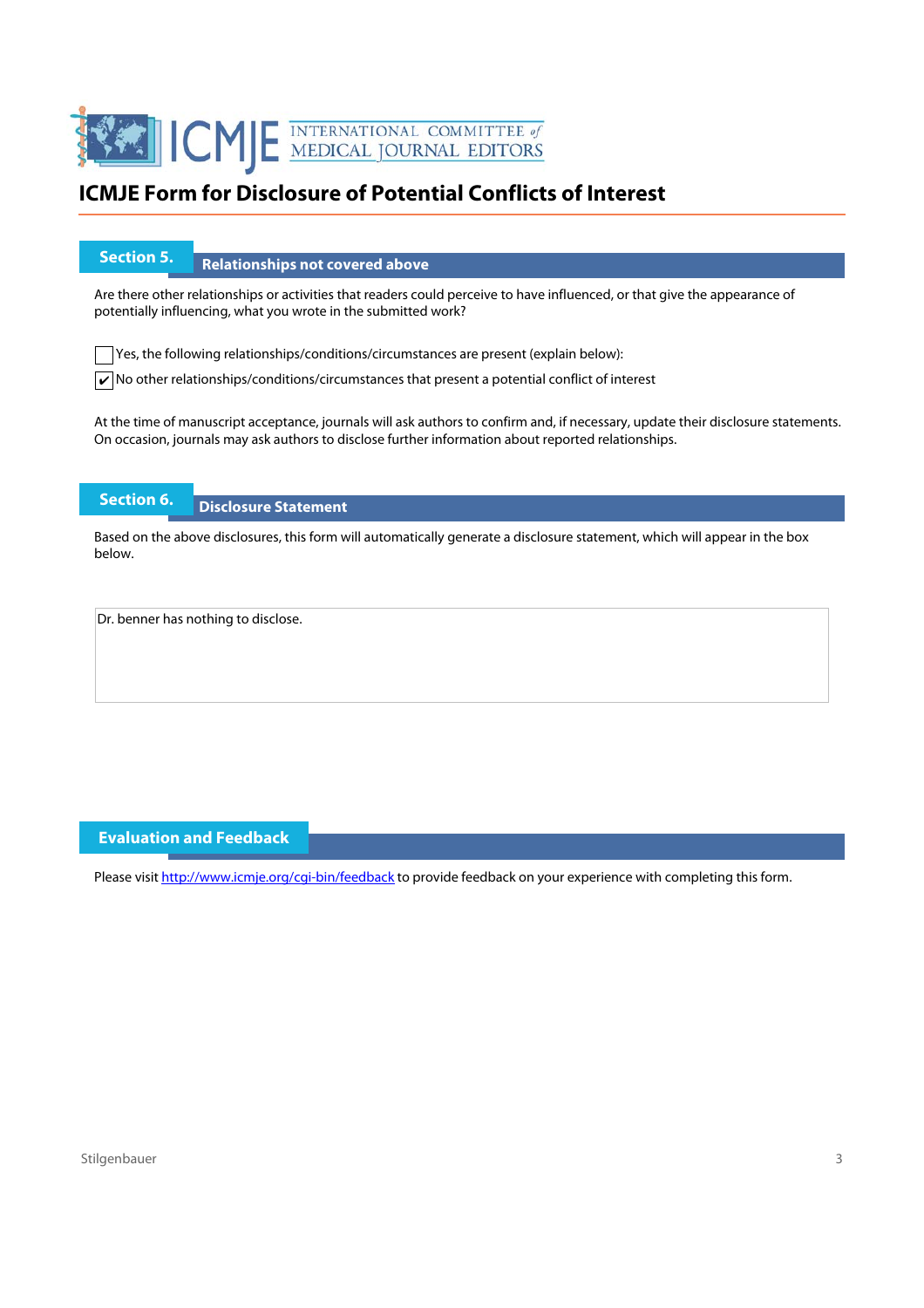

#### **Instructions**

**2.**

**The purpose of this form is to provide readers of your manuscript with information about your other interests that could influence how they receive and understand your work. The form is designed to be completed electronically and stored electronically. It contains programming that allows appropriate data display. Each author should submit a separate form and is responsible for the accuracy and completeness of the submitted information. The form is in six parts.** 

#### **Identifying information. 1.**

### **The work under consideration for publication.**

This section asks for information about the work that you have submitted for publication. The time frame for this reporting is that of the work itself, from the initial conception and planning to the present. The requested information is about resources that you received, either directly or indirectly (via your institution), to enable you to complete the work. Checking "No" means that you did the work without receiving any financial support from any third party -- that is, the work was supported by funds from the same institution that pays your salary and that institution did not receive third-party funds with which to pay you. If you or your institution received funds from a third party to support the work, such as a government granting agency, charitable foundation or commercial sponsor, check "Yes".

#### **Relevant financial activities outside the submitted work. 3.**

This section asks about your financial relationships with entities in the bio-medical arena that could be perceived to influence, or that give the appearance of potentially influencing, what you wrote in the submitted work. You should disclose interactions with ANY entity that could be considered broadly relevant to the work. For example, if your article is about testing an epidermal growth factor receptor (EGFR) antagonist in lung cancer, you should report all associations with entities pursuing diagnostic or therapeutic strategies in cancer in general, not just in the area of EGFR or lung cancer.

Report all sources of revenue paid (or promised to be paid) directly to you or your institution on your behalf over the 36 months prior to submission of the work. This should include all monies from sources with relevance to the submitted work, not just monies from the entity that sponsored the research. Please note that your interactions with the work's sponsor that are outside the submitted work should also be listed here. If there is any question, it is usually better to disclose a relationship than not to do so.

 For grants you have received for work outside the submitted work, you should disclose support ONLY from entities that could be perceived to be affected financially by the published work, such as drug companies, or foundations supported by entities that could be perceived to have a financial stake in the outcome. Public funding sources, such as government agencies, charitable foundations or academic institutions, need not be disclosed. For example, if a government agency sponsored a study in which you have been involved and drugs were provided by a pharmaceutical company, you need only list the pharmaceutical company.

### **Intellectual Property.**

This section asks about patents and copyrights, whether pending, issued, licensed and/or receiving royalties.

#### **Relationships not covered above.**

Use this section to report other relationships or activities that readers could perceive to have influenced, or that give the appearance of potentially influencing, what you wrote in the submitted work.

#### **Definitions.**

**Entity:** government agency, foundation, commercial sponsor, academic institution, etc.

**Grant:** A grant from an entity, generally [but not always] paid to your organization

**Personal Fees:** Monies paid to you for services rendered, generally honoraria, royalties, or fees for consulting , lectures, speakers bureaus, expert testimony, employment, or other affiliations

**Non-Financial Support:** Examples include drugs/equipment supplied by the entity, travel paid by the entity, writing assistance, administrative support, etc**.**

**Other:** Anything not covered under the previous three boxes **Pending:** The patent has been filed but not issued **Issued:** The patent has been issued by the agency **Licensed:** The patent has been licensed to an entity, whether earning royalties or not **Royalties:** Funds are coming in to you or your institution due to your patent

**4.**

**5.**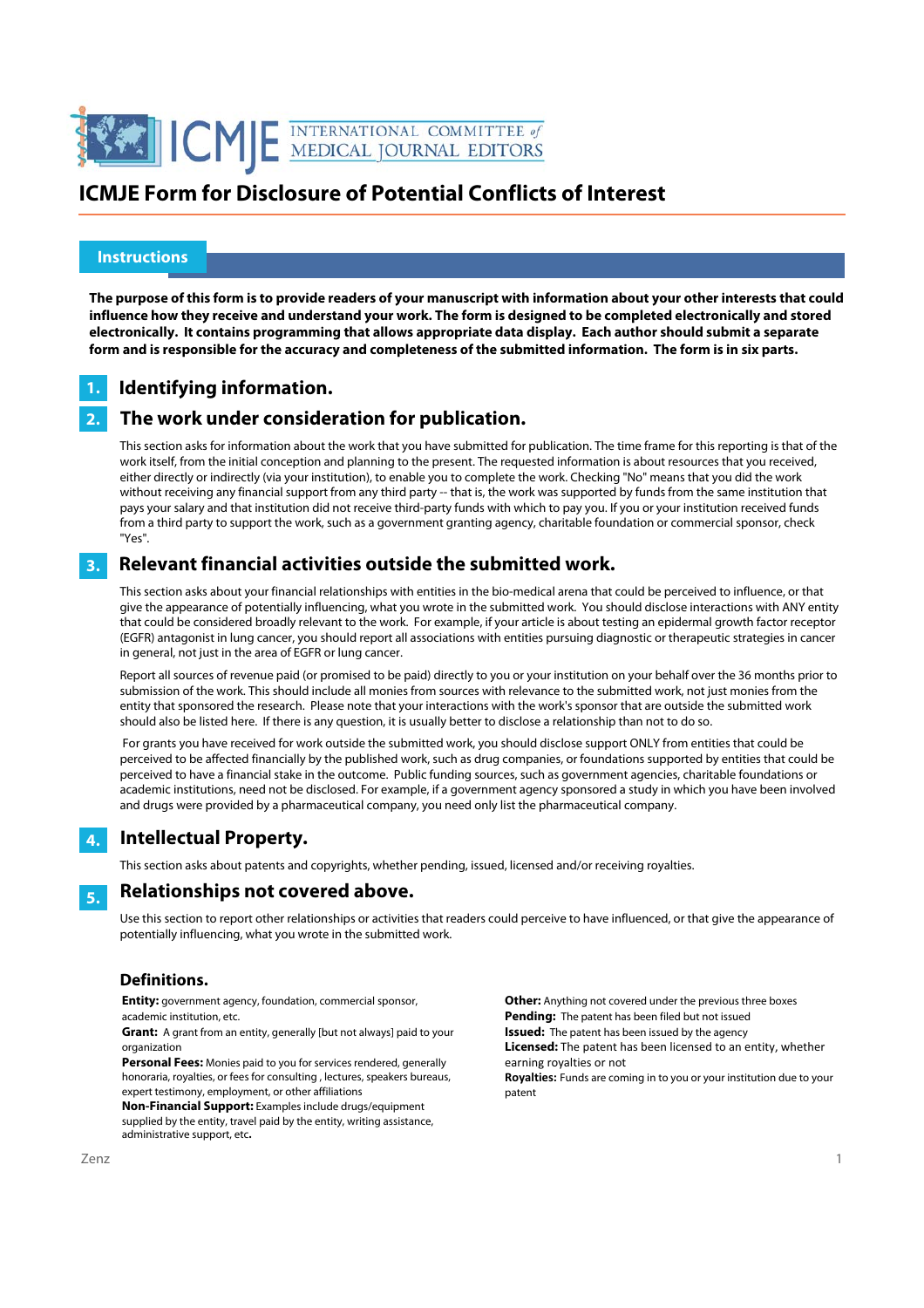

| <b>Section 1.</b>                                                                                                                                                                                                                                                                                                                                                                                                                                                         |                                                                                            |                          |  |  |  |
|---------------------------------------------------------------------------------------------------------------------------------------------------------------------------------------------------------------------------------------------------------------------------------------------------------------------------------------------------------------------------------------------------------------------------------------------------------------------------|--------------------------------------------------------------------------------------------|--------------------------|--|--|--|
| <b>Identifying Information</b>                                                                                                                                                                                                                                                                                                                                                                                                                                            |                                                                                            |                          |  |  |  |
| 1. Given Name (First Name)<br>Thorsten                                                                                                                                                                                                                                                                                                                                                                                                                                    | 2. Surname (Last Name)<br>Zenz                                                             | 3. Date<br>04-March-2014 |  |  |  |
| 4. Are you the corresponding author?                                                                                                                                                                                                                                                                                                                                                                                                                                      | $V$ Yes<br>No                                                                              |                          |  |  |  |
| 5. Manuscript Title<br>MDM2 promotor polymorphism and disease characteristics in chronic lymphocytic leukemia: Results of an individual patient<br>data based meta-analysis                                                                                                                                                                                                                                                                                               |                                                                                            |                          |  |  |  |
| 6. Manuscript Identifying Number (if you know it)<br>HAEMATOL/2013/101170                                                                                                                                                                                                                                                                                                                                                                                                 |                                                                                            |                          |  |  |  |
|                                                                                                                                                                                                                                                                                                                                                                                                                                                                           |                                                                                            |                          |  |  |  |
| <b>Section 2.</b><br>The Work Under Consideration for Publication                                                                                                                                                                                                                                                                                                                                                                                                         |                                                                                            |                          |  |  |  |
| Did you or your institution at any time receive payment or services from a third party (government, commercial, private foundation, etc.) for<br>any aspect of the submitted work (including but not limited to grants, data monitoring board, study design, manuscript preparation,<br>statistical analysis, etc.)?<br>Are there any relevant conflicts of interest?<br>$ \boldsymbol{v} $ No<br>Yes                                                                     |                                                                                            |                          |  |  |  |
| <b>Section 3.</b>                                                                                                                                                                                                                                                                                                                                                                                                                                                         | Relevant financial activities outside the submitted work.                                  |                          |  |  |  |
| Place a check in the appropriate boxes in the table to indicate whether you have financial relationships (regardless of amount<br>of compensation) with entities as described in the instructions. Use one line for each entity; add as many lines as you need by<br>clicking the "Add +" box. You should report relationships that were present during the 36 months prior to publication.<br>Are there any relevant conflicts of interest?<br>No<br>$\checkmark$<br>Yes |                                                                                            |                          |  |  |  |
| <b>Section 4.</b>                                                                                                                                                                                                                                                                                                                                                                                                                                                         | <b>Intellectual Property -- Patents &amp; Copyrights</b>                                   |                          |  |  |  |
|                                                                                                                                                                                                                                                                                                                                                                                                                                                                           | Do you have any patents, whether planned, pending or issued, broadly relevant to the work? | $ v $ No<br>Yes          |  |  |  |